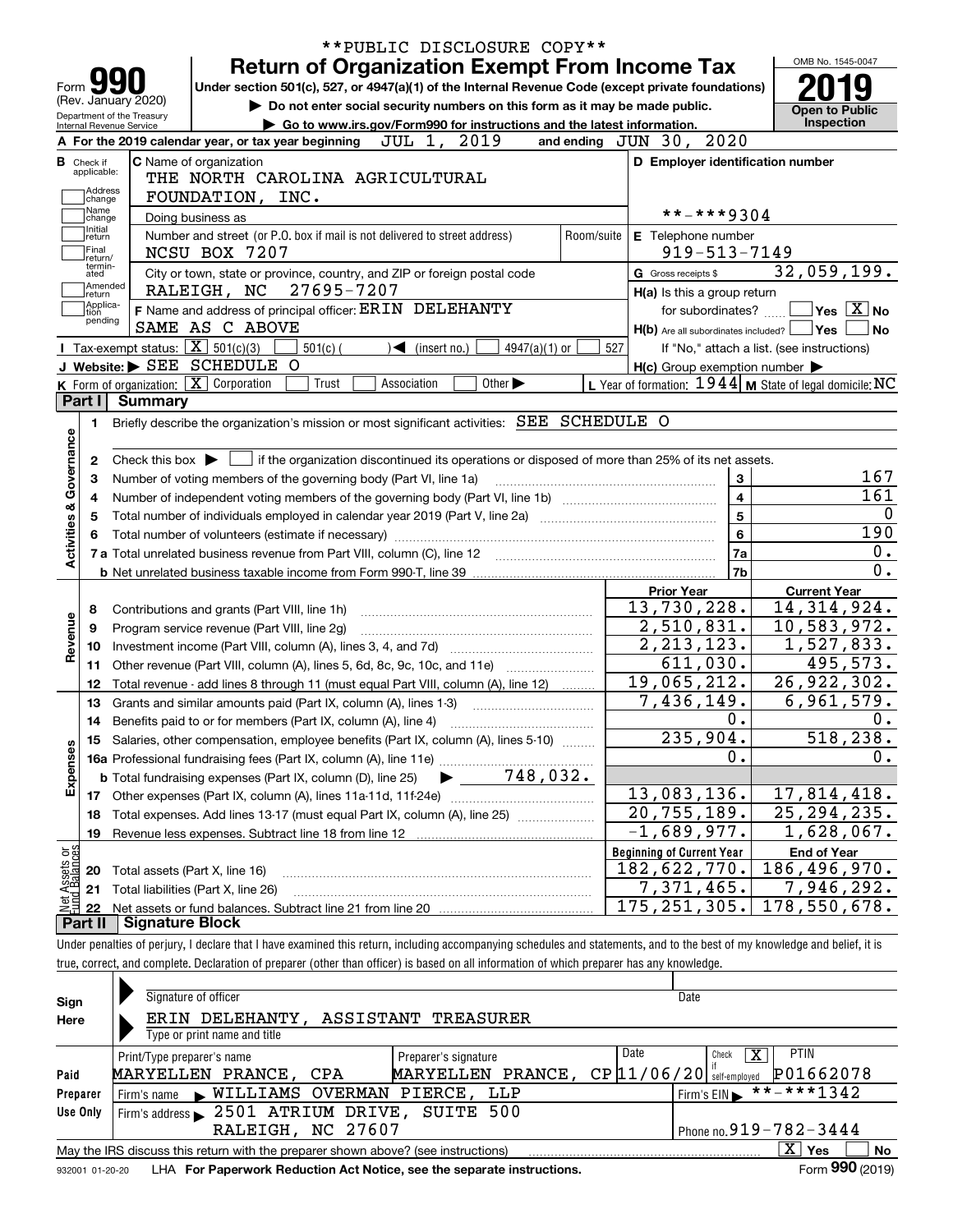|              | THE NORTH CAROLINA AGRICULTURAL                                                                                                                                                                                                                                                                                                             |             |                                                                                        |
|--------------|---------------------------------------------------------------------------------------------------------------------------------------------------------------------------------------------------------------------------------------------------------------------------------------------------------------------------------------------|-------------|----------------------------------------------------------------------------------------|
|              | FOUNDATION, INC.<br>Form 990 (2019)                                                                                                                                                                                                                                                                                                         | **-***9304  | Page 2                                                                                 |
|              | <b>Statement of Program Service Accomplishments</b><br>Part III                                                                                                                                                                                                                                                                             |             |                                                                                        |
|              |                                                                                                                                                                                                                                                                                                                                             |             |                                                                                        |
| 1            | Briefly describe the organization's mission:<br>TO AID AND PROMOTE BY FINANCIAL ASSISTANCE AND OTHERWISE ALL TYPES OF<br>EDUCATION, RESEARCH, AND OTHER EXTENSION WITHIN THE COLLEGE OF<br>AGRICULTURE AND LIFE SCIENCES AT NC STATE UNIVERSITY.                                                                                            |             |                                                                                        |
|              |                                                                                                                                                                                                                                                                                                                                             |             |                                                                                        |
| $\mathbf{2}$ | Did the organization undertake any significant program services during the year which were not listed on the<br>If "Yes," describe these new services on Schedule O.                                                                                                                                                                        |             | $\overline{\ }$ Yes $\overline{\rm X}$ No<br>$\overline{\ }$ Yes $\overline{\ \ X}$ No |
| 3            | Did the organization cease conducting, or make significant changes in how it conducts, any program services?<br>If "Yes," describe these changes on Schedule O.                                                                                                                                                                             |             |                                                                                        |
| 4            | Describe the organization's program service accomplishments for each of its three largest program services, as measured by expenses.<br>Section 501(c)(3) and 501(c)(4) organizations are required to report the amount of grants and allocations to others, the total expenses, and<br>revenue, if any, for each program service reported. |             |                                                                                        |
| 4a           | $6,961,579.$ (Revenue \$<br>23, 927, 742. including grants of \$<br>(Expenses \$<br>(Code:                                                                                                                                                                                                                                                  | 10,583,972. |                                                                                        |
|              | AIDS AND PROMOTES BY FINANCIAL ASSISTANCE AND OTHERWISE ALL TYPES OF                                                                                                                                                                                                                                                                        |             |                                                                                        |
|              | EDUCATION, RESEARCH, AND OTHER EXTENSION WITHIN THE COLLEGE OF                                                                                                                                                                                                                                                                              |             |                                                                                        |
|              | AGRICULTURE AND LIFE SCIENCES AT NC STATE UNIVERSITY.                                                                                                                                                                                                                                                                                       |             |                                                                                        |
|              |                                                                                                                                                                                                                                                                                                                                             |             |                                                                                        |
|              |                                                                                                                                                                                                                                                                                                                                             |             |                                                                                        |
|              |                                                                                                                                                                                                                                                                                                                                             |             |                                                                                        |
|              |                                                                                                                                                                                                                                                                                                                                             |             |                                                                                        |
|              |                                                                                                                                                                                                                                                                                                                                             |             |                                                                                        |
|              |                                                                                                                                                                                                                                                                                                                                             |             |                                                                                        |
|              |                                                                                                                                                                                                                                                                                                                                             |             |                                                                                        |
|              |                                                                                                                                                                                                                                                                                                                                             |             |                                                                                        |
| 4b           |                                                                                                                                                                                                                                                                                                                                             |             |                                                                                        |
|              |                                                                                                                                                                                                                                                                                                                                             |             |                                                                                        |
|              |                                                                                                                                                                                                                                                                                                                                             |             |                                                                                        |
|              |                                                                                                                                                                                                                                                                                                                                             |             |                                                                                        |
|              |                                                                                                                                                                                                                                                                                                                                             |             |                                                                                        |
|              |                                                                                                                                                                                                                                                                                                                                             |             |                                                                                        |
|              |                                                                                                                                                                                                                                                                                                                                             |             |                                                                                        |
|              |                                                                                                                                                                                                                                                                                                                                             |             |                                                                                        |
|              |                                                                                                                                                                                                                                                                                                                                             |             |                                                                                        |
|              |                                                                                                                                                                                                                                                                                                                                             |             |                                                                                        |
|              |                                                                                                                                                                                                                                                                                                                                             |             |                                                                                        |
| 4с           |                                                                                                                                                                                                                                                                                                                                             |             |                                                                                        |
|              |                                                                                                                                                                                                                                                                                                                                             |             |                                                                                        |
|              |                                                                                                                                                                                                                                                                                                                                             |             |                                                                                        |
|              |                                                                                                                                                                                                                                                                                                                                             |             |                                                                                        |
|              |                                                                                                                                                                                                                                                                                                                                             |             |                                                                                        |
|              |                                                                                                                                                                                                                                                                                                                                             |             |                                                                                        |
|              |                                                                                                                                                                                                                                                                                                                                             |             |                                                                                        |
|              |                                                                                                                                                                                                                                                                                                                                             |             |                                                                                        |
|              |                                                                                                                                                                                                                                                                                                                                             |             |                                                                                        |
|              |                                                                                                                                                                                                                                                                                                                                             |             |                                                                                        |
|              |                                                                                                                                                                                                                                                                                                                                             |             |                                                                                        |
|              |                                                                                                                                                                                                                                                                                                                                             |             |                                                                                        |
| 4d -         | Other program services (Describe on Schedule O.)                                                                                                                                                                                                                                                                                            |             |                                                                                        |
|              | (Expenses \$<br>) (Revenue \$<br>including grants of \$                                                                                                                                                                                                                                                                                     |             |                                                                                        |
| 4e -         | 23,927,742.<br>Total program service expenses                                                                                                                                                                                                                                                                                               |             |                                                                                        |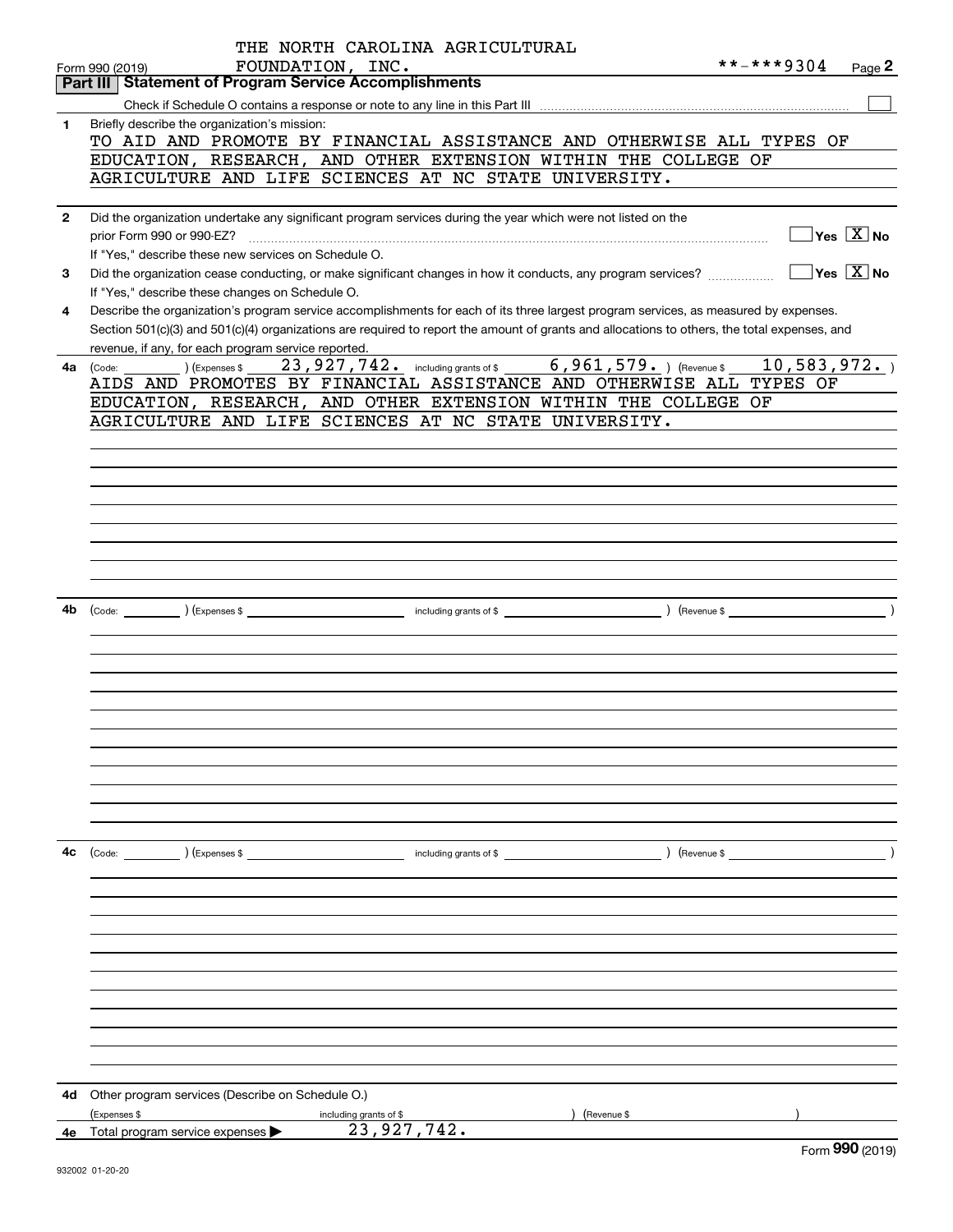|     |                                                                                                                                  |                 | Yes $ $     | No |
|-----|----------------------------------------------------------------------------------------------------------------------------------|-----------------|-------------|----|
| 1   | Is the organization described in section $501(c)(3)$ or $4947(a)(1)$ (other than a private foundation)?                          |                 |             |    |
|     | If "Yes," complete Schedule A measured and the complete schedule A measured and the Schedule A measured and the                  | 1.              | х           |    |
| 2   |                                                                                                                                  | $\mathbf{2}$    | $\mathbf X$ |    |
| 3   | Did the organization engage in direct or indirect political campaign activities on behalf of or in opposition to candidates for  |                 |             |    |
|     |                                                                                                                                  | 3               |             | x  |
| 4   | Section 501(c)(3) organizations. Did the organization engage in lobbying activities, or have a section 501(h) election in effect |                 |             |    |
|     |                                                                                                                                  | 4               |             | x  |
| 5   | Is the organization a section 501(c)(4), 501(c)(5), or 501(c)(6) organization that receives membership dues, assessments, or     |                 |             |    |
|     |                                                                                                                                  | 5               |             | x  |
| 6   | Did the organization maintain any donor advised funds or any similar funds or accounts for which donors have the right to        |                 |             |    |
|     | provide advice on the distribution or investment of amounts in such funds or accounts? If "Yes," complete Schedule D, Part I     | 6               |             | x  |
| 7   | Did the organization receive or hold a conservation easement, including easements to preserve open space,                        |                 |             |    |
|     |                                                                                                                                  | $\overline{7}$  | х           |    |
| 8   | Did the organization maintain collections of works of art, historical treasures, or other similar assets? If "Yes," complete     |                 |             |    |
|     |                                                                                                                                  | 8               |             | x  |
| 9   | Did the organization report an amount in Part X, line 21, for escrow or custodial account liability, serve as a custodian for    |                 |             |    |
|     | amounts not listed in Part X; or provide credit counseling, debt management, credit repair, or debt negotiation services?        |                 |             |    |
|     |                                                                                                                                  | 9               |             | x  |
| 10  | Did the organization, directly or through a related organization, hold assets in donor-restricted endowments                     |                 |             |    |
|     |                                                                                                                                  | 10              | х           |    |
| 11  | If the organization's answer to any of the following questions is "Yes," then complete Schedule D, Parts VI, VII, VIII, IX, or X |                 |             |    |
|     | as applicable.                                                                                                                   |                 |             |    |
|     | a Did the organization report an amount for land, buildings, and equipment in Part X, line 10? If "Yes," complete Schedule D.    |                 |             |    |
|     |                                                                                                                                  | 11a             | х           |    |
|     | Did the organization report an amount for investments - other securities in Part X, line 12, that is 5% or more of its total     |                 |             |    |
|     |                                                                                                                                  | 11 <sub>b</sub> | х           |    |
|     | c Did the organization report an amount for investments - program related in Part X, line 13, that is 5% or more of its total    |                 |             |    |
|     |                                                                                                                                  | 11c             |             | x  |
|     | d Did the organization report an amount for other assets in Part X, line 15, that is 5% or more of its total assets reported in  |                 |             |    |
|     |                                                                                                                                  | 11d             |             | x  |
|     |                                                                                                                                  | <b>11e</b>      | X           |    |
| f   | Did the organization's separate or consolidated financial statements for the tax year include a footnote that addresses          |                 |             |    |
|     | the organization's liability for uncertain tax positions under FIN 48 (ASC 740)? If "Yes," complete Schedule D, Part X           | 11f             | X           |    |
|     | 12a Did the organization obtain separate, independent audited financial statements for the tax year? If "Yes," complete          |                 |             |    |
|     |                                                                                                                                  | 12a             | х           |    |
|     | <b>b</b> Was the organization included in consolidated, independent audited financial statements for the tax year?               |                 |             |    |
|     | If "Yes," and if the organization answered "No" to line 12a, then completing Schedule D, Parts XI and XII is optional            | 12 <sub>b</sub> |             | 47 |
| 13  |                                                                                                                                  | 13              |             | X  |
| 14a | Did the organization maintain an office, employees, or agents outside of the United States?                                      | 14a             |             | X  |
| b   | Did the organization have aggregate revenues or expenses of more than \$10,000 from grantmaking, fundraising, business,          |                 |             |    |
|     | investment, and program service activities outside the United States, or aggregate foreign investments valued at \$100,000       |                 |             |    |
|     |                                                                                                                                  | 14b             |             | x  |
| 15  | Did the organization report on Part IX, column (A), line 3, more than \$5,000 of grants or other assistance to or for any        |                 |             |    |
|     |                                                                                                                                  | 15              |             | x  |
| 16  | Did the organization report on Part IX, column (A), line 3, more than \$5,000 of aggregate grants or other assistance to         |                 |             |    |
|     |                                                                                                                                  | 16              |             | x  |
| 17  | Did the organization report a total of more than \$15,000 of expenses for professional fundraising services on Part IX,          |                 |             |    |
|     |                                                                                                                                  | 17              |             | x  |
| 18  | Did the organization report more than \$15,000 total of fundraising event gross income and contributions on Part VIII, lines     |                 |             |    |
|     |                                                                                                                                  | 18              | х           |    |
| 19  | Did the organization report more than \$15,000 of gross income from gaming activities on Part VIII, line 9a? If "Yes."           |                 |             |    |
|     |                                                                                                                                  | 19              |             | X  |
| 20a |                                                                                                                                  | 20a             |             | X  |
| b   | If "Yes" to line 20a, did the organization attach a copy of its audited financial statements to this return?                     | 20b             |             |    |
| 21  | Did the organization report more than \$5,000 of grants or other assistance to any domestic organization or                      |                 |             |    |
|     |                                                                                                                                  | 21              | Х           |    |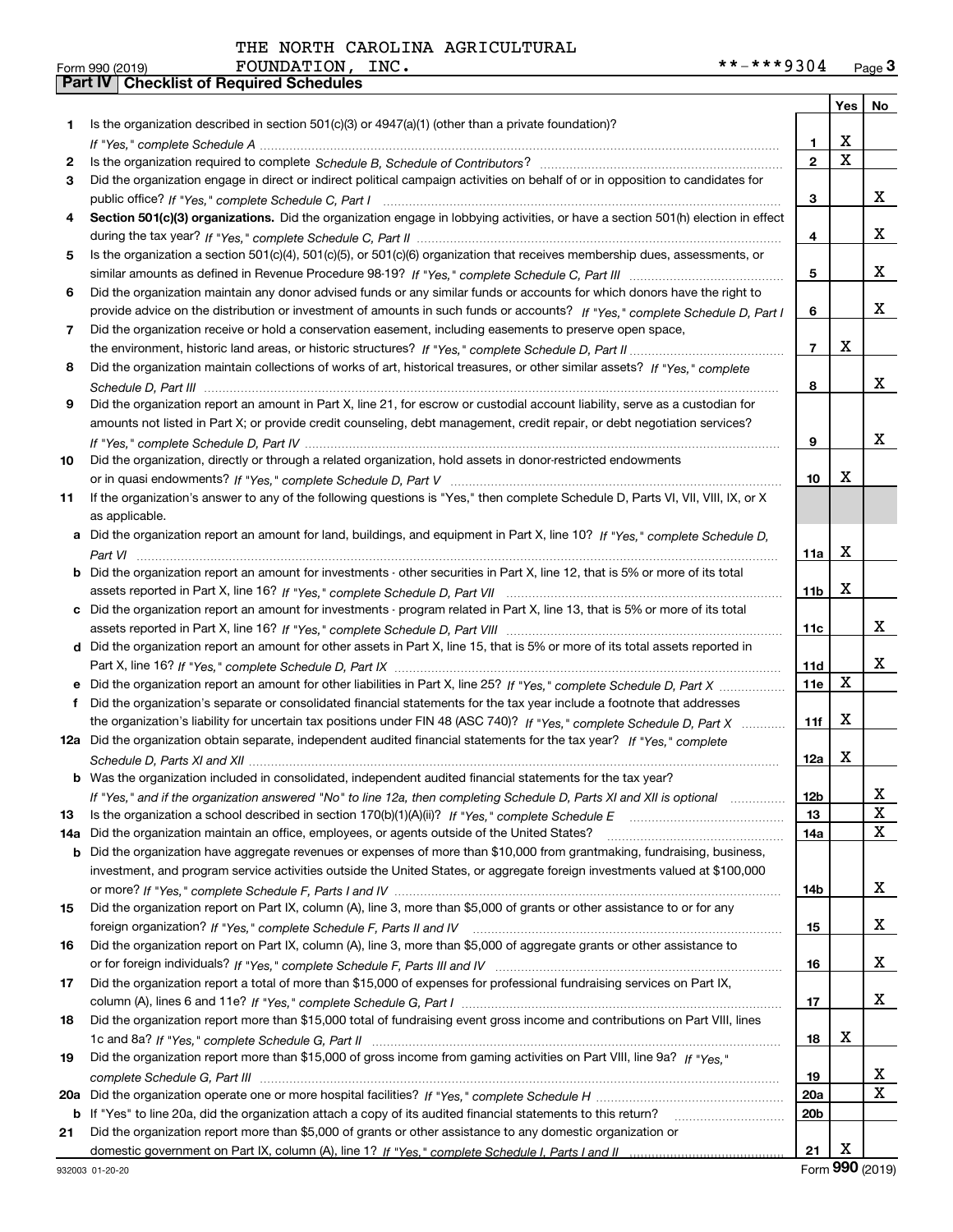|    | Parl IV  <br>Criecklist of Required Scriedules (continued)                                                                                                                                         |     |            |     |
|----|----------------------------------------------------------------------------------------------------------------------------------------------------------------------------------------------------|-----|------------|-----|
|    |                                                                                                                                                                                                    |     | Yes        | No. |
| 22 | Did the organization report more than \$5,000 of grants or other assistance to or for domestic individuals on                                                                                      |     |            |     |
|    |                                                                                                                                                                                                    | 22  |            | x   |
| 23 | Did the organization answer "Yes" to Part VII, Section A, line 3, 4, or 5 about compensation of the organization's current                                                                         |     |            |     |
|    | and former officers, directors, trustees, key employees, and highest compensated employees? If "Yes," complete                                                                                     |     |            |     |
|    |                                                                                                                                                                                                    | 23  | X          |     |
|    | 24a Did the organization have a tax-exempt bond issue with an outstanding principal amount of more than \$100,000 as of the                                                                        |     |            |     |
|    | last day of the year, that was issued after December 31, 2002? If "Yes," answer lines 24b through 24d and complete                                                                                 |     |            |     |
|    |                                                                                                                                                                                                    | 24a |            | х   |
|    | <b>b</b> Did the organization invest any proceeds of tax-exempt bonds beyond a temporary period exception?                                                                                         | 24b |            |     |
|    | c Did the organization maintain an escrow account other than a refunding escrow at any time during the year to defease                                                                             |     |            |     |
|    |                                                                                                                                                                                                    | 24c |            |     |
|    |                                                                                                                                                                                                    | 24d |            |     |
|    | 25a Section 501(c)(3), 501(c)(4), and 501(c)(29) organizations. Did the organization engage in an excess benefit                                                                                   |     |            | х   |
|    |                                                                                                                                                                                                    | 25a |            |     |
|    | b Is the organization aware that it engaged in an excess benefit transaction with a disqualified person in a prior year, and                                                                       |     |            |     |
|    | that the transaction has not been reported on any of the organization's prior Forms 990 or 990-EZ? If "Yes," complete                                                                              |     |            | x   |
|    | Schedule L, Part I                                                                                                                                                                                 | 25b |            |     |
| 26 | Did the organization report any amount on Part X, line 5 or 22, for receivables from or payables to any current                                                                                    |     |            |     |
|    | or former officer, director, trustee, key employee, creator or founder, substantial contributor, or 35%                                                                                            |     |            | х   |
|    |                                                                                                                                                                                                    | 26  |            |     |
| 27 | Did the organization provide a grant or other assistance to any current or former officer, director, trustee, key employee,                                                                        |     |            |     |
|    | creator or founder, substantial contributor or employee thereof, a grant selection committee member, or to a 35% controlled                                                                        |     |            | x   |
|    | entity (including an employee thereof) or family member of any of these persons? If "Yes," complete Schedule L, Part III                                                                           | 27  |            |     |
| 28 | Was the organization a party to a business transaction with one of the following parties (see Schedule L, Part IV                                                                                  |     |            |     |
|    | instructions, for applicable filing thresholds, conditions, and exceptions):<br>a A current or former officer, director, trustee, key employee, creator or founder, or substantial contributor? If |     |            |     |
|    |                                                                                                                                                                                                    | 28a |            | х   |
|    |                                                                                                                                                                                                    | 28b |            | X   |
|    | c A 35% controlled entity of one or more individuals and/or organizations described in lines 28a or 28b? If                                                                                        |     |            |     |
|    |                                                                                                                                                                                                    | 28c |            | х   |
| 29 |                                                                                                                                                                                                    | 29  | Х          |     |
| 30 | Did the organization receive contributions of art, historical treasures, or other similar assets, or qualified conservation                                                                        |     |            |     |
|    |                                                                                                                                                                                                    | 30  |            | х   |
| 31 | Did the organization liquidate, terminate, or dissolve and cease operations? If "Yes," complete Schedule N, Part I                                                                                 | 31  |            | X   |
| 32 | Did the organization sell, exchange, dispose of, or transfer more than 25% of its net assets? If "Yes," complete                                                                                   |     |            |     |
|    | Schedule N. Part II                                                                                                                                                                                | 32  |            | х   |
| 33 | Did the organization own 100% of an entity disregarded as separate from the organization under Regulations                                                                                         |     |            |     |
|    |                                                                                                                                                                                                    | 33  |            | х   |
| 34 | Was the organization related to any tax-exempt or taxable entity? If "Yes," complete Schedule R, Part II, III, or IV, and                                                                          |     |            |     |
|    |                                                                                                                                                                                                    | 34  | X          |     |
|    | 35a Did the organization have a controlled entity within the meaning of section 512(b)(13)?                                                                                                        | 35a |            | X   |
|    | <b>b</b> If "Yes" to line 35a, did the organization receive any payment from or engage in any transaction with a controlled entity                                                                 |     |            |     |
|    |                                                                                                                                                                                                    | 35b |            |     |
| 36 | Section 501(c)(3) organizations. Did the organization make any transfers to an exempt non-charitable related organization?                                                                         |     |            |     |
|    |                                                                                                                                                                                                    | 36  |            | х   |
| 37 | Did the organization conduct more than 5% of its activities through an entity that is not a related organization                                                                                   |     |            |     |
|    |                                                                                                                                                                                                    | 37  |            | х   |
| 38 | Did the organization complete Schedule O and provide explanations in Schedule O for Part VI, lines 11b and 19?                                                                                     |     |            |     |
|    | Note: All Form 990 filers are required to complete Schedule O                                                                                                                                      | 38  | X          |     |
|    | <b>Part V</b><br><b>Statements Regarding Other IRS Filings and Tax Compliance</b>                                                                                                                  |     |            |     |
|    | Check if Schedule O contains a response or note to any line in this Part V                                                                                                                         |     |            |     |
|    |                                                                                                                                                                                                    |     | <b>Yes</b> | No  |
|    | 8<br>1a                                                                                                                                                                                            |     |            |     |
|    | <b>b</b> Enter the number of Forms W-2G included in line 1a. Enter -0- if not applicable<br>1b                                                                                                     |     |            |     |
|    | c Did the organization comply with backup withholding rules for reportable payments to vendors and reportable gaming                                                                               |     |            |     |

(gambling) winnings to prize winners?

**1c**X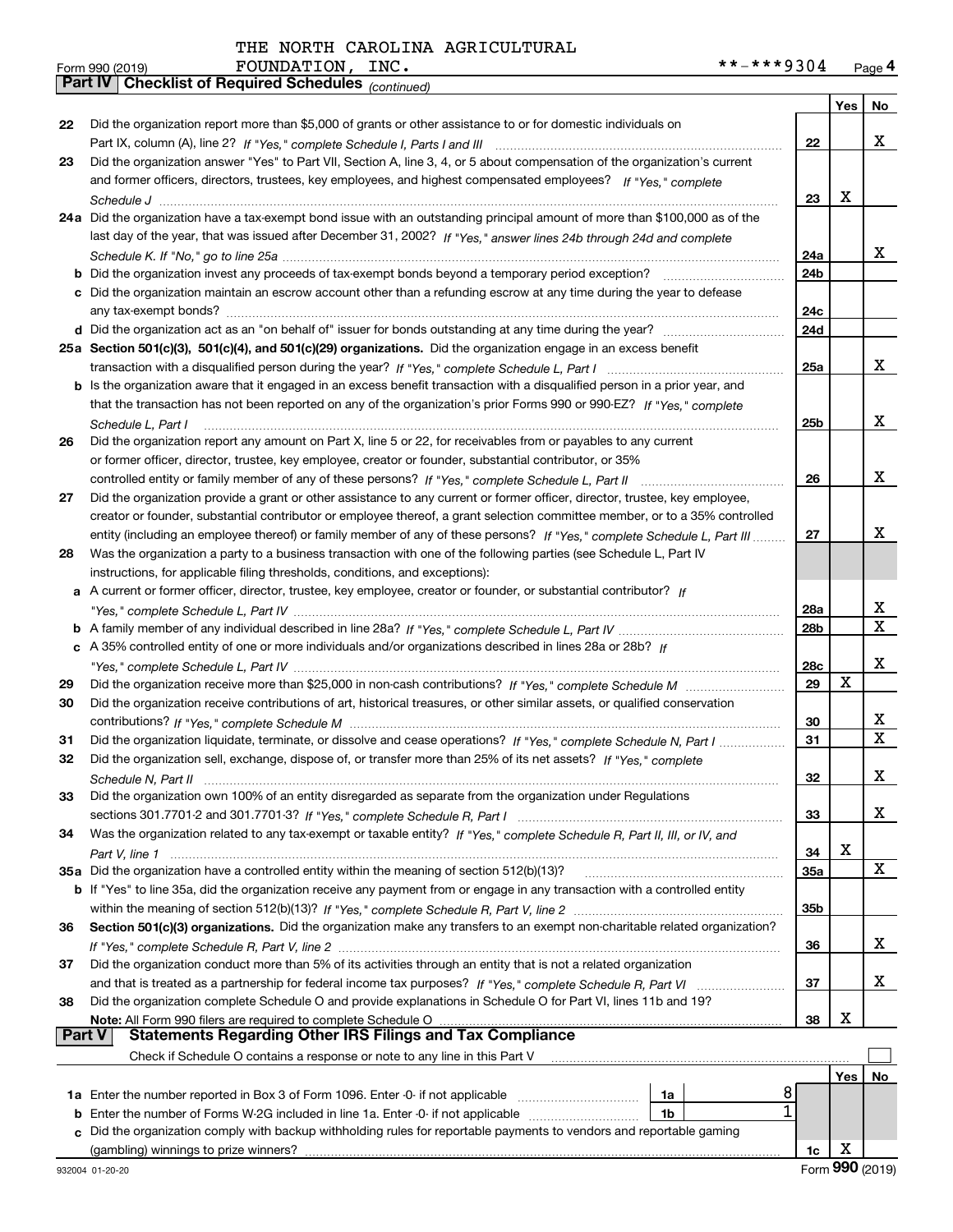| THE NORTH CAROLINA AGRICULTURAL |
|---------------------------------|
|                                 |

|        | FOUNDATION, INC.<br>Form 990 (2019)                                                                                                                                                                                                              |                 | **-***9304 |          |     | Page $5$    |
|--------|--------------------------------------------------------------------------------------------------------------------------------------------------------------------------------------------------------------------------------------------------|-----------------|------------|----------|-----|-------------|
| Part V | Statements Regarding Other IRS Filings and Tax Compliance (continued)                                                                                                                                                                            |                 |            |          |     |             |
|        |                                                                                                                                                                                                                                                  |                 |            |          | Yes | No          |
|        | 2a Enter the number of employees reported on Form W-3, Transmittal of Wage and Tax Statements,                                                                                                                                                   |                 |            |          |     |             |
|        | filed for the calendar year ending with or within the year covered by this return <i>manumumumum</i>                                                                                                                                             | 2a              | 0          |          |     |             |
| b      |                                                                                                                                                                                                                                                  |                 |            | 2b       |     |             |
|        |                                                                                                                                                                                                                                                  |                 |            |          |     |             |
| За     | Did the organization have unrelated business gross income of \$1,000 or more during the year?                                                                                                                                                    |                 |            | 3a       |     | х           |
| b      |                                                                                                                                                                                                                                                  |                 |            | 3b       |     |             |
|        | 4a At any time during the calendar year, did the organization have an interest in, or a signature or other authority over, a                                                                                                                     |                 |            |          |     |             |
|        |                                                                                                                                                                                                                                                  |                 |            | 4a       |     | х           |
|        | <b>b</b> If "Yes," enter the name of the foreign country $\blacktriangleright$                                                                                                                                                                   |                 |            |          |     |             |
|        | See instructions for filing requirements for FinCEN Form 114, Report of Foreign Bank and Financial Accounts (FBAR).                                                                                                                              |                 |            |          |     |             |
| 5а     | Was the organization a party to a prohibited tax shelter transaction at any time during the tax year?                                                                                                                                            |                 |            | 5a       |     | х           |
| b      |                                                                                                                                                                                                                                                  |                 |            | 5b       |     | Χ           |
| c      |                                                                                                                                                                                                                                                  |                 |            | 5c       |     |             |
|        | 6a Does the organization have annual gross receipts that are normally greater than \$100,000, and did the organization solicit                                                                                                                   |                 |            |          |     |             |
|        | any contributions that were not tax deductible as charitable contributions?                                                                                                                                                                      |                 |            | 6a       |     | х           |
|        | b If "Yes," did the organization include with every solicitation an express statement that such contributions or gifts                                                                                                                           |                 |            |          |     |             |
|        | were not tax deductible?                                                                                                                                                                                                                         |                 |            | 6b       |     |             |
| 7      | Organizations that may receive deductible contributions under section 170(c).                                                                                                                                                                    |                 |            |          |     |             |
| a      | Did the organization receive a payment in excess of \$75 made partly as a contribution and partly for goods and services provided to the payor?                                                                                                  |                 |            | 7a       |     | х           |
| b      | If "Yes," did the organization notify the donor of the value of the goods or services provided?                                                                                                                                                  |                 |            | 7b       |     |             |
|        | Did the organization sell, exchange, or otherwise dispose of tangible personal property for which it was required                                                                                                                                |                 |            |          |     |             |
|        |                                                                                                                                                                                                                                                  |                 | 2          | 7c       | х   |             |
| d      |                                                                                                                                                                                                                                                  | 7d              |            |          |     | х           |
| е      | Did the organization receive any funds, directly or indirectly, to pay premiums on a personal benefit contract?                                                                                                                                  |                 |            | 7е<br>7f |     | $\mathbf X$ |
| f      | Did the organization, during the year, pay premiums, directly or indirectly, on a personal benefit contract?<br>If the organization received a contribution of qualified intellectual property, did the organization file Form 8899 as required? |                 |            | 7g       | N/R |             |
| g<br>h | If the organization received a contribution of cars, boats, airplanes, or other vehicles, did the organization file a Form 1098-C?                                                                                                               |                 |            | 7h       | N/R |             |
| 8      | Sponsoring organizations maintaining donor advised funds. Did a donor advised fund maintained by the                                                                                                                                             |                 |            |          |     |             |
|        | sponsoring organization have excess business holdings at any time during the year?                                                                                                                                                               |                 | N/A        | 8        |     |             |
| 9      | Sponsoring organizations maintaining donor advised funds.                                                                                                                                                                                        |                 |            |          |     |             |
| a      | Did the sponsoring organization make any taxable distributions under section 4966?                                                                                                                                                               |                 | N/A        | 9а       |     |             |
| b      | Did the sponsoring organization make a distribution to a donor, donor advisor, or related person?                                                                                                                                                |                 | N/A        | 9b       |     |             |
| 10     | Section 501(c)(7) organizations. Enter:                                                                                                                                                                                                          |                 |            |          |     |             |
|        | N/A<br>a Initiation fees and capital contributions included on Part VIII, line 12 [111] [11] [11] Initiation fees and capital contributions included on Part VIII, line 12                                                                       | 10a             |            |          |     |             |
|        | Gross receipts, included on Form 990, Part VIII, line 12, for public use of club facilities                                                                                                                                                      | 10 <sub>b</sub> |            |          |     |             |
| 11     | Section 501(c)(12) organizations. Enter:                                                                                                                                                                                                         |                 |            |          |     |             |
| а      | N/A<br>Gross income from members or shareholders                                                                                                                                                                                                 | 11a             |            |          |     |             |
| b      | Gross income from other sources (Do not net amounts due or paid to other sources against                                                                                                                                                         |                 |            |          |     |             |
|        | amounts due or received from them.)                                                                                                                                                                                                              | 11 <sub>b</sub> |            |          |     |             |
|        | 12a Section 4947(a)(1) non-exempt charitable trusts. Is the organization filing Form 990 in lieu of Form 1041?                                                                                                                                   |                 |            | 12a      |     |             |
|        | <b>b</b> If "Yes," enter the amount of tax-exempt interest received or accrued during the year $\ldots \mathbf{N}/\mathbf{A}$                                                                                                                    | 12b             |            |          |     |             |
| 13     | Section 501(c)(29) qualified nonprofit health insurance issuers.                                                                                                                                                                                 |                 |            |          |     |             |
|        | <b>a</b> Is the organization licensed to issue qualified health plans in more than one state?                                                                                                                                                    |                 | N/A        | 13a      |     |             |
|        | Note: See the instructions for additional information the organization must report on Schedule O.                                                                                                                                                |                 |            |          |     |             |
|        | <b>b</b> Enter the amount of reserves the organization is required to maintain by the states in which the                                                                                                                                        |                 |            |          |     |             |
|        |                                                                                                                                                                                                                                                  | 13 <sub>b</sub> |            |          |     |             |
| c      |                                                                                                                                                                                                                                                  | 13с             |            |          |     |             |
| 14a    | Did the organization receive any payments for indoor tanning services during the tax year?                                                                                                                                                       |                 |            | 14a      |     | х           |
|        | <b>b</b> If "Yes," has it filed a Form 720 to report these payments? If "No," provide an explanation on Schedule O                                                                                                                               |                 |            | 14b      |     |             |
| 15     | Is the organization subject to the section 4960 tax on payment(s) of more than \$1,000,000 in remuneration or                                                                                                                                    |                 |            |          |     |             |
|        |                                                                                                                                                                                                                                                  |                 |            | 15       |     | x           |
|        | If "Yes," see instructions and file Form 4720, Schedule N.                                                                                                                                                                                       |                 |            |          |     |             |
| 16     | Is the organization an educational institution subject to the section 4968 excise tax on net investment income?                                                                                                                                  |                 |            | 16       |     | X           |
|        | If "Yes," complete Form 4720, Schedule O.                                                                                                                                                                                                        |                 |            |          |     |             |

Form (2019) **990**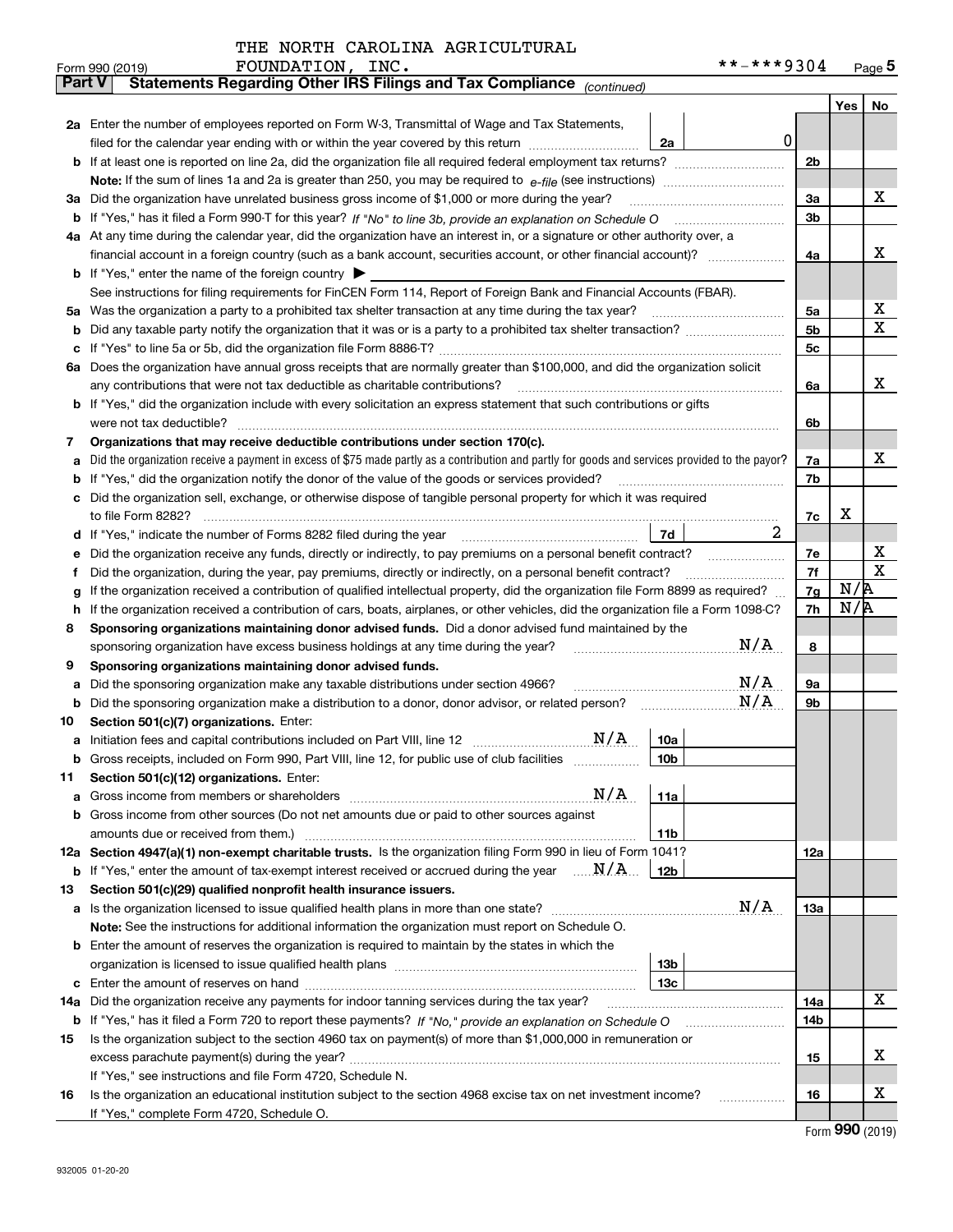| Form 990 (2019) | FOUNDATION, INC. | **-***9304                                                                                                                  | $P$ age $6$ |
|-----------------|------------------|-----------------------------------------------------------------------------------------------------------------------------|-------------|
|                 |                  | Part VI Governance, Management, and Disclosure For each "Yes" response to lines 2 through 7b below, and for a "No" response |             |
|                 |                  | to line 8a, 8b, or 10b below, describe the circumstances, processes, or changes on Schedule O. See instructions.            |             |

|     | Check if Schedule O contains a response or note to any line in this Part VI                                                                                           |    |  |     |                 |     | x           |  |
|-----|-----------------------------------------------------------------------------------------------------------------------------------------------------------------------|----|--|-----|-----------------|-----|-------------|--|
|     | <b>Section A. Governing Body and Management</b>                                                                                                                       |    |  |     |                 |     |             |  |
|     |                                                                                                                                                                       |    |  |     |                 | Yes | No          |  |
|     | 1a Enter the number of voting members of the governing body at the end of the tax year                                                                                | 1a |  | 167 |                 |     |             |  |
|     | If there are material differences in voting rights among members of the governing body, or if the governing                                                           |    |  |     |                 |     |             |  |
|     | body delegated broad authority to an executive committee or similar committee, explain on Schedule O.                                                                 |    |  |     |                 |     |             |  |
| b   | Enter the number of voting members included on line 1a, above, who are independent                                                                                    | 1b |  | 161 |                 |     |             |  |
| 2   | Did any officer, director, trustee, or key employee have a family relationship or a business relationship with any other                                              |    |  |     |                 |     |             |  |
|     | officer, director, trustee, or key employee?                                                                                                                          |    |  |     | $\mathbf{2}$    |     | X           |  |
| 3   | Did the organization delegate control over management duties customarily performed by or under the direct supervision                                                 |    |  |     |                 |     |             |  |
|     | of officers, directors, trustees, or key employees to a management company or other person?                                                                           |    |  |     | 3               |     | x           |  |
| 4   | Did the organization make any significant changes to its governing documents since the prior Form 990 was filed?                                                      |    |  |     | $\overline{4}$  |     | $\mathbf X$ |  |
| 5   |                                                                                                                                                                       |    |  |     | 5               |     | $\mathbf X$ |  |
| 6   | Did the organization have members or stockholders?                                                                                                                    |    |  |     | 6               |     | $\mathbf X$ |  |
| 7a  | Did the organization have members, stockholders, or other persons who had the power to elect or appoint one or                                                        |    |  |     |                 |     |             |  |
|     | more members of the governing body?                                                                                                                                   |    |  |     | 7a              |     | х           |  |
|     | <b>b</b> Are any governance decisions of the organization reserved to (or subject to approval by) members, stockholders, or                                           |    |  |     |                 |     |             |  |
|     | persons other than the governing body?                                                                                                                                |    |  |     | 7b              |     | x           |  |
| 8   | Did the organization contemporaneously document the meetings held or written actions undertaken during the year by the following:                                     |    |  |     |                 |     |             |  |
| a   | The governing body?                                                                                                                                                   |    |  |     | 8a              | х   |             |  |
| b   |                                                                                                                                                                       |    |  |     | 8b              | X   |             |  |
| 9   | Is there any officer, director, trustee, or key employee listed in Part VII, Section A, who cannot be reached at the                                                  |    |  |     |                 |     |             |  |
|     |                                                                                                                                                                       |    |  |     | 9               |     | x           |  |
|     | <b>Section B. Policies</b> (This Section B requests information about policies not required by the Internal Revenue Code.)                                            |    |  |     |                 |     |             |  |
|     |                                                                                                                                                                       |    |  |     |                 | Yes | No          |  |
|     |                                                                                                                                                                       |    |  |     | 10a             |     | х           |  |
|     | <b>b</b> If "Yes," did the organization have written policies and procedures governing the activities of such chapters, affiliates,                                   |    |  |     |                 |     |             |  |
|     | and branches to ensure their operations are consistent with the organization's exempt purposes?                                                                       |    |  |     | 10 <sub>b</sub> |     |             |  |
|     | 11a Has the organization provided a complete copy of this Form 990 to all members of its governing body before filing the form?                                       |    |  |     | 11a             | X   |             |  |
| b   | Describe in Schedule O the process, if any, used by the organization to review this Form 990.                                                                         |    |  |     |                 |     |             |  |
| 12a |                                                                                                                                                                       |    |  |     | 12a             | X   |             |  |
| b   |                                                                                                                                                                       |    |  |     | 12 <sub>b</sub> | X   |             |  |
| с   | Did the organization regularly and consistently monitor and enforce compliance with the policy? If "Yes." describe                                                    |    |  |     |                 |     |             |  |
|     | in Schedule O how this was done measured and contained a state of the state of the state of the state of the s                                                        |    |  |     | 12c             | х   |             |  |
| 13  | Did the organization have a written whistleblower policy?                                                                                                             |    |  |     | 13              | X   |             |  |
| 14  | Did the organization have a written document retention and destruction policy?                                                                                        |    |  |     | 14              | X   |             |  |
| 15  | Did the process for determining compensation of the following persons include a review and approval by independent                                                    |    |  |     |                 |     |             |  |
|     | persons, comparability data, and contemporaneous substantiation of the deliberation and decision?                                                                     |    |  |     |                 | х   |             |  |
| a   | The organization's CEO, Executive Director, or top management official manufactured content of the organization's CEO, Executive Director, or top management official |    |  |     | 15a             | X   |             |  |
|     | <b>b</b> Other officers or key employees of the organization<br>If "Yes" to line 15a or 15b, describe the process in Schedule O (see instructions).                   |    |  |     | 15b             |     |             |  |
|     | 16a Did the organization invest in, contribute assets to, or participate in a joint venture or similar arrangement with a                                             |    |  |     |                 |     |             |  |
|     | taxable entity during the year?                                                                                                                                       |    |  |     | 16a             |     | х           |  |
|     | b If "Yes," did the organization follow a written policy or procedure requiring the organization to evaluate its participation                                        |    |  |     |                 |     |             |  |
|     | in joint venture arrangements under applicable federal tax law, and take steps to safeguard the organization's                                                        |    |  |     |                 |     |             |  |
|     | exempt status with respect to such arrangements?                                                                                                                      |    |  |     | 16b             |     |             |  |
|     | <b>Section C. Disclosure</b>                                                                                                                                          |    |  |     |                 |     |             |  |
| 17  | NONE<br>List the states with which a copy of this Form 990 is required to be filed $\blacktriangleright$                                                              |    |  |     |                 |     |             |  |
| 18  | Section 6104 requires an organization to make its Forms 1023 (1024 or 1024-A, if applicable), 990, and 990-T (Section 501(c)(3)s only) available                      |    |  |     |                 |     |             |  |
|     | for public inspection. Indicate how you made these available. Check all that apply.                                                                                   |    |  |     |                 |     |             |  |
|     | $X$ Own website<br>$X$ Upon request<br>Another's website<br>Other (explain on Schedule O)                                                                             |    |  |     |                 |     |             |  |
| 19  | Describe on Schedule O whether (and if so, how) the organization made its governing documents, conflict of interest policy, and financial                             |    |  |     |                 |     |             |  |
|     | statements available to the public during the tax year.                                                                                                               |    |  |     |                 |     |             |  |
| 20  | State the name, address, and telephone number of the person who possesses the organization's books and records                                                        |    |  |     |                 |     |             |  |
|     | ERIN DELEHANTY - 919-513-7149                                                                                                                                         |    |  |     |                 |     |             |  |
|     | NCSU BOX 7207, RALEIGH, NC 27695                                                                                                                                      |    |  |     |                 |     |             |  |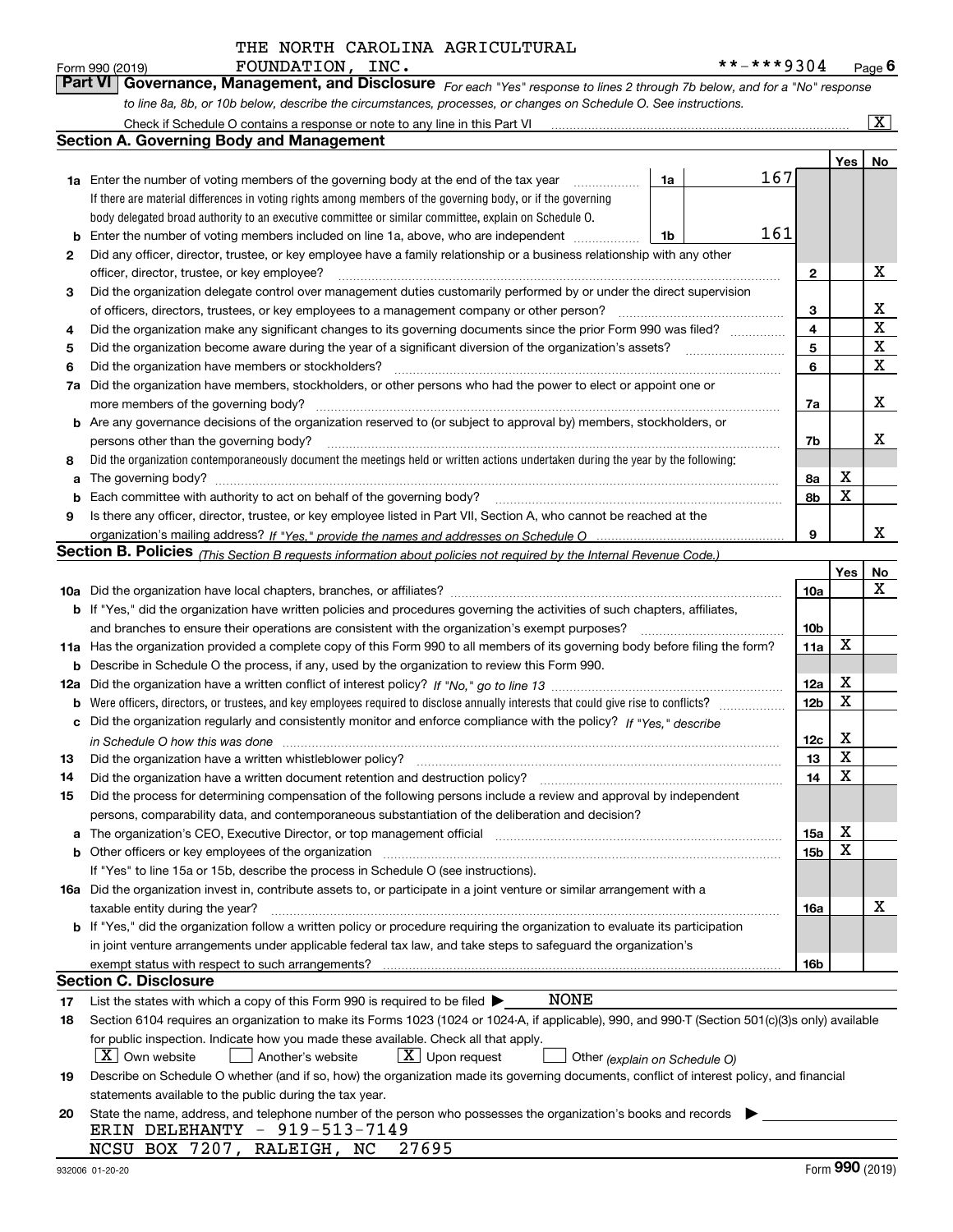$\mathcal{L}^{\text{max}}$ 

#### Form 990 (2019) **FOUNDATION, INC.** \* \* - \* \* \* 9 3 0 4 <sub>Page</sub> **7Part VII Compensation of Officers, Directors, Trustees, Key Employees, Highest Compensated Employees, and Independent Contractors**

## Check if Schedule O contains a response or note to any line in this Part VII

**Section A. Officers, Directors, Trustees, Key Employees, and Highest Compensated Employees**

**1a**  Complete this table for all persons required to be listed. Report compensation for the calendar year ending with or within the organization's tax year. **•** List all of the organization's current officers, directors, trustees (whether individuals or organizations), regardless of amount of compensation.

Enter -0- in columns (D), (E), and (F) if no compensation was paid.

 $\bullet$  List all of the organization's  $\,$ current key employees, if any. See instructions for definition of "key employee."

**•** List the organization's five current highest compensated employees (other than an officer, director, trustee, or key employee) who received reportable compensation (Box 5 of Form W-2 and/or Box 7 of Form 1099-MISC) of more than \$100,000 from the organization and any related organizations.

**•** List all of the organization's former officers, key employees, and highest compensated employees who received more than \$100,000 of reportable compensation from the organization and any related organizations.

**former directors or trustees**  ¥ List all of the organization's that received, in the capacity as a former director or trustee of the organization, more than \$10,000 of reportable compensation from the organization and any related organizations.

See instructions for the order in which to list the persons above.

Check this box if neither the organization nor any related organization compensated any current officer, director, or trustee.  $\mathcal{L}^{\text{max}}$ 

| (A)                           | (B)                  |                                |                                                                  | (C)      |              |                                  |        | (D)                             | (E)             | (F)                      |
|-------------------------------|----------------------|--------------------------------|------------------------------------------------------------------|----------|--------------|----------------------------------|--------|---------------------------------|-----------------|--------------------------|
| Name and title                | Average              |                                | (do not check more than one                                      | Position |              |                                  |        | Reportable                      | Reportable      | Estimated                |
|                               | hours per            |                                | box, unless person is both an<br>officer and a director/trustee) |          |              |                                  |        | compensation                    | compensation    | amount of                |
|                               | week                 |                                |                                                                  |          |              |                                  |        | from                            | from related    | other                    |
|                               | (list any            |                                |                                                                  |          |              |                                  |        | the                             | organizations   | compensation             |
|                               | hours for<br>related |                                |                                                                  |          |              |                                  |        | organization<br>(W-2/1099-MISC) | (W-2/1099-MISC) | from the<br>organization |
|                               | organizations        |                                |                                                                  |          |              |                                  |        |                                 |                 | and related              |
|                               | below                |                                |                                                                  |          |              |                                  |        |                                 |                 | organizations            |
|                               | line)                | Individual trustee or director | Institutional trustee                                            | Officer  | Key employee | Highest compensated<br> employee | Former |                                 |                 |                          |
| (1)<br>REAGAN AMMONS          | 1.00                 |                                |                                                                  |          |              |                                  |        |                                 |                 |                          |
| <b>DIRECTOR</b>               |                      | $\rm X$                        |                                                                  |          |              |                                  |        | 0.                              | $\mathbf 0$ .   | $0_{.}$                  |
| (2)<br>KELLY ARCHAMBAULT      | 1.00                 |                                |                                                                  |          |              |                                  |        |                                 |                 |                          |
| <b>DIRECTOR</b>               |                      | $\overline{\mathbf{X}}$        |                                                                  |          |              |                                  |        | 0.                              | $\mathbf 0$ .   | $\mathbf 0$ .            |
| (3)<br><b>ALAN AYERS</b>      | 1.00                 |                                |                                                                  |          |              |                                  |        |                                 |                 |                          |
| <b>DIRECTOR</b>               |                      | $\rm X$                        |                                                                  |          |              |                                  |        | 0.                              | $\mathbf 0$ .   | $\mathbf 0$ .            |
| V. MAC BALDWIN<br>(4)         | 1.00                 |                                |                                                                  |          |              |                                  |        |                                 |                 |                          |
| <b>DIRECTOR</b>               |                      | $\overline{\mathbf{X}}$        |                                                                  |          |              |                                  |        | 0.                              | 0.              | $\mathbf 0$ .            |
| (5)<br>STACEY BARKER          | 1.00                 |                                |                                                                  |          |              |                                  |        |                                 |                 |                          |
| <b>DIRECTOR</b>               |                      | $\rm X$                        |                                                                  |          |              |                                  |        | 0.                              | $\mathbf 0$ .   | $\mathbf 0$ .            |
| (6)<br><b>JOHNNY BARNES</b>   | 1.00                 |                                |                                                                  |          |              |                                  |        |                                 |                 |                          |
| <b>DIRECTOR</b>               |                      | X                              |                                                                  |          |              |                                  |        | 0.                              | 0.              | $0_{.}$                  |
| FRANKIE BEAMAN<br>(7)         | 1.00                 |                                |                                                                  |          |              |                                  |        |                                 |                 |                          |
| <b>DIRECTOR</b>               |                      | $\rm X$                        |                                                                  |          |              |                                  |        | 0.                              | $\mathbf 0$ .   | $0_{.}$                  |
| (8)<br>NATHAN BENNETT         | 1.00                 |                                |                                                                  |          |              |                                  |        |                                 |                 |                          |
| <b>DIRECTOR</b>               |                      | X                              |                                                                  |          |              |                                  |        | 0.                              | 0.              | $0_{.}$                  |
| (9)<br>CHAD BENTON            | 1.00                 |                                |                                                                  |          |              |                                  |        |                                 |                 |                          |
| <b>DIRECTOR</b>               |                      | $\mathbf X$                    |                                                                  |          |              |                                  |        | 0.                              | $\mathbf 0$ .   | $0_{.}$                  |
| (10)<br>EUGENE BERRYHILL, JR. | 1.00                 |                                |                                                                  |          |              |                                  |        |                                 |                 |                          |
| <b>DIRECTOR</b>               |                      | X                              |                                                                  |          |              |                                  |        | 0.                              | 0.              | $\mathbf 0$ .            |
| (11)<br>RAY BEST              | 1.00                 |                                |                                                                  |          |              |                                  |        |                                 |                 |                          |
| <b>DIRECTOR</b>               |                      | $\mathbf X$                    |                                                                  |          |              |                                  |        | 0.                              | $\mathbf 0$ .   | $0_{.}$                  |
| (12)<br>STAN BICONISH         | 1.00                 |                                |                                                                  |          |              |                                  |        |                                 |                 |                          |
| <b>DIRECTOR</b>               |                      | X                              |                                                                  |          |              |                                  |        | 0.                              | 0.              | $\mathbf 0$ .            |
| LUKE BLIZZARD<br>(13)         | 1.00                 |                                |                                                                  |          |              |                                  |        |                                 |                 |                          |
| <b>DIRECTOR</b>               |                      | $\mathbf X$                    |                                                                  |          |              |                                  |        | 0.                              | 0.              | $\mathbf 0$ .            |
| (14)<br>JOY BOOTHE            | 1.00                 |                                |                                                                  |          |              |                                  |        |                                 |                 |                          |
| <b>DIRECTOR</b>               |                      | X                              |                                                                  |          |              |                                  |        | 0.                              | 0.              | $0_{.}$                  |
| (15)<br>MARY BOWLES           | 1.00                 |                                |                                                                  |          |              |                                  |        |                                 |                 |                          |
| <b>DIRECTOR</b>               |                      | $\rm X$                        |                                                                  |          |              |                                  |        | $\mathbf 0$ .                   | $\mathbf 0$ .   | $\mathbf 0$ .            |
| (16)<br><b>GRAHAM BOYD</b>    | 1.00                 |                                |                                                                  |          |              |                                  |        |                                 |                 |                          |
| <b>DIRECTOR</b>               |                      | X                              |                                                                  |          |              |                                  |        | 0.                              | $\mathbf 0$ .   | $\mathbf 0$ .            |
| <b>GLEN BRADLEY</b><br>(17)   | 1.00                 |                                |                                                                  |          |              |                                  |        |                                 |                 |                          |
| <b>DIRECTOR</b>               |                      | $\rm X$                        |                                                                  |          |              |                                  |        | 0.                              | $\mathbf 0$ .   | $\mathbf 0$ .            |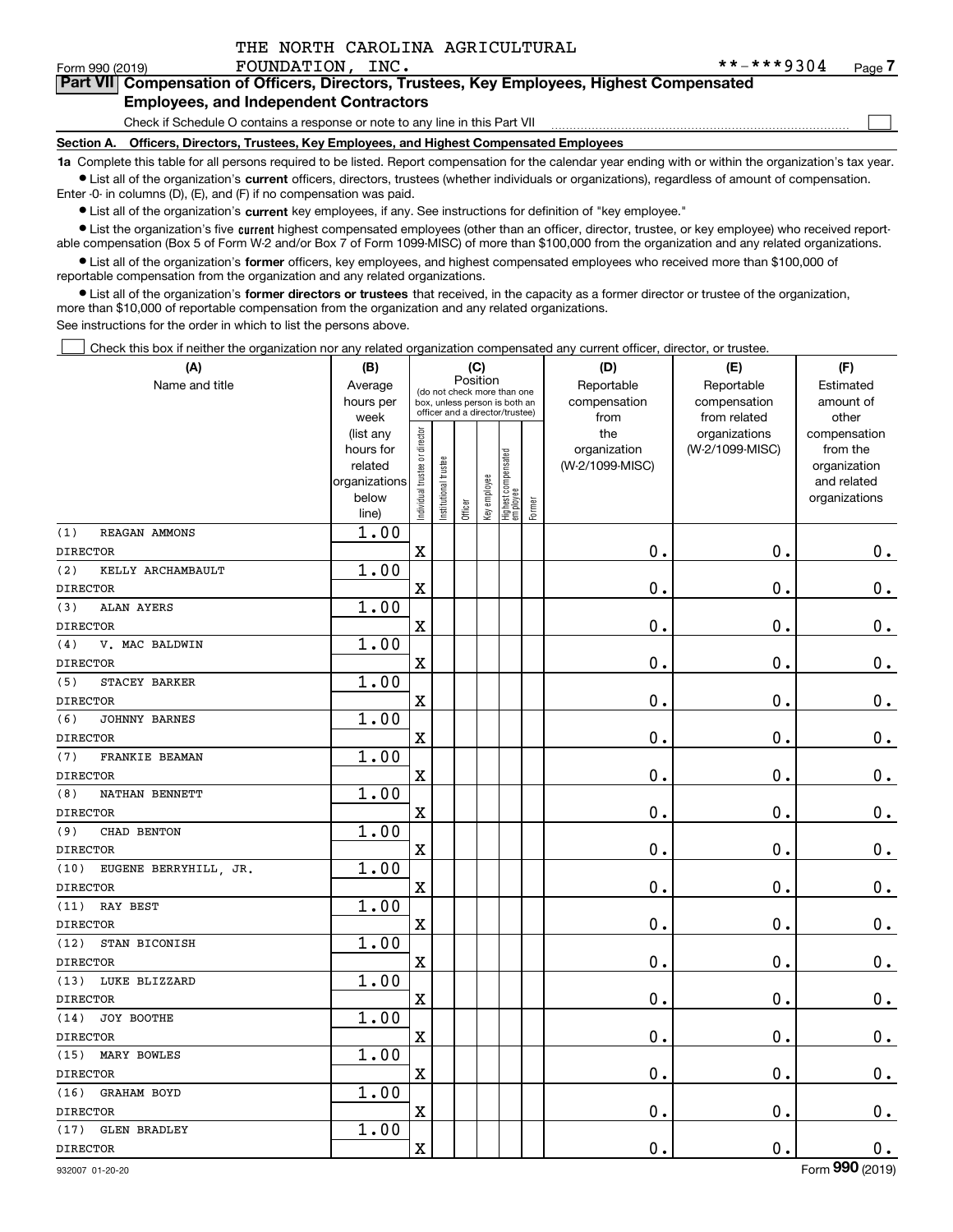| IND NOVIU    |  |  |
|--------------|--|--|
| ------------ |  |  |

| FOUNDATION, INC.<br>Form 990 (2019)                                                                                                          |                                                                                                        |                                |                      |         |              |                                  |        |                         | **-***9304            |                        |              |                             | Page 8                      |
|----------------------------------------------------------------------------------------------------------------------------------------------|--------------------------------------------------------------------------------------------------------|--------------------------------|----------------------|---------|--------------|----------------------------------|--------|-------------------------|-----------------------|------------------------|--------------|-----------------------------|-----------------------------|
| <b>Part VII</b>                                                                                                                              | Section A. Officers, Directors, Trustees, Key Employees, and Highest Compensated Employees (continued) |                                |                      |         |              |                                  |        |                         |                       |                        |              |                             |                             |
| (A)                                                                                                                                          | (B)                                                                                                    |                                |                      |         | (C)          |                                  |        | (D)                     | (E)                   |                        |              | (F)                         |                             |
| Name and title                                                                                                                               | Average                                                                                                |                                |                      |         | Position     | (do not check more than one      |        | Reportable              | Reportable            |                        |              | Estimated                   |                             |
|                                                                                                                                              | hours per                                                                                              |                                |                      |         |              | box, unless person is both an    |        | compensation            | compensation          |                        |              | amount of                   |                             |
|                                                                                                                                              | week                                                                                                   |                                |                      |         |              | officer and a director/trustee)  |        | from                    | from related          |                        |              | other                       |                             |
|                                                                                                                                              | (list any                                                                                              |                                |                      |         |              |                                  |        | the                     | organizations         |                        |              | compensation                |                             |
|                                                                                                                                              | hours for<br>related                                                                                   |                                |                      |         |              |                                  |        | organization            | (W-2/1099-MISC)       |                        |              | from the                    |                             |
|                                                                                                                                              | organizations                                                                                          |                                |                      |         |              |                                  |        | (W-2/1099-MISC)         |                       |                        |              | organization<br>and related |                             |
|                                                                                                                                              | below                                                                                                  |                                |                      |         |              |                                  |        |                         |                       |                        |              | organizations               |                             |
|                                                                                                                                              | line)                                                                                                  | Individual trustee or director | nstitutional trustee | Officer | Key employee | Highest compensated<br> employee | Former |                         |                       |                        |              |                             |                             |
| (18)<br>SAM BRAKE, JR.                                                                                                                       | 1.00                                                                                                   |                                |                      |         |              |                                  |        |                         |                       |                        |              |                             |                             |
| <b>DIRECTOR</b>                                                                                                                              |                                                                                                        | X                              |                      |         |              |                                  |        | 0.                      |                       | 0.                     |              |                             | 0.                          |
| (19)<br>TREY BRASWELL                                                                                                                        | 1.00                                                                                                   |                                |                      |         |              |                                  |        |                         |                       |                        |              |                             |                             |
| <b>DIRECTOR</b>                                                                                                                              |                                                                                                        | X                              |                      |         |              |                                  |        | 0.                      |                       | 0.                     |              |                             | 0.                          |
| (20)<br><b>ANDREW BURLESON</b>                                                                                                               | 1.00                                                                                                   |                                |                      |         |              |                                  |        |                         |                       |                        |              |                             |                             |
| <b>DIRECTOR</b>                                                                                                                              |                                                                                                        | X                              |                      |         |              |                                  |        | 0.                      |                       | 0.                     |              |                             | 0.                          |
| (21)<br>TOMMY BURLESON                                                                                                                       | 1.00                                                                                                   |                                |                      |         |              |                                  |        |                         |                       |                        |              |                             |                             |
| <b>DIRECTOR</b>                                                                                                                              |                                                                                                        | X                              |                      |         |              |                                  |        | 0.                      |                       | 0.                     |              |                             | 0.                          |
| (22)<br>FRED BURT                                                                                                                            | 1.00                                                                                                   |                                |                      |         |              |                                  |        |                         |                       |                        |              |                             |                             |
| <b>DIRECTOR</b>                                                                                                                              |                                                                                                        | X                              |                      |         |              |                                  |        | 0.                      |                       | 0.                     |              |                             | 0.                          |
| (23)<br><b>JEFF CHANDLER</b>                                                                                                                 | 1.00                                                                                                   |                                |                      |         |              |                                  |        |                         |                       |                        |              |                             |                             |
| <b>DIRECTOR</b>                                                                                                                              |                                                                                                        | х                              |                      |         |              |                                  |        | 0.                      |                       | 0.                     |              |                             | 0.                          |
| (24)<br>JOHN CLAPP                                                                                                                           | 1.00                                                                                                   |                                |                      |         |              |                                  |        |                         |                       |                        |              |                             |                             |
| <b>DIRECTOR</b>                                                                                                                              |                                                                                                        | х                              |                      |         |              |                                  |        | 0.                      |                       | 0.                     |              |                             | 0.                          |
| (25)<br>COREY CLAYTON                                                                                                                        | 1.00                                                                                                   |                                |                      |         |              |                                  |        |                         |                       |                        |              |                             |                             |
| <b>DIRECTOR</b>                                                                                                                              |                                                                                                        | х                              |                      |         |              |                                  |        | 0.                      |                       | 0.                     |              |                             | 0.                          |
| <b>ASHLEY COLLINS</b>                                                                                                                        | 1.00                                                                                                   |                                |                      |         |              |                                  |        |                         |                       |                        |              |                             |                             |
| (26)                                                                                                                                         |                                                                                                        | $\mathbf x$                    |                      |         |              |                                  |        |                         |                       |                        |              |                             |                             |
| <b>DIRECTOR</b>                                                                                                                              |                                                                                                        |                                |                      |         |              |                                  |        | 0.<br>$\overline{0}$ .  |                       | 0.<br>$\overline{0}$ . |              |                             | $0_{.}$<br>$\overline{0}$ . |
| 1b Subtotal                                                                                                                                  |                                                                                                        |                                |                      |         |              |                                  |        |                         | $778, 817.$ 130, 513. |                        |              |                             |                             |
| c Total from continuation sheets to Part VII, Section A manufactured by                                                                      |                                                                                                        |                                |                      |         |              |                                  |        | $0$ .<br>$\mathbf 0$ .  | $778, 817.$ 130, 513. |                        |              |                             |                             |
|                                                                                                                                              |                                                                                                        |                                |                      |         |              |                                  |        |                         |                       |                        |              |                             |                             |
| Total number of individuals (including but not limited to those listed above) who received more than \$100,000 of reportable<br>$\mathbf{2}$ |                                                                                                        |                                |                      |         |              |                                  |        |                         |                       |                        |              |                             |                             |
| compensation from the organization $\blacktriangleright$                                                                                     |                                                                                                        |                                |                      |         |              |                                  |        |                         |                       |                        |              |                             | 0                           |
|                                                                                                                                              |                                                                                                        |                                |                      |         |              |                                  |        |                         |                       |                        |              | Yes                         | No                          |
| 3<br>Did the organization list any former officer, director, trustee, key employee, or highest compensated employee on                       |                                                                                                        |                                |                      |         |              |                                  |        |                         |                       |                        |              |                             |                             |
| line 1a? If "Yes," complete Schedule J for such individual manumental content content from the complete schedu                               |                                                                                                        |                                |                      |         |              |                                  |        |                         |                       |                        | 3            |                             | х                           |
| For any individual listed on line 1a, is the sum of reportable compensation and other compensation from the organization                     |                                                                                                        |                                |                      |         |              |                                  |        |                         |                       |                        |              |                             |                             |
|                                                                                                                                              |                                                                                                        |                                |                      |         |              |                                  |        |                         |                       |                        | 4            | х                           |                             |
| Did any person listed on line 1a receive or accrue compensation from any unrelated organization or individual for services<br>5              |                                                                                                        |                                |                      |         |              |                                  |        |                         |                       |                        |              |                             |                             |
|                                                                                                                                              |                                                                                                        |                                |                      |         |              |                                  |        |                         |                       |                        | 5            |                             | X                           |
| <b>Section B. Independent Contractors</b>                                                                                                    |                                                                                                        |                                |                      |         |              |                                  |        |                         |                       |                        |              |                             |                             |
| Complete this table for your five highest compensated independent contractors that received more than \$100,000 of compensation from<br>1.   |                                                                                                        |                                |                      |         |              |                                  |        |                         |                       |                        |              |                             |                             |
| the organization. Report compensation for the calendar year ending with or within the organization's tax year.                               |                                                                                                        |                                |                      |         |              |                                  |        |                         |                       |                        |              |                             |                             |
| (A)                                                                                                                                          |                                                                                                        |                                |                      |         |              |                                  |        | (B)                     |                       |                        | (C)          |                             |                             |
| Name and business address                                                                                                                    |                                                                                                        |                                | <b>NONE</b>          |         |              |                                  |        | Description of services |                       |                        | Compensation |                             |                             |
|                                                                                                                                              |                                                                                                        |                                |                      |         |              |                                  |        |                         |                       |                        |              |                             |                             |
|                                                                                                                                              |                                                                                                        |                                |                      |         |              |                                  |        |                         |                       |                        |              |                             |                             |
|                                                                                                                                              |                                                                                                        |                                |                      |         |              |                                  |        |                         |                       |                        |              |                             |                             |
|                                                                                                                                              |                                                                                                        |                                |                      |         |              |                                  |        |                         |                       |                        |              |                             |                             |
|                                                                                                                                              |                                                                                                        |                                |                      |         |              |                                  |        |                         |                       |                        |              |                             |                             |
|                                                                                                                                              |                                                                                                        |                                |                      |         |              |                                  |        |                         |                       |                        |              |                             |                             |

| 2 Total number of independent contractors (including but not limited to those listed above) who received more than |  |
|--------------------------------------------------------------------------------------------------------------------|--|
| \$100,000 of compensation from the organization $\triangleright$                                                   |  |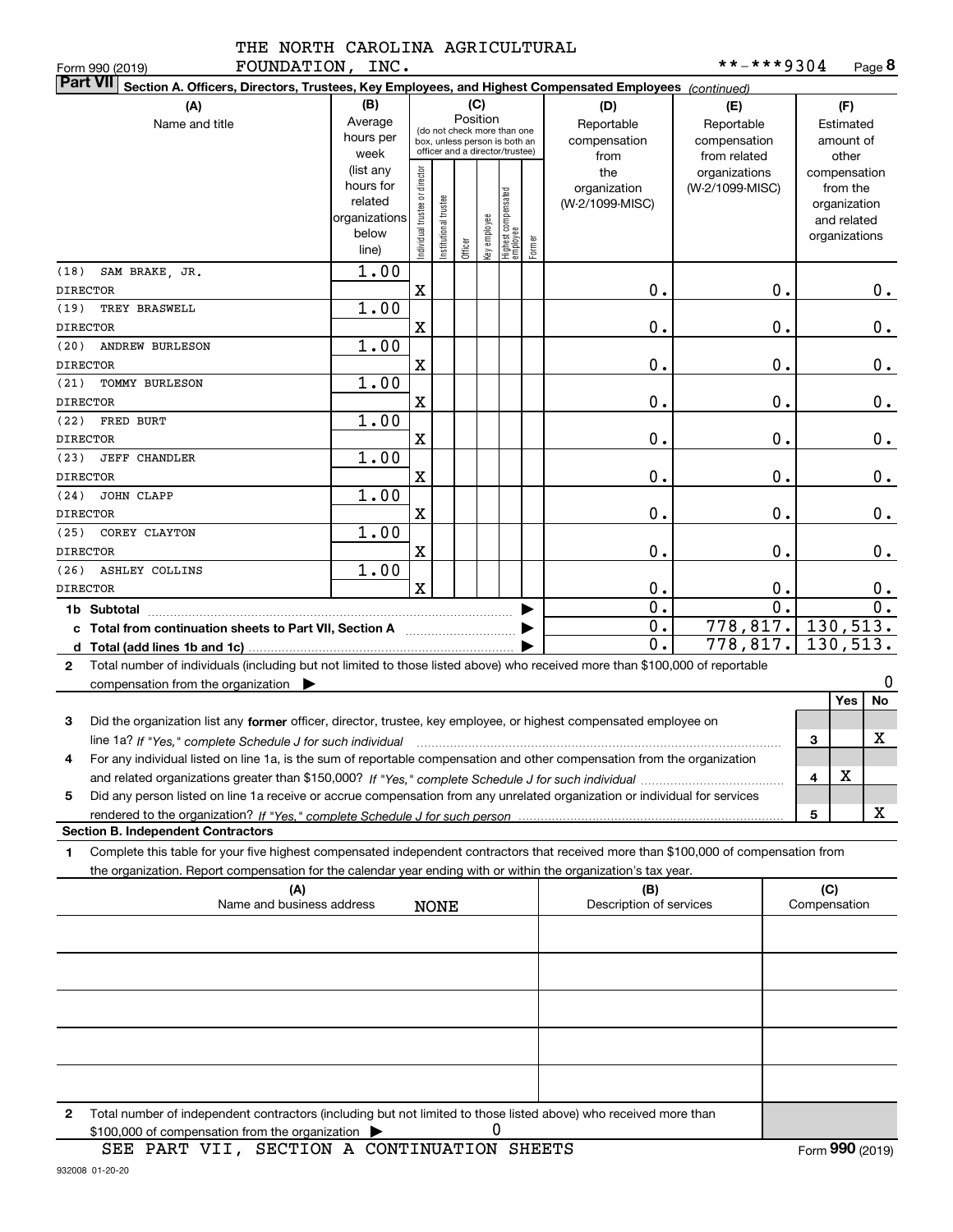| FOUNDATION, INC.<br>Form 990                                                                                              |                |                                |                       |         |              |                              |        |                 | **-***9304                       |                          |
|---------------------------------------------------------------------------------------------------------------------------|----------------|--------------------------------|-----------------------|---------|--------------|------------------------------|--------|-----------------|----------------------------------|--------------------------|
| <b>Part VII</b><br>Section A. Officers, Directors, Trustees, Key Employees, and Highest Compensated Employees (continued) |                |                                |                       |         |              |                              |        |                 |                                  |                          |
| (A)                                                                                                                       | (B)            |                                |                       |         | (C)          |                              |        | (D)             | (E)                              | (F)                      |
| Name and title                                                                                                            | Average        |                                |                       |         | Position     |                              |        | Reportable      | Reportable                       | Estimated                |
|                                                                                                                           | hours          |                                |                       |         |              | (check all that apply)       |        | compensation    | compensation                     | amount of                |
|                                                                                                                           | per<br>week    |                                |                       |         |              |                              |        | from<br>the     | from related                     | other                    |
|                                                                                                                           | (list any      |                                |                       |         |              |                              |        | organization    | organizations<br>(W-2/1099-MISC) | compensation<br>from the |
|                                                                                                                           | hours for      |                                |                       |         |              |                              |        | (W-2/1099-MISC) |                                  | organization             |
|                                                                                                                           | related        |                                |                       |         |              |                              |        |                 |                                  | and related              |
|                                                                                                                           | organizations  |                                |                       |         |              |                              |        |                 |                                  | organizations            |
|                                                                                                                           | below<br>line) | Individual trustee or director | Institutional trustee | Officer | Key employee | Highest compensated employee | Former |                 |                                  |                          |
|                                                                                                                           |                |                                |                       |         |              |                              |        |                 |                                  |                          |
| HENRY COOK<br>(27)<br><b>DIRECTOR</b>                                                                                     | 1.00           | $\mathbf X$                    |                       |         |              |                              |        | 0.              | 0.                               | 0.                       |
| LESLIE COOK<br>(28)                                                                                                       | 1.00           |                                |                       |         |              |                              |        |                 |                                  |                          |
| <b>DIRECTOR</b>                                                                                                           |                | $\mathbf X$                    |                       |         |              |                              |        | 0.              | 0.                               | $\mathbf 0$ .            |
| RICK COOR<br>(29)                                                                                                         | 1.00           |                                |                       |         |              |                              |        |                 |                                  |                          |
| <b>DIRECTOR</b>                                                                                                           |                | $\mathbf X$                    |                       |         |              |                              |        | 0.              | 0.                               | $\mathbf 0$ .            |
| DAVID CORRELL<br>(30)                                                                                                     | 1.00           |                                |                       |         |              |                              |        |                 |                                  |                          |
| <b>DIRECTOR</b>                                                                                                           |                | $\mathbf X$                    |                       |         |              |                              |        | 0.              | 0.                               | $\mathbf 0$ .            |
| DAVID CORUM<br>(31)                                                                                                       | 1.00           |                                |                       |         |              |                              |        |                 |                                  |                          |
| <b>DIRECTOR</b>                                                                                                           |                | $\mathbf X$                    |                       |         |              |                              |        | 0.              | 0.                               | $\mathbf 0$ .            |
| <b>JAMIE CRAFT</b><br>(32)                                                                                                | 1.00           |                                |                       |         |              |                              |        |                 |                                  |                          |
| <b>DIRECTOR</b>                                                                                                           |                | $\mathbf X$                    |                       |         |              |                              |        | 0.              | 0.                               | $\mathbf 0$ .            |
| <b>BOB CREWS</b><br>(33)                                                                                                  | 1.00           |                                |                       |         |              |                              |        |                 |                                  |                          |
| <b>DIRECTOR</b>                                                                                                           |                | $\mathbf X$                    |                       |         |              |                              |        | 0.              | $\mathbf 0$ .                    | $\mathbf 0$ .            |
| (34)<br>CLINTON CROCKER                                                                                                   | 1.00           |                                |                       |         |              |                              |        |                 |                                  |                          |
| <b>DIRECTOR</b>                                                                                                           |                | $\mathbf X$                    |                       |         |              |                              |        | 0.              | $\mathbf 0$ .                    | $\mathbf 0$ .            |
| ANDY CURLISS<br>(35)                                                                                                      | 1.00           |                                |                       |         |              |                              |        |                 |                                  |                          |
| <b>DIRECTOR</b>                                                                                                           |                | $\mathbf X$                    |                       |         |              |                              |        | $\mathbf 0$ .   | $\mathbf 0$ .                    | $\mathbf 0$ .            |
| (36)<br>AMY DALRYMPLE                                                                                                     | 1.00           |                                |                       |         |              |                              |        |                 |                                  |                          |
| <b>DIRECTOR</b>                                                                                                           |                | $\mathbf X$                    |                       |         |              |                              |        | $\mathbf 0$ .   | $\mathbf 0$ .                    | $\mathbf 0$ .            |
| PETER DANIEL<br>(37)                                                                                                      | 1.00           |                                |                       |         |              |                              |        |                 |                                  |                          |
| <b>DIRECTOR</b>                                                                                                           |                | $\mathbf X$                    |                       |         |              |                              |        | $\mathbf 0$ .   | $\mathbf 0$ .                    | $0$ .                    |
| (38)<br>JAY DARDEN, IV                                                                                                    | 1.00           |                                |                       |         |              |                              |        |                 |                                  |                          |
| <b>DIRECTOR</b>                                                                                                           |                | $\mathbf X$                    |                       |         |              |                              |        | 0.              | $\mathbf 0$ .                    | $0$ .                    |
| (39) THOMAS DARK                                                                                                          | 1.00           |                                |                       |         |              |                              |        |                 |                                  |                          |
| DIRECTOR                                                                                                                  | 1.00           | $\mathbf X$                    |                       |         |              |                              |        | $\mathbf 0$ .   | $\mathbf 0$ .                    | 0.                       |
| (40) JEFF DARNELL<br><b>DIRECTOR</b>                                                                                      |                | $\mathbf X$                    |                       |         |              |                              |        | $\mathbf 0$ .   | $\mathbf 0$ .                    | 0.                       |
| (41) DAVID DAVENPORT                                                                                                      | 1.00           |                                |                       |         |              |                              |        |                 |                                  |                          |
| <b>DIRECTOR</b>                                                                                                           |                | $\mathbf{x}$                   |                       |         |              |                              |        | $\mathbf 0$ .   | $\mathbf 0$ .                    | $\mathbf 0$ .            |
| (42) SAMUEL DAVIS                                                                                                         | 1.00           |                                |                       |         |              |                              |        |                 |                                  |                          |
| <b>DIRECTOR</b>                                                                                                           |                | $\mathbf X$                    |                       |         |              |                              |        | $\mathbf 0$ .   | 0.                               | $\mathbf 0$ .            |
| (43) CHAD DOCSH                                                                                                           | 1.00           |                                |                       |         |              |                              |        |                 |                                  |                          |
| <b>DIRECTOR</b>                                                                                                           |                | $\mathbf X$                    |                       |         |              |                              |        | $\mathbf 0$ .   | Ο.                               | $\mathbf 0$ .            |
| (44) JOE DOLL                                                                                                             | 1.00           |                                |                       |         |              |                              |        |                 |                                  |                          |
| <b>DIRECTOR</b>                                                                                                           |                | X                              |                       |         |              |                              |        | $\mathbf 0$ .   | $\mathbf 0$ .                    | 0.                       |
| (45) JOSEPH DUPREE, JR.                                                                                                   | 1.00           |                                |                       |         |              |                              |        |                 |                                  |                          |
| DIRECTOR                                                                                                                  |                | $\mathbf X$                    |                       |         |              |                              |        | $\mathbf 0$ .   | $\mathbf 0$ .                    | 0.                       |
| (46) KATIE EARL                                                                                                           | 1.00           |                                |                       |         |              |                              |        |                 |                                  |                          |
| DIRECTOR                                                                                                                  |                | X                              |                       |         |              |                              |        | $\mathbf 0$ .   | $\mathbf 0$ .                    | 0.                       |
|                                                                                                                           |                |                                |                       |         |              |                              |        |                 |                                  |                          |
| Total to Part VII, Section A, line 1c                                                                                     |                |                                |                       |         |              |                              |        |                 |                                  |                          |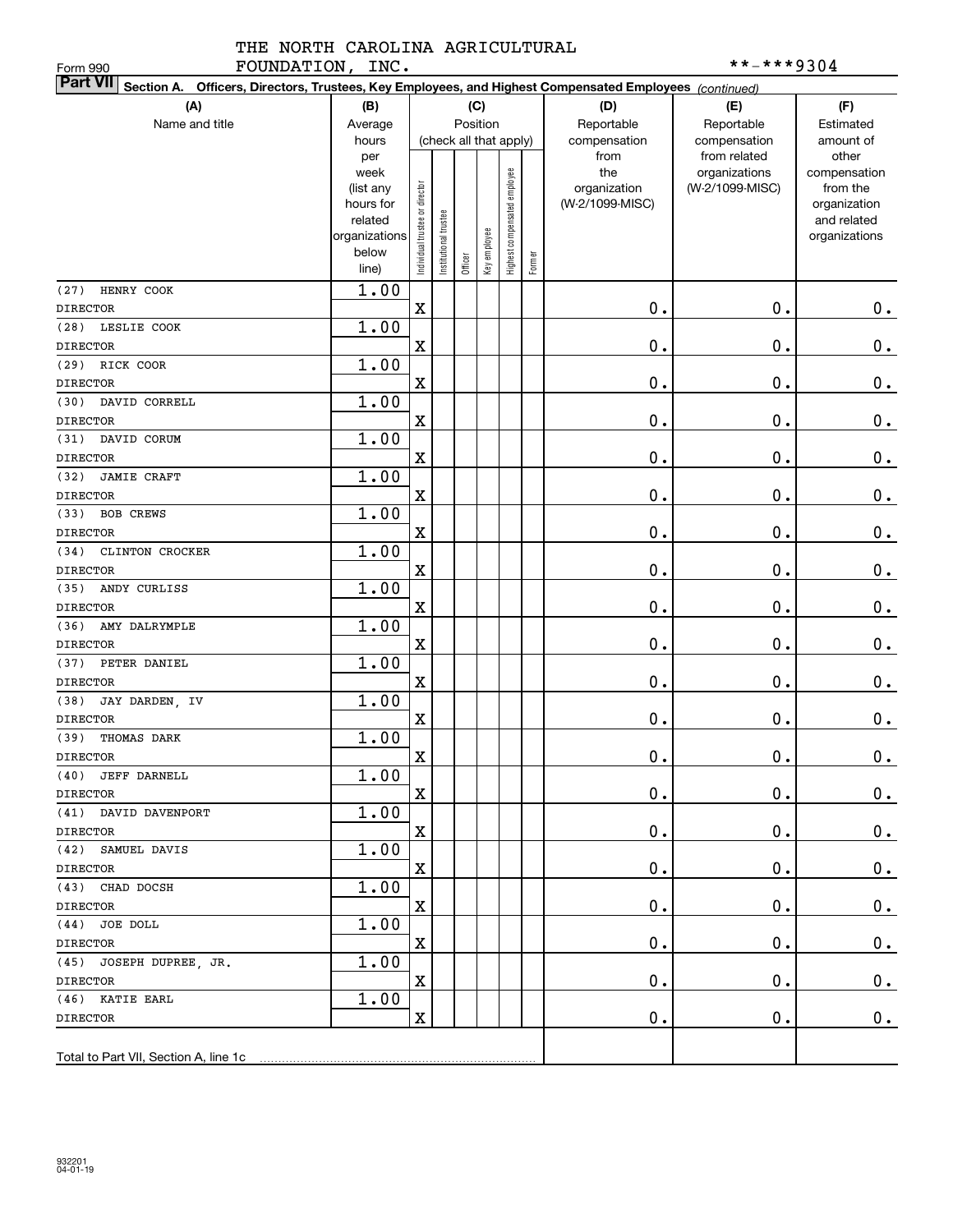| FOUNDATION, INC.<br>Form 990                                                                                              |                      |                                |                      |         |              |                              |        |                 | **-***9304      |                             |
|---------------------------------------------------------------------------------------------------------------------------|----------------------|--------------------------------|----------------------|---------|--------------|------------------------------|--------|-----------------|-----------------|-----------------------------|
| <b>Part VII</b><br>Section A. Officers, Directors, Trustees, Key Employees, and Highest Compensated Employees (continued) |                      |                                |                      |         |              |                              |        |                 |                 |                             |
| (A)                                                                                                                       | (B)                  |                                |                      |         | (C)          |                              |        | (D)             | (E)             | (F)                         |
| Name and title                                                                                                            | Average              |                                |                      |         | Position     |                              |        | Reportable      | Reportable      | Estimated                   |
|                                                                                                                           | hours                |                                |                      |         |              | (check all that apply)       |        | compensation    | compensation    | amount of                   |
|                                                                                                                           | per                  |                                |                      |         |              |                              |        | from            | from related    | other                       |
|                                                                                                                           | week                 |                                |                      |         |              |                              |        | the             | organizations   | compensation                |
|                                                                                                                           | (list any            |                                |                      |         |              |                              |        | organization    | (W-2/1099-MISC) | from the                    |
|                                                                                                                           | hours for<br>related |                                |                      |         |              |                              |        | (W-2/1099-MISC) |                 | organization<br>and related |
|                                                                                                                           | organizations        |                                |                      |         |              |                              |        |                 |                 | organizations               |
|                                                                                                                           | below                | Individual trustee or director | nstitutional trustee |         | Key employee | Highest compensated employee |        |                 |                 |                             |
|                                                                                                                           | line)                |                                |                      | Officer |              |                              | Former |                 |                 |                             |
| RONNIE ELLIOTT<br>(47)                                                                                                    | 1.00                 |                                |                      |         |              |                              |        |                 |                 |                             |
| <b>DIRECTOR</b>                                                                                                           |                      | X                              |                      |         |              |                              |        | 0.              | $\mathbf 0$ .   | 0.                          |
| ANDREW EURE, JR.<br>(48)                                                                                                  | 1.00                 |                                |                      |         |              |                              |        |                 |                 |                             |
| <b>DIRECTOR</b>                                                                                                           |                      | $\mathbf X$                    |                      |         |              |                              |        | 0.              | $\mathbf 0$ .   | 0.                          |
| (49)<br><b>BETH FARRELL</b>                                                                                               | 1.00                 |                                |                      |         |              |                              |        |                 |                 |                             |
| <b>DIRECTOR</b>                                                                                                           |                      | $\mathbf X$                    |                      |         |              |                              |        | 0.              | $\mathbf 0$ .   | $\mathbf 0$ .               |
| ROBERT FLEMING, JR.<br>(50)                                                                                               | 1.00                 |                                |                      |         |              |                              |        |                 |                 |                             |
| <b>DIRECTOR</b>                                                                                                           |                      | X                              |                      |         |              |                              |        | 0.              | 0.              | $0$ .                       |
| (51)<br>MARK FORBES                                                                                                       | 1.00                 |                                |                      |         |              |                              |        |                 |                 |                             |
| <b>DIRECTOR</b>                                                                                                           |                      | $\mathbf X$                    |                      |         |              |                              |        | 0.              | 0.              | $\mathbf 0$ .               |
| (52)<br><b>BOB FORD</b>                                                                                                   | 1.00                 |                                |                      |         |              |                              |        |                 |                 |                             |
| <b>DIRECTOR</b>                                                                                                           |                      | $\mathbf X$                    |                      |         |              |                              |        | 0.              | 0.              | $0$ .                       |
| (53)<br>JIMMY GENTRY                                                                                                      | 1.00                 |                                |                      |         |              |                              |        |                 |                 |                             |
| <b>DIRECTOR</b>                                                                                                           |                      | X                              |                      |         |              |                              |        | 0.              | 0.              | $0$ .                       |
| (54)<br><b>BRENDA GILBERT</b>                                                                                             | 1.00                 |                                |                      |         |              |                              |        |                 |                 |                             |
| <b>DIRECTOR</b>                                                                                                           |                      | $\mathbf X$                    |                      |         |              |                              |        | 0.              | 0.              | $0$ .                       |
| (55)<br>KARL GILLESPIE                                                                                                    | 1.00                 |                                |                      |         |              |                              |        |                 |                 |                             |
| <b>DIRECTOR</b>                                                                                                           |                      | $\mathbf X$                    |                      |         |              |                              |        | 0.              | 0.              | 0.                          |
| (56)<br>NED GILLISPIE                                                                                                     | 1.00                 |                                |                      |         |              |                              |        |                 |                 |                             |
| <b>DIRECTOR</b>                                                                                                           |                      | X                              |                      |         |              |                              |        | 0.              | 0.              | 0.                          |
| (57)<br>CHARLES GLASS                                                                                                     | 1.00                 |                                |                      |         |              |                              |        |                 |                 |                             |
| <b>DIRECTOR</b>                                                                                                           |                      | $\mathbf X$                    |                      |         |              |                              |        | 0.              | 0.              | 0.                          |
| (58)<br>ERIC GONDER                                                                                                       | 1.00                 |                                |                      |         |              |                              |        |                 |                 |                             |
| <b>DIRECTOR</b>                                                                                                           | 1.00                 | $\mathbf X$                    |                      |         |              |                              |        | 0.              | $0$ .           | 0.                          |
| (59) ARCHIE GRIFFIN<br>DIRECTOR                                                                                           |                      | $\overline{\mathbf{X}}$        |                      |         |              |                              |        | $\mathbf 0$ .   | $\mathbf 0$ .   | 0.                          |
| (60) MARGARET HAMM                                                                                                        | 1.00                 |                                |                      |         |              |                              |        |                 |                 |                             |
| <b>DIRECTOR</b>                                                                                                           |                      | $\mathbf X$                    |                      |         |              |                              |        | $\mathbf 0$ .   | $\mathbf 0$ .   | $0_{.}$                     |
| (61) SHAWN HARDING                                                                                                        | 1.00                 |                                |                      |         |              |                              |        |                 |                 |                             |
| DIRECTOR                                                                                                                  |                      | $\mathbf X$                    |                      |         |              |                              |        | 0.              | $\mathbf 0$ .   | $0$ .                       |
| (62) MICHAEL HARE                                                                                                         | 1.00                 |                                |                      |         |              |                              |        |                 |                 |                             |
| DIRECTOR                                                                                                                  |                      | $\mathbf X$                    |                      |         |              |                              |        | 0.              | $\mathbf 0$ .   | 0.                          |
| (63) BRAD HARGETT                                                                                                         | 1.00                 |                                |                      |         |              |                              |        |                 |                 |                             |
| DIRECTOR                                                                                                                  |                      | $\mathbf X$                    |                      |         |              |                              |        | 0.              | $\mathbf 0$ .   | 0.                          |
| (64) NORMAN HARRELL                                                                                                       | 1.00                 |                                |                      |         |              |                              |        |                 |                 |                             |
| DIRECTOR                                                                                                                  |                      | $\mathbf X$                    |                      |         |              |                              |        | 0.              | $\mathbf 0$ .   | $0_{.}$                     |
| $(65)$ E.B. HARRIS                                                                                                        | 1.00                 |                                |                      |         |              |                              |        |                 |                 |                             |
| DIRECTOR                                                                                                                  |                      | $\mathbf X$                    |                      |         |              |                              |        | 0.              | $\mathbf 0$ .   | 0.                          |
| (66) LINDA HARRIS                                                                                                         | 1.00                 |                                |                      |         |              |                              |        |                 |                 |                             |
| DIRECTOR                                                                                                                  |                      | X                              |                      |         |              |                              |        | $\mathbf 0$ .   | $\mathbf 0$ .   | 0.                          |
|                                                                                                                           |                      |                                |                      |         |              |                              |        |                 |                 |                             |
| Total to Part VII, Section A, line 1c                                                                                     |                      |                                |                      |         |              |                              |        |                 |                 |                             |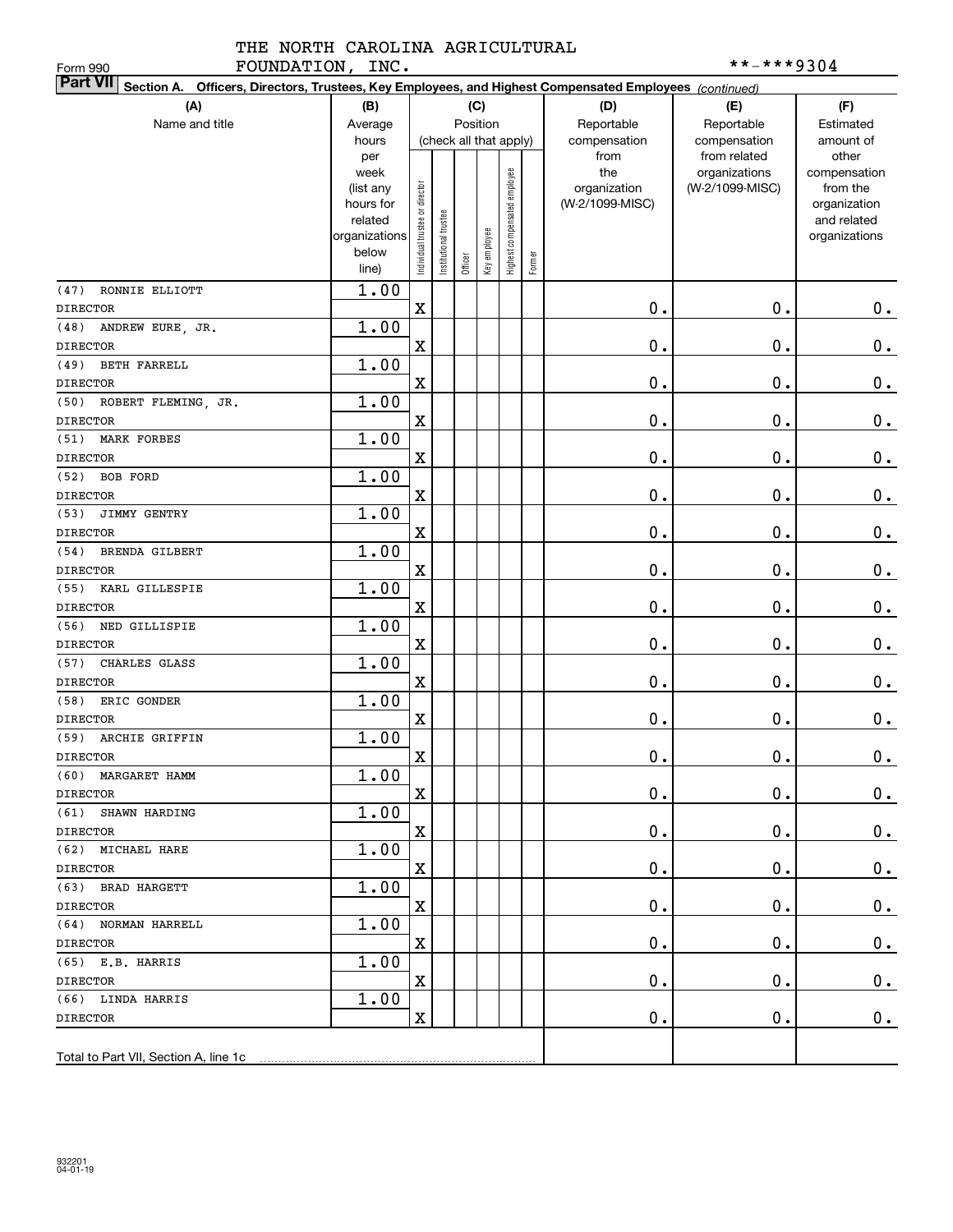| FOUNDATION, INC.<br>Form 990                                                                                              |                        |                                |                       |                        |              |                              |        |                 | **-***9304      |                              |
|---------------------------------------------------------------------------------------------------------------------------|------------------------|--------------------------------|-----------------------|------------------------|--------------|------------------------------|--------|-----------------|-----------------|------------------------------|
| <b>Part VII</b><br>Section A. Officers, Directors, Trustees, Key Employees, and Highest Compensated Employees (continued) |                        |                                |                       |                        |              |                              |        |                 |                 |                              |
| (A)                                                                                                                       | (B)                    |                                |                       | (C)                    |              |                              |        | (D)             | (E)             | (F)                          |
| Name and title                                                                                                            | Average                |                                |                       | Position               |              |                              |        | Reportable      | Reportable      | Estimated                    |
|                                                                                                                           | hours                  |                                |                       | (check all that apply) |              |                              |        | compensation    | compensation    | amount of                    |
|                                                                                                                           | per                    |                                |                       |                        |              |                              |        | from            | from related    | other                        |
|                                                                                                                           | week                   |                                |                       |                        |              |                              |        | the             | organizations   | compensation                 |
|                                                                                                                           | (list any              |                                |                       |                        |              |                              |        | organization    | (W-2/1099-MISC) | from the                     |
|                                                                                                                           | hours for              |                                |                       |                        |              |                              |        | (W-2/1099-MISC) |                 | organization                 |
|                                                                                                                           | related                |                                |                       |                        |              |                              |        |                 |                 | and related<br>organizations |
|                                                                                                                           | organizations<br>below |                                |                       |                        |              |                              |        |                 |                 |                              |
|                                                                                                                           | line)                  | Individual trustee or director | Institutional trustee | Officer                | Key employee | Highest compensated employee | Former |                 |                 |                              |
| (67)<br>DAVID HARTMAN                                                                                                     | 1.00                   |                                |                       |                        |              |                              |        |                 |                 |                              |
| <b>DIRECTOR</b>                                                                                                           |                        | $\mathbf x$                    |                       |                        |              |                              |        | $\mathbf 0$ .   | $\mathbf 0$ .   | $0$ .                        |
| (68)<br>RONALD HAWKINS                                                                                                    | 1.00                   |                                |                       |                        |              |                              |        |                 |                 |                              |
| <b>DIRECTOR</b>                                                                                                           |                        | $\mathbf x$                    |                       |                        |              |                              |        | 0.              | $\mathbf 0$ .   | $\mathbf 0$ .                |
| (69)<br>DAVID HEATH                                                                                                       | 1.00                   |                                |                       |                        |              |                              |        |                 |                 |                              |
| <b>DIRECTOR</b>                                                                                                           |                        | $\mathbf x$                    |                       |                        |              |                              |        | 0.              | $\mathbf 0$ .   | $\mathbf 0$ .                |
| (70)<br>ZANE HEDGECOCK                                                                                                    | 1.00                   |                                |                       |                        |              |                              |        |                 |                 |                              |
| <b>DIRECTOR</b>                                                                                                           |                        | X                              |                       |                        |              |                              |        | 0.              | $\mathbf 0$ .   | $\mathbf 0$ .                |
| KENDALL HILL<br>(71)                                                                                                      | 1.00                   |                                |                       |                        |              |                              |        |                 |                 |                              |
| <b>DIRECTOR</b>                                                                                                           |                        | X                              |                       |                        |              |                              |        | 0.              | $\mathbf 0$ .   | $0_{.}$                      |
| (72)<br>CLAY HINNANT                                                                                                      | 1.00                   |                                |                       |                        |              |                              |        |                 |                 |                              |
| <b>DIRECTOR</b>                                                                                                           |                        | $\mathbf x$                    |                       |                        |              |                              |        | 0.              | $\mathbf 0$ .   | $\mathbf 0$ .                |
| (73)<br>BONNIE HOLLOMAN                                                                                                   | 1.00                   |                                |                       |                        |              |                              |        |                 |                 |                              |
| <b>DIRECTOR</b>                                                                                                           |                        | $\mathbf x$                    |                       |                        |              |                              |        | 0.              | $\mathbf 0$ .   | $\mathbf 0$ .                |
| (74)<br><b>SARA HOUGH</b>                                                                                                 | 1.00                   |                                |                       |                        |              |                              |        |                 |                 |                              |
| <b>DIRECTOR</b>                                                                                                           |                        | $\mathbf x$                    |                       |                        |              |                              |        | 0.              | $\mathbf 0$ .   | $\mathbf 0$ .                |
| (75) QUINN HOWARD                                                                                                         | 1.00                   |                                |                       |                        |              |                              |        |                 |                 |                              |
| <b>DIRECTOR</b>                                                                                                           |                        | X                              |                       |                        |              |                              |        | 0.              | $\mathbf 0$ .   | $\mathbf 0$ .                |
| (76)<br>JIM HUNT                                                                                                          | 1.00                   |                                |                       |                        |              |                              |        |                 |                 |                              |
| <b>DIRECTOR</b>                                                                                                           |                        | X                              |                       |                        |              |                              |        | 0.              | $\mathbf 0$ .   | $\mathbf 0$ .                |
| (77)<br><b>EDDIE JENNINGS</b>                                                                                             | 1.00                   |                                |                       |                        |              |                              |        |                 |                 |                              |
| <b>DIRECTOR</b>                                                                                                           |                        | $\mathbf x$                    |                       |                        |              |                              |        | 0.              | $\mathbf 0$ .   | $\mathbf 0$ .                |
| (78)<br>DEBORAH JOHNSON                                                                                                   | 1.00                   |                                |                       |                        |              |                              |        |                 |                 |                              |
| <b>DIRECTOR</b>                                                                                                           |                        | $\mathbf x$                    |                       |                        |              |                              |        | 0.              | $\mathbf 0$ .   | 0.                           |
| (79) MEGAN JORNIGAN                                                                                                       | 1.00                   |                                |                       |                        |              |                              |        |                 |                 |                              |
| <b>DIRECTOR</b>                                                                                                           |                        | $\mathbf x$                    |                       |                        |              |                              |        | $\mathbf 0$ .   | $\mathbf 0$ .   | 0.                           |
| (80) THOMAS JOYNER                                                                                                        | 1.00                   |                                |                       |                        |              |                              |        |                 |                 |                              |
| <b>DIRECTOR</b>                                                                                                           |                        | $\mathbf X$                    |                       |                        |              |                              |        | $\mathbf 0$ .   | 0.              | 0.                           |
| (81) JOHN KIMBER                                                                                                          | 1.00                   |                                |                       |                        |              |                              |        |                 |                 |                              |
| DIRECTOR                                                                                                                  |                        | $\mathbf X$                    |                       |                        |              |                              |        | 0.              | О.              | 0.                           |
| (82) WHITNEY KING                                                                                                         | 1.00                   |                                |                       |                        |              |                              |        |                 |                 |                              |
| DIRECTOR                                                                                                                  |                        | $\mathbf X$                    |                       |                        |              |                              |        | 0.              | О.              | 0.                           |
| (83) JOHN KINNEER                                                                                                         | 1.00                   |                                |                       |                        |              |                              |        |                 |                 |                              |
| DIRECTOR                                                                                                                  |                        | $\mathbf X$                    |                       |                        |              |                              |        | 0.              | $\mathfrak o$ . | 0.                           |
| (84) WILLIAM KNOWLES                                                                                                      | 1.00                   |                                |                       |                        |              |                              |        |                 |                 |                              |
| DIRECTOR                                                                                                                  |                        | $\mathbf X$                    |                       |                        |              |                              |        | 0.              | О.              | 0.                           |
| (85) TIM KREGER                                                                                                           | 1.00                   |                                |                       |                        |              |                              |        |                 |                 |                              |
| DIRECTOR                                                                                                                  |                        | $\mathbf X$                    |                       |                        |              |                              |        | 0.              | $\mathfrak o$ . | $\mathbf 0$ .                |
| (86) BUNDY LANE                                                                                                           | 1.00                   |                                |                       |                        |              |                              |        |                 |                 |                              |
| DIRECTOR                                                                                                                  |                        | $\mathbf X$                    |                       |                        |              |                              |        | $\mathbf 0$ .   | $\mathfrak o$ . | 0.                           |
|                                                                                                                           |                        |                                |                       |                        |              |                              |        |                 |                 |                              |
| Total to Part VII, Section A, line 1c                                                                                     |                        |                                |                       |                        |              |                              |        |                 |                 |                              |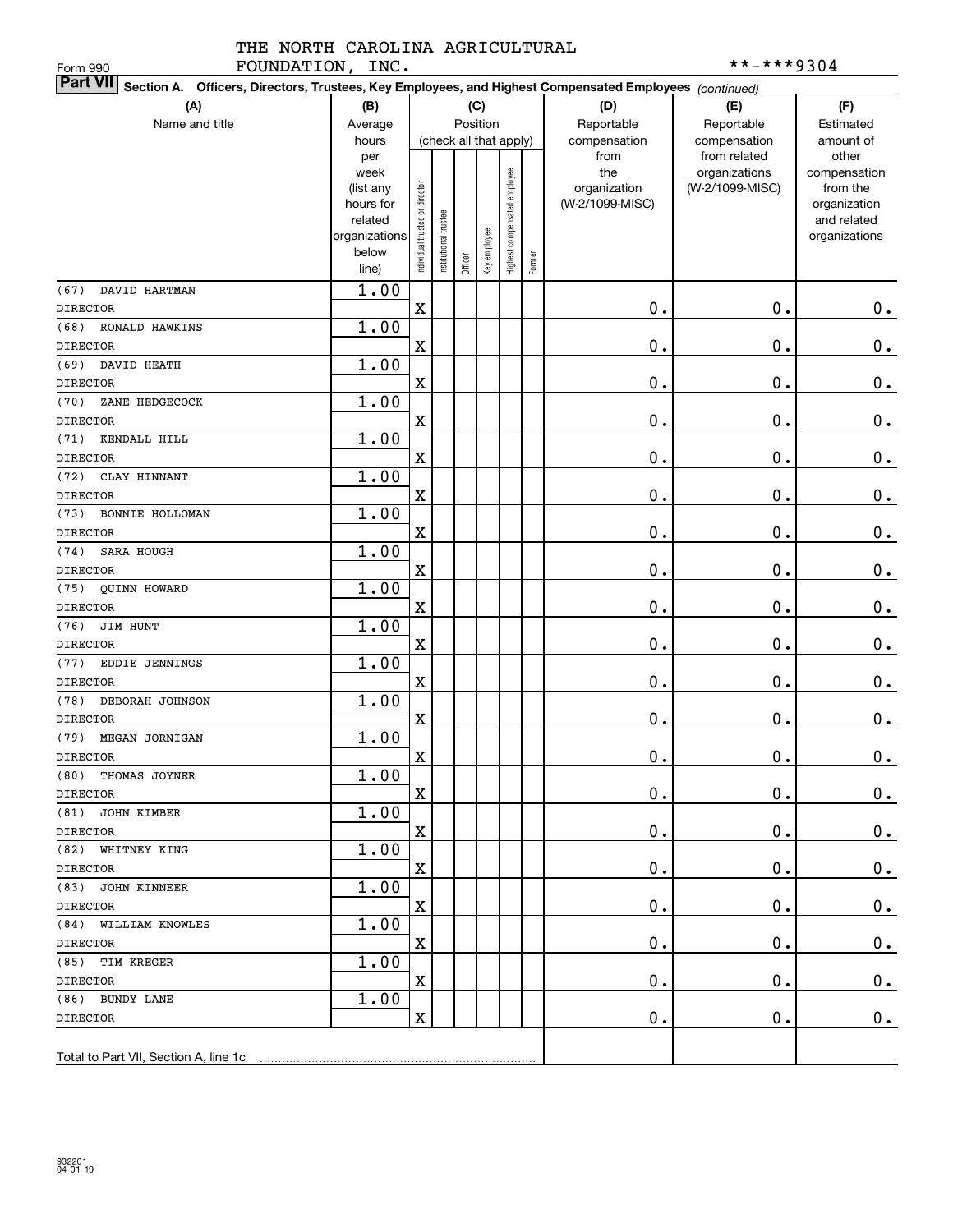| FOUNDATION, INC.<br>Form 990                                                                                              |                |                                |                       |         |              |                              |        |                 | **-***9304                    |                       |
|---------------------------------------------------------------------------------------------------------------------------|----------------|--------------------------------|-----------------------|---------|--------------|------------------------------|--------|-----------------|-------------------------------|-----------------------|
| <b>Part VII</b><br>Section A. Officers, Directors, Trustees, Key Employees, and Highest Compensated Employees (continued) |                |                                |                       |         |              |                              |        |                 |                               |                       |
| (A)                                                                                                                       | (B)            |                                |                       |         | (C)          |                              |        | (D)             | (E)                           | (F)                   |
| Name and title                                                                                                            | Average        |                                |                       |         | Position     |                              |        | Reportable      | Reportable                    | Estimated             |
|                                                                                                                           | hours          |                                |                       |         |              | (check all that apply)       |        | compensation    | compensation                  | amount of             |
|                                                                                                                           | per<br>week    |                                |                       |         |              |                              |        | from<br>the     | from related<br>organizations | other<br>compensation |
|                                                                                                                           | (list any      |                                |                       |         |              |                              |        | organization    | (W-2/1099-MISC)               | from the              |
|                                                                                                                           | hours for      |                                |                       |         |              |                              |        | (W-2/1099-MISC) |                               | organization          |
|                                                                                                                           | related        |                                |                       |         |              |                              |        |                 |                               | and related           |
|                                                                                                                           | organizations  |                                |                       |         |              |                              |        |                 |                               | organizations         |
|                                                                                                                           | below<br>line) | Individual trustee or director | Institutional trustee | Officer | Key employee | Highest compensated employee | Former |                 |                               |                       |
| (87)<br>TED LANKFORD                                                                                                      | 1.00           |                                |                       |         |              |                              |        |                 |                               |                       |
| <b>DIRECTOR</b>                                                                                                           |                | $\mathbf X$                    |                       |         |              |                              |        | 0.              | 0.                            | 0.                    |
| (88)<br>DAVID LEE                                                                                                         | 1.00           |                                |                       |         |              |                              |        |                 |                               |                       |
| <b>DIRECTOR</b>                                                                                                           |                | $\mathbf X$                    |                       |         |              |                              |        | 0.              | $\mathbf 0$ .                 | $0$ .                 |
| (89)<br>AYDEN LEE, JR.                                                                                                    | 1.00           |                                |                       |         |              |                              |        |                 |                               |                       |
| <b>DIRECTOR</b>                                                                                                           |                | $\mathbf X$                    |                       |         |              |                              |        | 0.              | $\mathbf 0$ .                 | $\mathbf 0$ .         |
| (90)<br>BERNARD LENNON                                                                                                    | 1.00           |                                |                       |         |              |                              |        |                 |                               |                       |
| <b>DIRECTOR</b>                                                                                                           |                | $\mathbf X$                    |                       |         |              |                              |        | 0.              | 0.                            | $\mathbf 0$ .         |
| GEORGIA LOVE<br>(91)                                                                                                      | 1.00           |                                |                       |         |              |                              |        |                 |                               |                       |
| <b>DIRECTOR</b>                                                                                                           |                | $\mathbf X$                    |                       |         |              |                              |        | 0.              | $\mathbf 0$ .                 | $\mathbf 0$ .         |
| (92)<br><b>BRANDON MARSHALL</b>                                                                                           | 1.00           |                                |                       |         |              |                              |        |                 |                               |                       |
| <b>DIRECTOR</b>                                                                                                           |                | $\mathbf X$                    |                       |         |              |                              |        | $\mathbf 0$ .   | $\mathbf 0$ .                 | $\mathbf 0$ .         |
| (93)<br><b>JEREMY MARTIN</b>                                                                                              | 1.00           |                                |                       |         |              |                              |        |                 |                               |                       |
| <b>DIRECTOR</b>                                                                                                           |                | $\mathbf X$                    |                       |         |              |                              |        | 0.              | $\mathbf 0$ .                 | $\mathbf 0$ .         |
| <b>LUKE MATHIS</b><br>(94)                                                                                                | 1.00           |                                |                       |         |              |                              |        |                 |                               |                       |
| <b>DIRECTOR</b>                                                                                                           |                | $\mathbf X$                    |                       |         |              |                              |        | 0.              | $\mathbf 0$ .                 | $\mathbf 0$ .         |
| SHERRY MCCOMAS<br>(95)                                                                                                    | 1.00           |                                |                       |         |              |                              |        |                 |                               |                       |
| <b>DIRECTOR</b>                                                                                                           |                | $\mathbf X$                    |                       |         |              |                              |        | $\mathbf 0$ .   | $\mathbf 0$ .                 | $\mathbf 0$ .         |
| (96)<br>MARTIN MCLEOD                                                                                                     | 1.00           |                                |                       |         |              |                              |        |                 |                               |                       |
| <b>DIRECTOR</b>                                                                                                           |                | $\mathbf X$                    |                       |         |              |                              |        | $\mathbf 0$ .   | $\mathbf 0$ .                 | $0$ .                 |
| (97) RICHARD MELTON                                                                                                       | 1.00           |                                |                       |         |              |                              |        |                 |                               |                       |
| <b>DIRECTOR</b>                                                                                                           |                | $\mathbf X$                    |                       |         |              |                              |        | $\mathbf 0$ .   | $\mathbf 0$ .                 | $0$ .                 |
| (98)<br>NORMAN MILLER, JR.                                                                                                | 1.00           |                                |                       |         |              |                              |        |                 |                               |                       |
| <b>DIRECTOR</b>                                                                                                           |                | $\mathbf X$                    |                       |         |              |                              |        | 0.              | $\mathbf 0$ .                 | $0$ .                 |
| (99) STEVE MITCHELL<br>DIRECTOR                                                                                           | 1.00           | $\mathbf X$                    |                       |         |              |                              |        | $\mathbf 0$ .   | $\mathbf 0$ .                 |                       |
| (100) ANTOINE MOORE                                                                                                       | 1.00           |                                |                       |         |              |                              |        |                 |                               | 0.                    |
| <b>DIRECTOR</b>                                                                                                           |                | $\mathbf x$                    |                       |         |              |                              |        | $\mathbf 0$ .   | 0.                            | 0.                    |
| (101) ROBERT MYERS                                                                                                        | 1.00           |                                |                       |         |              |                              |        |                 |                               |                       |
| ${\tt DIRECTOR}$                                                                                                          |                | $\mathbf X$                    |                       |         |              |                              |        | $\mathbf 0$ .   | Ο.                            | 0.                    |
| (102) EMILY NAIL                                                                                                          | 1.00           |                                |                       |         |              |                              |        |                 |                               |                       |
| <b>DIRECTOR</b>                                                                                                           |                | $\mathbf X$                    |                       |         |              |                              |        | $\mathbf 0$ .   | Ο.                            | $0_{.}$               |
| (103) GORDON NEVILLE                                                                                                      | 1.00           |                                |                       |         |              |                              |        |                 |                               |                       |
| <b>DIRECTOR</b>                                                                                                           |                | $\mathbf X$                    |                       |         |              |                              |        | $\mathbf 0$ .   | Ο.                            | $0_{.}$               |
| (104) ROBIN NICHOLSON                                                                                                     | 1.00           |                                |                       |         |              |                              |        |                 |                               |                       |
| <b>DIRECTOR</b>                                                                                                           |                | $\mathbf X$                    |                       |         |              |                              |        | $\mathbf 0$ .   | Ο.                            | 0.                    |
| (105) STANLEY OLIVER                                                                                                      | 1.00           |                                |                       |         |              |                              |        |                 |                               |                       |
| <b>DIRECTOR</b>                                                                                                           |                | $\mathbf X$                    |                       |         |              |                              |        | $\mathbf 0$ .   | Ο.                            | 0.                    |
| (106) CHRISTIAN OVERTON                                                                                                   | 1.00           |                                |                       |         |              |                              |        |                 |                               |                       |
| <b>DIRECTOR</b>                                                                                                           |                | X                              |                       |         |              |                              |        | $\mathfrak o$ . | Ο.                            | 0.                    |
|                                                                                                                           |                |                                |                       |         |              |                              |        |                 |                               |                       |
| Total to Part VII, Section A, line 1c                                                                                     |                |                                |                       |         |              |                              |        |                 |                               |                       |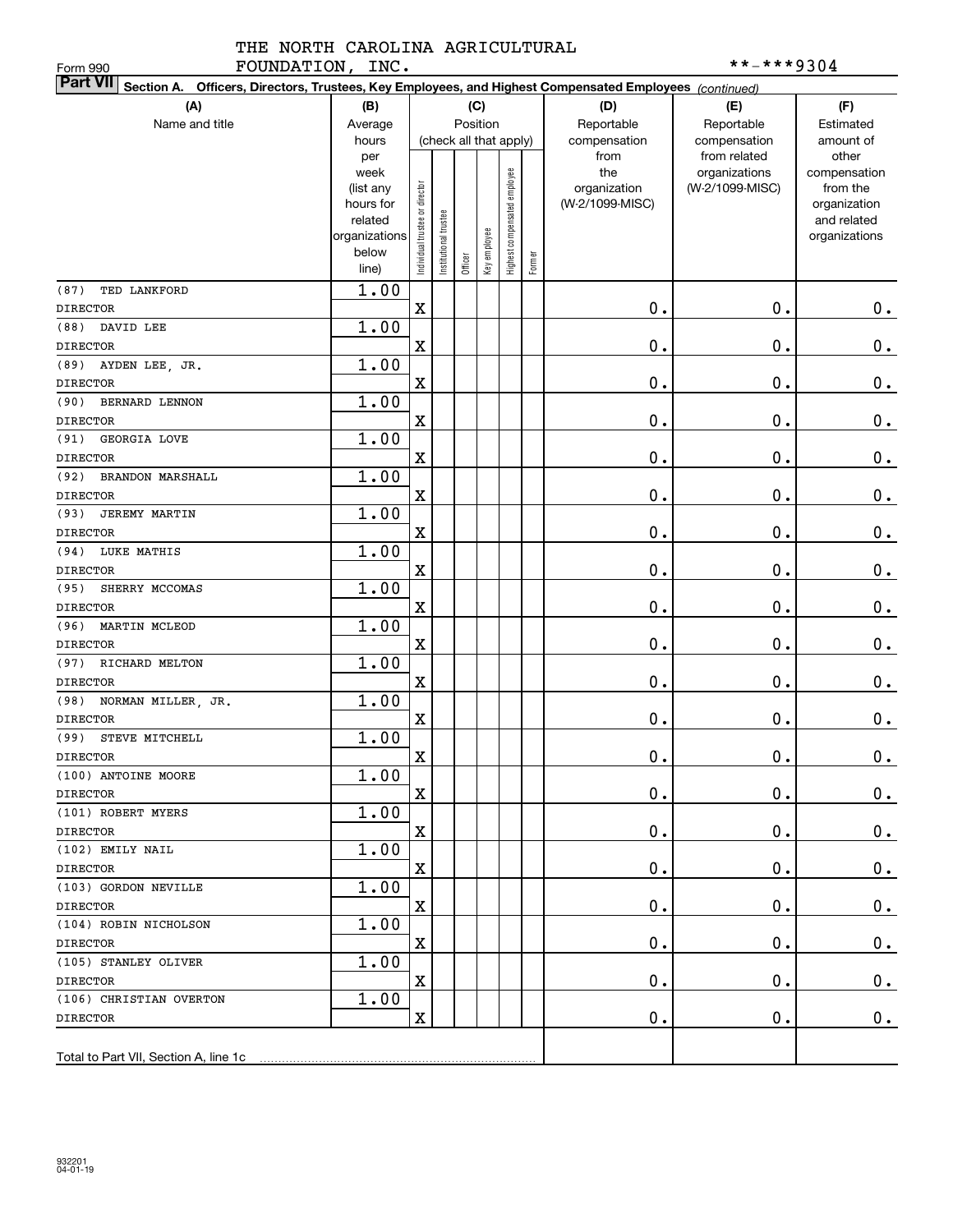| FOUNDATION, INC.<br>Form 990                                                                                              |                      |                                |                      |                        |              |                              |        |                 | **-***9304      |                             |
|---------------------------------------------------------------------------------------------------------------------------|----------------------|--------------------------------|----------------------|------------------------|--------------|------------------------------|--------|-----------------|-----------------|-----------------------------|
| <b>Part VII</b><br>Section A. Officers, Directors, Trustees, Key Employees, and Highest Compensated Employees (continued) |                      |                                |                      |                        |              |                              |        |                 |                 |                             |
| (A)                                                                                                                       | (B)                  |                                |                      | (C)                    |              |                              |        | (D)             | (E)             | (F)                         |
| Name and title                                                                                                            | Average              |                                |                      | Position               |              |                              |        | Reportable      | Reportable      | Estimated                   |
|                                                                                                                           | hours                |                                |                      | (check all that apply) |              |                              |        | compensation    | compensation    | amount of                   |
|                                                                                                                           | per                  |                                |                      |                        |              |                              |        | from            | from related    | other                       |
|                                                                                                                           | week                 |                                |                      |                        |              |                              |        | the             | organizations   | compensation                |
|                                                                                                                           | (list any            |                                |                      |                        |              |                              |        | organization    | (W-2/1099-MISC) | from the                    |
|                                                                                                                           | hours for<br>related |                                |                      |                        |              |                              |        | (W-2/1099-MISC) |                 | organization<br>and related |
|                                                                                                                           | organizations        |                                |                      |                        |              |                              |        |                 |                 | organizations               |
|                                                                                                                           | below                | Individual trustee or director | nstitutional trustee |                        | Key employee | Highest compensated employee |        |                 |                 |                             |
|                                                                                                                           | line)                |                                |                      | Officer                |              |                              | Former |                 |                 |                             |
| (107) JACOB PARKER                                                                                                        | 1.00                 |                                |                      |                        |              |                              |        |                 |                 |                             |
| <b>DIRECTOR</b>                                                                                                           |                      | $\mathbf x$                    |                      |                        |              |                              |        | 0.              | $\mathbf 0$ .   | $0$ .                       |
| (108) MYLES PAYNE                                                                                                         | 1.00                 |                                |                      |                        |              |                              |        |                 |                 |                             |
| <b>DIRECTOR</b>                                                                                                           |                      | $\mathbf x$                    |                      |                        |              |                              |        | 0.              | $\mathbf 0$ .   | $\mathbf 0$ .               |
| (109) DAVID PEELE                                                                                                         | 1.00                 |                                |                      |                        |              |                              |        |                 |                 |                             |
| <b>DIRECTOR</b>                                                                                                           |                      | $\mathbf x$                    |                      |                        |              |                              |        | 0.              | $\mathbf 0$ .   | $\mathbf 0$ .               |
| (110) PARKER PHILIPS                                                                                                      | 1.00                 |                                |                      |                        |              |                              |        |                 |                 |                             |
| <b>DIRECTOR</b>                                                                                                           |                      | $\mathbf x$                    |                      |                        |              |                              |        | 0.              | $\mathbf 0$ .   | $\mathbf 0$ .               |
| (111) FRED PITTILLO                                                                                                       | 1.00                 |                                |                      |                        |              |                              |        |                 |                 |                             |
| <b>DIRECTOR</b>                                                                                                           |                      | $\mathbf x$                    |                      |                        |              |                              |        | 0.              | $\mathbf 0$ .   | $\mathbf 0$ .               |
| (112) DEREK POTTER                                                                                                        | 1.00                 |                                |                      |                        |              |                              |        |                 |                 |                             |
| <b>DIRECTOR</b>                                                                                                           |                      | $\mathbf x$                    |                      |                        |              |                              |        | 0.              | $\mathbf 0$ .   | $\mathbf 0$ .               |
| (113) MARK POWELL                                                                                                         | 1.00                 |                                |                      |                        |              |                              |        |                 |                 |                             |
| <b>DIRECTOR</b>                                                                                                           |                      | $\mathbf x$                    |                      |                        |              |                              |        | 0.              | $\mathbf 0$ .   | $\mathbf 0$ .               |
| (114) NELSON POWELL                                                                                                       | 1.00                 |                                |                      |                        |              |                              |        |                 |                 |                             |
| <b>DIRECTOR</b>                                                                                                           |                      | $\mathbf x$                    |                      |                        |              |                              |        | 0.              | $\mathbf 0$ .   | $\mathbf 0$ .               |
| (115) LISA PRINCE                                                                                                         | 1.00                 |                                |                      |                        |              |                              |        |                 |                 |                             |
| <b>DIRECTOR</b>                                                                                                           |                      | $\mathbf x$                    |                      |                        |              |                              |        | 0.              | $\mathbf 0$ .   | $\mathbf 0$ .               |
| (116) ROGER PRITCHARD                                                                                                     | 1.00                 |                                |                      |                        |              |                              |        |                 |                 |                             |
| <b>DIRECTOR</b>                                                                                                           |                      | $\mathbf x$                    |                      |                        |              |                              |        | 0.              | $\mathbf 0$ .   | $0$ .                       |
| (117) KRIS RADFORD                                                                                                        | 1.00                 |                                |                      |                        |              |                              |        |                 |                 |                             |
| <b>DIRECTOR</b>                                                                                                           |                      | $\mathbf x$                    |                      |                        |              |                              |        | 0.              | $\mathbf 0$ .   | $0$ .                       |
| (118) RICHARD RENEGAR                                                                                                     | 1.00                 |                                |                      |                        |              |                              |        |                 |                 |                             |
| <b>DIRECTOR</b>                                                                                                           |                      | $\mathbf x$                    |                      |                        |              |                              |        | 0.              | $\mathbf 0$ .   | 0.                          |
| (119) HEBER RESPASS                                                                                                       | 1.00                 |                                |                      |                        |              |                              |        |                 |                 |                             |
| $\mathtt{DIRECTOR}$                                                                                                       |                      | $\overline{\mathbf{X}}$        |                      |                        |              |                              |        | $\mathbf 0$ .   | $\mathbf 0$ .   | $\mathbf 0$ .               |
| (120) NICK RHODES                                                                                                         | 1.00                 |                                |                      |                        |              |                              |        |                 |                 |                             |
| <b>DIRECTOR</b>                                                                                                           |                      | X                              |                      |                        |              |                              |        | 0.              | 0.              | $0_{.}$                     |
| (121) DAVID RIVES                                                                                                         | 1.00                 |                                |                      |                        |              |                              |        |                 |                 |                             |
| <b>DIRECTOR</b>                                                                                                           |                      | $\mathbf X$                    |                      |                        |              |                              |        | 0.              | О.              | 0.                          |
| (122) HARVEY ROBERTS                                                                                                      | 1.00                 |                                |                      |                        |              |                              |        |                 |                 |                             |
| <b>DIRECTOR</b>                                                                                                           |                      | $\mathbf X$                    |                      |                        |              |                              |        | $\mathbf 0$ .   | О.              | $0_{.}$                     |
| (123) BLAIR ROBERTSON                                                                                                     | 1.00                 |                                |                      |                        |              |                              |        |                 |                 |                             |
| DIRECTOR                                                                                                                  |                      | $\mathbf X$                    |                      |                        |              |                              |        | 0.              | О.              | $\mathbf 0$ .               |
| (124) SHARON ROGERS                                                                                                       | 1.00                 |                                |                      |                        |              |                              |        |                 |                 |                             |
| <b>DIRECTOR</b>                                                                                                           |                      | $\mathbf X$                    |                      |                        |              |                              |        | 0.              | О.              | $\mathbf 0$ .               |
| (125) SUSAN ROLLINS                                                                                                       | 1.00                 |                                |                      |                        |              |                              |        |                 |                 |                             |
| DIRECTOR                                                                                                                  |                      | $\mathbf X$                    |                      |                        |              |                              |        | $\mathbf 0$ .   | О.              | $0\cdot$                    |
| (126) JAY ROUSE                                                                                                           | 1.00                 |                                |                      |                        |              |                              |        |                 |                 |                             |
| DIRECTOR                                                                                                                  |                      | $\mathbf X$                    |                      |                        |              |                              |        | $\mathbf 0$ .   | $\mathfrak o$ . | 0.                          |
|                                                                                                                           |                      |                                |                      |                        |              |                              |        |                 |                 |                             |
|                                                                                                                           |                      |                                |                      |                        |              |                              |        |                 |                 |                             |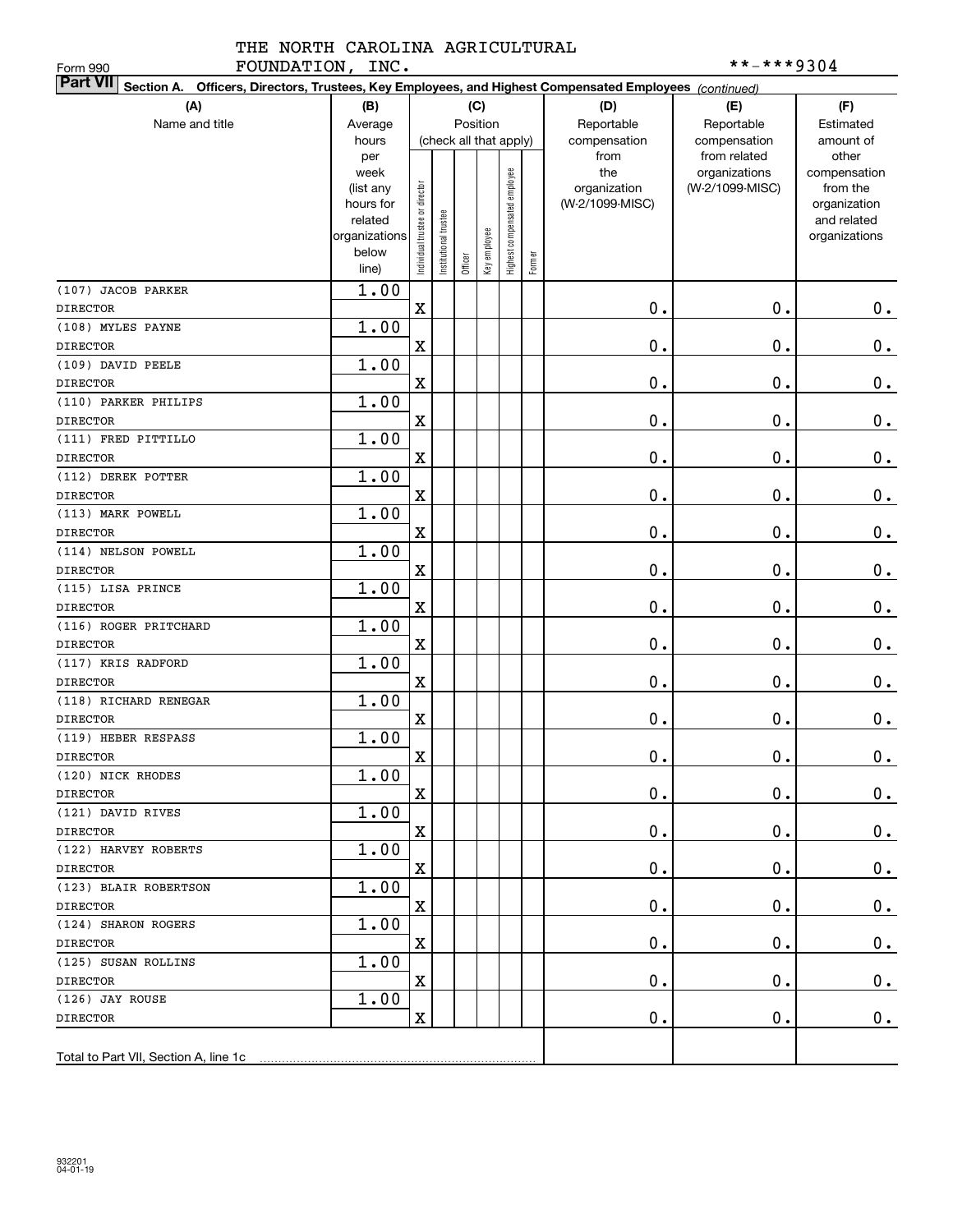| FOUNDATION, INC.<br>Form 990                                                                                              |                   |                                |                       |         |              |                              |        |                     | **-***9304                       |                          |
|---------------------------------------------------------------------------------------------------------------------------|-------------------|--------------------------------|-----------------------|---------|--------------|------------------------------|--------|---------------------|----------------------------------|--------------------------|
| <b>Part VII</b><br>Section A. Officers, Directors, Trustees, Key Employees, and Highest Compensated Employees (continued) |                   |                                |                       |         |              |                              |        |                     |                                  |                          |
| (A)                                                                                                                       | (B)               |                                |                       |         | (C)          |                              |        | (D)                 | (E)                              | (F)                      |
| Name and title                                                                                                            | Average           |                                |                       |         | Position     |                              |        | Reportable          | Reportable                       | Estimated                |
|                                                                                                                           | hours             |                                |                       |         |              | (check all that apply)       |        | compensation        | compensation                     | amount of                |
|                                                                                                                           | per               |                                |                       |         |              |                              |        | from                | from related                     | other                    |
|                                                                                                                           | week<br>(list any |                                |                       |         |              |                              |        | the<br>organization | organizations<br>(W-2/1099-MISC) | compensation<br>from the |
|                                                                                                                           | hours for         |                                |                       |         |              |                              |        | (W-2/1099-MISC)     |                                  | organization             |
|                                                                                                                           | related           |                                |                       |         |              |                              |        |                     |                                  | and related              |
|                                                                                                                           | organizations     |                                |                       |         |              |                              |        |                     |                                  | organizations            |
|                                                                                                                           | below             | Individual trustee or director | Institutional trustee | Officer | Key employee | Highest compensated employee | Former |                     |                                  |                          |
|                                                                                                                           | line)             |                                |                       |         |              |                              |        |                     |                                  |                          |
| (127) JOHN SEMMES                                                                                                         | 1.00              |                                |                       |         |              |                              |        |                     |                                  |                          |
| <b>DIRECTOR</b>                                                                                                           |                   | $\rm X$                        |                       |         |              |                              |        | $0$ .               | 0.                               | 0.                       |
| (128) MICHAEL SHAW                                                                                                        | 1.00              |                                |                       |         |              |                              |        |                     |                                  |                          |
| <b>DIRECTOR</b>                                                                                                           |                   | $\mathbf X$                    |                       |         |              |                              |        | 0.                  | $\mathbf 0$ .                    | $\mathbf 0$ .            |
| (129) THOMAS SHAW                                                                                                         | 1.00              |                                |                       |         |              |                              |        |                     |                                  |                          |
| <b>DIRECTOR</b>                                                                                                           |                   | $\mathbf X$                    |                       |         |              |                              |        | 0.                  | $\mathbf 0$ .                    | $\mathbf 0$ .            |
| (130) MICHAEL SHIFLETT                                                                                                    | 1.00              |                                |                       |         |              |                              |        |                     |                                  |                          |
| <b>DIRECTOR</b>                                                                                                           |                   | $\mathbf X$                    |                       |         |              |                              |        | $\mathbf 0$ .       | $\mathbf 0$ .                    | $\mathbf 0$ .            |
| (131) GEORGE SIMPSON                                                                                                      | 1.00              |                                |                       |         |              |                              |        |                     |                                  |                          |
| <b>DIRECTOR</b><br>(132) CONNIE SMITH                                                                                     | 1.00              | $\mathbf X$                    |                       |         |              |                              |        | $\mathbf 0$ .       | $\mathbf 0$ .                    | $\mathbf 0$ .            |
|                                                                                                                           |                   | $\mathbf X$                    |                       |         |              |                              |        | $\mathbf 0$ .       | $\mathbf 0$ .                    | $\mathbf 0$ .            |
| <b>DIRECTOR</b><br>(133) WALTER SMITH                                                                                     | 1.00              |                                |                       |         |              |                              |        |                     |                                  |                          |
| <b>DIRECTOR</b>                                                                                                           |                   | $\mathbf X$                    |                       |         |              |                              |        | 0.                  | $\mathbf 0$ .                    | $\mathbf 0$ .            |
| (134) STEVE SORRELLS                                                                                                      | 1.00              |                                |                       |         |              |                              |        |                     |                                  |                          |
| <b>DIRECTOR</b>                                                                                                           |                   | $\mathbf X$                    |                       |         |              |                              |        | 0.                  | $\mathbf 0$ .                    | $\mathbf 0$ .            |
| (135) SANDY STEWART                                                                                                       | 1.00              |                                |                       |         |              |                              |        |                     |                                  |                          |
| <b>DIRECTOR</b>                                                                                                           |                   | $\mathbf X$                    |                       |         |              |                              |        | $\mathbf 0$ .       | $\mathbf 0$ .                    | $\mathbf 0$ .            |
| (136) ROBERT SUTTER                                                                                                       | 1.00              |                                |                       |         |              |                              |        |                     |                                  |                          |
| <b>DIRECTOR</b>                                                                                                           |                   | $\mathbf X$                    |                       |         |              |                              |        | $\mathbf 0$ .       | $\mathbf 0$ .                    | $0$ .                    |
| (137) ZACHARY TAYLOR                                                                                                      | 1.00              |                                |                       |         |              |                              |        |                     |                                  |                          |
| <b>DIRECTOR</b>                                                                                                           |                   | $\mathbf X$                    |                       |         |              |                              |        | $\mathbf 0$ .       | $\mathbf 0$ .                    | $0$ .                    |
| (138) RONNIE TRANTHAM                                                                                                     | 1.00              |                                |                       |         |              |                              |        |                     |                                  |                          |
| <b>DIRECTOR</b>                                                                                                           |                   | $\mathbf X$                    |                       |         |              |                              |        | 0.                  | $\mathbf 0$ .                    | $0$ .                    |
| (139) TOM TRAYLOR                                                                                                         | 1.00              |                                |                       |         |              |                              |        |                     |                                  |                          |
| DIRECTOR                                                                                                                  |                   | $\mathbf X$                    |                       |         |              |                              |        | $\mathbf 0$ .       | $\mathbf 0$ .                    | 0.                       |
| (140) STEVE TROXLER                                                                                                       | 1.00              |                                |                       |         |              |                              |        |                     |                                  |                          |
| <b>DIRECTOR</b>                                                                                                           |                   | $\mathbf X$                    |                       |         |              |                              |        | $\mathbf 0$ .       | 0.                               | 0.                       |
| (141) JEFF TURNER                                                                                                         | 1.00              |                                |                       |         |              |                              |        |                     |                                  |                          |
| <b>DIRECTOR</b>                                                                                                           |                   | $\mathbf X$                    |                       |         |              |                              |        | $\mathbf 0$ .       | Ο.                               | 0.                       |
| (142) ERICA UPTON PETERSON                                                                                                | 1.00              |                                |                       |         |              |                              |        |                     |                                  |                          |
| <b>DIRECTOR</b>                                                                                                           |                   | $\mathbf X$                    |                       |         |              |                              |        | $\mathbf 0$ .       | Ο.                               | 0.                       |
| (143) KEATON VANDEMARK                                                                                                    | 1.00              |                                |                       |         |              |                              |        |                     |                                  |                          |
| <b>DIRECTOR</b>                                                                                                           |                   | $\mathbf X$                    |                       |         |              |                              |        | $\mathbf 0$ .       | Ο.                               | 0.                       |
| (144) MILTON VAUGHAN                                                                                                      | 1.00              |                                |                       |         |              |                              |        |                     |                                  |                          |
| <b>DIRECTOR</b>                                                                                                           |                   | $\mathbf X$                    |                       |         |              |                              |        | $\mathbf 0$ .       | Ο.                               | 0.                       |
| (145) C. VERNON, III                                                                                                      | 1.00              |                                |                       |         |              |                              |        |                     |                                  |                          |
| <b>DIRECTOR</b>                                                                                                           |                   | $\mathbf X$                    |                       |         |              |                              |        | $\mathbf 0$ .       | Ο.                               | 0.                       |
| (146) CHARLOTTE VICK                                                                                                      | 1.00              |                                |                       |         |              |                              |        |                     |                                  |                          |
| <b>DIRECTOR</b>                                                                                                           |                   | $\mathbf X$                    |                       |         |              |                              |        | $\mathbf 0$ .       | 0.                               | 0.                       |
|                                                                                                                           |                   |                                |                       |         |              |                              |        |                     |                                  |                          |
| Total to Part VII, Section A, line 1c                                                                                     |                   |                                |                       |         |              |                              |        |                     |                                  |                          |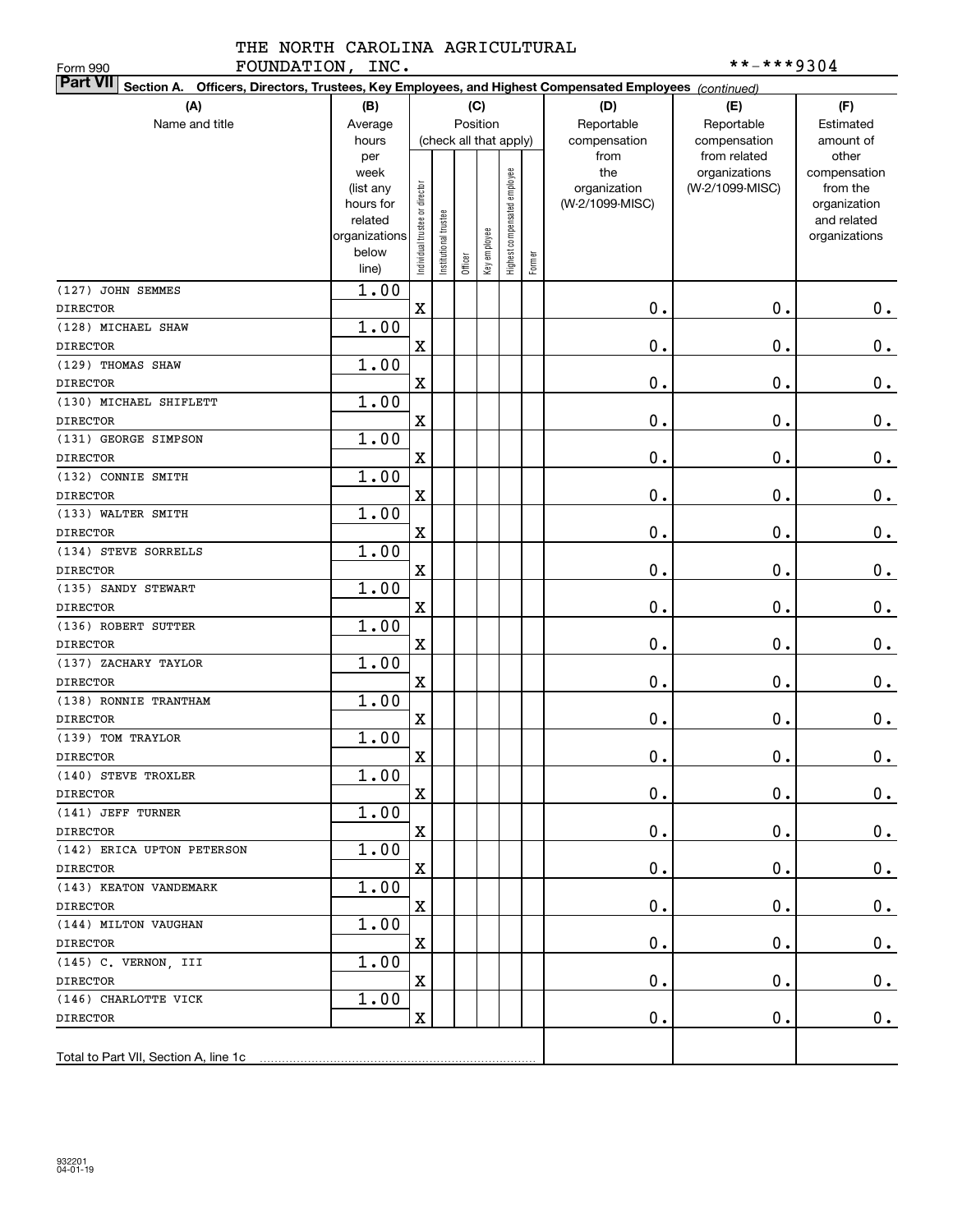| FOUNDATION, INC.<br>Form 990                                                                                              |                   |                                |                       |         |              |                              |        |                     | **-***9304                       |                          |
|---------------------------------------------------------------------------------------------------------------------------|-------------------|--------------------------------|-----------------------|---------|--------------|------------------------------|--------|---------------------|----------------------------------|--------------------------|
| <b>Part VII</b><br>Section A. Officers, Directors, Trustees, Key Employees, and Highest Compensated Employees (continued) |                   |                                |                       |         |              |                              |        |                     |                                  |                          |
| (A)                                                                                                                       | (B)               |                                |                       |         | (C)          |                              |        | (D)                 | (E)                              | (F)                      |
| Name and title                                                                                                            | Average           |                                |                       |         | Position     |                              |        | Reportable          | Reportable                       | Estimated                |
|                                                                                                                           | hours             |                                |                       |         |              | (check all that apply)       |        | compensation        | compensation                     | amount of                |
|                                                                                                                           | per               |                                |                       |         |              |                              |        | from                | from related                     | other                    |
|                                                                                                                           | week<br>(list any |                                |                       |         |              | Highest compensated employee |        | the<br>organization | organizations<br>(W-2/1099-MISC) | compensation<br>from the |
|                                                                                                                           | hours for         |                                |                       |         |              |                              |        | (W-2/1099-MISC)     |                                  | organization             |
|                                                                                                                           | related           |                                |                       |         |              |                              |        |                     |                                  | and related              |
|                                                                                                                           | organizations     |                                |                       |         |              |                              |        |                     |                                  | organizations            |
|                                                                                                                           | below             | Individual trustee or director | Institutional trustee | Officer | Key employee |                              | Former |                     |                                  |                          |
|                                                                                                                           | line)             |                                |                       |         |              |                              |        |                     |                                  |                          |
| (147) OWEN WAGNER                                                                                                         | 1.00              |                                |                       |         |              |                              |        |                     |                                  |                          |
| <b>DIRECTOR</b>                                                                                                           |                   | $\mathbf X$                    |                       |         |              |                              |        | 0.                  | 0.                               | 0.                       |
| (148) WILBUR WARD                                                                                                         | 1.00              |                                |                       |         |              |                              |        |                     |                                  |                          |
| <b>DIRECTOR</b>                                                                                                           |                   | $\mathbf X$                    |                       |         |              |                              |        | 0.                  | 0.                               | $0$ .                    |
| (149) BRIAN WARREN                                                                                                        | 1.00              |                                |                       |         |              |                              |        |                     | 0.                               |                          |
| <b>DIRECTOR</b><br>(150) DAN WARREN                                                                                       | 1.00              | $\mathbf X$                    |                       |         |              |                              |        | 0.                  |                                  | $\mathbf 0$ .            |
| <b>DIRECTOR</b>                                                                                                           |                   | $\mathbf X$                    |                       |         |              |                              |        | 0.                  | 0.                               | $\mathbf 0$ .            |
| (151) WAYNE WATSON                                                                                                        | 1.00              |                                |                       |         |              |                              |        |                     |                                  |                          |
| <b>DIRECTOR</b>                                                                                                           |                   | $\mathbf X$                    |                       |         |              |                              |        | $\mathbf 0$ .       | 0.                               | $\mathbf 0$ .            |
| (152) MARK WELLONS                                                                                                        | 1.00              |                                |                       |         |              |                              |        |                     |                                  |                          |
| <b>DIRECTOR</b>                                                                                                           |                   | $\mathbf X$                    |                       |         |              |                              |        | $\mathbf 0$ .       | $\mathbf 0$ .                    | $\mathbf 0$ .            |
| (153) GENE WEST                                                                                                           | 1.00              |                                |                       |         |              |                              |        |                     |                                  |                          |
| <b>DIRECTOR</b>                                                                                                           |                   | $\mathbf X$                    |                       |         |              |                              |        | 0.                  | $\mathbf 0$ .                    | $\mathbf 0$ .            |
| (154) BRITTANY WHITMIRE                                                                                                   | 1.00              |                                |                       |         |              |                              |        |                     |                                  |                          |
| <b>DIRECTOR</b>                                                                                                           |                   | $\mathbf X$                    |                       |         |              |                              |        | 0.                  | $\mathbf 0$ .                    | $\mathbf 0$ .            |
| (155) MICHAEL WIGGINS                                                                                                     | 1.00              |                                |                       |         |              |                              |        |                     |                                  |                          |
| <b>DIRECTOR</b>                                                                                                           |                   | $\mathbf X$                    |                       |         |              |                              |        | $\mathbf 0$ .       | $\mathbf 0$ .                    | $\mathbf 0$ .            |
| (156) JEFF WILSON                                                                                                         | 1.00              |                                |                       |         |              |                              |        |                     |                                  |                          |
| <b>DIRECTOR</b>                                                                                                           |                   | $\mathbf X$                    |                       |         |              |                              |        | $\mathbf 0$ .       | $\mathbf 0$ .                    | $\mathbf 0$ .            |
| (157) STEVE WILSON                                                                                                        | 1.00              |                                |                       |         |              |                              |        |                     |                                  |                          |
| <b>DIRECTOR</b>                                                                                                           |                   | $\mathbf X$                    |                       |         |              |                              |        | $\mathbf 0$ .       | $\mathbf 0$ .                    | $0$ .                    |
| (158) KENNETH WRIGHT                                                                                                      | 1.00              |                                |                       |         |              |                              |        |                     |                                  |                          |
| <b>DIRECTOR</b>                                                                                                           |                   | $\mathbf X$                    |                       |         |              |                              |        | 0.                  | $\mathbf 0$ .                    | $0$ .                    |
| (159) BRANDON YOUNG                                                                                                       | 1.00              |                                |                       |         |              |                              |        |                     |                                  |                          |
| DIRECTOR                                                                                                                  |                   | $\mathbf X$                    |                       |         |              |                              |        | $\mathbf 0$ .       | $\mathbf 0$ .                    | 0.                       |
| (160) BRYAN BLINSON                                                                                                       | 1.00              |                                |                       |         |              |                              |        |                     |                                  |                          |
| SECRETARY                                                                                                                 |                   | $\mathbf X$                    |                       | X       |              |                              |        | $\mathbf 0$ .       | $\mathbf 0$ .                    | 0.                       |
| (161) KELLY MCIVER                                                                                                        | 1.00              |                                |                       |         |              |                              |        |                     |                                  |                          |
| VICE CHAIR                                                                                                                |                   | $\mathbf X$                    |                       | X       |              |                              |        | $\mathbf 0$ .       | $\mathbf 0$ .                    | 0.                       |
| (162) SONIA MURPHY                                                                                                        | 1.00              |                                |                       |         |              |                              |        |                     |                                  |                          |
| PRESIDENT                                                                                                                 | 40.00             | X                              |                       | X       |              |                              |        | $\mathfrak o$ .     | 193,666.                         | 31,664.                  |
| (163) MARY PELOQUIN-DODD                                                                                                  | 1.00              |                                |                       |         |              |                              |        |                     |                                  |                          |
| TREASURER                                                                                                                 | 40.00             | $\mathbf{x}$                   |                       | Χ       |              |                              |        | $\mathbf 0$ .       | 324,921.                         | 43,521.                  |
| (164) SCOTT PRESTAGE                                                                                                      | 1.00              |                                |                       |         |              |                              |        |                     |                                  |                          |
| CHAIR                                                                                                                     |                   | X                              |                       | Χ       |              |                              |        | $\mathbf 0$ .       | $\mathbf 0$ .                    | 0.                       |
| (165) PAUL TALLEY                                                                                                         | 1.00              |                                |                       |         |              |                              |        |                     |                                  |                          |
| PAST CHAIR                                                                                                                |                   | $\mathbf X$                    |                       | X       |              |                              |        | $\mathbf 0$ .       | $\mathbf 0$ .                    | 0.                       |
| (166) PAULA WOODALL                                                                                                       | 1.00              |                                |                       |         |              |                              |        |                     |                                  |                          |
| ASSISTANT TREASURER                                                                                                       |                   | X                              |                       | X       |              |                              |        | $\mathbf 0$ .       | $\mathbf 0$ .                    | 0.                       |
|                                                                                                                           |                   |                                |                       |         |              |                              |        |                     |                                  |                          |
| Total to Part VII, Section A, line 1c                                                                                     |                   |                                |                       |         |              |                              |        |                     |                                  |                          |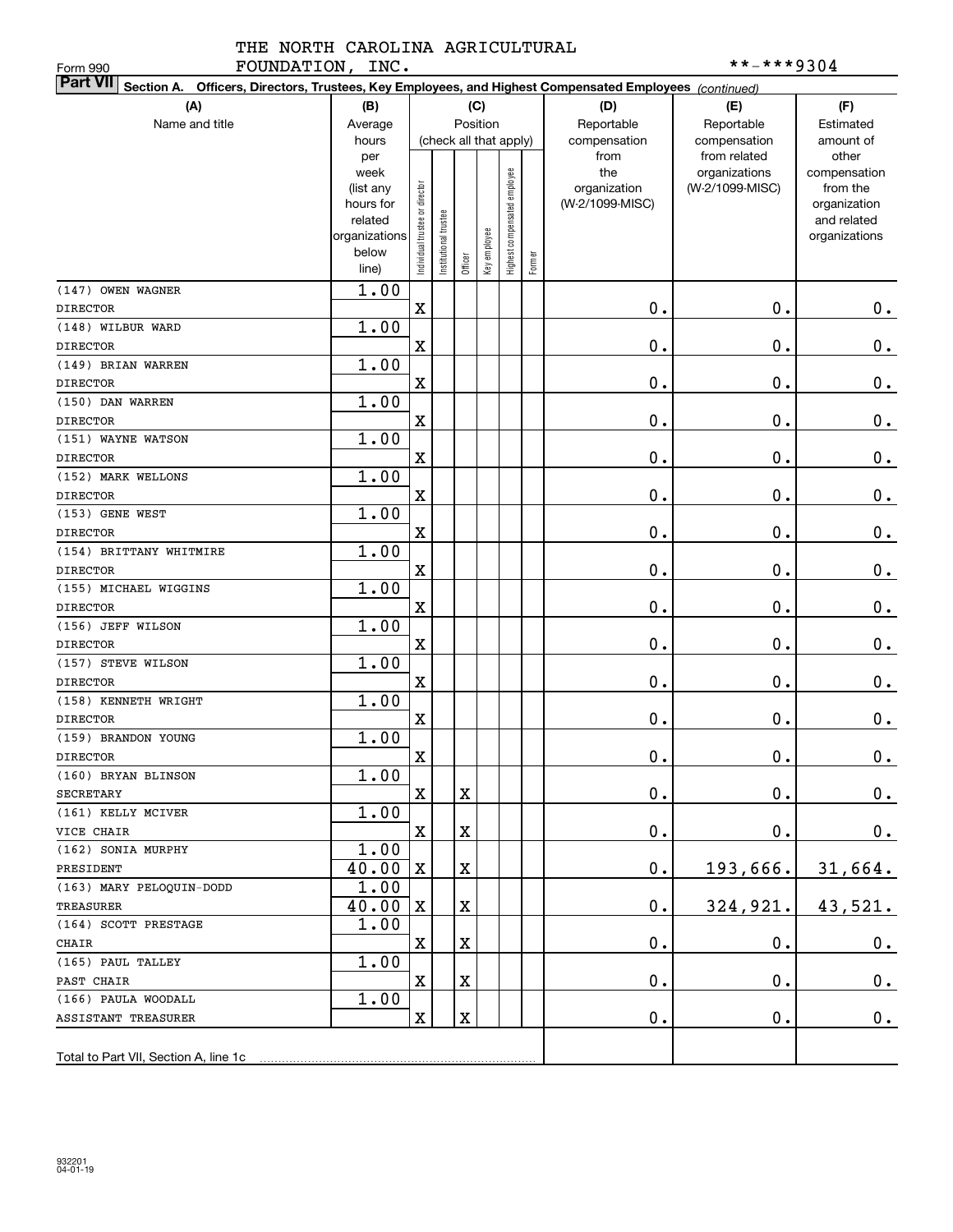|  | THE NORTH CAROLINA AGRICULTURAL |
|--|---------------------------------|
|  |                                 |

| **-***9304 |  |  |  |  |  |  |  |
|------------|--|--|--|--|--|--|--|
|------------|--|--|--|--|--|--|--|

| FOUNDATION, INC.<br>Form 990                                                                                              |                          | **-***9304                     |                        |             |              |                              |        |                 |                 |                              |
|---------------------------------------------------------------------------------------------------------------------------|--------------------------|--------------------------------|------------------------|-------------|--------------|------------------------------|--------|-----------------|-----------------|------------------------------|
| <b>Part VII</b><br>Section A. Officers, Directors, Trustees, Key Employees, and Highest Compensated Employees (continued) |                          |                                |                        |             |              |                              |        |                 |                 |                              |
| (A)                                                                                                                       | (B)                      |                                |                        |             | (C)          |                              |        | (D)             | (E)             | (F)                          |
| Name and title                                                                                                            | Average                  |                                |                        |             | Position     |                              |        | Reportable      | Reportable      | Estimated                    |
|                                                                                                                           | hours                    |                                | (check all that apply) |             |              |                              |        | compensation    | compensation    | amount of                    |
|                                                                                                                           | per                      |                                |                        |             |              |                              |        | from            | from related    | other                        |
|                                                                                                                           | week                     |                                |                        |             |              |                              |        | the             | organizations   | compensation                 |
|                                                                                                                           | (list any                |                                |                        |             |              |                              |        | organization    | (W-2/1099-MISC) | from the                     |
|                                                                                                                           | hours for                |                                |                        |             |              |                              |        | (W-2/1099-MISC) |                 | organization                 |
|                                                                                                                           | related<br>organizations |                                |                        |             |              |                              |        |                 |                 | and related<br>organizations |
|                                                                                                                           | below                    |                                |                        |             |              |                              |        |                 |                 |                              |
|                                                                                                                           | line)                    | Individual trustee or director | Institutional trustee  | Officer     | Key employee | Highest compensated employee | Former |                 |                 |                              |
| (167) DEBBIE WORLEY                                                                                                       | 1.00                     |                                |                        |             |              |                              |        |                 |                 |                              |
| ASSISTANT SECRETARY                                                                                                       |                          | $\mathbf X$                    |                        | $\mathbf X$ |              |                              |        | $0$ .           | $\mathbf 0$ .   | 0.                           |
| (168) ERIN DELEHANTY                                                                                                      | 1.00                     |                                |                        |             |              |                              |        |                 |                 |                              |
| ASSISTANT TREASURER                                                                                                       | 40.00                    |                                |                        | $\mathbf X$ |              |                              |        | $\mathbf 0$ .   | 136,856.        | 32,645.                      |
| (169) KATHY KENNEL                                                                                                        | 1.00                     |                                |                        |             |              |                              |        |                 |                 |                              |
| ASSISTANT SECRETARY                                                                                                       | 40.00                    |                                |                        | $\mathbf X$ |              |                              |        | $\mathbf 0$ .   | 123,374.        | 22,683.                      |
|                                                                                                                           |                          |                                |                        |             |              |                              |        |                 |                 |                              |
|                                                                                                                           |                          |                                |                        |             |              |                              |        |                 |                 |                              |
|                                                                                                                           |                          |                                |                        |             |              |                              |        |                 |                 |                              |
|                                                                                                                           |                          |                                |                        |             |              |                              |        |                 |                 |                              |
|                                                                                                                           |                          |                                |                        |             |              |                              |        |                 |                 |                              |
|                                                                                                                           |                          |                                |                        |             |              |                              |        |                 |                 |                              |
|                                                                                                                           |                          |                                |                        |             |              |                              |        |                 |                 |                              |
|                                                                                                                           |                          |                                |                        |             |              |                              |        |                 |                 |                              |
|                                                                                                                           |                          |                                |                        |             |              |                              |        |                 |                 |                              |
|                                                                                                                           |                          |                                |                        |             |              |                              |        |                 |                 |                              |
|                                                                                                                           |                          |                                |                        |             |              |                              |        |                 |                 |                              |
|                                                                                                                           |                          |                                |                        |             |              |                              |        |                 |                 |                              |
|                                                                                                                           |                          |                                |                        |             |              |                              |        |                 |                 |                              |
|                                                                                                                           |                          |                                |                        |             |              |                              |        |                 |                 |                              |
|                                                                                                                           |                          |                                |                        |             |              |                              |        |                 |                 |                              |
|                                                                                                                           |                          |                                |                        |             |              |                              |        |                 |                 |                              |
|                                                                                                                           |                          |                                |                        |             |              |                              |        |                 |                 |                              |
|                                                                                                                           |                          |                                |                        |             |              |                              |        |                 |                 |                              |
|                                                                                                                           |                          |                                |                        |             |              |                              |        |                 |                 |                              |
|                                                                                                                           |                          |                                |                        |             |              |                              |        |                 |                 |                              |
|                                                                                                                           |                          |                                |                        |             |              |                              |        |                 |                 |                              |
|                                                                                                                           |                          |                                |                        |             |              |                              |        |                 |                 |                              |
|                                                                                                                           |                          |                                |                        |             |              |                              |        |                 |                 |                              |
| Total to Part VII, Section A, line 1c                                                                                     |                          |                                |                        |             |              |                              |        |                 |                 | <u>778,817.   130,513.</u>   |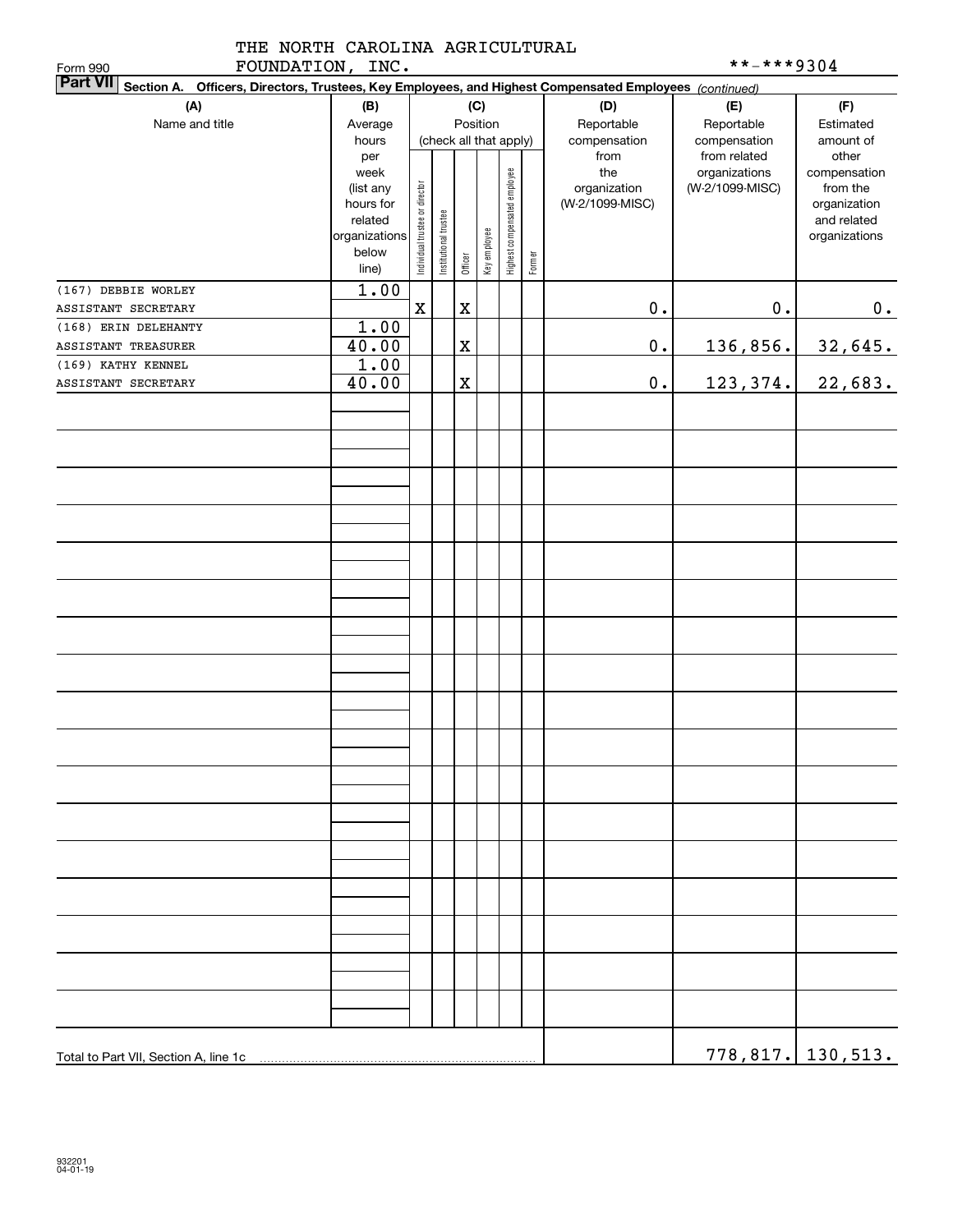FOUNDATION, INC. THE NORTH CAROLINA AGRICULTURAL

|                                                                                         | <b>Part VIII</b> |                  | <b>Statement of Revenue</b>                                                                                                                                                                                                                                                                                                                                                                                                                                                                                                                                                                                          |                                                                                         |                              |                                              |                                                 |                                                                 |
|-----------------------------------------------------------------------------------------|------------------|------------------|----------------------------------------------------------------------------------------------------------------------------------------------------------------------------------------------------------------------------------------------------------------------------------------------------------------------------------------------------------------------------------------------------------------------------------------------------------------------------------------------------------------------------------------------------------------------------------------------------------------------|-----------------------------------------------------------------------------------------|------------------------------|----------------------------------------------|-------------------------------------------------|-----------------------------------------------------------------|
|                                                                                         |                  |                  | Check if Schedule O contains a response or note to any line in this Part VIII                                                                                                                                                                                                                                                                                                                                                                                                                                                                                                                                        |                                                                                         |                              |                                              |                                                 |                                                                 |
|                                                                                         |                  |                  |                                                                                                                                                                                                                                                                                                                                                                                                                                                                                                                                                                                                                      |                                                                                         | (A)<br>Total revenue         | (B)<br>Related or exempt<br>function revenue | $\overline{C}$<br>Unrelated<br>business revenue | (D)<br>Revenue excluded<br>from tax under<br>sections 512 - 514 |
| Contributions, Gifts, Grants<br>and Other Similar Amounts<br>Program Service<br>Revenue | 2a               | b<br>с<br>d<br>е | <b>1 a</b> Federated campaigns<br>1a<br>$\overline{\phantom{a}}$<br>1 <sub>b</sub><br><b>b</b> Membership dues<br>1c<br>c Fundraising events<br>1 <sub>d</sub><br>d Related organizations<br>.<br>e Government grants (contributions)<br>1e<br>f All other contributions, gifts, grants, and<br>similar amounts not included above<br>1f<br>$1g$ $\frac{1}{3}$<br>g Noncash contributions included in lines 1a-1f<br>PROGRAM REVENUES<br><u> 1980 - Johann Barbara, martxa alemaniar arg</u><br><u> 1989 - Johann Stein, marwolaethau a bhann an t-Amhair an t-Amhair an t-Amhair an t-Amhair an t-Amhair an t-A</u> | 62,635.<br>745,680.<br>13,506,609.<br>3,107,464.<br>▶<br><b>Business Code</b><br>611710 | 14, 314, 924.<br>10,583,972. | 10,583,972.                                  |                                                 |                                                                 |
|                                                                                         |                  |                  | f All other program service revenue                                                                                                                                                                                                                                                                                                                                                                                                                                                                                                                                                                                  |                                                                                         |                              |                                              |                                                 |                                                                 |
|                                                                                         |                  | a                |                                                                                                                                                                                                                                                                                                                                                                                                                                                                                                                                                                                                                      | ▶                                                                                       | 10,583,972.                  |                                              |                                                 |                                                                 |
|                                                                                         | 3<br>4           |                  | Investment income (including dividends, interest, and<br>Income from investment of tax-exempt bond proceeds                                                                                                                                                                                                                                                                                                                                                                                                                                                                                                          |                                                                                         | 1,109,500.                   |                                              |                                                 | 1,109,500.                                                      |
|                                                                                         | 5                |                  |                                                                                                                                                                                                                                                                                                                                                                                                                                                                                                                                                                                                                      |                                                                                         | 441,008.                     |                                              |                                                 | 441,008.                                                        |
|                                                                                         |                  |                  | (i) Real<br>6 a Gross rents<br><b>6a</b><br>.<br><b>b</b> Less: rental expenses<br>6b<br>c Rental income or (loss)<br>6c                                                                                                                                                                                                                                                                                                                                                                                                                                                                                             | (ii) Personal                                                                           |                              |                                              |                                                 |                                                                 |
|                                                                                         |                  |                  | d Net rental income or (loss)                                                                                                                                                                                                                                                                                                                                                                                                                                                                                                                                                                                        |                                                                                         |                              |                                              |                                                 |                                                                 |
|                                                                                         |                  |                  | (i) Securities<br>7 a Gross amount from sales of                                                                                                                                                                                                                                                                                                                                                                                                                                                                                                                                                                     | (ii) Other                                                                              |                              |                                              |                                                 |                                                                 |
| Revenue                                                                                 |                  |                  | 4,624,012.<br>assets other than inventory<br>7a<br><b>b</b> Less: cost or other basis<br>$ 7b $ 2,377,037. 2,577,997.<br>and sales expenses<br>$ 7c $ 2, 246, 975. $-1$ , 828, 642.<br>c Gain or (loss)                                                                                                                                                                                                                                                                                                                                                                                                              | 749,355.                                                                                |                              |                                              |                                                 |                                                                 |
|                                                                                         |                  |                  |                                                                                                                                                                                                                                                                                                                                                                                                                                                                                                                                                                                                                      | ▶                                                                                       | 418,333.                     |                                              |                                                 | 418, 333.                                                       |
| Other                                                                                   |                  |                  | 8 a Gross income from fundraising events (not<br>62,635. of<br>including $$$<br>contributions reported on line 1c). See<br>8a<br>8b                                                                                                                                                                                                                                                                                                                                                                                                                                                                                  | 236,428.<br>181,863.                                                                    |                              |                                              |                                                 |                                                                 |
|                                                                                         |                  |                  | c Net income or (loss) from fundraising events                                                                                                                                                                                                                                                                                                                                                                                                                                                                                                                                                                       | ▶                                                                                       | 54,565.                      |                                              |                                                 | 54,565.                                                         |
|                                                                                         |                  |                  | 9 a Gross income from gaming activities. See<br>9а                                                                                                                                                                                                                                                                                                                                                                                                                                                                                                                                                                   |                                                                                         |                              |                                              |                                                 |                                                                 |
|                                                                                         |                  |                  | 9 <sub>b</sub><br><b>b</b> Less: direct expenses <b>manually</b>                                                                                                                                                                                                                                                                                                                                                                                                                                                                                                                                                     |                                                                                         |                              |                                              |                                                 |                                                                 |
|                                                                                         |                  |                  | c Net income or (loss) from gaming activities<br>10 a Gross sales of inventory, less returns<br> 10a<br>10b<br><b>b</b> Less: cost of goods sold                                                                                                                                                                                                                                                                                                                                                                                                                                                                     | ▶<br>.                                                                                  |                              |                                              |                                                 |                                                                 |
|                                                                                         |                  |                  | c Net income or (loss) from sales of inventory                                                                                                                                                                                                                                                                                                                                                                                                                                                                                                                                                                       |                                                                                         |                              |                                              |                                                 |                                                                 |
|                                                                                         |                  |                  |                                                                                                                                                                                                                                                                                                                                                                                                                                                                                                                                                                                                                      | <b>Business Code</b>                                                                    |                              |                                              |                                                 |                                                                 |
| Miscellaneous<br>Revenue                                                                | 11 a             |                  |                                                                                                                                                                                                                                                                                                                                                                                                                                                                                                                                                                                                                      |                                                                                         |                              |                                              |                                                 |                                                                 |
|                                                                                         |                  | b                | <u> 1980 - Jan Stein Stein Stein Stein Stein Stein Stein Stein Stein Stein Stein Stein Stein Stein Stein Stein S</u>                                                                                                                                                                                                                                                                                                                                                                                                                                                                                                 |                                                                                         |                              |                                              |                                                 |                                                                 |
|                                                                                         |                  | с                |                                                                                                                                                                                                                                                                                                                                                                                                                                                                                                                                                                                                                      |                                                                                         |                              |                                              |                                                 |                                                                 |
|                                                                                         |                  |                  |                                                                                                                                                                                                                                                                                                                                                                                                                                                                                                                                                                                                                      |                                                                                         |                              |                                              |                                                 |                                                                 |
|                                                                                         | 12               |                  |                                                                                                                                                                                                                                                                                                                                                                                                                                                                                                                                                                                                                      | ▶                                                                                       | 26, 922, 302.                | 10,583,972.                                  | $\mathbf{0}$ .                                  | 2,023,406.                                                      |
|                                                                                         |                  |                  |                                                                                                                                                                                                                                                                                                                                                                                                                                                                                                                                                                                                                      |                                                                                         |                              |                                              |                                                 |                                                                 |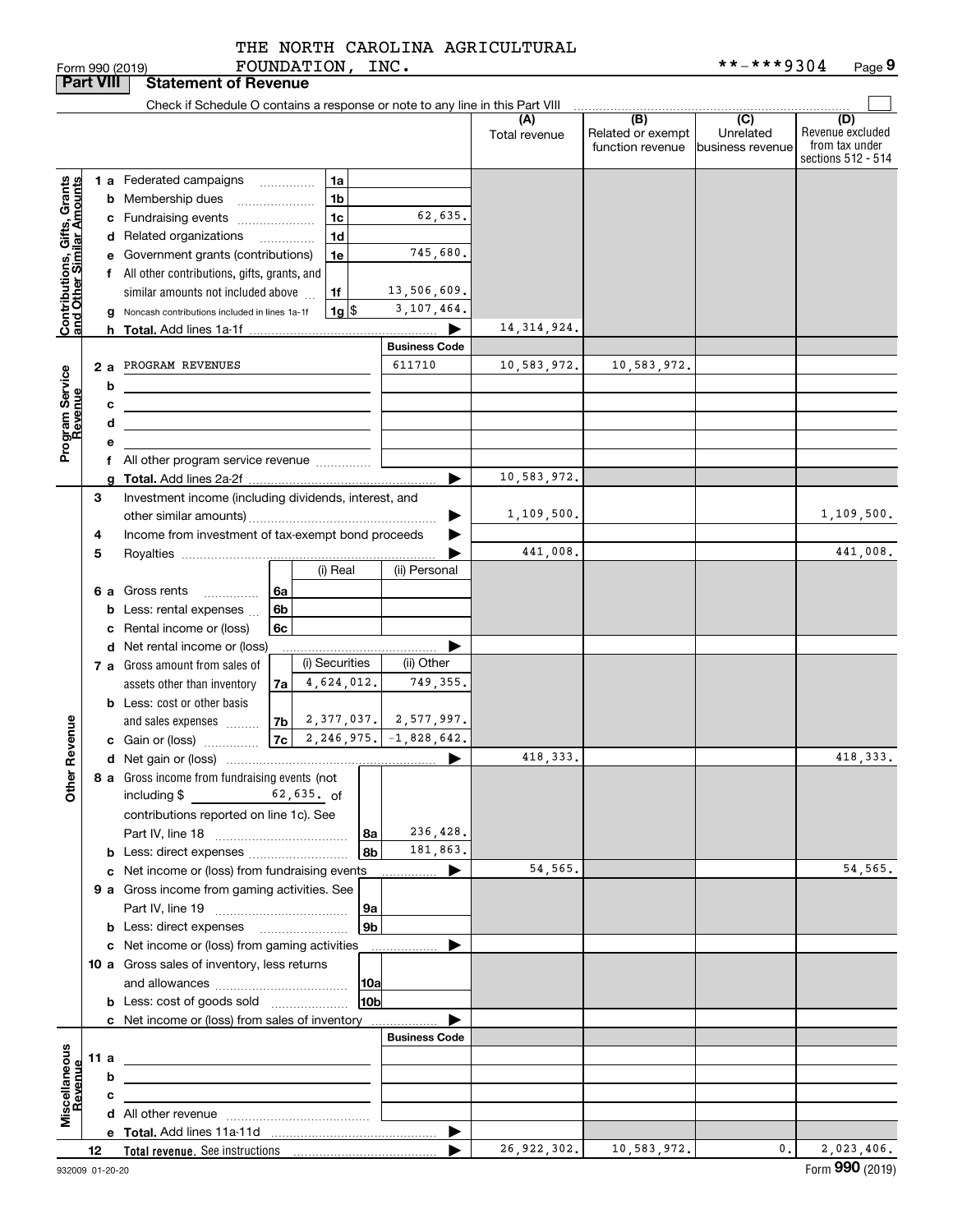#### Form 990 (2019) Page **Part IX Statement of Functional Expenses** FOUNDATION, INC. \*\*-\*\*\*9304 THE NORTH CAROLINA AGRICULTURAL

|              | Section 501(c)(3) and 501(c)(4) organizations must complete all columns. All other organizations must complete column (A).<br>Check if Schedule O contains a response or note to any line in this Part IX |                           |                                  |                                    | $\overline{\mathbf{X}}$        |
|--------------|-----------------------------------------------------------------------------------------------------------------------------------------------------------------------------------------------------------|---------------------------|----------------------------------|------------------------------------|--------------------------------|
|              |                                                                                                                                                                                                           | (A)                       | (B)                              | (C)                                |                                |
|              | Do not include amounts reported on lines 6b,<br>7b, 8b, 9b, and 10b of Part VIII.                                                                                                                         | Total expenses            | Program service<br>expenses      | Management and<br>general expenses | (D)<br>Fundraising<br>expenses |
| 1.           | Grants and other assistance to domestic organizations                                                                                                                                                     |                           |                                  |                                    |                                |
|              | and domestic governments. See Part IV, line 21<br>$\mathbf{r}$                                                                                                                                            | 6,961,579.                | 6,961,579.                       |                                    |                                |
| $\mathbf{2}$ | Grants and other assistance to domestic<br>individuals. See Part IV, line 22                                                                                                                              |                           |                                  |                                    |                                |
| 3            | Grants and other assistance to foreign                                                                                                                                                                    |                           |                                  |                                    |                                |
|              | organizations, foreign governments, and foreign                                                                                                                                                           |                           |                                  |                                    |                                |
|              | individuals. See Part IV, lines 15 and 16                                                                                                                                                                 |                           |                                  |                                    |                                |
| 4            | Benefits paid to or for members                                                                                                                                                                           |                           |                                  |                                    |                                |
| 5            | Compensation of current officers, directors,                                                                                                                                                              |                           |                                  |                                    |                                |
|              | trustees, and key employees                                                                                                                                                                               |                           |                                  |                                    |                                |
| 6            | Compensation not included above to disqualified                                                                                                                                                           |                           |                                  |                                    |                                |
|              | persons (as defined under section 4958(f)(1)) and                                                                                                                                                         |                           |                                  |                                    |                                |
|              | persons described in section 4958(c)(3)(B)                                                                                                                                                                |                           |                                  |                                    |                                |
| 7            |                                                                                                                                                                                                           | 518, 238.                 |                                  |                                    | $\overline{518}$ , 238.        |
| 8            | Pension plan accruals and contributions (include                                                                                                                                                          |                           |                                  |                                    |                                |
|              | section 401(k) and 403(b) employer contributions)                                                                                                                                                         |                           |                                  |                                    |                                |
| 9            |                                                                                                                                                                                                           |                           |                                  |                                    |                                |
| 10           |                                                                                                                                                                                                           |                           |                                  |                                    |                                |
| 11           | Fees for services (nonemployees):                                                                                                                                                                         |                           |                                  |                                    |                                |
| а            |                                                                                                                                                                                                           |                           |                                  |                                    |                                |
| b            |                                                                                                                                                                                                           | 10,635.                   | 5,135.                           |                                    | 5,500.                         |
| c            |                                                                                                                                                                                                           | 101,000.                  |                                  | $\overline{101}$ , 000.            |                                |
| d            |                                                                                                                                                                                                           |                           |                                  |                                    |                                |
| е            | Professional fundraising services. See Part IV, line 17                                                                                                                                                   |                           |                                  |                                    |                                |
| f            | Investment management fees                                                                                                                                                                                | $\overline{517}$ , 461.   |                                  | 517,461.                           |                                |
| g            | Other. (If line 11g amount exceeds 10% of line 25,                                                                                                                                                        |                           |                                  |                                    |                                |
|              | column (A) amount, list line 11g expenses on Sch O.)                                                                                                                                                      |                           |                                  |                                    |                                |
| 12           |                                                                                                                                                                                                           | 103,839.                  | 90,755.                          |                                    | $\frac{13,084}{18,656}$        |
| 13           |                                                                                                                                                                                                           | 88,074.                   | 69,418.                          |                                    |                                |
| 14           |                                                                                                                                                                                                           |                           |                                  |                                    |                                |
| 15           |                                                                                                                                                                                                           |                           |                                  |                                    | 459.                           |
| 16           |                                                                                                                                                                                                           | 2,722.<br>681,351.        | 2, 263.<br>$\overline{641,}650.$ |                                    | 39,701.                        |
| 17           |                                                                                                                                                                                                           |                           |                                  |                                    |                                |
| 18           | Payments of travel or entertainment expenses                                                                                                                                                              |                           |                                  |                                    |                                |
|              | for any federal, state, or local public officials                                                                                                                                                         | 206, 507.                 | 188,021.                         |                                    | 18,486.                        |
| 19<br>20     | Conferences, conventions, and meetings<br>Interest                                                                                                                                                        |                           |                                  |                                    |                                |
| 21           |                                                                                                                                                                                                           |                           |                                  |                                    |                                |
| 22           | Depreciation, depletion, and amortization                                                                                                                                                                 | 18, 293.                  | 18,293.                          |                                    |                                |
| 23           | Insurance                                                                                                                                                                                                 | 42,315.                   | 20,701.                          |                                    | 21,614.                        |
| 24           | Other expenses. Itemize expenses not covered                                                                                                                                                              |                           |                                  |                                    |                                |
|              | above (List miscellaneous expenses on line 24e. If<br>line 24e amount exceeds 10% of line 25, column (A)                                                                                                  |                           |                                  |                                    |                                |
|              | amount, list line 24e expenses on Schedule 0.)                                                                                                                                                            |                           |                                  |                                    |                                |
| a            | CAPITAL TRANSFERS                                                                                                                                                                                         | 11,977,366.               | $\overline{11}$ , 977, 366.      |                                    |                                |
| b            | MISC. SERVICES AND FEES                                                                                                                                                                                   | 2,076,329.                | 2,066,489.                       |                                    | 9,840.                         |
| C            | <b>SUPPLIES</b>                                                                                                                                                                                           | 649,189.                  | 642,182.                         |                                    | 7,007.                         |
| d            | EQUIP RENTAL & MAINTENA                                                                                                                                                                                   | 590,828.                  | 573,877.                         |                                    | 16,951.                        |
|              | SEE SCH O<br>e All other expenses                                                                                                                                                                         | 748,509.<br>25, 294, 235. | 670,013.<br>23,927,742.          | 618,461.                           | 78,496.                        |
| 25           | Total functional expenses. Add lines 1 through 24e                                                                                                                                                        |                           |                                  |                                    | 748,032.                       |
| 26           | Joint costs. Complete this line only if the organization<br>reported in column (B) joint costs from a combined                                                                                            |                           |                                  |                                    |                                |
|              | educational campaign and fundraising solicitation.                                                                                                                                                        |                           |                                  |                                    |                                |
|              | Check here $\blacktriangleright$<br>if following SOP 98-2 (ASC 958-720)                                                                                                                                   |                           |                                  |                                    |                                |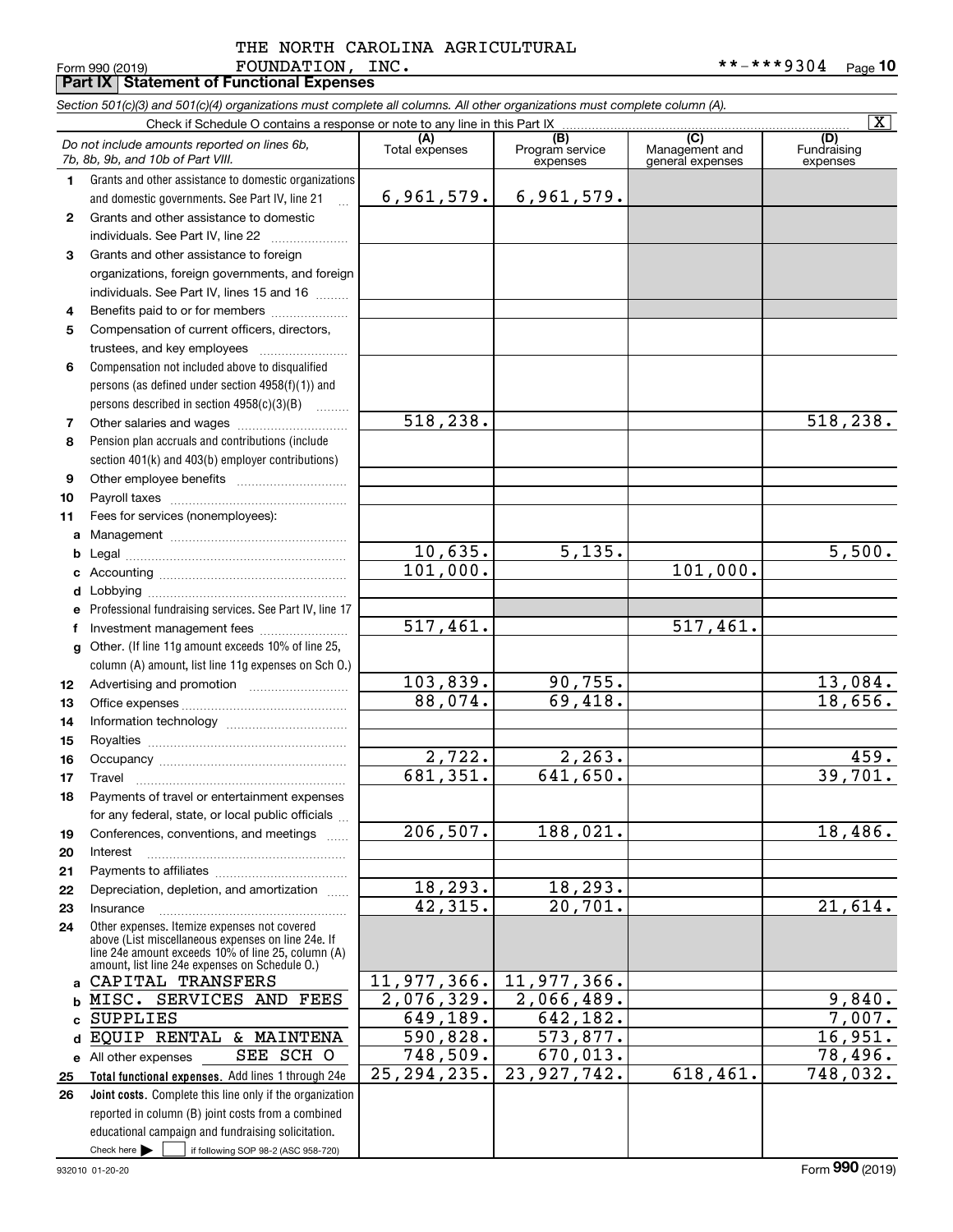| Form 990 (2019)             |  |  |
|-----------------------------|--|--|
| <b>Part X Balance Sheet</b> |  |  |

#### FOUNDATION, INC. THE NORTH CAROLINA AGRICULTURAL

#### $\mathcal{L}^{\text{max}}$ Check if Schedule O contains a response or note to any line in this Part X **(A) (B)** Beginning of year | | End of year **11**Cash - non-interest-bearing ~~~~~~~~~~~~~~~~~~~~~~~~~  $39,444,912. | z | 42,003,323.$ **22**Savings and temporary cash investments ~~~~~~~~~~~~~~~~~~ 6,002,391. 5,579,389. **33**Pledges and grants receivable, net ~~~~~~~~~~~~~~~~~~~~~ $793, 291. | 4 | 3, 678, 084.$ Accounts receivable, net ~~~~~~~~~~~~~~~~~~~~~~~~~~ **445**Loans and other receivables from any current or former officer, director, trustee, key employee, creator or founder, substantial contributor, or 35% controlled entity or family member of any of these persons ~~~~~~~~~ **56**Loans and other receivables from other disqualified persons (as defined under section  $4958(f)(1)$ , and persons described in section  $4958(c)(3)(B)$ **677**Notes and loans receivable, net ~~~~~~~~~~~~~~~~~~~~~~~ **Assets 88**Inventories for sale or use ~~~~~~~~~~~~~~~~~~~~~~~~~~Prepaid expenses and deferred charges **9910a**Land, buildings, and equipment: cost or other 32,281,706. basis. Complete Part VI of Schedule D ......... Letting **10c**157,977. 32,169,671. 32,123,729. **b** Less: accumulated depreciation  $\ldots$  **10b 1111**Investments - publicly traded securities ~~~~~~~~~~~~~~~~~~~ 104,195,394. 103,094,202.**1212**Investments - other securities. See Part IV, line 11 ~~~~~~~~~~~~~~ **1313**Investments - program-related. See Part IV, line 11 ~~~~~~~~~~~~~**1414**Intangible assets ~~~~~~~~~~~~~~~~~~~~~~~~~~~~~~ Other assets. See Part IV, line 11 ~~~~~~~~~~~~~~~~~~~~~~  $17,111.$   $15$  18,243. **1515**182,622,770. 186,496,970. **1616Total assets.**  Add lines 1 through 15 (must equal line 33)  $1,161,276.$   $|17|$  3,674,956. **1717**Accounts payable and accrued expenses ~~~~~~~~~~~~~~~~~~ **1818**Grants payable ~~~~~~~~~~~~~~~~~~~~~~~~~~~~~~~  $56,083.$  19 10,254. **1919**Deferred revenue ~~~~~~~~~~~~~~~~~~~~~~~~~~~~~~ **2020**Tax-exempt bond liabilities …………………………………………………………… Escrow or custodial account liability. Complete Part IV of Schedule D **212122**Loans and other payables to any current or former officer, director, **Liabilities** iabilities trustee, key employee, creator or founder, substantial contributor, or 35% controlled entity or family member of any of these persons ~~~~~~~~~**2223**Secured mortgages and notes payable to unrelated third parties **23**Unsecured notes and loans payable to unrelated third parties ~~~~~~~~ **242425**Other liabilities (including federal income tax, payables to related third parties, and other liabilities not included on lines 17-24). Complete Part X of Schedule D ~~~~~~~~~~~~~~~~~~~~~~~~~~~~~~~  $6,154,106$ .  $|25|$  4, 261, 082. **25**7,371,465. 7,946,292. **2626Total liabilities.**  Add lines 17 through 25 **Organizations that follow FASB ASC 958, check here** | X Assets or Fund Balances **Net Assets or Fund Balances and complete lines 27, 28, 32, and 33.**  $3,759,916. |z_7| 4,034,685.$ **2727**Net assets without donor restrictions ~~~~~~~~~~~~~~~~~~~~ 171,491,389. 174,515,993. **2828**Net assets with donor restrictions ~~~~~~~~~~~~~~~~~~~~~~ **Organizations that do not follow FASB ASC 958, check here** | **and complete lines 29 through 33. 2929**Capital stock or trust principal, or current funds ~~~~~~~~~~~~~~~ **3030**Paid-in or capital surplus, or land, building, or equipment fund www.commun.com **3131**Retained earnings, endowment, accumulated income, or other funds www.com Total net assets or fund balances ~~~~~~~~~~~~~~~~~~~~~~ اقع<br>ح 175,251,305. 178,550,678. **3232**182,622,770. 33 186,496,970. Total liabilities and net assets/fund balances **3333**

Form (2019) **990**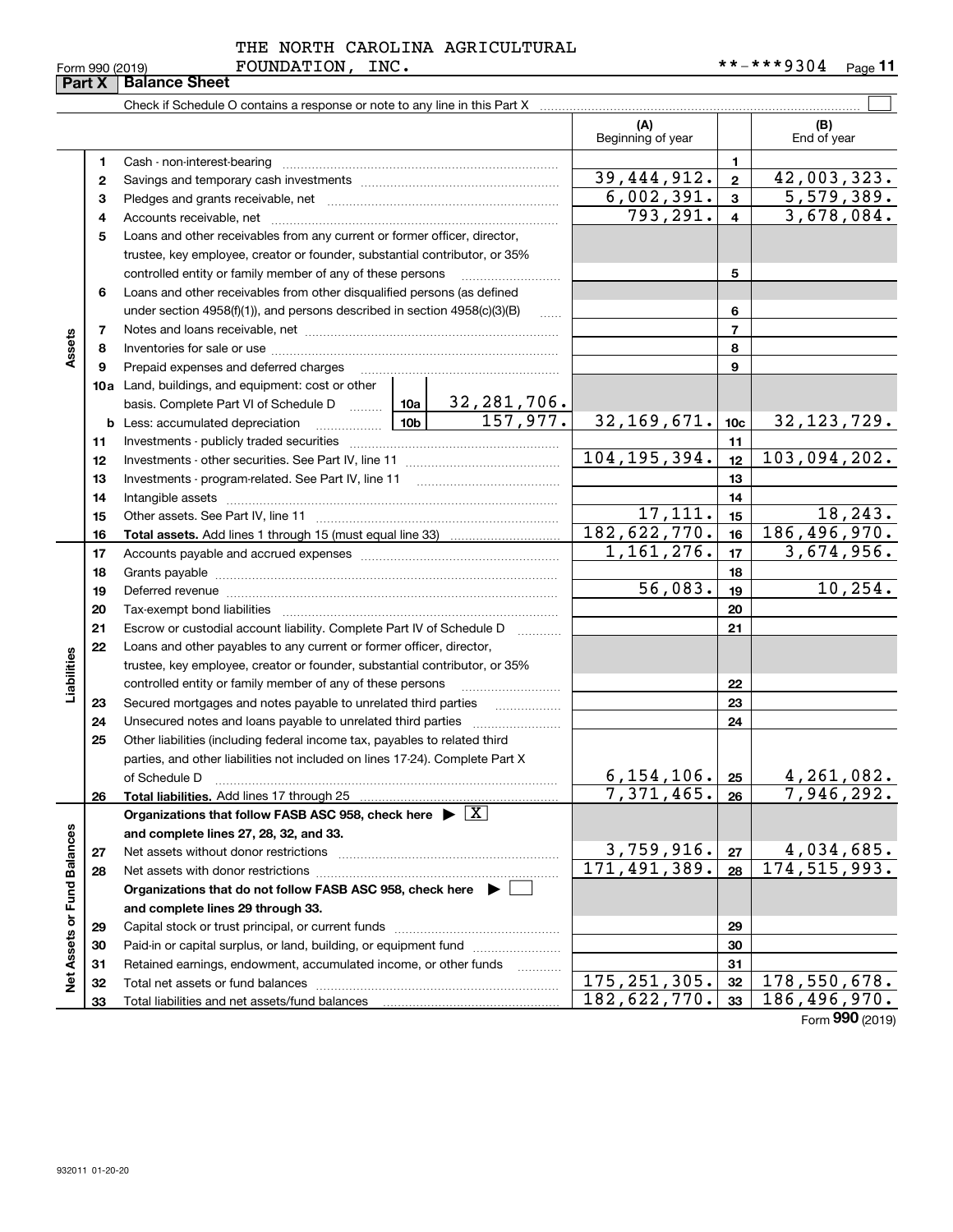|  | THE NORTH CAROLINA AGRICULTURAL |
|--|---------------------------------|
|  |                                 |

|    | <b>Part XI Reconciliation of Net Assets</b>                                                                                     |                |                |                     |              |
|----|---------------------------------------------------------------------------------------------------------------------------------|----------------|----------------|---------------------|--------------|
|    |                                                                                                                                 |                |                |                     | $\mathbf{X}$ |
|    |                                                                                                                                 |                |                |                     |              |
|    | Total revenue (must equal Part VIII, column (A), line 12)                                                                       | $\mathbf{1}$   | 26, 922, 302.  |                     |              |
| 2  |                                                                                                                                 | $\overline{2}$ | 25, 294, 235.  |                     |              |
| З  | Revenue less expenses. Subtract line 2 from line 1                                                                              | $\mathbf{3}$   |                | 1,628,067.          |              |
| 4  |                                                                                                                                 | 4              | 175, 251, 305. |                     |              |
| 5  | Net unrealized gains (losses) on investments with an annumerous contract and a set of the set of the set of the                 | 5              |                | 164, 543.           |              |
| 6  |                                                                                                                                 | 6              |                |                     |              |
| 7  | Investment expenses www.communication.com/www.communication.com/www.communication.com/www.com                                   | $\overline{7}$ |                |                     |              |
| 8  | Prior period adjustments www.communication.communication.com/news/communication.com/news/communication.com/news/                | 8              |                |                     |              |
| 9  | Other changes in net assets or fund balances (explain on Schedule O)                                                            | 9              |                | 1,506,763.          |              |
| 10 | Net assets or fund balances at end of year. Combine lines 3 through 9 (must equal Part X, line 32,                              |                |                |                     |              |
|    | column (B))                                                                                                                     | 10             | 178,550,678.   |                     |              |
|    | Part XII Financial Statements and Reporting                                                                                     |                |                |                     |              |
|    |                                                                                                                                 |                |                |                     |              |
|    |                                                                                                                                 |                |                | Yes                 | No           |
| 1  | $\boxed{\mathbf{X}}$ Accrual<br>Accounting method used to prepare the Form 990: <u>[16</u> ] Cash<br>Other                      |                |                |                     |              |
|    | If the organization changed its method of accounting from a prior year or checked "Other," explain in Schedule O.               |                |                |                     |              |
| 2a | Were the organization's financial statements compiled or reviewed by an independent accountant?                                 |                |                | 2a                  | X            |
|    | If "Yes," check a box below to indicate whether the financial statements for the year were compiled or reviewed on a            |                |                |                     |              |
|    | separate basis, consolidated basis, or both:                                                                                    |                |                |                     |              |
|    | Separate basis<br><b>Consolidated basis</b><br>Both consolidated and separate basis                                             |                |                |                     |              |
|    | <b>b</b> Were the organization's financial statements audited by an independent accountant?                                     |                |                | х<br>2 <sub>b</sub> |              |
|    | If "Yes," check a box below to indicate whether the financial statements for the year were audited on a separate basis,         |                |                |                     |              |
|    | consolidated basis, or both:                                                                                                    |                |                |                     |              |
|    | $\boxed{\textbf{X}}$ Separate basis<br>Consolidated basis<br>Both consolidated and separate basis                               |                |                |                     |              |
|    | c If "Yes" to line 2a or 2b, does the organization have a committee that assumes responsibility for oversight of the audit,     |                |                |                     |              |
|    |                                                                                                                                 |                |                | х<br>2c             |              |
|    | If the organization changed either its oversight process or selection process during the tax year, explain on Schedule O.       |                |                |                     |              |
|    | 3a As a result of a federal award, was the organization required to undergo an audit or audits as set forth in the Single Audit |                |                |                     |              |
|    | Act and OMB Circular A-133?                                                                                                     |                |                | Х<br>3a             |              |
|    | b If "Yes," did the organization undergo the required audit or audits? If the organization did not undergo the required audit   |                |                |                     |              |
|    |                                                                                                                                 |                | 3 <sub>b</sub> | X                   |              |

Form (2019) **990**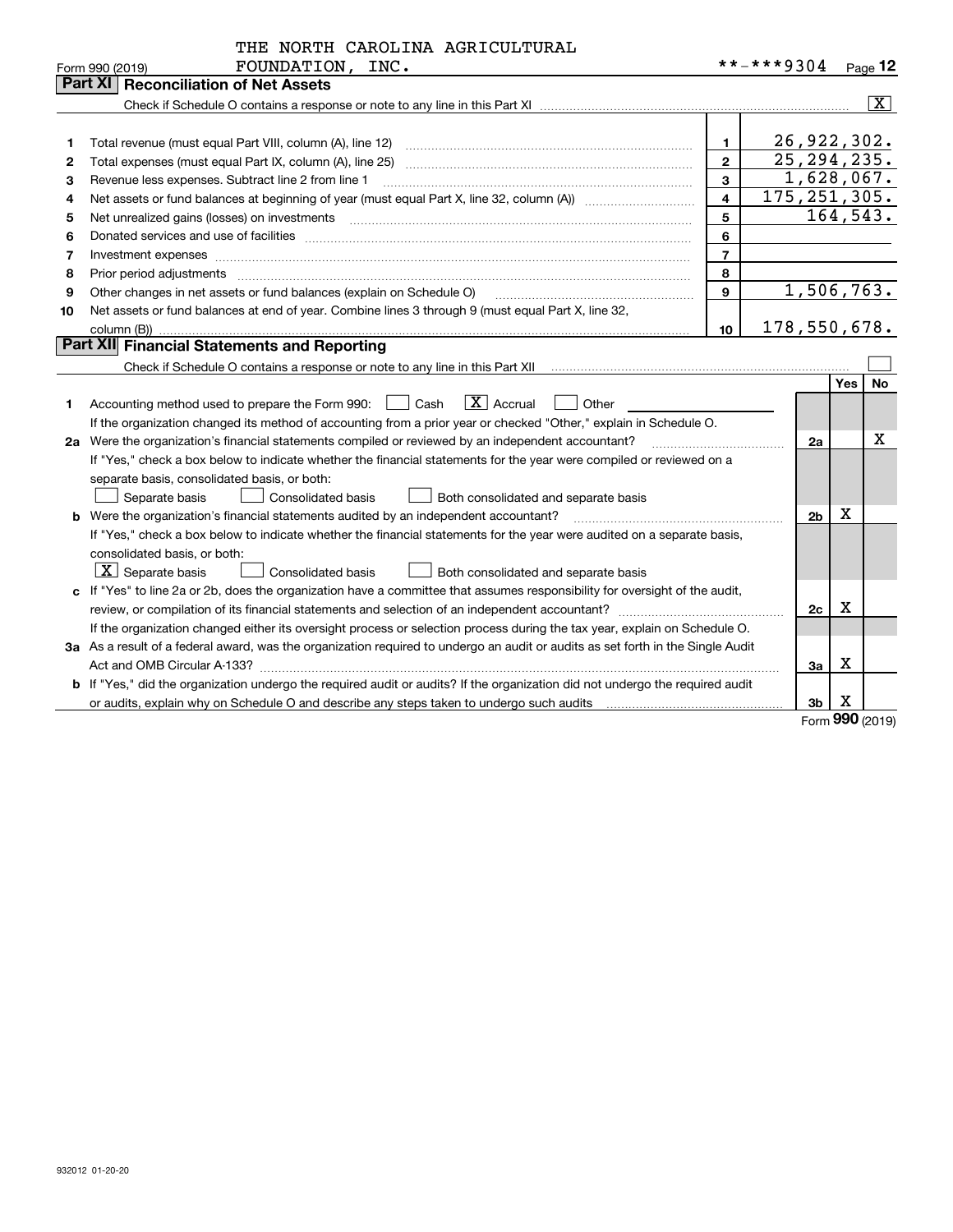| <b>SCHEDULE A</b>    |              |                                               | <b>Public Charity Status and Public Support</b>                                    |                                                                                                                                                                                                                                                                |                                    |    |                            | OMB No. 1545-0047 |                                       |  |
|----------------------|--------------|-----------------------------------------------|------------------------------------------------------------------------------------|----------------------------------------------------------------------------------------------------------------------------------------------------------------------------------------------------------------------------------------------------------------|------------------------------------|----|----------------------------|-------------------|---------------------------------------|--|
| (Form 990 or 990-EZ) |              |                                               | Complete if the organization is a section 501(c)(3) organization or a section      |                                                                                                                                                                                                                                                                |                                    |    |                            |                   |                                       |  |
|                      |              |                                               |                                                                                    | 4947(a)(1) nonexempt charitable trust.                                                                                                                                                                                                                         |                                    |    |                            |                   |                                       |  |
|                      |              | Department of the Treasury                    |                                                                                    | Attach to Form 990 or Form 990-EZ.                                                                                                                                                                                                                             |                                    |    |                            |                   | <b>Open to Public</b>                 |  |
|                      |              | Internal Revenue Service                      |                                                                                    | $\blacktriangleright$ Go to www.irs.gov/Form990 for instructions and the latest information.                                                                                                                                                                   |                                    |    |                            |                   | Inspection                            |  |
|                      |              | Name of the organization                      |                                                                                    | THE NORTH CAROLINA AGRICULTURAL                                                                                                                                                                                                                                |                                    |    |                            |                   | <b>Employer identification number</b> |  |
|                      |              |                                               | FOUNDATION, INC.                                                                   |                                                                                                                                                                                                                                                                |                                    |    |                            |                   | **-***9304                            |  |
|                      | Part I       |                                               |                                                                                    | Reason for Public Charity Status (All organizations must complete this part.) See instructions.                                                                                                                                                                |                                    |    |                            |                   |                                       |  |
|                      |              |                                               |                                                                                    | The organization is not a private foundation because it is: (For lines 1 through 12, check only one box.)                                                                                                                                                      |                                    |    |                            |                   |                                       |  |
| 1                    |              |                                               |                                                                                    | A church, convention of churches, or association of churches described in section 170(b)(1)(A)(i).                                                                                                                                                             |                                    |    |                            |                   |                                       |  |
| 2                    |              |                                               |                                                                                    | A school described in section 170(b)(1)(A)(ii). (Attach Schedule E (Form 990 or 990-EZ).)                                                                                                                                                                      |                                    |    |                            |                   |                                       |  |
| 3<br>4               |              |                                               |                                                                                    | A hospital or a cooperative hospital service organization described in section 170(b)(1)(A)(iii).<br>A medical research organization operated in conjunction with a hospital described in section 170(b)(1)(A)(iii). Enter the hospital's name,                |                                    |    |                            |                   |                                       |  |
|                      |              | city, and state:                              |                                                                                    |                                                                                                                                                                                                                                                                |                                    |    |                            |                   |                                       |  |
| 5                    | $\mathbf{X}$ |                                               |                                                                                    | An organization operated for the benefit of a college or university owned or operated by a governmental unit described in                                                                                                                                      |                                    |    |                            |                   |                                       |  |
|                      |              |                                               | section 170(b)(1)(A)(iv). (Complete Part II.)                                      |                                                                                                                                                                                                                                                                |                                    |    |                            |                   |                                       |  |
| 6                    |              |                                               |                                                                                    | A federal, state, or local government or governmental unit described in section 170(b)(1)(A)(v).                                                                                                                                                               |                                    |    |                            |                   |                                       |  |
| 7                    |              |                                               |                                                                                    | An organization that normally receives a substantial part of its support from a governmental unit or from the general public described in                                                                                                                      |                                    |    |                            |                   |                                       |  |
|                      |              |                                               | section 170(b)(1)(A)(vi). (Complete Part II.)                                      |                                                                                                                                                                                                                                                                |                                    |    |                            |                   |                                       |  |
| 8                    |              |                                               |                                                                                    | A community trust described in section 170(b)(1)(A)(vi). (Complete Part II.)                                                                                                                                                                                   |                                    |    |                            |                   |                                       |  |
| 9                    |              |                                               |                                                                                    | An agricultural research organization described in section 170(b)(1)(A)(ix) operated in conjunction with a land-grant college                                                                                                                                  |                                    |    |                            |                   |                                       |  |
|                      |              |                                               |                                                                                    | or university or a non-land-grant college of agriculture (see instructions). Enter the name, city, and state of the college or                                                                                                                                 |                                    |    |                            |                   |                                       |  |
|                      |              | university:                                   |                                                                                    |                                                                                                                                                                                                                                                                |                                    |    |                            |                   |                                       |  |
| 10                   |              |                                               |                                                                                    | An organization that normally receives: (1) more than 33 1/3% of its support from contributions, membership fees, and gross receipts from                                                                                                                      |                                    |    |                            |                   |                                       |  |
|                      |              |                                               |                                                                                    | activities related to its exempt functions - subject to certain exceptions, and (2) no more than 33 1/3% of its support from gross investment                                                                                                                  |                                    |    |                            |                   |                                       |  |
|                      |              |                                               |                                                                                    | income and unrelated business taxable income (less section 511 tax) from businesses acquired by the organization after June 30, 1975.                                                                                                                          |                                    |    |                            |                   |                                       |  |
|                      |              |                                               | See section 509(a)(2). (Complete Part III.)                                        |                                                                                                                                                                                                                                                                |                                    |    |                            |                   |                                       |  |
| 11                   |              |                                               |                                                                                    | An organization organized and operated exclusively to test for public safety. See section 509(a)(4).                                                                                                                                                           |                                    |    |                            |                   |                                       |  |
| 12                   |              |                                               |                                                                                    | An organization organized and operated exclusively for the benefit of, to perform the functions of, or to carry out the purposes of one or                                                                                                                     |                                    |    |                            |                   |                                       |  |
|                      |              |                                               |                                                                                    | more publicly supported organizations described in section 509(a)(1) or section 509(a)(2). See section 509(a)(3). Check the box in                                                                                                                             |                                    |    |                            |                   |                                       |  |
| a                    |              |                                               |                                                                                    | lines 12a through 12d that describes the type of supporting organization and complete lines 12e, 12f, and 12g.                                                                                                                                                 |                                    |    |                            |                   |                                       |  |
|                      |              |                                               |                                                                                    | Type I. A supporting organization operated, supervised, or controlled by its supported organization(s), typically by giving<br>the supported organization(s) the power to regularly appoint or elect a majority of the directors or trustees of the supporting |                                    |    |                            |                   |                                       |  |
|                      |              |                                               | organization. You must complete Part IV, Sections A and B.                         |                                                                                                                                                                                                                                                                |                                    |    |                            |                   |                                       |  |
| b                    |              |                                               |                                                                                    | Type II. A supporting organization supervised or controlled in connection with its supported organization(s), by having                                                                                                                                        |                                    |    |                            |                   |                                       |  |
|                      |              |                                               |                                                                                    | control or management of the supporting organization vested in the same persons that control or manage the supported                                                                                                                                           |                                    |    |                            |                   |                                       |  |
|                      |              |                                               | organization(s). You must complete Part IV, Sections A and C.                      |                                                                                                                                                                                                                                                                |                                    |    |                            |                   |                                       |  |
| с                    |              |                                               |                                                                                    | Type III functionally integrated. A supporting organization operated in connection with, and functionally integrated with,                                                                                                                                     |                                    |    |                            |                   |                                       |  |
|                      |              |                                               |                                                                                    | its supported organization(s) (see instructions). You must complete Part IV, Sections A, D, and E.                                                                                                                                                             |                                    |    |                            |                   |                                       |  |
| d                    |              |                                               |                                                                                    | Type III non-functionally integrated. A supporting organization operated in connection with its supported organization(s)                                                                                                                                      |                                    |    |                            |                   |                                       |  |
|                      |              |                                               |                                                                                    | that is not functionally integrated. The organization generally must satisfy a distribution requirement and an attentiveness                                                                                                                                   |                                    |    |                            |                   |                                       |  |
|                      |              |                                               |                                                                                    | requirement (see instructions). You must complete Part IV, Sections A and D, and Part V.                                                                                                                                                                       |                                    |    |                            |                   |                                       |  |
| е                    |              |                                               |                                                                                    | Check this box if the organization received a written determination from the IRS that it is a Type I, Type II, Type III                                                                                                                                        |                                    |    |                            |                   |                                       |  |
|                      |              |                                               |                                                                                    | functionally integrated, or Type III non-functionally integrated supporting organization.                                                                                                                                                                      |                                    |    |                            |                   |                                       |  |
|                      |              | f Enter the number of supported organizations |                                                                                    |                                                                                                                                                                                                                                                                |                                    |    |                            |                   |                                       |  |
|                      |              | (i) Name of supported                         | Provide the following information about the supported organization(s).<br>(ii) EIN | (iii) Type of organization                                                                                                                                                                                                                                     | (iv) Is the organization listed    |    | (v) Amount of monetary     |                   | (vi) Amount of other                  |  |
|                      |              | organization                                  |                                                                                    | (described on lines 1-10                                                                                                                                                                                                                                       | in your governing document?<br>Yes | No | support (see instructions) |                   | support (see instructions)            |  |
|                      |              |                                               |                                                                                    | above (see instructions))                                                                                                                                                                                                                                      |                                    |    |                            |                   |                                       |  |
|                      |              |                                               |                                                                                    |                                                                                                                                                                                                                                                                |                                    |    |                            |                   |                                       |  |
|                      |              |                                               |                                                                                    |                                                                                                                                                                                                                                                                |                                    |    |                            |                   |                                       |  |
|                      |              |                                               |                                                                                    |                                                                                                                                                                                                                                                                |                                    |    |                            |                   |                                       |  |
|                      |              |                                               |                                                                                    |                                                                                                                                                                                                                                                                |                                    |    |                            |                   |                                       |  |
|                      |              |                                               |                                                                                    |                                                                                                                                                                                                                                                                |                                    |    |                            |                   |                                       |  |
|                      |              |                                               |                                                                                    |                                                                                                                                                                                                                                                                |                                    |    |                            |                   |                                       |  |
|                      |              |                                               |                                                                                    |                                                                                                                                                                                                                                                                |                                    |    |                            |                   |                                       |  |
|                      |              |                                               |                                                                                    |                                                                                                                                                                                                                                                                |                                    |    |                            |                   |                                       |  |
|                      |              |                                               |                                                                                    |                                                                                                                                                                                                                                                                |                                    |    |                            |                   |                                       |  |
| Total                |              |                                               |                                                                                    |                                                                                                                                                                                                                                                                |                                    |    |                            |                   |                                       |  |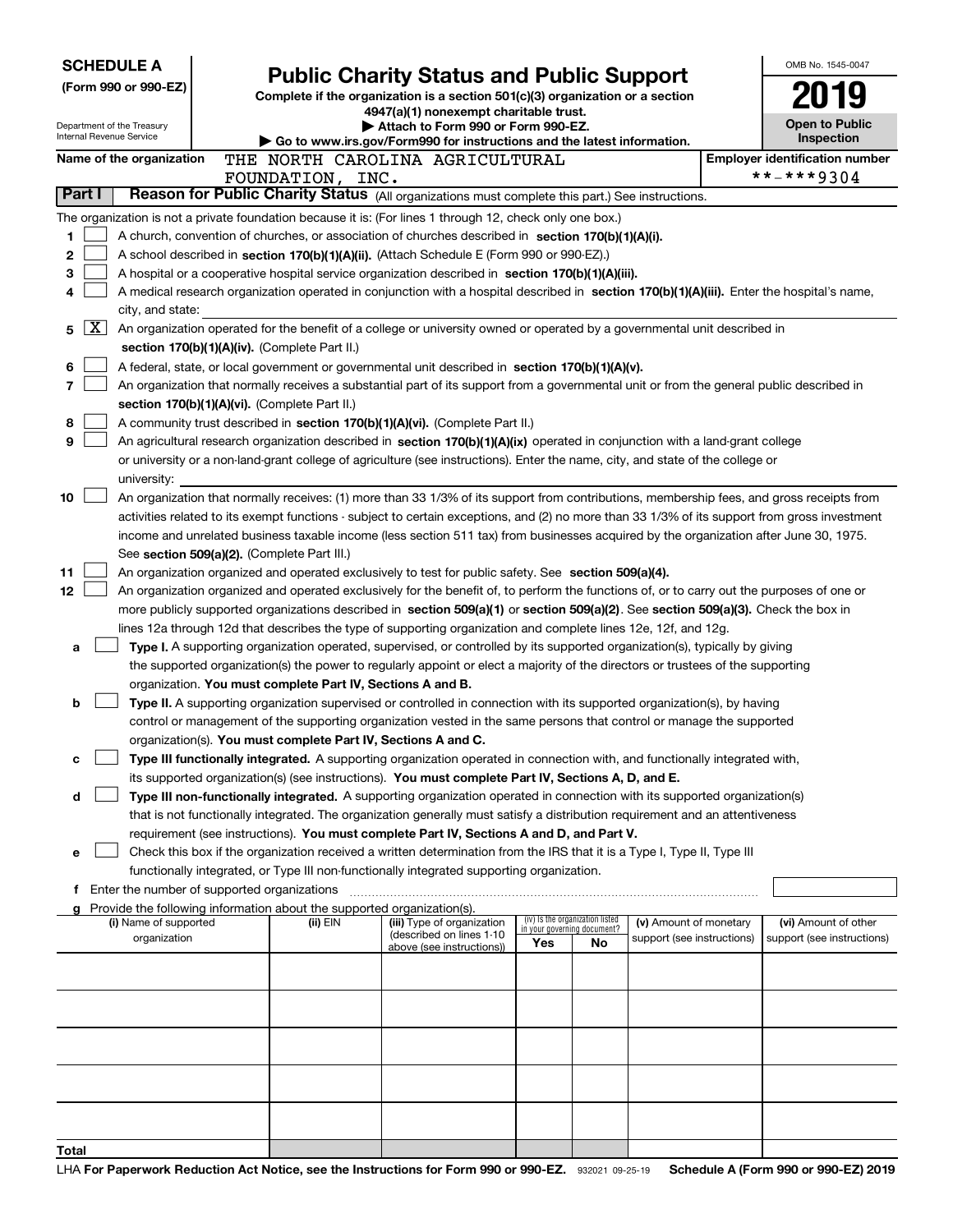#### Schedule A (Form 990 or 990-EZ) 2019 Page FOUNDATION, INC. \*\*-\*\*\*9304

**2**

(Complete only if you checked the box on line 5, 7, or 8 of Part I or if the organization failed to qualify under Part III. If the organization fails to qualify under the tests listed below, please complete Part III.) **Part II Support Schedule for Organizations Described in Sections 170(b)(1)(A)(iv) and 170(b)(1)(A)(vi)** 

| <b>Section A. Public Support</b>                                                                                                                                                                                                                                   |                                                        |            |            |            |          |               |
|--------------------------------------------------------------------------------------------------------------------------------------------------------------------------------------------------------------------------------------------------------------------|--------------------------------------------------------|------------|------------|------------|----------|---------------|
| Calendar year (or fiscal year beginning in) $\blacktriangleright$                                                                                                                                                                                                  | (a) 2015                                               | $(b)$ 2016 | $(c)$ 2017 | $(d)$ 2018 | (e) 2019 | (f) Total     |
| 1 Gifts, grants, contributions, and                                                                                                                                                                                                                                |                                                        |            |            |            |          |               |
| membership fees received. (Do not                                                                                                                                                                                                                                  |                                                        |            |            |            |          |               |
| include any "unusual grants.")                                                                                                                                                                                                                                     | 16418472.16515217.14911116.13730228.14314924.75889957. |            |            |            |          |               |
| 2 Tax revenues levied for the organ-                                                                                                                                                                                                                               |                                                        |            |            |            |          |               |
| ization's benefit and either paid to                                                                                                                                                                                                                               |                                                        |            |            |            |          |               |
| or expended on its behalf                                                                                                                                                                                                                                          |                                                        |            |            |            |          |               |
| 3 The value of services or facilities                                                                                                                                                                                                                              |                                                        |            |            |            |          |               |
| furnished by a governmental unit to                                                                                                                                                                                                                                |                                                        |            |            |            |          |               |
| the organization without charge                                                                                                                                                                                                                                    |                                                        |            |            |            |          |               |
| 4 Total. Add lines 1 through 3                                                                                                                                                                                                                                     | 16418472.16515217.14911116.13730228.14314924.75889957. |            |            |            |          |               |
| 5 The portion of total contributions                                                                                                                                                                                                                               |                                                        |            |            |            |          |               |
| by each person (other than a                                                                                                                                                                                                                                       |                                                        |            |            |            |          |               |
| governmental unit or publicly                                                                                                                                                                                                                                      |                                                        |            |            |            |          |               |
| supported organization) included                                                                                                                                                                                                                                   |                                                        |            |            |            |          |               |
| on line 1 that exceeds 2% of the                                                                                                                                                                                                                                   |                                                        |            |            |            |          |               |
| amount shown on line 11,                                                                                                                                                                                                                                           |                                                        |            |            |            |          |               |
| column (f)                                                                                                                                                                                                                                                         |                                                        |            |            |            |          | 2782172.      |
| 6 Public support. Subtract line 5 from line 4.                                                                                                                                                                                                                     |                                                        |            |            |            |          | 73107785.     |
| <b>Section B. Total Support</b>                                                                                                                                                                                                                                    |                                                        |            |            |            |          |               |
| Calendar year (or fiscal year beginning in)                                                                                                                                                                                                                        | (a) 2015                                               | (b) 2016   | $(c)$ 2017 | $(d)$ 2018 | (e) 2019 | (f) Total     |
| <b>7</b> Amounts from line 4                                                                                                                                                                                                                                       | 16418472.16515217.14911116.13730228.14314924.          |            |            |            |          | 75889957.     |
| 8 Gross income from interest,                                                                                                                                                                                                                                      |                                                        |            |            |            |          |               |
| dividends, payments received on                                                                                                                                                                                                                                    |                                                        |            |            |            |          |               |
| securities loans, rents, royalties,                                                                                                                                                                                                                                |                                                        |            |            |            |          |               |
| and income from similar sources                                                                                                                                                                                                                                    | 928,334.                                               | 1065814.   | 1235545.   | 1530003.   | 1550507. | 6310203.      |
| 9 Net income from unrelated business                                                                                                                                                                                                                               |                                                        |            |            |            |          |               |
| activities, whether or not the                                                                                                                                                                                                                                     |                                                        |            |            |            |          |               |
|                                                                                                                                                                                                                                                                    |                                                        |            |            |            |          |               |
| business is regularly carried on                                                                                                                                                                                                                                   |                                                        |            |            |            |          |               |
| <b>10</b> Other income. Do not include gain                                                                                                                                                                                                                        |                                                        |            |            |            |          |               |
| or loss from the sale of capital                                                                                                                                                                                                                                   |                                                        |            |            |            |          |               |
| assets (Explain in Part VI.)                                                                                                                                                                                                                                       |                                                        |            |            |            |          | 82200160.     |
| 11 Total support. Add lines 7 through 10                                                                                                                                                                                                                           |                                                        |            |            |            |          | 19,367,605.   |
| <b>12</b> Gross receipts from related activities, etc. (see instructions)                                                                                                                                                                                          |                                                        |            |            |            | 12       |               |
| 13 First five years. If the Form 990 is for the organization's first, second, third, fourth, or fifth tax year as a section 501(c)(3)                                                                                                                              |                                                        |            |            |            |          |               |
| organization, check this box and stop here<br>Section C. Computation of Public Support Percentage                                                                                                                                                                  |                                                        |            |            |            |          |               |
|                                                                                                                                                                                                                                                                    |                                                        |            |            |            |          | 88.94         |
| 14 Public support percentage for 2019 (line 6, column (f) divided by line 11, column (f) <i>mummention</i>                                                                                                                                                         |                                                        |            |            |            | 14       | $\%$<br>87.14 |
|                                                                                                                                                                                                                                                                    |                                                        |            |            |            | 15       | %             |
| 16a 33 1/3% support test - 2019. If the organization did not check the box on line 13, and line 14 is 33 1/3% or more, check this box and                                                                                                                          |                                                        |            |            |            |          |               |
| $\blacktriangleright$ $\boxed{\text{X}}$<br>stop here. The organization qualifies as a publicly supported organization<br>b 33 1/3% support test - 2018. If the organization did not check a box on line 13 or 16a, and line 15 is 33 1/3% or more, check this box |                                                        |            |            |            |          |               |
|                                                                                                                                                                                                                                                                    |                                                        |            |            |            |          |               |
| and stop here. The organization qualifies as a publicly supported organization                                                                                                                                                                                     |                                                        |            |            |            |          |               |
| 17a 10% -facts-and-circumstances test - 2019. If the organization did not check a box on line 13, 16a, or 16b, and line 14 is 10% or more,                                                                                                                         |                                                        |            |            |            |          |               |
| and if the organization meets the "facts-and-circumstances" test, check this box and stop here. Explain in Part VI how the organization                                                                                                                            |                                                        |            |            |            |          |               |
| meets the "facts-and-circumstances" test. The organization qualifies as a publicly supported organization                                                                                                                                                          |                                                        |            |            |            |          |               |
| <b>b 10% -facts-and-circumstances test - 2018.</b> If the organization did not check a box on line 13, 16a, 16b, or 17a, and line 15 is 10% or                                                                                                                     |                                                        |            |            |            |          |               |
| more, and if the organization meets the "facts-and-circumstances" test, check this box and stop here. Explain in Part VI how the                                                                                                                                   |                                                        |            |            |            |          |               |
| organization meets the "facts-and-circumstances" test. The organization qualifies as a publicly supported organization                                                                                                                                             |                                                        |            |            |            |          |               |
| 18 Private foundation. If the organization did not check a box on line 13, 16a, 16b, 17a, or 17b, check this box and see instructions                                                                                                                              |                                                        |            |            |            |          |               |

**Schedule A (Form 990 or 990-EZ) 2019**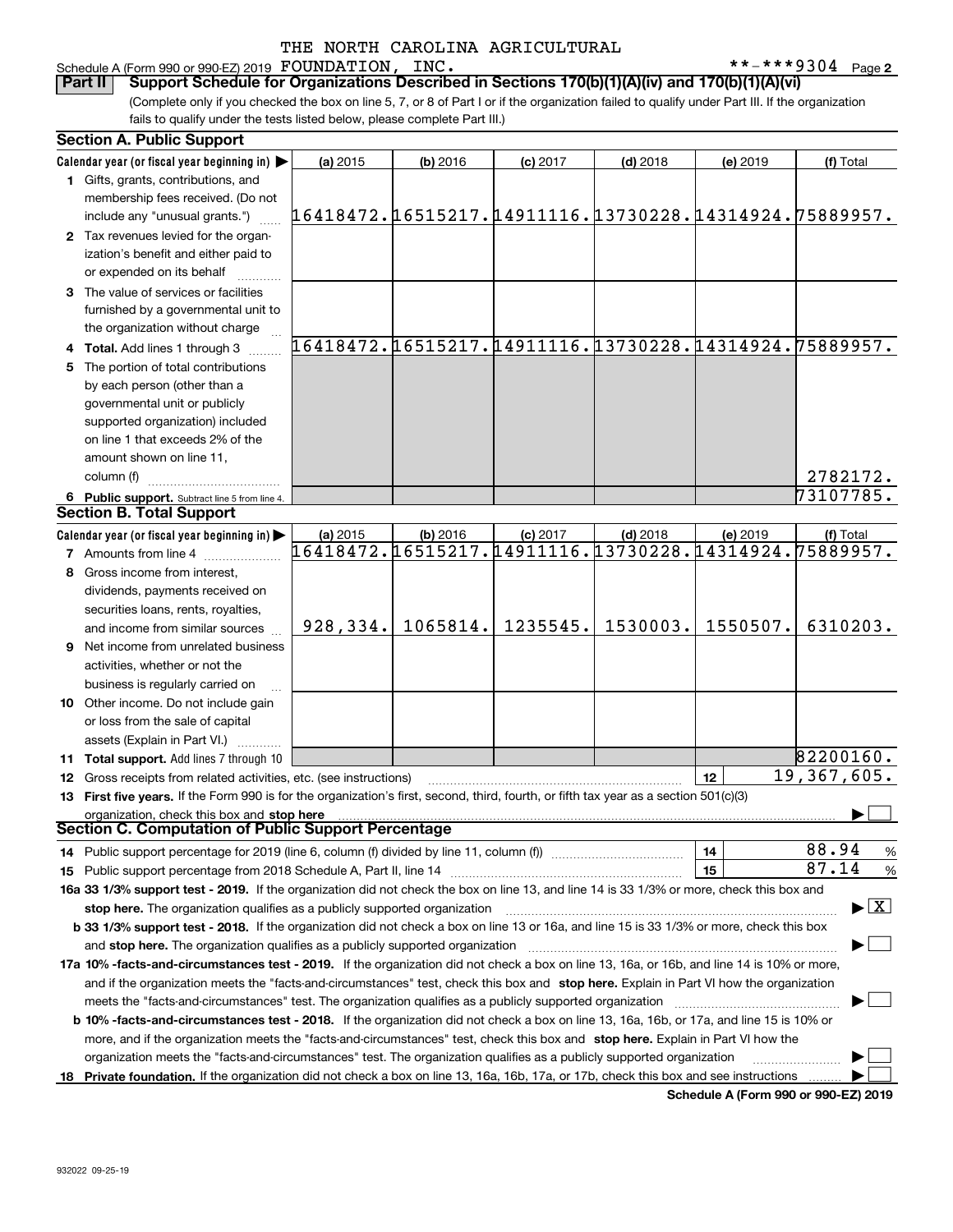Schedule A (Form 990 or 990-EZ) 2019 Page FOUNDATION, INC. \*\*-\*\*\*9304

**Part III Support Schedule for Organizations Described in Section 509(a)(2)** 

(Complete only if you checked the box on line 10 of Part I or if the organization failed to qualify under Part II. If the organization fails to qualify under the tests listed below, please complete Part II.)

|    | <b>Section A. Public Support</b>                                                                                                                                                                                              |          |          |            |            |          |             |
|----|-------------------------------------------------------------------------------------------------------------------------------------------------------------------------------------------------------------------------------|----------|----------|------------|------------|----------|-------------|
|    | Calendar year (or fiscal year beginning in) $\blacktriangleright$                                                                                                                                                             | (a) 2015 | (b) 2016 | $(c)$ 2017 | $(d)$ 2018 | (e) 2019 | (f) Total   |
|    | 1 Gifts, grants, contributions, and                                                                                                                                                                                           |          |          |            |            |          |             |
|    | membership fees received. (Do not                                                                                                                                                                                             |          |          |            |            |          |             |
|    | include any "unusual grants.")                                                                                                                                                                                                |          |          |            |            |          |             |
|    | <b>2</b> Gross receipts from admissions,                                                                                                                                                                                      |          |          |            |            |          |             |
|    | merchandise sold or services per-                                                                                                                                                                                             |          |          |            |            |          |             |
|    | formed, or facilities furnished in                                                                                                                                                                                            |          |          |            |            |          |             |
|    | any activity that is related to the<br>organization's tax-exempt purpose                                                                                                                                                      |          |          |            |            |          |             |
|    | 3 Gross receipts from activities that                                                                                                                                                                                         |          |          |            |            |          |             |
|    | are not an unrelated trade or bus-                                                                                                                                                                                            |          |          |            |            |          |             |
|    | iness under section 513                                                                                                                                                                                                       |          |          |            |            |          |             |
|    | 4 Tax revenues levied for the organ-                                                                                                                                                                                          |          |          |            |            |          |             |
|    | ization's benefit and either paid to                                                                                                                                                                                          |          |          |            |            |          |             |
|    | or expended on its behalf                                                                                                                                                                                                     |          |          |            |            |          |             |
|    | .<br>5 The value of services or facilities                                                                                                                                                                                    |          |          |            |            |          |             |
|    | furnished by a governmental unit to                                                                                                                                                                                           |          |          |            |            |          |             |
|    | the organization without charge                                                                                                                                                                                               |          |          |            |            |          |             |
|    |                                                                                                                                                                                                                               |          |          |            |            |          |             |
|    | <b>6 Total.</b> Add lines 1 through 5                                                                                                                                                                                         |          |          |            |            |          |             |
|    | 7a Amounts included on lines 1, 2, and                                                                                                                                                                                        |          |          |            |            |          |             |
|    | 3 received from disqualified persons<br><b>b</b> Amounts included on lines 2 and 3 received                                                                                                                                   |          |          |            |            |          |             |
|    | from other than disqualified persons that                                                                                                                                                                                     |          |          |            |            |          |             |
|    | exceed the greater of \$5,000 or 1% of the                                                                                                                                                                                    |          |          |            |            |          |             |
|    | amount on line 13 for the year                                                                                                                                                                                                |          |          |            |            |          |             |
|    | c Add lines 7a and 7b                                                                                                                                                                                                         |          |          |            |            |          |             |
|    | 8 Public support. (Subtract line 7c from line 6.)<br><b>Section B. Total Support</b>                                                                                                                                          |          |          |            |            |          |             |
|    |                                                                                                                                                                                                                               |          |          |            |            |          |             |
|    | Calendar year (or fiscal year beginning in)                                                                                                                                                                                   | (a) 2015 | (b) 2016 | $(c)$ 2017 | $(d)$ 2018 | (e) 2019 | (f) Total   |
|    | 9 Amounts from line 6                                                                                                                                                                                                         |          |          |            |            |          |             |
|    | <b>10a</b> Gross income from interest,<br>dividends, payments received on                                                                                                                                                     |          |          |            |            |          |             |
|    | securities loans, rents, royalties,                                                                                                                                                                                           |          |          |            |            |          |             |
|    | and income from similar sources                                                                                                                                                                                               |          |          |            |            |          |             |
|    | <b>b</b> Unrelated business taxable income                                                                                                                                                                                    |          |          |            |            |          |             |
|    | (less section 511 taxes) from businesses                                                                                                                                                                                      |          |          |            |            |          |             |
|    | acquired after June 30, 1975 [10001]                                                                                                                                                                                          |          |          |            |            |          |             |
|    | c Add lines 10a and 10b                                                                                                                                                                                                       |          |          |            |            |          |             |
|    | 11 Net income from unrelated business                                                                                                                                                                                         |          |          |            |            |          |             |
|    | activities not included in line 10b,<br>whether or not the business is                                                                                                                                                        |          |          |            |            |          |             |
|    | regularly carried on                                                                                                                                                                                                          |          |          |            |            |          |             |
|    | <b>12</b> Other income. Do not include gain                                                                                                                                                                                   |          |          |            |            |          |             |
|    | or loss from the sale of capital<br>assets (Explain in Part VI.)                                                                                                                                                              |          |          |            |            |          |             |
|    | <b>13</b> Total support. (Add lines 9, 10c, 11, and 12.)                                                                                                                                                                      |          |          |            |            |          |             |
|    | 14 First five years. If the Form 990 is for the organization's first, second, third, fourth, or fifth tax year as a section 501(c)(3) organization,                                                                           |          |          |            |            |          |             |
|    | check this box and stop here with the continuum control to the change of the state of the state of the change of the change of the change of the change of the change of the change of the change of the change of the change |          |          |            |            |          |             |
|    | <b>Section C. Computation of Public Support Percentage</b>                                                                                                                                                                    |          |          |            |            |          |             |
|    | 15 Public support percentage for 2019 (line 8, column (f), divided by line 13, column (f))                                                                                                                                    |          |          |            |            | 15       | %           |
|    | 16 Public support percentage from 2018 Schedule A, Part III, line 15                                                                                                                                                          |          |          |            |            | 16       | %           |
|    | Section D. Computation of Investment Income Percentage                                                                                                                                                                        |          |          |            |            |          |             |
|    | 17 Investment income percentage for 2019 (line 10c, column (f), divided by line 13, column (f))                                                                                                                               |          |          |            |            | 17       | %           |
|    | <b>18</b> Investment income percentage from <b>2018</b> Schedule A, Part III, line 17                                                                                                                                         |          |          |            |            | 18       | %           |
|    | 19a 33 1/3% support tests - 2019. If the organization did not check the box on line 14, and line 15 is more than 33 1/3%, and line 17 is not                                                                                  |          |          |            |            |          |             |
|    | more than 33 1/3%, check this box and stop here. The organization qualifies as a publicly supported organization                                                                                                              |          |          |            |            |          | $\sim$<br>▶ |
|    | b 33 1/3% support tests - 2018. If the organization did not check a box on line 14 or line 19a, and line 16 is more than 33 1/3%, and                                                                                         |          |          |            |            |          |             |
|    | line 18 is not more than 33 1/3%, check this box and stop here. The organization qualifies as a publicly supported organization                                                                                               |          |          |            |            |          |             |
| 20 |                                                                                                                                                                                                                               |          |          |            |            |          |             |
|    |                                                                                                                                                                                                                               |          |          |            |            |          |             |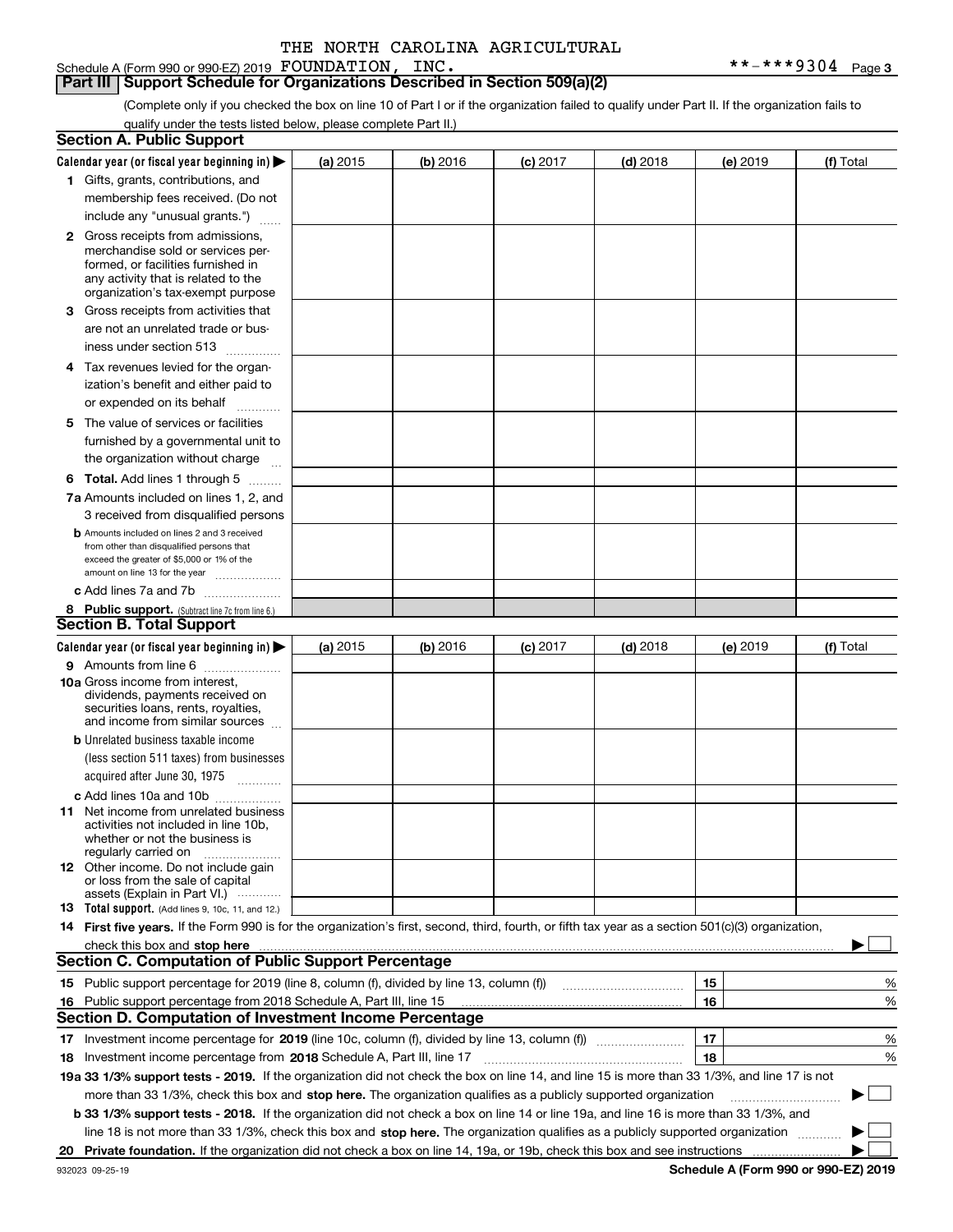#### Schedule A (Form 990 or 990-EZ) 2019 Page FOUNDATION, INC. \*\*-\*\*\*9304 **Part IV Supporting Organizations**

(Complete only if you checked a box in line 12 on Part I. If you checked 12a of Part I, complete Sections A and B. If you checked 12b of Part I, complete Sections A and C. If you checked 12c of Part I, complete Sections A, D, and E. If you checked 12d of Part I, complete Sections A and D, and complete Part V.)

#### **Section A. All Supporting Organizations**

- **1** Are all of the organization's supported organizations listed by name in the organization's governing documents? If "No," describe in **Part VI** how the supported organizations are designated. If designated by *class or purpose, describe the designation. If historic and continuing relationship, explain.*
- **2** Did the organization have any supported organization that does not have an IRS determination of status under section 509(a)(1) or (2)? If "Yes," explain in Part VI how the organization determined that the supported *organization was described in section 509(a)(1) or (2).*
- **3a** Did the organization have a supported organization described in section 501(c)(4), (5), or (6)? If "Yes," answer *(b) and (c) below.*
- **b** Did the organization confirm that each supported organization qualified under section 501(c)(4), (5), or (6) and satisfied the public support tests under section 509(a)(2)? If "Yes," describe in **Part VI** when and how the *organization made the determination.*
- **c**Did the organization ensure that all support to such organizations was used exclusively for section 170(c)(2)(B) purposes? If "Yes," explain in **Part VI** what controls the organization put in place to ensure such use.
- **4a***If* Was any supported organization not organized in the United States ("foreign supported organization")? *"Yes," and if you checked 12a or 12b in Part I, answer (b) and (c) below.*
- **b** Did the organization have ultimate control and discretion in deciding whether to make grants to the foreign supported organization? If "Yes," describe in **Part VI** how the organization had such control and discretion *despite being controlled or supervised by or in connection with its supported organizations.*
- **c** Did the organization support any foreign supported organization that does not have an IRS determination under sections 501(c)(3) and 509(a)(1) or (2)? If "Yes," explain in **Part VI** what controls the organization used *to ensure that all support to the foreign supported organization was used exclusively for section 170(c)(2)(B) purposes.*
- **5a***If "Yes,"* Did the organization add, substitute, or remove any supported organizations during the tax year? answer (b) and (c) below (if applicable). Also, provide detail in **Part VI,** including (i) the names and EIN *numbers of the supported organizations added, substituted, or removed; (ii) the reasons for each such action; (iii) the authority under the organization's organizing document authorizing such action; and (iv) how the action was accomplished (such as by amendment to the organizing document).*
- **b** Type I or Type II only. Was any added or substituted supported organization part of a class already designated in the organization's organizing document?
- **cSubstitutions only.**  Was the substitution the result of an event beyond the organization's control?
- **6** Did the organization provide support (whether in the form of grants or the provision of services or facilities) to **Part VI.** *If "Yes," provide detail in* support or benefit one or more of the filing organization's supported organizations? anyone other than (i) its supported organizations, (ii) individuals that are part of the charitable class benefited by one or more of its supported organizations, or (iii) other supporting organizations that also
- **7**Did the organization provide a grant, loan, compensation, or other similar payment to a substantial contributor *If "Yes," complete Part I of Schedule L (Form 990 or 990-EZ).* regard to a substantial contributor? (as defined in section 4958(c)(3)(C)), a family member of a substantial contributor, or a 35% controlled entity with
- **8** Did the organization make a loan to a disqualified person (as defined in section 4958) not described in line 7? *If "Yes," complete Part I of Schedule L (Form 990 or 990-EZ).*
- **9a** Was the organization controlled directly or indirectly at any time during the tax year by one or more in section 509(a)(1) or (2))? If "Yes," *provide detail in* <code>Part VI.</code> disqualified persons as defined in section 4946 (other than foundation managers and organizations described
- **b** Did one or more disqualified persons (as defined in line 9a) hold a controlling interest in any entity in which the supporting organization had an interest? If "Yes," provide detail in P**art VI**.
- **c**Did a disqualified person (as defined in line 9a) have an ownership interest in, or derive any personal benefit from, assets in which the supporting organization also had an interest? If "Yes," provide detail in P**art VI.**
- **10a** Was the organization subject to the excess business holdings rules of section 4943 because of section supporting organizations)? If "Yes," answer 10b below. 4943(f) (regarding certain Type II supporting organizations, and all Type III non-functionally integrated
- **b** Did the organization have any excess business holdings in the tax year? (Use Schedule C, Form 4720, to *determine whether the organization had excess business holdings.)*

**23a3b3c4a4b4c5a5b5c6789a 9b9c10a**

**1**

**YesNo**

**10b**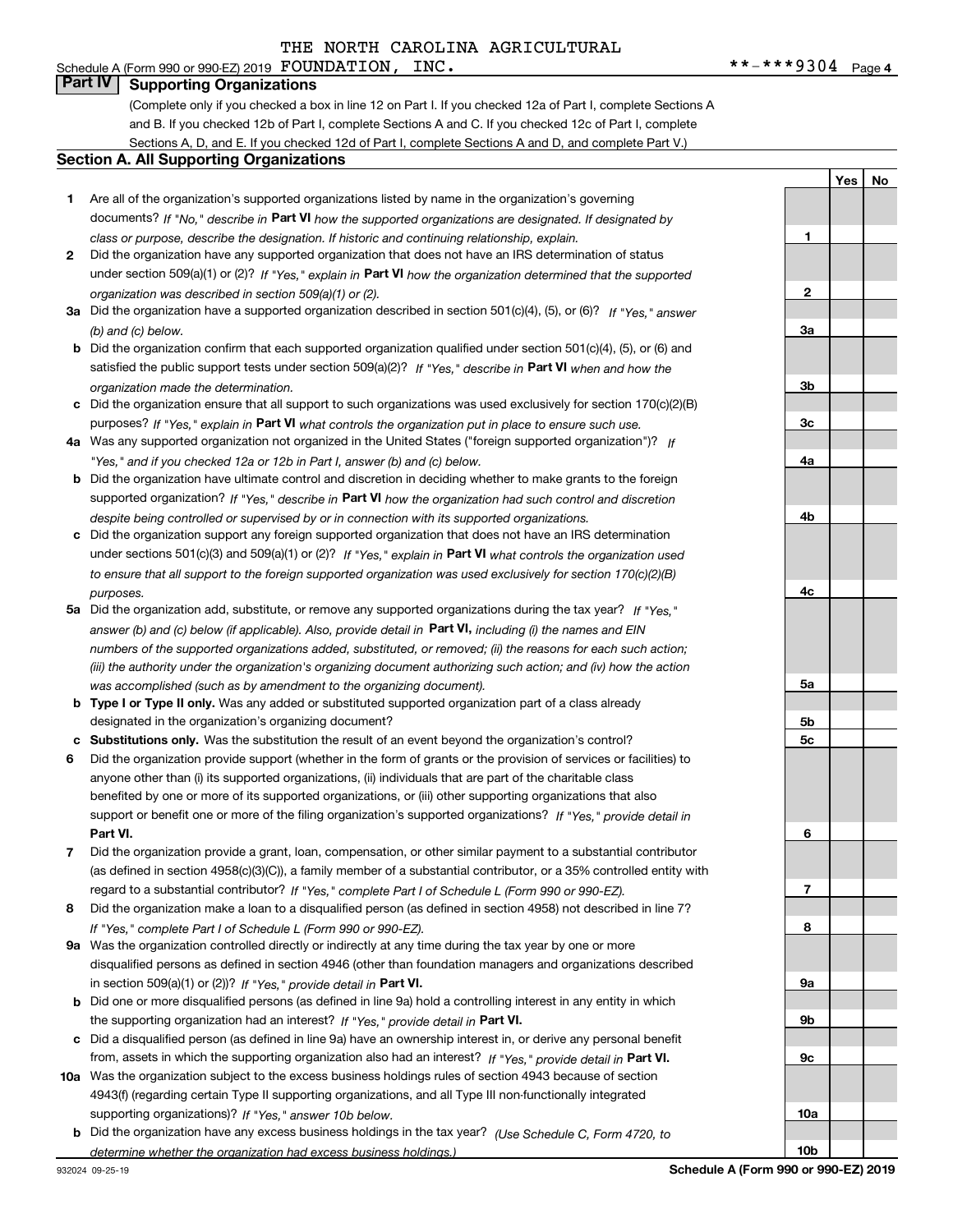**5** Schedule A (Form 990 or 990-EZ) 2019 POUNDATILON,LNC。 Page FOUNDATION, INC. \*\*-\*\*\*9304

|    | Part IV<br><b>Supporting Organizations (continued)</b>                                                                                                                                                       |              |     |    |
|----|--------------------------------------------------------------------------------------------------------------------------------------------------------------------------------------------------------------|--------------|-----|----|
|    |                                                                                                                                                                                                              |              | Yes | No |
| 11 | Has the organization accepted a gift or contribution from any of the following persons?                                                                                                                      |              |     |    |
|    | a A person who directly or indirectly controls, either alone or together with persons described in (b) and (c)                                                                                               |              |     |    |
|    | below, the governing body of a supported organization?                                                                                                                                                       | 11a          |     |    |
|    | <b>b</b> A family member of a person described in (a) above?                                                                                                                                                 | 11b          |     |    |
|    | c A 35% controlled entity of a person described in (a) or (b) above? If "Yes" to a, b, or c, provide detail in Part VI.                                                                                      | 11c          |     |    |
|    | <b>Section B. Type I Supporting Organizations</b>                                                                                                                                                            |              |     |    |
|    |                                                                                                                                                                                                              |              | Yes | No |
| 1  | Did the directors, trustees, or membership of one or more supported organizations have the power to                                                                                                          |              |     |    |
|    | regularly appoint or elect at least a majority of the organization's directors or trustees at all times during the                                                                                           |              |     |    |
|    | tax year? If "No," describe in Part VI how the supported organization(s) effectively operated, supervised, or                                                                                                |              |     |    |
|    | controlled the organization's activities. If the organization had more than one supported organization,                                                                                                      |              |     |    |
|    | describe how the powers to appoint and/or remove directors or trustees were allocated among the supported                                                                                                    |              |     |    |
|    | organizations and what conditions or restrictions, if any, applied to such powers during the tax year.                                                                                                       | 1            |     |    |
| 2  | Did the organization operate for the benefit of any supported organization other than the supported                                                                                                          |              |     |    |
|    | organization(s) that operated, supervised, or controlled the supporting organization? If "Yes," explain in                                                                                                   |              |     |    |
|    | Part VI how providing such benefit carried out the purposes of the supported organization(s) that operated,                                                                                                  | 2            |     |    |
|    | supervised, or controlled the supporting organization.<br><b>Section C. Type II Supporting Organizations</b>                                                                                                 |              |     |    |
|    |                                                                                                                                                                                                              |              | Yes | No |
| 1  | Were a majority of the organization's directors or trustees during the tax year also a majority of the directors                                                                                             |              |     |    |
|    | or trustees of each of the organization's supported organization(s)? If "No," describe in Part VI how control                                                                                                |              |     |    |
|    | or management of the supporting organization was vested in the same persons that controlled or managed                                                                                                       |              |     |    |
|    | the supported organization(s).                                                                                                                                                                               | 1            |     |    |
|    | <b>Section D. All Type III Supporting Organizations</b>                                                                                                                                                      |              |     |    |
|    |                                                                                                                                                                                                              |              | Yes | No |
| 1  | Did the organization provide to each of its supported organizations, by the last day of the fifth month of the                                                                                               |              |     |    |
|    | organization's tax year, (i) a written notice describing the type and amount of support provided during the prior tax                                                                                        |              |     |    |
|    | year, (ii) a copy of the Form 990 that was most recently filed as of the date of notification, and (iii) copies of the                                                                                       |              |     |    |
|    | organization's governing documents in effect on the date of notification, to the extent not previously provided?                                                                                             | 1            |     |    |
| 2  | Were any of the organization's officers, directors, or trustees either (i) appointed or elected by the supported                                                                                             |              |     |    |
|    | organization(s) or (ii) serving on the governing body of a supported organization? If "No," explain in Part VI how                                                                                           |              |     |    |
|    | the organization maintained a close and continuous working relationship with the supported organization(s).                                                                                                  | $\mathbf{2}$ |     |    |
| 3  | By reason of the relationship described in (2), did the organization's supported organizations have a                                                                                                        |              |     |    |
|    | significant voice in the organization's investment policies and in directing the use of the organization's                                                                                                   |              |     |    |
|    | income or assets at all times during the tax year? If "Yes," describe in Part VI the role the organization's                                                                                                 | 3            |     |    |
|    | supported organizations played in this regard.<br>Section E. Type III Functionally Integrated Supporting Organizations                                                                                       |              |     |    |
| 1  | Check the box next to the method that the organization used to satisfy the Integral Part Test during the year (see instructions).                                                                            |              |     |    |
| a  | The organization satisfied the Activities Test. Complete line 2 below.                                                                                                                                       |              |     |    |
| b  | The organization is the parent of each of its supported organizations. Complete line 3 below.                                                                                                                |              |     |    |
| c  | The organization supported a governmental entity. Describe in Part VI how you supported a government entity (see instructions),                                                                              |              |     |    |
| 2  | Activities Test. Answer (a) and (b) below.                                                                                                                                                                   |              | Yes | No |
| а  | Did substantially all of the organization's activities during the tax year directly further the exempt purposes of                                                                                           |              |     |    |
|    | the supported organization(s) to which the organization was responsive? If "Yes," then in Part VI identify                                                                                                   |              |     |    |
|    | those supported organizations and explain how these activities directly furthered their exempt purposes,                                                                                                     |              |     |    |
|    | how the organization was responsive to those supported organizations, and how the organization determined                                                                                                    |              |     |    |
|    | that these activities constituted substantially all of its activities.                                                                                                                                       | 2a           |     |    |
|    | <b>b</b> Did the activities described in (a) constitute activities that, but for the organization's involvement, one or more                                                                                 |              |     |    |
|    | of the organization's supported organization(s) would have been engaged in? If "Yes," explain in Part VI the                                                                                                 |              |     |    |
|    | reasons for the organization's position that its supported organization(s) would have engaged in these                                                                                                       |              |     |    |
|    | activities but for the organization's involvement.                                                                                                                                                           | 2b           |     |    |
| з  | Parent of Supported Organizations. Answer (a) and (b) below.                                                                                                                                                 |              |     |    |
| а  | Did the organization have the power to regularly appoint or elect a majority of the officers, directors, or                                                                                                  |              |     |    |
|    | trustees of each of the supported organizations? Provide details in Part VI.<br><b>b</b> Did the organization exercise a substantial degree of direction over the policies, programs, and activities of each | За           |     |    |
|    | of its supported organizations? If "Yes," describe in Part VI the role played by the organization in this regard.                                                                                            | Зb           |     |    |
|    | Schodule A (Form 000 or 000 F7) 2010                                                                                                                                                                         |              |     |    |

**Schedule A (Form 990 or 990-EZ) 2019**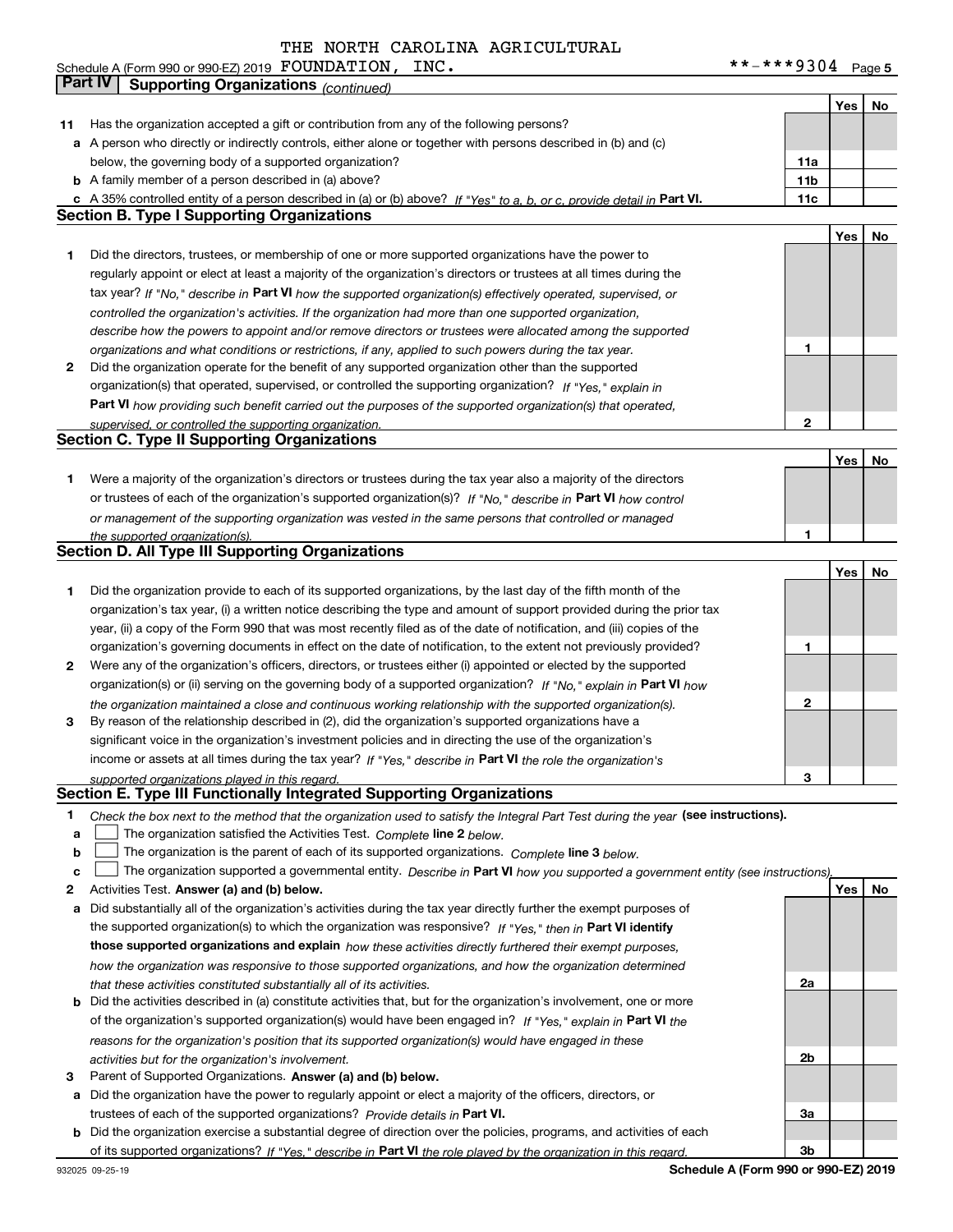#### **1SEP 10. See instructions.** All antegral Part Test as a qualifying trust on Nov. 20, 1970 (explain in Part VI). See instructions. All **Section A - Adjusted Net Income 123** Other gross income (see instructions) **4**Add lines 1 through 3. **56** Portion of operating expenses paid or incurred for production or **78** Adjusted Net Income (subtract lines 5, 6, and 7 from line 4) **8 8 1234567Section B - Minimum Asset Amount 1**Aggregate fair market value of all non-exempt-use assets (see **2**Acquisition indebtedness applicable to non-exempt-use assets **3** Subtract line 2 from line 1d. **4**Cash deemed held for exempt use. Enter 1-1/2% of line 3 (for greater amount, **5** Net value of non-exempt-use assets (subtract line 4 from line 3) **678a** Average monthly value of securities **b** Average monthly cash balances **c**Fair market value of other non-exempt-use assets **dTotal**  (add lines 1a, 1b, and 1c) **eDiscount** claimed for blockage or other **1a1b1c1d 2345678**factors (explain in detail in **Part VI**): **Minimum Asset Amount**  (add line 7 to line 6) **Section C - Distributable Amount 123456123456Distributable Amount.** Subtract line 5 from line 4, unless subject to other Type III non-functionally integrated supporting organizations must complete Sections A through E. (B) Current Year (optional)(A) Prior Year Net short-term capital gain Recoveries of prior-year distributions Depreciation and depletion collection of gross income or for management, conservation, or maintenance of property held for production of income (see instructions) Other expenses (see instructions) (B) Current Year (optional)(A) Prior Year instructions for short tax year or assets held for part of year): see instructions). Multiply line 5 by .035. Recoveries of prior-year distributions Current Year Adjusted net income for prior year (from Section A, line 8, Column A) Enter 85% of line 1. Minimum asset amount for prior year (from Section B, line 8, Column A) Enter greater of line 2 or line 3. Income tax imposed in prior year emergency temporary reduction (see instructions). **Part V** Type III Non-Functionally Integrated 509(a)(3) Supporting Organizations  $\mathcal{L}^{\text{max}}$

**7**Check here if the current year is the organization's first as a non-functionally integrated Type III supporting organization (see instructions). $\mathcal{L}^{\text{max}}$ 

**Schedule A (Form 990 or 990-EZ) 2019**

932026 09-25-19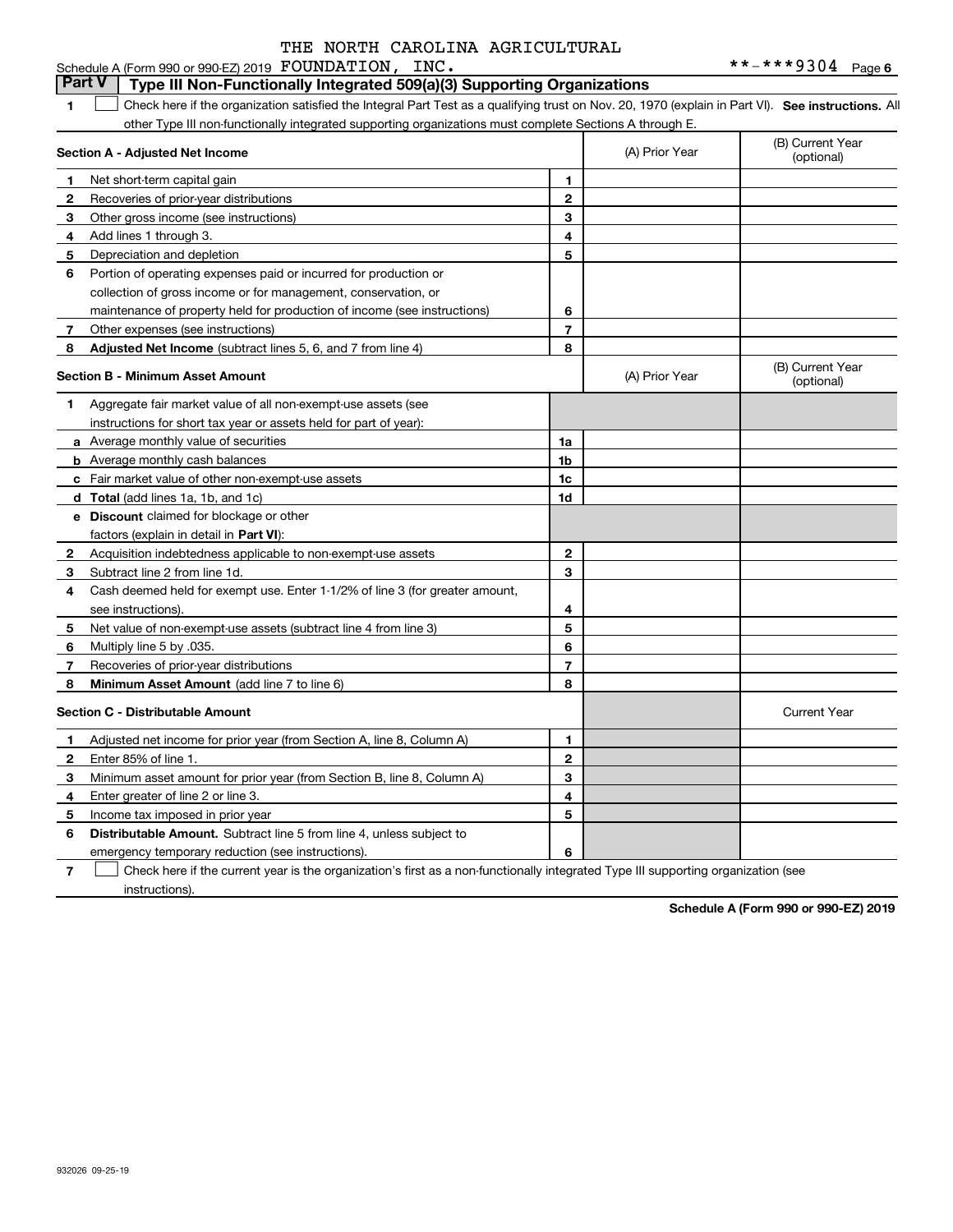#### **Section D - Distributions Current Year 1**Amounts paid to supported organizations to accomplish exempt purposes **2345** Qualified set-aside amounts (prior IRS approval required) **678910**Other distributions (describe in Part VI). See instructions. **Total annual distributions.** Add lines 1 through 6. (provide details in Part VI). See instructions. **(i)Excess Distributions (ii) UnderdistributionsPre-2019(iii) Distributable Amount for 2019 Section E - Distribution Allocations**  (see instructions) **12**Underdistributions, if any, for years prior to 2019 (reason-**3**Excess distributions carryover, if any, to 2019 **4**Distributions for 2019 from Section D, **5** Remaining underdistributions for years prior to 2019, if **6** Remaining underdistributions for 2019. Subtract lines 3h **7Excess distributions carryover to 2020.**  Add lines 3j **8**Breakdown of line 7: able cause required- explain in Part VI). See instructions. **a** From 2014 **b** From 2015 **c**From 2016 **d**From 2017 **e** From 2018 **f Total**  of lines 3a through e **g**Applied to underdistributions of prior years **h** Applied to 2019 distributable amount **ij** Remainder. Subtract lines 3g, 3h, and 3i from 3f. **a** Applied to underdistributions of prior years **b** Applied to 2019 distributable amount **c** Remainder. Subtract lines 4a and 4b from 4. than zero, explain in Part VI. See instructions. **Part VI** . See instructions. **a** Excess from 2015 **b** Excess from 2016 **c**Excess from 2017 **d**Excess from 2018 Schedule A (Form 990 or 990-EZ) 2019 Page FOUNDATION, INC. \*\*-\*\*\*9304 Amounts paid to perform activity that directly furthers exempt purposes of supported organizations, in excess of income from activity Administrative expenses paid to accomplish exempt purposes of supported organizations Amounts paid to acquire exempt-use assets Distributions to attentive supported organizations to which the organization is responsive Distributable amount for 2019 from Section C, line 6 Line 8 amount divided by line 9 amount Distributable amount for 2019 from Section C, line 6 Carryover from 2014 not applied (see instructions)  $line 7:$   $\frac{1}{2}$ any. Subtract lines 3g and 4a from line 2. For result greater and 4b from line 1. For result greater than zero, explain in and 4c. **Part V** Type III Non-Functionally Integrated 509(a)(3) Supporting Organizations (continued)

**Schedule A (Form 990 or 990-EZ) 2019**

**e** Excess from 2019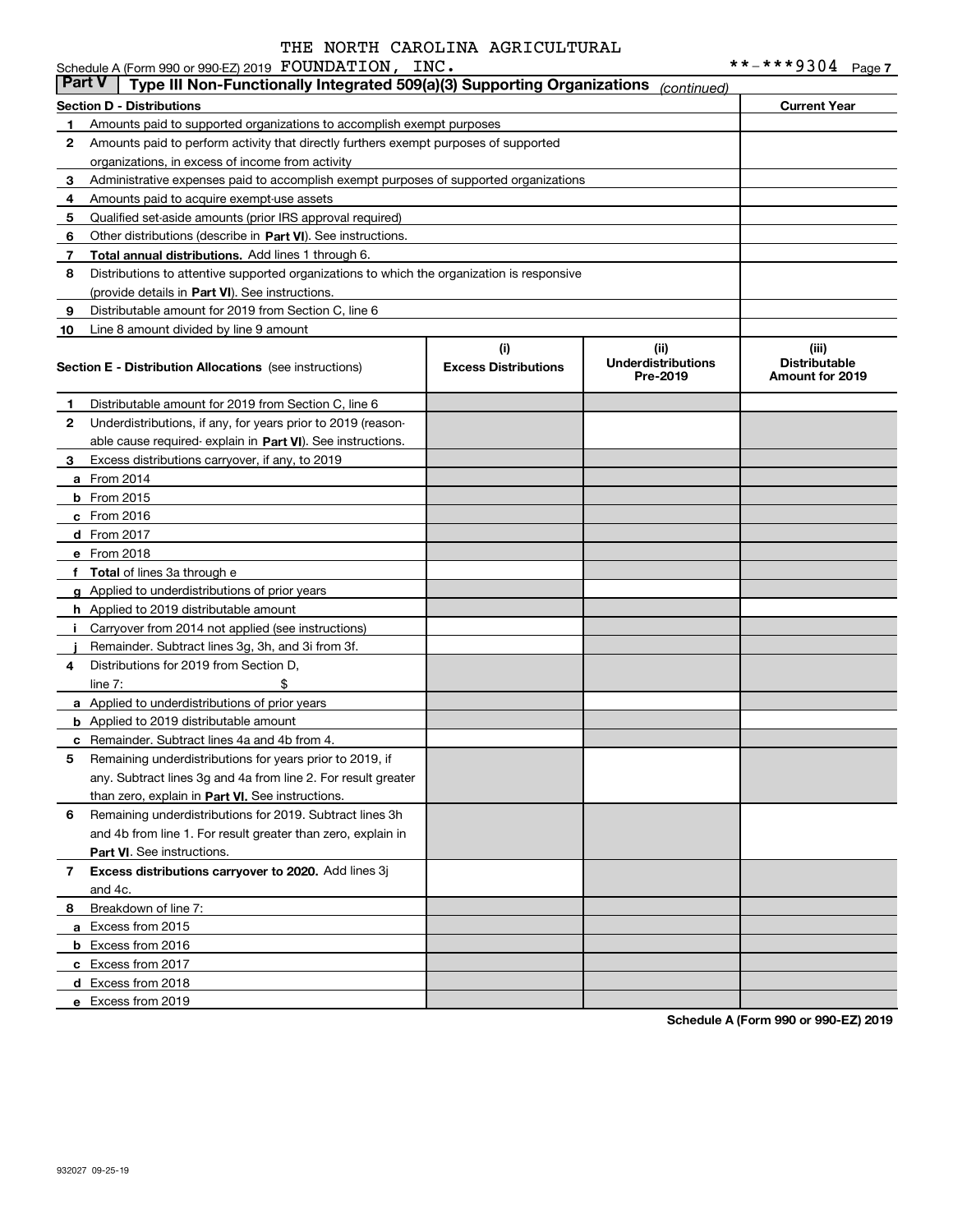|                |                                                                                                                                                                                                                                                                                                                                                                                                                                                                                                                                                                                             |  | THE NORTH CAROLINA AGRICULTURAL |                   |
|----------------|---------------------------------------------------------------------------------------------------------------------------------------------------------------------------------------------------------------------------------------------------------------------------------------------------------------------------------------------------------------------------------------------------------------------------------------------------------------------------------------------------------------------------------------------------------------------------------------------|--|---------------------------------|-------------------|
|                | Schedule A (Form 990 or 990-EZ) 2019 FOUNDATION, INC.                                                                                                                                                                                                                                                                                                                                                                                                                                                                                                                                       |  |                                 | **-***9304 Page 8 |
| <b>Part VI</b> | Supplemental Information. Provide the explanations required by Part II, line 10; Part II, line 17a or 17b; Part III, line 12;<br>Part IV, Section A, lines 1, 2, 3b, 3c, 4b, 4c, 5a, 6, 9a, 9b, 9c, 11a, 11b, and 11c; Part IV, Section B, lines 1 and 2; Part IV, Section C,<br>line 1; Part IV, Section D, lines 2 and 3; Part IV, Section E, lines 1c, 2a, 2b, 3a, and 3b; Part V, line 1; Part V, Section B, line 1e; Part V,<br>Section D, lines 5, 6, and 8; and Part V, Section E, lines 2, 5, and 6. Also complete this part for any additional information.<br>(See instructions.) |  |                                 |                   |
|                |                                                                                                                                                                                                                                                                                                                                                                                                                                                                                                                                                                                             |  |                                 |                   |
|                |                                                                                                                                                                                                                                                                                                                                                                                                                                                                                                                                                                                             |  |                                 |                   |
|                |                                                                                                                                                                                                                                                                                                                                                                                                                                                                                                                                                                                             |  |                                 |                   |
|                |                                                                                                                                                                                                                                                                                                                                                                                                                                                                                                                                                                                             |  |                                 |                   |
|                |                                                                                                                                                                                                                                                                                                                                                                                                                                                                                                                                                                                             |  |                                 |                   |
|                |                                                                                                                                                                                                                                                                                                                                                                                                                                                                                                                                                                                             |  |                                 |                   |
|                |                                                                                                                                                                                                                                                                                                                                                                                                                                                                                                                                                                                             |  |                                 |                   |
|                |                                                                                                                                                                                                                                                                                                                                                                                                                                                                                                                                                                                             |  |                                 |                   |
|                |                                                                                                                                                                                                                                                                                                                                                                                                                                                                                                                                                                                             |  |                                 |                   |
|                |                                                                                                                                                                                                                                                                                                                                                                                                                                                                                                                                                                                             |  |                                 |                   |
|                |                                                                                                                                                                                                                                                                                                                                                                                                                                                                                                                                                                                             |  |                                 |                   |
|                |                                                                                                                                                                                                                                                                                                                                                                                                                                                                                                                                                                                             |  |                                 |                   |
|                |                                                                                                                                                                                                                                                                                                                                                                                                                                                                                                                                                                                             |  |                                 |                   |
|                |                                                                                                                                                                                                                                                                                                                                                                                                                                                                                                                                                                                             |  |                                 |                   |
|                |                                                                                                                                                                                                                                                                                                                                                                                                                                                                                                                                                                                             |  |                                 |                   |
|                |                                                                                                                                                                                                                                                                                                                                                                                                                                                                                                                                                                                             |  |                                 |                   |
|                |                                                                                                                                                                                                                                                                                                                                                                                                                                                                                                                                                                                             |  |                                 |                   |
|                |                                                                                                                                                                                                                                                                                                                                                                                                                                                                                                                                                                                             |  |                                 |                   |
|                |                                                                                                                                                                                                                                                                                                                                                                                                                                                                                                                                                                                             |  |                                 |                   |
|                |                                                                                                                                                                                                                                                                                                                                                                                                                                                                                                                                                                                             |  |                                 |                   |
|                |                                                                                                                                                                                                                                                                                                                                                                                                                                                                                                                                                                                             |  |                                 |                   |
|                |                                                                                                                                                                                                                                                                                                                                                                                                                                                                                                                                                                                             |  |                                 |                   |
|                |                                                                                                                                                                                                                                                                                                                                                                                                                                                                                                                                                                                             |  |                                 |                   |
|                |                                                                                                                                                                                                                                                                                                                                                                                                                                                                                                                                                                                             |  |                                 |                   |
|                |                                                                                                                                                                                                                                                                                                                                                                                                                                                                                                                                                                                             |  |                                 |                   |
|                |                                                                                                                                                                                                                                                                                                                                                                                                                                                                                                                                                                                             |  |                                 |                   |
|                |                                                                                                                                                                                                                                                                                                                                                                                                                                                                                                                                                                                             |  |                                 |                   |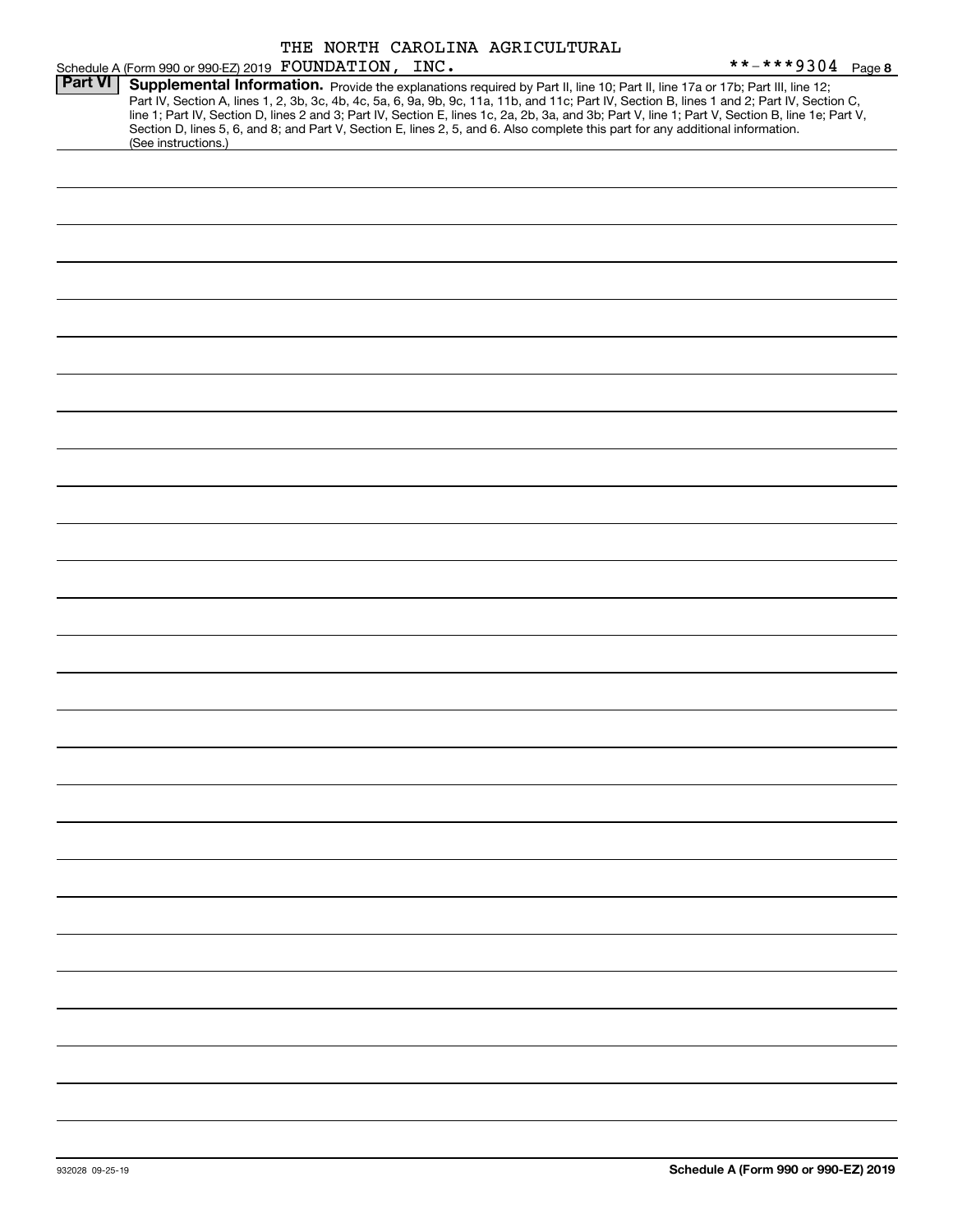Department of the Treasury Internal Revenue Service **(Form 990, 990-EZ, or 990-PF)**

|  | Name of the organization |  |
|--|--------------------------|--|
|  |                          |  |

#### \*\* PUBLIC DISCLOSURE COPY \*\*

## **Schedule B Schedule of Contributors**

**| Attach to Form 990, Form 990-EZ, or Form 990-PF. | Go to www.irs.gov/Form990 for the latest information.** OMB No. 1545-0047

**2019**

**Employer identification number**

|                  | THE NORTH CAROLINA AGRICULTURAL |            |
|------------------|---------------------------------|------------|
| FOUNDATION, INC. |                                 | **-***9304 |

| <b>Organization type (check one):</b> |  |  |
|---------------------------------------|--|--|
|---------------------------------------|--|--|

| Filers of:         | Section:                                                                           |
|--------------------|------------------------------------------------------------------------------------|
| Form 990 or 990-EZ | $\lfloor \mathbf{X} \rfloor$ 501(c)( 3) (enter number) organization                |
|                    | $4947(a)(1)$ nonexempt charitable trust <b>not</b> treated as a private foundation |
|                    | 527 political organization                                                         |
| Form 990-PF        | 501(c)(3) exempt private foundation                                                |
|                    | 4947(a)(1) nonexempt charitable trust treated as a private foundation              |
|                    | 501(c)(3) taxable private foundation                                               |

Check if your organization is covered by the **General Rule** or a **Special Rule. Note:**  Only a section 501(c)(7), (8), or (10) organization can check boxes for both the General Rule and a Special Rule. See instructions.

#### **General Rule**

 $\mathcal{L}^{\text{max}}$ 

For an organization filing Form 990, 990-EZ, or 990-PF that received, during the year, contributions totaling \$5,000 or more (in money or property) from any one contributor. Complete Parts I and II. See instructions for determining a contributor's total contributions.

#### **Special Rules**

any one contributor, during the year, total contributions of the greater of  $\,$  (1) \$5,000; or **(2)** 2% of the amount on (i) Form 990, Part VIII, line 1h;  $\boxed{\textbf{X}}$  For an organization described in section 501(c)(3) filing Form 990 or 990-EZ that met the 33 1/3% support test of the regulations under sections 509(a)(1) and 170(b)(1)(A)(vi), that checked Schedule A (Form 990 or 990-EZ), Part II, line 13, 16a, or 16b, and that received from or (ii) Form 990-EZ, line 1. Complete Parts I and II.

year, total contributions of more than \$1,000 *exclusively* for religious, charitable, scientific, literary, or educational purposes, or for the For an organization described in section 501(c)(7), (8), or (10) filing Form 990 or 990-EZ that received from any one contributor, during the prevention of cruelty to children or animals. Complete Parts I, II, and III.  $\mathcal{L}^{\text{max}}$ 

purpose. Don't complete any of the parts unless the **General Rule** applies to this organization because it received *nonexclusively* year, contributions <sub>exclusively</sub> for religious, charitable, etc., purposes, but no such contributions totaled more than \$1,000. If this box is checked, enter here the total contributions that were received during the year for an  $\;$ exclusively religious, charitable, etc., For an organization described in section 501(c)(7), (8), or (10) filing Form 990 or 990-EZ that received from any one contributor, during the religious, charitable, etc., contributions totaling \$5,000 or more during the year  $\Box$ — $\Box$   $\Box$  $\mathcal{L}^{\text{max}}$ 

**Caution:**  An organization that isn't covered by the General Rule and/or the Special Rules doesn't file Schedule B (Form 990, 990-EZ, or 990-PF),  **must** but it answer "No" on Part IV, line 2, of its Form 990; or check the box on line H of its Form 990-EZ or on its Form 990-PF, Part I, line 2, to certify that it doesn't meet the filing requirements of Schedule B (Form 990, 990-EZ, or 990-PF).

**For Paperwork Reduction Act Notice, see the instructions for Form 990, 990-EZ, or 990-PF. Schedule B (Form 990, 990-EZ, or 990-PF) (2019)** LHA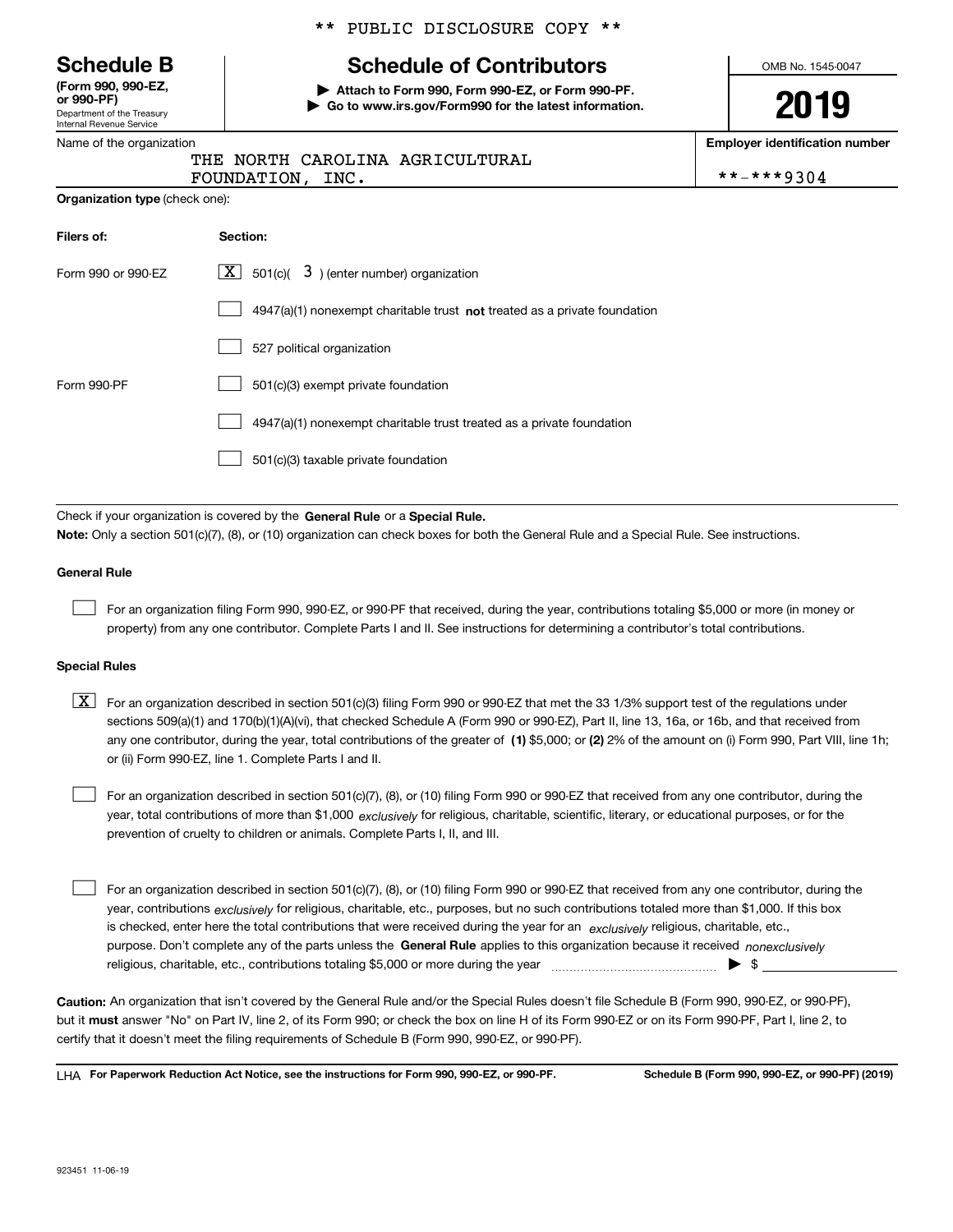## Schedule B (Form 990, 990-EZ, or 990-PF) (2019) Page 2

|            | Schedule B (Form 990, 990-EZ, or 990-PF) (2019)                                                |                                   | Page 2                                                                                                                            |
|------------|------------------------------------------------------------------------------------------------|-----------------------------------|-----------------------------------------------------------------------------------------------------------------------------------|
|            | Name of organization<br>THE NORTH CAROLINA AGRICULTURAL<br>FOUNDATION, INC.                    |                                   | <b>Employer identification number</b><br>**-***9304                                                                               |
| Part I     | Contributors (see instructions). Use duplicate copies of Part I if additional space is needed. |                                   |                                                                                                                                   |
| (a)<br>No. | (b)<br>Name, address, and ZIP + 4                                                              | (c)<br><b>Total contributions</b> | (d)<br>Type of contribution                                                                                                       |
| 1          |                                                                                                | 287,500.<br>\$                    | $\overline{\mathbf{X}}$<br>Person<br>Payroll<br>Noncash<br>(Complete Part II for<br>noncash contributions.)                       |
| (a)<br>No. | (b)<br>Name, address, and ZIP + 4                                                              | (c)<br><b>Total contributions</b> | (d)<br>Type of contribution                                                                                                       |
| 2          |                                                                                                | 493,389.<br>\$                    | $\mathbf{X}$<br>Person<br>Payroll<br>$\overline{\mathbf{x}}$<br>Noncash<br>(Complete Part II for<br>noncash contributions.)       |
| (a)<br>No. | (b)<br>Name, address, and ZIP + 4                                                              | (c)<br><b>Total contributions</b> | (d)<br>Type of contribution                                                                                                       |
| 3          |                                                                                                | 2,522,573.<br>\$                  | $\overline{\mathbf{X}}$<br>Person<br>Payroll<br>Noncash<br>(Complete Part II for<br>noncash contributions.)                       |
| (a)<br>No. | (b)<br>Name, address, and ZIP + 4                                                              | (c)<br><b>Total contributions</b> | (d)<br>Type of contribution                                                                                                       |
| 4          |                                                                                                | 361,620.<br>\$                    | $\mathbf{X}$<br>Person<br>Payroll<br>Noncash<br>(Complete Part II for<br>noncash contributions.)                                  |
| (a)<br>No. | (b)<br>Name, address, and ZIP + 4                                                              | (c)<br><b>Total contributions</b> | (d)<br>Type of contribution                                                                                                       |
| 5          |                                                                                                | 2,002,720.<br>\$                  | $\boxed{\text{X}}$<br>Person<br>Payroll<br>Noncash<br>$\overline{\mathbf{X}}$<br>(Complete Part II for<br>noncash contributions.) |
| (a)<br>No. | (b)<br>Name, address, and ZIP + 4                                                              | (c)<br><b>Total contributions</b> | (d)<br>Type of contribution                                                                                                       |
|            |                                                                                                | \$                                | Person<br>Payroll<br>Noncash<br>(Complete Part II for<br>noncash contributions.)                                                  |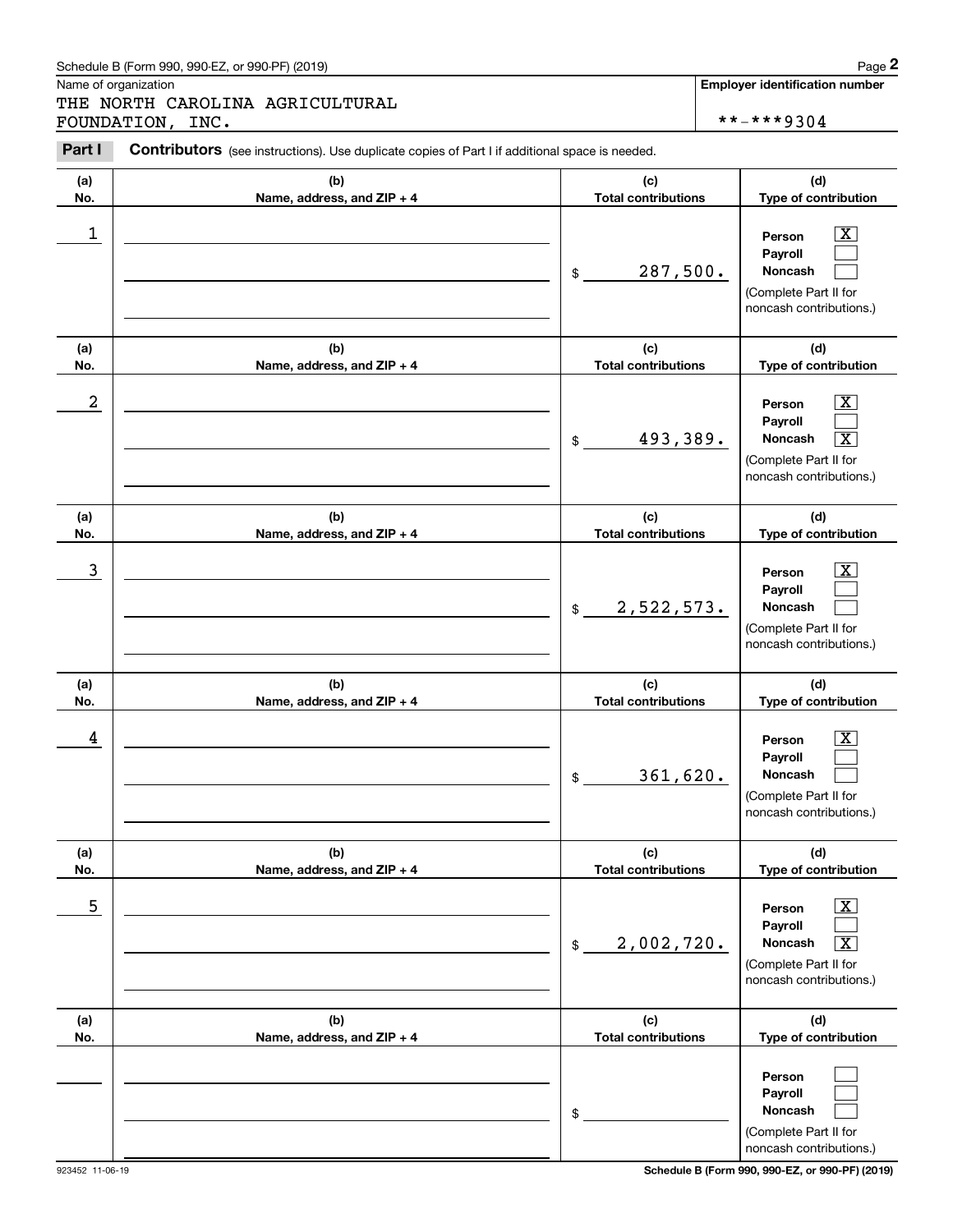|                              | Schedule B (Form 990, 990-EZ, or 990-PF) (2019)                                                                         |                                                 | Page 3                                |
|------------------------------|-------------------------------------------------------------------------------------------------------------------------|-------------------------------------------------|---------------------------------------|
|                              | Name of organization<br>THE NORTH CAROLINA AGRICULTURAL                                                                 |                                                 | <b>Employer identification number</b> |
| Part II                      | FOUNDATION, INC.<br>Noncash Property (see instructions). Use duplicate copies of Part II if additional space is needed. |                                                 | **-***9304                            |
| (a)<br>No.<br>from<br>Part I | (b)<br>Description of noncash property given                                                                            | (c)<br>FMV (or estimate)<br>(See instructions.) | (d)<br>Date received                  |
| $\overline{\mathbf{c}}$      | SECURITIES                                                                                                              |                                                 |                                       |
|                              |                                                                                                                         | 423,295.<br>\$                                  | 06/30/20                              |
| (a)<br>No.<br>from<br>Part I | (b)<br>Description of noncash property given                                                                            | (c)<br>FMV (or estimate)<br>(See instructions.) | (d)<br>Date received                  |
| 5                            | SECURITIES                                                                                                              |                                                 |                                       |
|                              |                                                                                                                         | 2,002,720.<br>$\mathfrak{S}$                    | 12/18/19                              |
| (a)<br>No.<br>from<br>Part I | (b)<br>Description of noncash property given                                                                            | (c)<br>FMV (or estimate)<br>(See instructions.) | (d)<br>Date received                  |
|                              |                                                                                                                         | \$                                              |                                       |
| (a)<br>No.<br>from<br>Part I | (b)<br>Description of noncash property given                                                                            | (c)<br>FMV (or estimate)<br>(See instructions.) | (d)<br>Date received                  |
|                              |                                                                                                                         | \$                                              |                                       |
| (a)<br>No.<br>from<br>Part I | (b)<br>Description of noncash property given                                                                            | (c)<br>FMV (or estimate)<br>(See instructions.) | (d)<br>Date received                  |
|                              |                                                                                                                         | \$                                              |                                       |
| (a)<br>No.<br>from<br>Part I | (b)<br>Description of noncash property given                                                                            | (c)<br>FMV (or estimate)<br>(See instructions.) | (d)<br>Date received                  |
|                              |                                                                                                                         | \$                                              |                                       |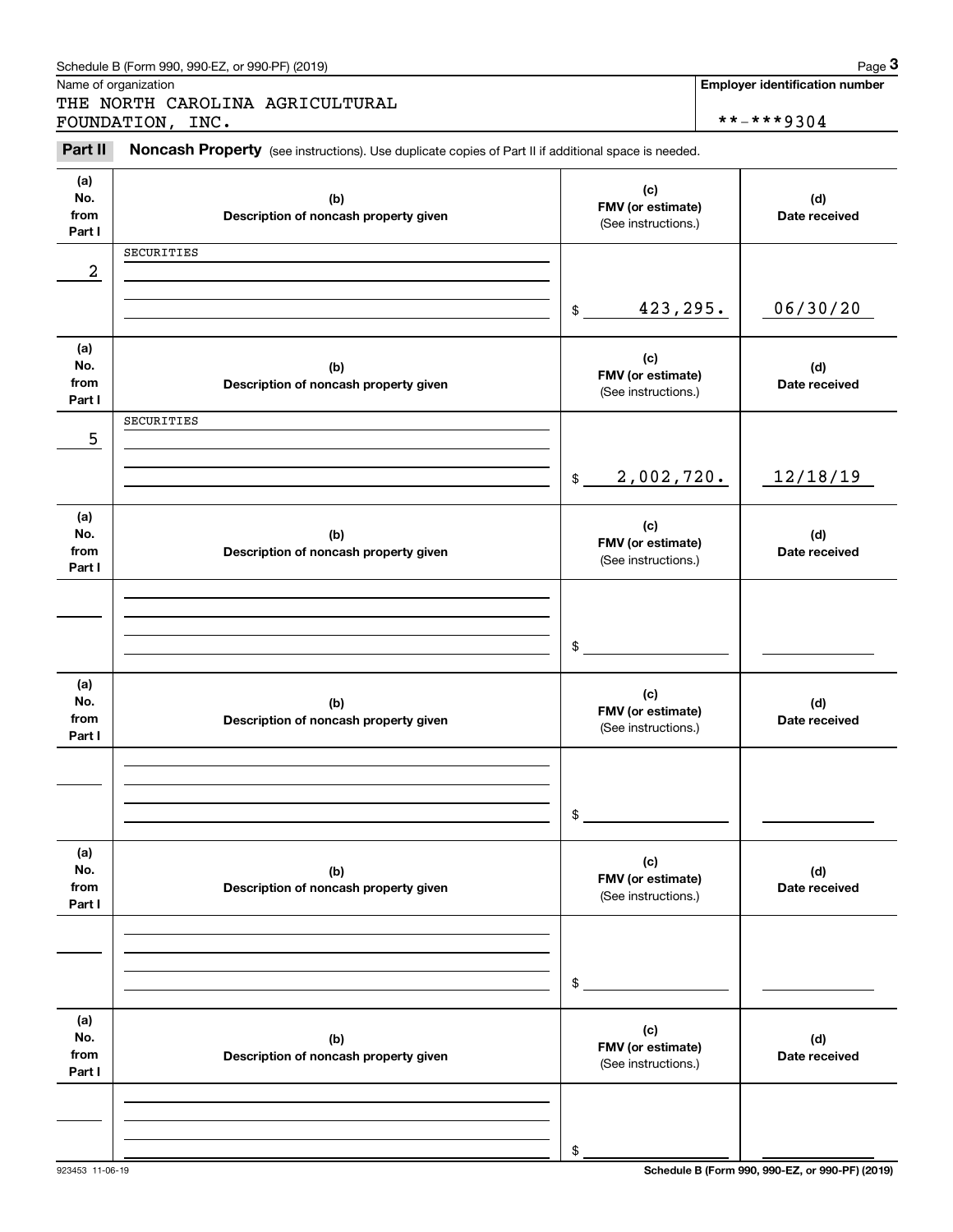|                 | Schedule B (Form 990, 990-EZ, or 990-PF) (2019)                                                                                                                                   |                      | Page 4                                                                                                                                                         |  |  |  |  |
|-----------------|-----------------------------------------------------------------------------------------------------------------------------------------------------------------------------------|----------------------|----------------------------------------------------------------------------------------------------------------------------------------------------------------|--|--|--|--|
|                 | Name of organization                                                                                                                                                              |                      | <b>Employer identification number</b>                                                                                                                          |  |  |  |  |
|                 | THE NORTH CAROLINA AGRICULTURAL                                                                                                                                                   |                      |                                                                                                                                                                |  |  |  |  |
|                 | FOUNDATION, INC.                                                                                                                                                                  |                      | **-***9304                                                                                                                                                     |  |  |  |  |
| Part III        | from any one contributor. Complete columns (a) through (e) and the following line entry. For organizations                                                                        |                      | Exclusively religious, charitable, etc., contributions to organizations described in section 501(c)(7), (8), or (10) that total more than \$1,000 for the year |  |  |  |  |
|                 | completing Part III, enter the total of exclusively religious, charitable, etc., contributions of \$1,000 or less for the year. (Enter this info. once.) $\blacktriangleright$ \$ |                      |                                                                                                                                                                |  |  |  |  |
| (a) No.         | Use duplicate copies of Part III if additional space is needed.                                                                                                                   |                      |                                                                                                                                                                |  |  |  |  |
| from<br>Part I  | (b) Purpose of gift                                                                                                                                                               | (c) Use of gift      | (d) Description of how gift is held                                                                                                                            |  |  |  |  |
|                 |                                                                                                                                                                                   |                      |                                                                                                                                                                |  |  |  |  |
|                 |                                                                                                                                                                                   |                      |                                                                                                                                                                |  |  |  |  |
|                 |                                                                                                                                                                                   |                      |                                                                                                                                                                |  |  |  |  |
|                 |                                                                                                                                                                                   |                      |                                                                                                                                                                |  |  |  |  |
|                 |                                                                                                                                                                                   | (e) Transfer of gift |                                                                                                                                                                |  |  |  |  |
|                 |                                                                                                                                                                                   |                      |                                                                                                                                                                |  |  |  |  |
|                 | Transferee's name, address, and ZIP + 4                                                                                                                                           |                      | Relationship of transferor to transferee                                                                                                                       |  |  |  |  |
|                 |                                                                                                                                                                                   |                      |                                                                                                                                                                |  |  |  |  |
|                 |                                                                                                                                                                                   |                      |                                                                                                                                                                |  |  |  |  |
|                 |                                                                                                                                                                                   |                      |                                                                                                                                                                |  |  |  |  |
| (a) No.<br>from | (b) Purpose of gift                                                                                                                                                               | (c) Use of gift      | (d) Description of how gift is held                                                                                                                            |  |  |  |  |
| Part I          |                                                                                                                                                                                   |                      |                                                                                                                                                                |  |  |  |  |
|                 |                                                                                                                                                                                   |                      |                                                                                                                                                                |  |  |  |  |
|                 |                                                                                                                                                                                   |                      |                                                                                                                                                                |  |  |  |  |
|                 |                                                                                                                                                                                   |                      |                                                                                                                                                                |  |  |  |  |
|                 |                                                                                                                                                                                   | (e) Transfer of gift |                                                                                                                                                                |  |  |  |  |
|                 |                                                                                                                                                                                   |                      |                                                                                                                                                                |  |  |  |  |
|                 | Transferee's name, address, and ZIP + 4                                                                                                                                           |                      | Relationship of transferor to transferee                                                                                                                       |  |  |  |  |
|                 |                                                                                                                                                                                   |                      |                                                                                                                                                                |  |  |  |  |
|                 |                                                                                                                                                                                   |                      |                                                                                                                                                                |  |  |  |  |
|                 |                                                                                                                                                                                   |                      |                                                                                                                                                                |  |  |  |  |
| (a) No.         |                                                                                                                                                                                   |                      |                                                                                                                                                                |  |  |  |  |
| from<br>Part I  | (b) Purpose of gift                                                                                                                                                               | (c) Use of gift      | (d) Description of how gift is held                                                                                                                            |  |  |  |  |
|                 |                                                                                                                                                                                   |                      |                                                                                                                                                                |  |  |  |  |
|                 |                                                                                                                                                                                   |                      |                                                                                                                                                                |  |  |  |  |
|                 |                                                                                                                                                                                   |                      |                                                                                                                                                                |  |  |  |  |
|                 |                                                                                                                                                                                   |                      |                                                                                                                                                                |  |  |  |  |
|                 |                                                                                                                                                                                   | (e) Transfer of gift |                                                                                                                                                                |  |  |  |  |
|                 | Transferee's name, address, and $ZIP + 4$                                                                                                                                         |                      | Relationship of transferor to transferee                                                                                                                       |  |  |  |  |
|                 |                                                                                                                                                                                   |                      |                                                                                                                                                                |  |  |  |  |
|                 |                                                                                                                                                                                   |                      |                                                                                                                                                                |  |  |  |  |
|                 |                                                                                                                                                                                   |                      |                                                                                                                                                                |  |  |  |  |
|                 |                                                                                                                                                                                   |                      |                                                                                                                                                                |  |  |  |  |
| (a) No.<br>from | (b) Purpose of gift                                                                                                                                                               | (c) Use of gift      | (d) Description of how gift is held                                                                                                                            |  |  |  |  |
| Part I          |                                                                                                                                                                                   |                      |                                                                                                                                                                |  |  |  |  |
|                 |                                                                                                                                                                                   |                      |                                                                                                                                                                |  |  |  |  |
|                 |                                                                                                                                                                                   |                      |                                                                                                                                                                |  |  |  |  |
|                 |                                                                                                                                                                                   |                      |                                                                                                                                                                |  |  |  |  |
|                 |                                                                                                                                                                                   | (e) Transfer of gift |                                                                                                                                                                |  |  |  |  |
|                 |                                                                                                                                                                                   |                      |                                                                                                                                                                |  |  |  |  |
|                 | Transferee's name, address, and $ZIP + 4$                                                                                                                                         |                      | Relationship of transferor to transferee                                                                                                                       |  |  |  |  |
|                 |                                                                                                                                                                                   |                      |                                                                                                                                                                |  |  |  |  |
|                 |                                                                                                                                                                                   |                      |                                                                                                                                                                |  |  |  |  |
|                 |                                                                                                                                                                                   |                      |                                                                                                                                                                |  |  |  |  |
|                 |                                                                                                                                                                                   |                      |                                                                                                                                                                |  |  |  |  |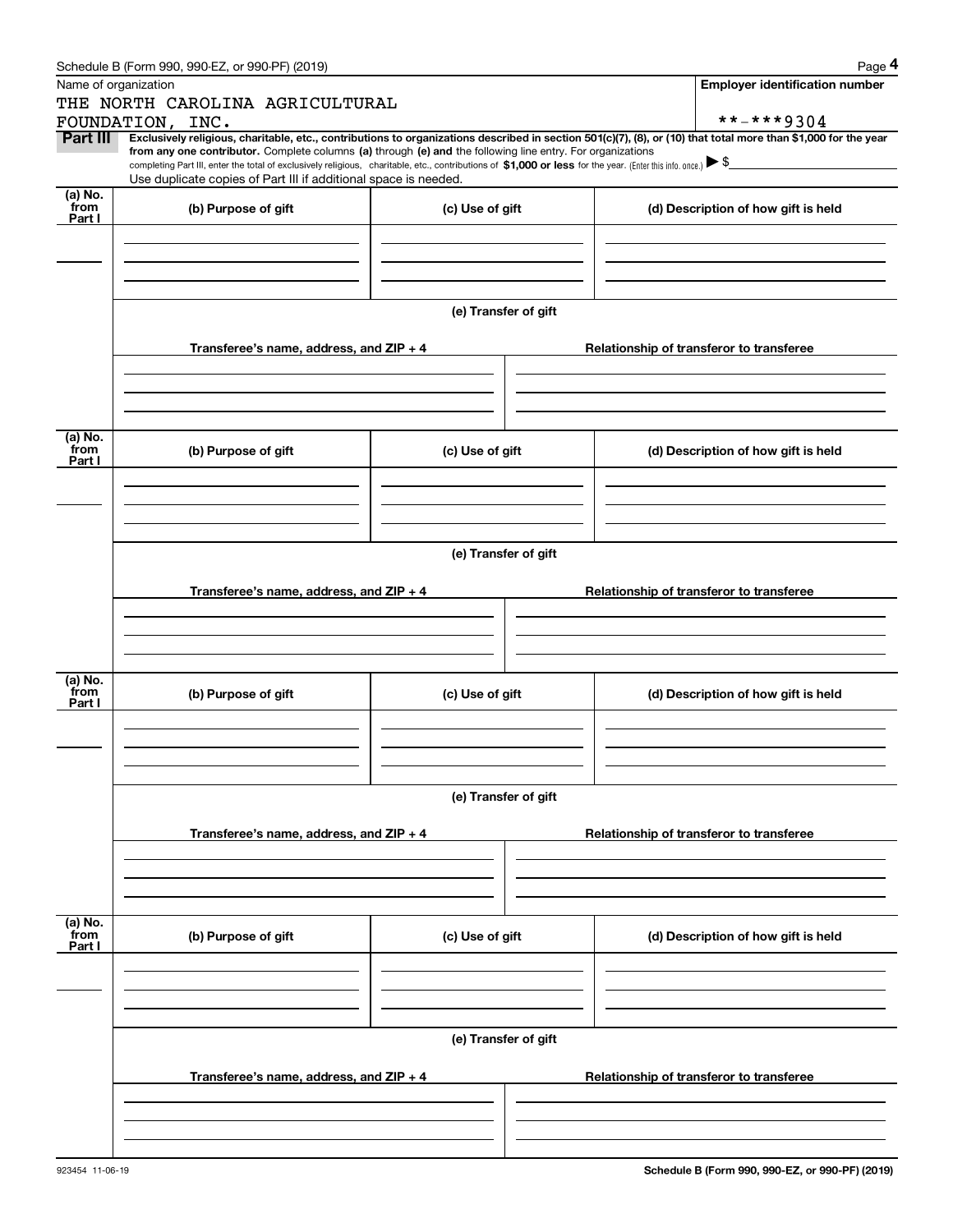| Complete if the organization answered "Yes" on Form 990,<br>(Form 990)<br>Part IV, line 6, 7, 8, 9, 10, 11a, 11b, 11c, 11d, 11e, 11f, 12a, or 12b.<br>Open to Public<br>Attach to Form 990.<br>Department of the Treasury<br><b>Inspection</b><br>Go to www.irs.gov/Form990 for instructions and the latest information.<br>Internal Revenue Service<br>THE NORTH CAROLINA AGRICULTURAL<br>Name of the organization<br><b>Employer identification number</b><br>**-***9304<br>FOUNDATION, INC.<br>Organizations Maintaining Donor Advised Funds or Other Similar Funds or Accounts. Complete if the<br>Part I<br>organization answered "Yes" on Form 990, Part IV, line 6.<br>(a) Donor advised funds<br>(b) Funds and other accounts<br>1<br>Aggregate value of contributions to (during year) <i>mimimal</i><br>2<br>З<br><u> 1989 - Johann Barbara, martin amerikan personal (</u><br>4<br>Did the organization inform all donors and donor advisors in writing that the assets held in donor advised funds<br>5<br>Yes<br>No<br>Did the organization inform all grantees, donors, and donor advisors in writing that grant funds can be used only<br>6<br>for charitable purposes and not for the benefit of the donor or donor advisor, or for any other purpose conferring<br>Yes<br>No<br>impermissible private benefit?<br>Part II<br>Conservation Easements. Complete if the organization answered "Yes" on Form 990, Part IV, line 7.<br>Purpose(s) of conservation easements held by the organization (check all that apply).<br>1<br>$\lfloor x \rfloor$ Preservation of a historically important land area<br>Preservation of land for public use (for example, recreation or education)<br>Protection of natural habitat<br>Preservation of a certified historic structure<br>Preservation of open space<br>Complete lines 2a through 2d if the organization held a qualified conservation contribution in the form of a conservation easement on the last<br>2<br>Held at the End of the Tax Year<br>day of the tax year.<br>4<br>2a<br>a<br>428.00<br>2b<br>Total acreage restricted by conservation easements<br>b<br>2c<br>c<br>Number of conservation easements included in (c) acquired after 7/25/06, and not on a historic structure<br>d<br>2d<br>listed in the National Register [111] Marshall Register [11] Marshall Register [11] Marshall Register [11] Marshall Register [11] Marshall Register [11] Marshall Register [11] Marshall Register [11] Marshall Register [11]<br>Number of conservation easements modified, transferred, released, extinguished, or terminated by the organization during the tax<br>З.<br>$year \blacktriangleright$<br>Number of states where property subject to conservation easement is located $\blacktriangleright$<br>4<br>Does the organization have a written policy regarding the periodic monitoring, inspection, handling of<br>5<br>$\mid$ $\rm X\mid$ Yes<br><b>No</b><br>violations, and enforcement of the conservation easements it holds?<br>Staff and volunteer hours devoted to monitoring, inspecting, handling of violations, and enforcing conservation easements during the year<br>6<br>40<br>Amount of expenses incurred in monitoring, inspecting, handling of violations, and enforcing conservation easements during the year<br>7<br>$\blacktriangleright$ \$<br>Does each conservation easement reported on line 2(d) above satisfy the requirements of section 170(h)(4)(B)(i)<br>8<br>Yes<br>No<br>In Part XIII, describe how the organization reports conservation easements in its revenue and expense statement and<br>9<br>balance sheet, and include, if applicable, the text of the footnote to the organization's financial statements that describes the<br>organization's accounting for conservation easements.<br>Organizations Maintaining Collections of Art, Historical Treasures, or Other Similar Assets.<br>Part III<br>Complete if the organization answered "Yes" on Form 990, Part IV, line 8.<br>1a If the organization elected, as permitted under FASB ASC 958, not to report in its revenue statement and balance sheet works<br>of art, historical treasures, or other similar assets held for public exhibition, education, or research in furtherance of public<br>service, provide in Part XIII the text of the footnote to its financial statements that describes these items.<br>If the organization elected, as permitted under FASB ASC 958, to report in its revenue statement and balance sheet works of<br>b<br>art, historical treasures, or other similar assets held for public exhibition, education, or research in furtherance of public service,<br>provide the following amounts relating to these items:<br>$\blacktriangleright$ \$<br>(ii) Assets included in Form 990, Part X [11] [2000] [2010] Assets included in Form 990, Part X [11] [11] [200<br>If the organization received or held works of art, historical treasures, or other similar assets for financial gain, provide<br>2<br>the following amounts required to be reported under FASB ASC 958 relating to these items:<br>а<br>LHA For Paperwork Reduction Act Notice, see the Instructions for Form 990.<br>Schedule D (Form 990) 2019 |                                                               |  |  |  |  | OMB No. 1545-0047 |  |
|---------------------------------------------------------------------------------------------------------------------------------------------------------------------------------------------------------------------------------------------------------------------------------------------------------------------------------------------------------------------------------------------------------------------------------------------------------------------------------------------------------------------------------------------------------------------------------------------------------------------------------------------------------------------------------------------------------------------------------------------------------------------------------------------------------------------------------------------------------------------------------------------------------------------------------------------------------------------------------------------------------------------------------------------------------------------------------------------------------------------------------------------------------------------------------------------------------------------------------------------------------------------------------------------------------------------------------------------------------------------------------------------------------------------------------------------------------------------------------------------------------------------------------------------------------------------------------------------------------------------------------------------------------------------------------------------------------------------------------------------------------------------------------------------------------------------------------------------------------------------------------------------------------------------------------------------------------------------------------------------------------------------------------------------------------------------------------------------------------------------------------------------------------------------------------------------------------------------------------------------------------------------------------------------------------------------------------------------------------------------------------------------------------------------------------------------------------------------------------------------------------------------------------------------------------------------------------------------------------------------------------------------------------------------------------------------------------------------------------------------------------------------------------------------------------------------------------------------------------------------------------------------------------------------------------------------------------------------------------------------------------------------------------------------------------------------------------------------------------------------------------------------------------------------------------------------------------------------------------------------------------------------------------------------------------------------------------------------------------------------------------------------------------------------------------------------------------------------------------------------------------------------------------------------------------------------------------------------------------------------------------------------------------------------------------------------------------------------------------------------------------------------------------------------------------------------------------------------------------------------------------------------------------------------------------------------------------------------------------------------------------------------------------------------------------------------------------------------------------------------------------------------------------------------------------------------------------------------------------------------------------------------------------------------------------------------------------------------------------------------------------------------------------------------------------------------------------------------------------------------------------------------------------------------------------------------------------------------------------------------------------------------------------------------------------------------------------------------------------------------------------------------------------------------------------------------------------------------------------------------------------------------------------------------------------------------------------------------------------------------------------------------------------------------------------------------------------------------------------------------------------------------------------------------------------------------------------------------------------------------------|---------------------------------------------------------------|--|--|--|--|-------------------|--|
|                                                                                                                                                                                                                                                                                                                                                                                                                                                                                                                                                                                                                                                                                                                                                                                                                                                                                                                                                                                                                                                                                                                                                                                                                                                                                                                                                                                                                                                                                                                                                                                                                                                                                                                                                                                                                                                                                                                                                                                                                                                                                                                                                                                                                                                                                                                                                                                                                                                                                                                                                                                                                                                                                                                                                                                                                                                                                                                                                                                                                                                                                                                                                                                                                                                                                                                                                                                                                                                                                                                                                                                                                                                                                                                                                                                                                                                                                                                                                                                                                                                                                                                                                                                                                                                                                                                                                                                                                                                                                                                                                                                                                                                                                                                                                                                                                                                                                                                                                                                                                                                                                                                                                                                                                                                   | <b>Supplemental Financial Statements</b><br><b>SCHEDULE D</b> |  |  |  |  |                   |  |
|                                                                                                                                                                                                                                                                                                                                                                                                                                                                                                                                                                                                                                                                                                                                                                                                                                                                                                                                                                                                                                                                                                                                                                                                                                                                                                                                                                                                                                                                                                                                                                                                                                                                                                                                                                                                                                                                                                                                                                                                                                                                                                                                                                                                                                                                                                                                                                                                                                                                                                                                                                                                                                                                                                                                                                                                                                                                                                                                                                                                                                                                                                                                                                                                                                                                                                                                                                                                                                                                                                                                                                                                                                                                                                                                                                                                                                                                                                                                                                                                                                                                                                                                                                                                                                                                                                                                                                                                                                                                                                                                                                                                                                                                                                                                                                                                                                                                                                                                                                                                                                                                                                                                                                                                                                                   |                                                               |  |  |  |  |                   |  |
|                                                                                                                                                                                                                                                                                                                                                                                                                                                                                                                                                                                                                                                                                                                                                                                                                                                                                                                                                                                                                                                                                                                                                                                                                                                                                                                                                                                                                                                                                                                                                                                                                                                                                                                                                                                                                                                                                                                                                                                                                                                                                                                                                                                                                                                                                                                                                                                                                                                                                                                                                                                                                                                                                                                                                                                                                                                                                                                                                                                                                                                                                                                                                                                                                                                                                                                                                                                                                                                                                                                                                                                                                                                                                                                                                                                                                                                                                                                                                                                                                                                                                                                                                                                                                                                                                                                                                                                                                                                                                                                                                                                                                                                                                                                                                                                                                                                                                                                                                                                                                                                                                                                                                                                                                                                   |                                                               |  |  |  |  |                   |  |
|                                                                                                                                                                                                                                                                                                                                                                                                                                                                                                                                                                                                                                                                                                                                                                                                                                                                                                                                                                                                                                                                                                                                                                                                                                                                                                                                                                                                                                                                                                                                                                                                                                                                                                                                                                                                                                                                                                                                                                                                                                                                                                                                                                                                                                                                                                                                                                                                                                                                                                                                                                                                                                                                                                                                                                                                                                                                                                                                                                                                                                                                                                                                                                                                                                                                                                                                                                                                                                                                                                                                                                                                                                                                                                                                                                                                                                                                                                                                                                                                                                                                                                                                                                                                                                                                                                                                                                                                                                                                                                                                                                                                                                                                                                                                                                                                                                                                                                                                                                                                                                                                                                                                                                                                                                                   |                                                               |  |  |  |  |                   |  |
|                                                                                                                                                                                                                                                                                                                                                                                                                                                                                                                                                                                                                                                                                                                                                                                                                                                                                                                                                                                                                                                                                                                                                                                                                                                                                                                                                                                                                                                                                                                                                                                                                                                                                                                                                                                                                                                                                                                                                                                                                                                                                                                                                                                                                                                                                                                                                                                                                                                                                                                                                                                                                                                                                                                                                                                                                                                                                                                                                                                                                                                                                                                                                                                                                                                                                                                                                                                                                                                                                                                                                                                                                                                                                                                                                                                                                                                                                                                                                                                                                                                                                                                                                                                                                                                                                                                                                                                                                                                                                                                                                                                                                                                                                                                                                                                                                                                                                                                                                                                                                                                                                                                                                                                                                                                   |                                                               |  |  |  |  |                   |  |
|                                                                                                                                                                                                                                                                                                                                                                                                                                                                                                                                                                                                                                                                                                                                                                                                                                                                                                                                                                                                                                                                                                                                                                                                                                                                                                                                                                                                                                                                                                                                                                                                                                                                                                                                                                                                                                                                                                                                                                                                                                                                                                                                                                                                                                                                                                                                                                                                                                                                                                                                                                                                                                                                                                                                                                                                                                                                                                                                                                                                                                                                                                                                                                                                                                                                                                                                                                                                                                                                                                                                                                                                                                                                                                                                                                                                                                                                                                                                                                                                                                                                                                                                                                                                                                                                                                                                                                                                                                                                                                                                                                                                                                                                                                                                                                                                                                                                                                                                                                                                                                                                                                                                                                                                                                                   |                                                               |  |  |  |  |                   |  |
|                                                                                                                                                                                                                                                                                                                                                                                                                                                                                                                                                                                                                                                                                                                                                                                                                                                                                                                                                                                                                                                                                                                                                                                                                                                                                                                                                                                                                                                                                                                                                                                                                                                                                                                                                                                                                                                                                                                                                                                                                                                                                                                                                                                                                                                                                                                                                                                                                                                                                                                                                                                                                                                                                                                                                                                                                                                                                                                                                                                                                                                                                                                                                                                                                                                                                                                                                                                                                                                                                                                                                                                                                                                                                                                                                                                                                                                                                                                                                                                                                                                                                                                                                                                                                                                                                                                                                                                                                                                                                                                                                                                                                                                                                                                                                                                                                                                                                                                                                                                                                                                                                                                                                                                                                                                   |                                                               |  |  |  |  |                   |  |
|                                                                                                                                                                                                                                                                                                                                                                                                                                                                                                                                                                                                                                                                                                                                                                                                                                                                                                                                                                                                                                                                                                                                                                                                                                                                                                                                                                                                                                                                                                                                                                                                                                                                                                                                                                                                                                                                                                                                                                                                                                                                                                                                                                                                                                                                                                                                                                                                                                                                                                                                                                                                                                                                                                                                                                                                                                                                                                                                                                                                                                                                                                                                                                                                                                                                                                                                                                                                                                                                                                                                                                                                                                                                                                                                                                                                                                                                                                                                                                                                                                                                                                                                                                                                                                                                                                                                                                                                                                                                                                                                                                                                                                                                                                                                                                                                                                                                                                                                                                                                                                                                                                                                                                                                                                                   |                                                               |  |  |  |  |                   |  |
|                                                                                                                                                                                                                                                                                                                                                                                                                                                                                                                                                                                                                                                                                                                                                                                                                                                                                                                                                                                                                                                                                                                                                                                                                                                                                                                                                                                                                                                                                                                                                                                                                                                                                                                                                                                                                                                                                                                                                                                                                                                                                                                                                                                                                                                                                                                                                                                                                                                                                                                                                                                                                                                                                                                                                                                                                                                                                                                                                                                                                                                                                                                                                                                                                                                                                                                                                                                                                                                                                                                                                                                                                                                                                                                                                                                                                                                                                                                                                                                                                                                                                                                                                                                                                                                                                                                                                                                                                                                                                                                                                                                                                                                                                                                                                                                                                                                                                                                                                                                                                                                                                                                                                                                                                                                   |                                                               |  |  |  |  |                   |  |
|                                                                                                                                                                                                                                                                                                                                                                                                                                                                                                                                                                                                                                                                                                                                                                                                                                                                                                                                                                                                                                                                                                                                                                                                                                                                                                                                                                                                                                                                                                                                                                                                                                                                                                                                                                                                                                                                                                                                                                                                                                                                                                                                                                                                                                                                                                                                                                                                                                                                                                                                                                                                                                                                                                                                                                                                                                                                                                                                                                                                                                                                                                                                                                                                                                                                                                                                                                                                                                                                                                                                                                                                                                                                                                                                                                                                                                                                                                                                                                                                                                                                                                                                                                                                                                                                                                                                                                                                                                                                                                                                                                                                                                                                                                                                                                                                                                                                                                                                                                                                                                                                                                                                                                                                                                                   |                                                               |  |  |  |  |                   |  |
|                                                                                                                                                                                                                                                                                                                                                                                                                                                                                                                                                                                                                                                                                                                                                                                                                                                                                                                                                                                                                                                                                                                                                                                                                                                                                                                                                                                                                                                                                                                                                                                                                                                                                                                                                                                                                                                                                                                                                                                                                                                                                                                                                                                                                                                                                                                                                                                                                                                                                                                                                                                                                                                                                                                                                                                                                                                                                                                                                                                                                                                                                                                                                                                                                                                                                                                                                                                                                                                                                                                                                                                                                                                                                                                                                                                                                                                                                                                                                                                                                                                                                                                                                                                                                                                                                                                                                                                                                                                                                                                                                                                                                                                                                                                                                                                                                                                                                                                                                                                                                                                                                                                                                                                                                                                   |                                                               |  |  |  |  |                   |  |
|                                                                                                                                                                                                                                                                                                                                                                                                                                                                                                                                                                                                                                                                                                                                                                                                                                                                                                                                                                                                                                                                                                                                                                                                                                                                                                                                                                                                                                                                                                                                                                                                                                                                                                                                                                                                                                                                                                                                                                                                                                                                                                                                                                                                                                                                                                                                                                                                                                                                                                                                                                                                                                                                                                                                                                                                                                                                                                                                                                                                                                                                                                                                                                                                                                                                                                                                                                                                                                                                                                                                                                                                                                                                                                                                                                                                                                                                                                                                                                                                                                                                                                                                                                                                                                                                                                                                                                                                                                                                                                                                                                                                                                                                                                                                                                                                                                                                                                                                                                                                                                                                                                                                                                                                                                                   |                                                               |  |  |  |  |                   |  |
|                                                                                                                                                                                                                                                                                                                                                                                                                                                                                                                                                                                                                                                                                                                                                                                                                                                                                                                                                                                                                                                                                                                                                                                                                                                                                                                                                                                                                                                                                                                                                                                                                                                                                                                                                                                                                                                                                                                                                                                                                                                                                                                                                                                                                                                                                                                                                                                                                                                                                                                                                                                                                                                                                                                                                                                                                                                                                                                                                                                                                                                                                                                                                                                                                                                                                                                                                                                                                                                                                                                                                                                                                                                                                                                                                                                                                                                                                                                                                                                                                                                                                                                                                                                                                                                                                                                                                                                                                                                                                                                                                                                                                                                                                                                                                                                                                                                                                                                                                                                                                                                                                                                                                                                                                                                   |                                                               |  |  |  |  |                   |  |
|                                                                                                                                                                                                                                                                                                                                                                                                                                                                                                                                                                                                                                                                                                                                                                                                                                                                                                                                                                                                                                                                                                                                                                                                                                                                                                                                                                                                                                                                                                                                                                                                                                                                                                                                                                                                                                                                                                                                                                                                                                                                                                                                                                                                                                                                                                                                                                                                                                                                                                                                                                                                                                                                                                                                                                                                                                                                                                                                                                                                                                                                                                                                                                                                                                                                                                                                                                                                                                                                                                                                                                                                                                                                                                                                                                                                                                                                                                                                                                                                                                                                                                                                                                                                                                                                                                                                                                                                                                                                                                                                                                                                                                                                                                                                                                                                                                                                                                                                                                                                                                                                                                                                                                                                                                                   |                                                               |  |  |  |  |                   |  |
|                                                                                                                                                                                                                                                                                                                                                                                                                                                                                                                                                                                                                                                                                                                                                                                                                                                                                                                                                                                                                                                                                                                                                                                                                                                                                                                                                                                                                                                                                                                                                                                                                                                                                                                                                                                                                                                                                                                                                                                                                                                                                                                                                                                                                                                                                                                                                                                                                                                                                                                                                                                                                                                                                                                                                                                                                                                                                                                                                                                                                                                                                                                                                                                                                                                                                                                                                                                                                                                                                                                                                                                                                                                                                                                                                                                                                                                                                                                                                                                                                                                                                                                                                                                                                                                                                                                                                                                                                                                                                                                                                                                                                                                                                                                                                                                                                                                                                                                                                                                                                                                                                                                                                                                                                                                   |                                                               |  |  |  |  |                   |  |
|                                                                                                                                                                                                                                                                                                                                                                                                                                                                                                                                                                                                                                                                                                                                                                                                                                                                                                                                                                                                                                                                                                                                                                                                                                                                                                                                                                                                                                                                                                                                                                                                                                                                                                                                                                                                                                                                                                                                                                                                                                                                                                                                                                                                                                                                                                                                                                                                                                                                                                                                                                                                                                                                                                                                                                                                                                                                                                                                                                                                                                                                                                                                                                                                                                                                                                                                                                                                                                                                                                                                                                                                                                                                                                                                                                                                                                                                                                                                                                                                                                                                                                                                                                                                                                                                                                                                                                                                                                                                                                                                                                                                                                                                                                                                                                                                                                                                                                                                                                                                                                                                                                                                                                                                                                                   |                                                               |  |  |  |  |                   |  |
|                                                                                                                                                                                                                                                                                                                                                                                                                                                                                                                                                                                                                                                                                                                                                                                                                                                                                                                                                                                                                                                                                                                                                                                                                                                                                                                                                                                                                                                                                                                                                                                                                                                                                                                                                                                                                                                                                                                                                                                                                                                                                                                                                                                                                                                                                                                                                                                                                                                                                                                                                                                                                                                                                                                                                                                                                                                                                                                                                                                                                                                                                                                                                                                                                                                                                                                                                                                                                                                                                                                                                                                                                                                                                                                                                                                                                                                                                                                                                                                                                                                                                                                                                                                                                                                                                                                                                                                                                                                                                                                                                                                                                                                                                                                                                                                                                                                                                                                                                                                                                                                                                                                                                                                                                                                   |                                                               |  |  |  |  |                   |  |
|                                                                                                                                                                                                                                                                                                                                                                                                                                                                                                                                                                                                                                                                                                                                                                                                                                                                                                                                                                                                                                                                                                                                                                                                                                                                                                                                                                                                                                                                                                                                                                                                                                                                                                                                                                                                                                                                                                                                                                                                                                                                                                                                                                                                                                                                                                                                                                                                                                                                                                                                                                                                                                                                                                                                                                                                                                                                                                                                                                                                                                                                                                                                                                                                                                                                                                                                                                                                                                                                                                                                                                                                                                                                                                                                                                                                                                                                                                                                                                                                                                                                                                                                                                                                                                                                                                                                                                                                                                                                                                                                                                                                                                                                                                                                                                                                                                                                                                                                                                                                                                                                                                                                                                                                                                                   |                                                               |  |  |  |  |                   |  |
|                                                                                                                                                                                                                                                                                                                                                                                                                                                                                                                                                                                                                                                                                                                                                                                                                                                                                                                                                                                                                                                                                                                                                                                                                                                                                                                                                                                                                                                                                                                                                                                                                                                                                                                                                                                                                                                                                                                                                                                                                                                                                                                                                                                                                                                                                                                                                                                                                                                                                                                                                                                                                                                                                                                                                                                                                                                                                                                                                                                                                                                                                                                                                                                                                                                                                                                                                                                                                                                                                                                                                                                                                                                                                                                                                                                                                                                                                                                                                                                                                                                                                                                                                                                                                                                                                                                                                                                                                                                                                                                                                                                                                                                                                                                                                                                                                                                                                                                                                                                                                                                                                                                                                                                                                                                   |                                                               |  |  |  |  |                   |  |
|                                                                                                                                                                                                                                                                                                                                                                                                                                                                                                                                                                                                                                                                                                                                                                                                                                                                                                                                                                                                                                                                                                                                                                                                                                                                                                                                                                                                                                                                                                                                                                                                                                                                                                                                                                                                                                                                                                                                                                                                                                                                                                                                                                                                                                                                                                                                                                                                                                                                                                                                                                                                                                                                                                                                                                                                                                                                                                                                                                                                                                                                                                                                                                                                                                                                                                                                                                                                                                                                                                                                                                                                                                                                                                                                                                                                                                                                                                                                                                                                                                                                                                                                                                                                                                                                                                                                                                                                                                                                                                                                                                                                                                                                                                                                                                                                                                                                                                                                                                                                                                                                                                                                                                                                                                                   |                                                               |  |  |  |  |                   |  |
|                                                                                                                                                                                                                                                                                                                                                                                                                                                                                                                                                                                                                                                                                                                                                                                                                                                                                                                                                                                                                                                                                                                                                                                                                                                                                                                                                                                                                                                                                                                                                                                                                                                                                                                                                                                                                                                                                                                                                                                                                                                                                                                                                                                                                                                                                                                                                                                                                                                                                                                                                                                                                                                                                                                                                                                                                                                                                                                                                                                                                                                                                                                                                                                                                                                                                                                                                                                                                                                                                                                                                                                                                                                                                                                                                                                                                                                                                                                                                                                                                                                                                                                                                                                                                                                                                                                                                                                                                                                                                                                                                                                                                                                                                                                                                                                                                                                                                                                                                                                                                                                                                                                                                                                                                                                   |                                                               |  |  |  |  |                   |  |
|                                                                                                                                                                                                                                                                                                                                                                                                                                                                                                                                                                                                                                                                                                                                                                                                                                                                                                                                                                                                                                                                                                                                                                                                                                                                                                                                                                                                                                                                                                                                                                                                                                                                                                                                                                                                                                                                                                                                                                                                                                                                                                                                                                                                                                                                                                                                                                                                                                                                                                                                                                                                                                                                                                                                                                                                                                                                                                                                                                                                                                                                                                                                                                                                                                                                                                                                                                                                                                                                                                                                                                                                                                                                                                                                                                                                                                                                                                                                                                                                                                                                                                                                                                                                                                                                                                                                                                                                                                                                                                                                                                                                                                                                                                                                                                                                                                                                                                                                                                                                                                                                                                                                                                                                                                                   |                                                               |  |  |  |  |                   |  |
|                                                                                                                                                                                                                                                                                                                                                                                                                                                                                                                                                                                                                                                                                                                                                                                                                                                                                                                                                                                                                                                                                                                                                                                                                                                                                                                                                                                                                                                                                                                                                                                                                                                                                                                                                                                                                                                                                                                                                                                                                                                                                                                                                                                                                                                                                                                                                                                                                                                                                                                                                                                                                                                                                                                                                                                                                                                                                                                                                                                                                                                                                                                                                                                                                                                                                                                                                                                                                                                                                                                                                                                                                                                                                                                                                                                                                                                                                                                                                                                                                                                                                                                                                                                                                                                                                                                                                                                                                                                                                                                                                                                                                                                                                                                                                                                                                                                                                                                                                                                                                                                                                                                                                                                                                                                   |                                                               |  |  |  |  |                   |  |
|                                                                                                                                                                                                                                                                                                                                                                                                                                                                                                                                                                                                                                                                                                                                                                                                                                                                                                                                                                                                                                                                                                                                                                                                                                                                                                                                                                                                                                                                                                                                                                                                                                                                                                                                                                                                                                                                                                                                                                                                                                                                                                                                                                                                                                                                                                                                                                                                                                                                                                                                                                                                                                                                                                                                                                                                                                                                                                                                                                                                                                                                                                                                                                                                                                                                                                                                                                                                                                                                                                                                                                                                                                                                                                                                                                                                                                                                                                                                                                                                                                                                                                                                                                                                                                                                                                                                                                                                                                                                                                                                                                                                                                                                                                                                                                                                                                                                                                                                                                                                                                                                                                                                                                                                                                                   |                                                               |  |  |  |  |                   |  |
|                                                                                                                                                                                                                                                                                                                                                                                                                                                                                                                                                                                                                                                                                                                                                                                                                                                                                                                                                                                                                                                                                                                                                                                                                                                                                                                                                                                                                                                                                                                                                                                                                                                                                                                                                                                                                                                                                                                                                                                                                                                                                                                                                                                                                                                                                                                                                                                                                                                                                                                                                                                                                                                                                                                                                                                                                                                                                                                                                                                                                                                                                                                                                                                                                                                                                                                                                                                                                                                                                                                                                                                                                                                                                                                                                                                                                                                                                                                                                                                                                                                                                                                                                                                                                                                                                                                                                                                                                                                                                                                                                                                                                                                                                                                                                                                                                                                                                                                                                                                                                                                                                                                                                                                                                                                   |                                                               |  |  |  |  |                   |  |
|                                                                                                                                                                                                                                                                                                                                                                                                                                                                                                                                                                                                                                                                                                                                                                                                                                                                                                                                                                                                                                                                                                                                                                                                                                                                                                                                                                                                                                                                                                                                                                                                                                                                                                                                                                                                                                                                                                                                                                                                                                                                                                                                                                                                                                                                                                                                                                                                                                                                                                                                                                                                                                                                                                                                                                                                                                                                                                                                                                                                                                                                                                                                                                                                                                                                                                                                                                                                                                                                                                                                                                                                                                                                                                                                                                                                                                                                                                                                                                                                                                                                                                                                                                                                                                                                                                                                                                                                                                                                                                                                                                                                                                                                                                                                                                                                                                                                                                                                                                                                                                                                                                                                                                                                                                                   |                                                               |  |  |  |  |                   |  |
|                                                                                                                                                                                                                                                                                                                                                                                                                                                                                                                                                                                                                                                                                                                                                                                                                                                                                                                                                                                                                                                                                                                                                                                                                                                                                                                                                                                                                                                                                                                                                                                                                                                                                                                                                                                                                                                                                                                                                                                                                                                                                                                                                                                                                                                                                                                                                                                                                                                                                                                                                                                                                                                                                                                                                                                                                                                                                                                                                                                                                                                                                                                                                                                                                                                                                                                                                                                                                                                                                                                                                                                                                                                                                                                                                                                                                                                                                                                                                                                                                                                                                                                                                                                                                                                                                                                                                                                                                                                                                                                                                                                                                                                                                                                                                                                                                                                                                                                                                                                                                                                                                                                                                                                                                                                   |                                                               |  |  |  |  |                   |  |
|                                                                                                                                                                                                                                                                                                                                                                                                                                                                                                                                                                                                                                                                                                                                                                                                                                                                                                                                                                                                                                                                                                                                                                                                                                                                                                                                                                                                                                                                                                                                                                                                                                                                                                                                                                                                                                                                                                                                                                                                                                                                                                                                                                                                                                                                                                                                                                                                                                                                                                                                                                                                                                                                                                                                                                                                                                                                                                                                                                                                                                                                                                                                                                                                                                                                                                                                                                                                                                                                                                                                                                                                                                                                                                                                                                                                                                                                                                                                                                                                                                                                                                                                                                                                                                                                                                                                                                                                                                                                                                                                                                                                                                                                                                                                                                                                                                                                                                                                                                                                                                                                                                                                                                                                                                                   |                                                               |  |  |  |  |                   |  |
|                                                                                                                                                                                                                                                                                                                                                                                                                                                                                                                                                                                                                                                                                                                                                                                                                                                                                                                                                                                                                                                                                                                                                                                                                                                                                                                                                                                                                                                                                                                                                                                                                                                                                                                                                                                                                                                                                                                                                                                                                                                                                                                                                                                                                                                                                                                                                                                                                                                                                                                                                                                                                                                                                                                                                                                                                                                                                                                                                                                                                                                                                                                                                                                                                                                                                                                                                                                                                                                                                                                                                                                                                                                                                                                                                                                                                                                                                                                                                                                                                                                                                                                                                                                                                                                                                                                                                                                                                                                                                                                                                                                                                                                                                                                                                                                                                                                                                                                                                                                                                                                                                                                                                                                                                                                   |                                                               |  |  |  |  |                   |  |
|                                                                                                                                                                                                                                                                                                                                                                                                                                                                                                                                                                                                                                                                                                                                                                                                                                                                                                                                                                                                                                                                                                                                                                                                                                                                                                                                                                                                                                                                                                                                                                                                                                                                                                                                                                                                                                                                                                                                                                                                                                                                                                                                                                                                                                                                                                                                                                                                                                                                                                                                                                                                                                                                                                                                                                                                                                                                                                                                                                                                                                                                                                                                                                                                                                                                                                                                                                                                                                                                                                                                                                                                                                                                                                                                                                                                                                                                                                                                                                                                                                                                                                                                                                                                                                                                                                                                                                                                                                                                                                                                                                                                                                                                                                                                                                                                                                                                                                                                                                                                                                                                                                                                                                                                                                                   |                                                               |  |  |  |  |                   |  |
|                                                                                                                                                                                                                                                                                                                                                                                                                                                                                                                                                                                                                                                                                                                                                                                                                                                                                                                                                                                                                                                                                                                                                                                                                                                                                                                                                                                                                                                                                                                                                                                                                                                                                                                                                                                                                                                                                                                                                                                                                                                                                                                                                                                                                                                                                                                                                                                                                                                                                                                                                                                                                                                                                                                                                                                                                                                                                                                                                                                                                                                                                                                                                                                                                                                                                                                                                                                                                                                                                                                                                                                                                                                                                                                                                                                                                                                                                                                                                                                                                                                                                                                                                                                                                                                                                                                                                                                                                                                                                                                                                                                                                                                                                                                                                                                                                                                                                                                                                                                                                                                                                                                                                                                                                                                   |                                                               |  |  |  |  |                   |  |
|                                                                                                                                                                                                                                                                                                                                                                                                                                                                                                                                                                                                                                                                                                                                                                                                                                                                                                                                                                                                                                                                                                                                                                                                                                                                                                                                                                                                                                                                                                                                                                                                                                                                                                                                                                                                                                                                                                                                                                                                                                                                                                                                                                                                                                                                                                                                                                                                                                                                                                                                                                                                                                                                                                                                                                                                                                                                                                                                                                                                                                                                                                                                                                                                                                                                                                                                                                                                                                                                                                                                                                                                                                                                                                                                                                                                                                                                                                                                                                                                                                                                                                                                                                                                                                                                                                                                                                                                                                                                                                                                                                                                                                                                                                                                                                                                                                                                                                                                                                                                                                                                                                                                                                                                                                                   |                                                               |  |  |  |  |                   |  |
|                                                                                                                                                                                                                                                                                                                                                                                                                                                                                                                                                                                                                                                                                                                                                                                                                                                                                                                                                                                                                                                                                                                                                                                                                                                                                                                                                                                                                                                                                                                                                                                                                                                                                                                                                                                                                                                                                                                                                                                                                                                                                                                                                                                                                                                                                                                                                                                                                                                                                                                                                                                                                                                                                                                                                                                                                                                                                                                                                                                                                                                                                                                                                                                                                                                                                                                                                                                                                                                                                                                                                                                                                                                                                                                                                                                                                                                                                                                                                                                                                                                                                                                                                                                                                                                                                                                                                                                                                                                                                                                                                                                                                                                                                                                                                                                                                                                                                                                                                                                                                                                                                                                                                                                                                                                   |                                                               |  |  |  |  |                   |  |
|                                                                                                                                                                                                                                                                                                                                                                                                                                                                                                                                                                                                                                                                                                                                                                                                                                                                                                                                                                                                                                                                                                                                                                                                                                                                                                                                                                                                                                                                                                                                                                                                                                                                                                                                                                                                                                                                                                                                                                                                                                                                                                                                                                                                                                                                                                                                                                                                                                                                                                                                                                                                                                                                                                                                                                                                                                                                                                                                                                                                                                                                                                                                                                                                                                                                                                                                                                                                                                                                                                                                                                                                                                                                                                                                                                                                                                                                                                                                                                                                                                                                                                                                                                                                                                                                                                                                                                                                                                                                                                                                                                                                                                                                                                                                                                                                                                                                                                                                                                                                                                                                                                                                                                                                                                                   |                                                               |  |  |  |  |                   |  |
|                                                                                                                                                                                                                                                                                                                                                                                                                                                                                                                                                                                                                                                                                                                                                                                                                                                                                                                                                                                                                                                                                                                                                                                                                                                                                                                                                                                                                                                                                                                                                                                                                                                                                                                                                                                                                                                                                                                                                                                                                                                                                                                                                                                                                                                                                                                                                                                                                                                                                                                                                                                                                                                                                                                                                                                                                                                                                                                                                                                                                                                                                                                                                                                                                                                                                                                                                                                                                                                                                                                                                                                                                                                                                                                                                                                                                                                                                                                                                                                                                                                                                                                                                                                                                                                                                                                                                                                                                                                                                                                                                                                                                                                                                                                                                                                                                                                                                                                                                                                                                                                                                                                                                                                                                                                   |                                                               |  |  |  |  |                   |  |
|                                                                                                                                                                                                                                                                                                                                                                                                                                                                                                                                                                                                                                                                                                                                                                                                                                                                                                                                                                                                                                                                                                                                                                                                                                                                                                                                                                                                                                                                                                                                                                                                                                                                                                                                                                                                                                                                                                                                                                                                                                                                                                                                                                                                                                                                                                                                                                                                                                                                                                                                                                                                                                                                                                                                                                                                                                                                                                                                                                                                                                                                                                                                                                                                                                                                                                                                                                                                                                                                                                                                                                                                                                                                                                                                                                                                                                                                                                                                                                                                                                                                                                                                                                                                                                                                                                                                                                                                                                                                                                                                                                                                                                                                                                                                                                                                                                                                                                                                                                                                                                                                                                                                                                                                                                                   |                                                               |  |  |  |  |                   |  |
|                                                                                                                                                                                                                                                                                                                                                                                                                                                                                                                                                                                                                                                                                                                                                                                                                                                                                                                                                                                                                                                                                                                                                                                                                                                                                                                                                                                                                                                                                                                                                                                                                                                                                                                                                                                                                                                                                                                                                                                                                                                                                                                                                                                                                                                                                                                                                                                                                                                                                                                                                                                                                                                                                                                                                                                                                                                                                                                                                                                                                                                                                                                                                                                                                                                                                                                                                                                                                                                                                                                                                                                                                                                                                                                                                                                                                                                                                                                                                                                                                                                                                                                                                                                                                                                                                                                                                                                                                                                                                                                                                                                                                                                                                                                                                                                                                                                                                                                                                                                                                                                                                                                                                                                                                                                   |                                                               |  |  |  |  |                   |  |
|                                                                                                                                                                                                                                                                                                                                                                                                                                                                                                                                                                                                                                                                                                                                                                                                                                                                                                                                                                                                                                                                                                                                                                                                                                                                                                                                                                                                                                                                                                                                                                                                                                                                                                                                                                                                                                                                                                                                                                                                                                                                                                                                                                                                                                                                                                                                                                                                                                                                                                                                                                                                                                                                                                                                                                                                                                                                                                                                                                                                                                                                                                                                                                                                                                                                                                                                                                                                                                                                                                                                                                                                                                                                                                                                                                                                                                                                                                                                                                                                                                                                                                                                                                                                                                                                                                                                                                                                                                                                                                                                                                                                                                                                                                                                                                                                                                                                                                                                                                                                                                                                                                                                                                                                                                                   |                                                               |  |  |  |  |                   |  |
|                                                                                                                                                                                                                                                                                                                                                                                                                                                                                                                                                                                                                                                                                                                                                                                                                                                                                                                                                                                                                                                                                                                                                                                                                                                                                                                                                                                                                                                                                                                                                                                                                                                                                                                                                                                                                                                                                                                                                                                                                                                                                                                                                                                                                                                                                                                                                                                                                                                                                                                                                                                                                                                                                                                                                                                                                                                                                                                                                                                                                                                                                                                                                                                                                                                                                                                                                                                                                                                                                                                                                                                                                                                                                                                                                                                                                                                                                                                                                                                                                                                                                                                                                                                                                                                                                                                                                                                                                                                                                                                                                                                                                                                                                                                                                                                                                                                                                                                                                                                                                                                                                                                                                                                                                                                   |                                                               |  |  |  |  |                   |  |
|                                                                                                                                                                                                                                                                                                                                                                                                                                                                                                                                                                                                                                                                                                                                                                                                                                                                                                                                                                                                                                                                                                                                                                                                                                                                                                                                                                                                                                                                                                                                                                                                                                                                                                                                                                                                                                                                                                                                                                                                                                                                                                                                                                                                                                                                                                                                                                                                                                                                                                                                                                                                                                                                                                                                                                                                                                                                                                                                                                                                                                                                                                                                                                                                                                                                                                                                                                                                                                                                                                                                                                                                                                                                                                                                                                                                                                                                                                                                                                                                                                                                                                                                                                                                                                                                                                                                                                                                                                                                                                                                                                                                                                                                                                                                                                                                                                                                                                                                                                                                                                                                                                                                                                                                                                                   |                                                               |  |  |  |  |                   |  |
|                                                                                                                                                                                                                                                                                                                                                                                                                                                                                                                                                                                                                                                                                                                                                                                                                                                                                                                                                                                                                                                                                                                                                                                                                                                                                                                                                                                                                                                                                                                                                                                                                                                                                                                                                                                                                                                                                                                                                                                                                                                                                                                                                                                                                                                                                                                                                                                                                                                                                                                                                                                                                                                                                                                                                                                                                                                                                                                                                                                                                                                                                                                                                                                                                                                                                                                                                                                                                                                                                                                                                                                                                                                                                                                                                                                                                                                                                                                                                                                                                                                                                                                                                                                                                                                                                                                                                                                                                                                                                                                                                                                                                                                                                                                                                                                                                                                                                                                                                                                                                                                                                                                                                                                                                                                   |                                                               |  |  |  |  |                   |  |
|                                                                                                                                                                                                                                                                                                                                                                                                                                                                                                                                                                                                                                                                                                                                                                                                                                                                                                                                                                                                                                                                                                                                                                                                                                                                                                                                                                                                                                                                                                                                                                                                                                                                                                                                                                                                                                                                                                                                                                                                                                                                                                                                                                                                                                                                                                                                                                                                                                                                                                                                                                                                                                                                                                                                                                                                                                                                                                                                                                                                                                                                                                                                                                                                                                                                                                                                                                                                                                                                                                                                                                                                                                                                                                                                                                                                                                                                                                                                                                                                                                                                                                                                                                                                                                                                                                                                                                                                                                                                                                                                                                                                                                                                                                                                                                                                                                                                                                                                                                                                                                                                                                                                                                                                                                                   |                                                               |  |  |  |  |                   |  |
|                                                                                                                                                                                                                                                                                                                                                                                                                                                                                                                                                                                                                                                                                                                                                                                                                                                                                                                                                                                                                                                                                                                                                                                                                                                                                                                                                                                                                                                                                                                                                                                                                                                                                                                                                                                                                                                                                                                                                                                                                                                                                                                                                                                                                                                                                                                                                                                                                                                                                                                                                                                                                                                                                                                                                                                                                                                                                                                                                                                                                                                                                                                                                                                                                                                                                                                                                                                                                                                                                                                                                                                                                                                                                                                                                                                                                                                                                                                                                                                                                                                                                                                                                                                                                                                                                                                                                                                                                                                                                                                                                                                                                                                                                                                                                                                                                                                                                                                                                                                                                                                                                                                                                                                                                                                   |                                                               |  |  |  |  |                   |  |
|                                                                                                                                                                                                                                                                                                                                                                                                                                                                                                                                                                                                                                                                                                                                                                                                                                                                                                                                                                                                                                                                                                                                                                                                                                                                                                                                                                                                                                                                                                                                                                                                                                                                                                                                                                                                                                                                                                                                                                                                                                                                                                                                                                                                                                                                                                                                                                                                                                                                                                                                                                                                                                                                                                                                                                                                                                                                                                                                                                                                                                                                                                                                                                                                                                                                                                                                                                                                                                                                                                                                                                                                                                                                                                                                                                                                                                                                                                                                                                                                                                                                                                                                                                                                                                                                                                                                                                                                                                                                                                                                                                                                                                                                                                                                                                                                                                                                                                                                                                                                                                                                                                                                                                                                                                                   |                                                               |  |  |  |  |                   |  |
|                                                                                                                                                                                                                                                                                                                                                                                                                                                                                                                                                                                                                                                                                                                                                                                                                                                                                                                                                                                                                                                                                                                                                                                                                                                                                                                                                                                                                                                                                                                                                                                                                                                                                                                                                                                                                                                                                                                                                                                                                                                                                                                                                                                                                                                                                                                                                                                                                                                                                                                                                                                                                                                                                                                                                                                                                                                                                                                                                                                                                                                                                                                                                                                                                                                                                                                                                                                                                                                                                                                                                                                                                                                                                                                                                                                                                                                                                                                                                                                                                                                                                                                                                                                                                                                                                                                                                                                                                                                                                                                                                                                                                                                                                                                                                                                                                                                                                                                                                                                                                                                                                                                                                                                                                                                   |                                                               |  |  |  |  |                   |  |
|                                                                                                                                                                                                                                                                                                                                                                                                                                                                                                                                                                                                                                                                                                                                                                                                                                                                                                                                                                                                                                                                                                                                                                                                                                                                                                                                                                                                                                                                                                                                                                                                                                                                                                                                                                                                                                                                                                                                                                                                                                                                                                                                                                                                                                                                                                                                                                                                                                                                                                                                                                                                                                                                                                                                                                                                                                                                                                                                                                                                                                                                                                                                                                                                                                                                                                                                                                                                                                                                                                                                                                                                                                                                                                                                                                                                                                                                                                                                                                                                                                                                                                                                                                                                                                                                                                                                                                                                                                                                                                                                                                                                                                                                                                                                                                                                                                                                                                                                                                                                                                                                                                                                                                                                                                                   |                                                               |  |  |  |  |                   |  |
|                                                                                                                                                                                                                                                                                                                                                                                                                                                                                                                                                                                                                                                                                                                                                                                                                                                                                                                                                                                                                                                                                                                                                                                                                                                                                                                                                                                                                                                                                                                                                                                                                                                                                                                                                                                                                                                                                                                                                                                                                                                                                                                                                                                                                                                                                                                                                                                                                                                                                                                                                                                                                                                                                                                                                                                                                                                                                                                                                                                                                                                                                                                                                                                                                                                                                                                                                                                                                                                                                                                                                                                                                                                                                                                                                                                                                                                                                                                                                                                                                                                                                                                                                                                                                                                                                                                                                                                                                                                                                                                                                                                                                                                                                                                                                                                                                                                                                                                                                                                                                                                                                                                                                                                                                                                   |                                                               |  |  |  |  |                   |  |
|                                                                                                                                                                                                                                                                                                                                                                                                                                                                                                                                                                                                                                                                                                                                                                                                                                                                                                                                                                                                                                                                                                                                                                                                                                                                                                                                                                                                                                                                                                                                                                                                                                                                                                                                                                                                                                                                                                                                                                                                                                                                                                                                                                                                                                                                                                                                                                                                                                                                                                                                                                                                                                                                                                                                                                                                                                                                                                                                                                                                                                                                                                                                                                                                                                                                                                                                                                                                                                                                                                                                                                                                                                                                                                                                                                                                                                                                                                                                                                                                                                                                                                                                                                                                                                                                                                                                                                                                                                                                                                                                                                                                                                                                                                                                                                                                                                                                                                                                                                                                                                                                                                                                                                                                                                                   |                                                               |  |  |  |  |                   |  |
|                                                                                                                                                                                                                                                                                                                                                                                                                                                                                                                                                                                                                                                                                                                                                                                                                                                                                                                                                                                                                                                                                                                                                                                                                                                                                                                                                                                                                                                                                                                                                                                                                                                                                                                                                                                                                                                                                                                                                                                                                                                                                                                                                                                                                                                                                                                                                                                                                                                                                                                                                                                                                                                                                                                                                                                                                                                                                                                                                                                                                                                                                                                                                                                                                                                                                                                                                                                                                                                                                                                                                                                                                                                                                                                                                                                                                                                                                                                                                                                                                                                                                                                                                                                                                                                                                                                                                                                                                                                                                                                                                                                                                                                                                                                                                                                                                                                                                                                                                                                                                                                                                                                                                                                                                                                   |                                                               |  |  |  |  |                   |  |
|                                                                                                                                                                                                                                                                                                                                                                                                                                                                                                                                                                                                                                                                                                                                                                                                                                                                                                                                                                                                                                                                                                                                                                                                                                                                                                                                                                                                                                                                                                                                                                                                                                                                                                                                                                                                                                                                                                                                                                                                                                                                                                                                                                                                                                                                                                                                                                                                                                                                                                                                                                                                                                                                                                                                                                                                                                                                                                                                                                                                                                                                                                                                                                                                                                                                                                                                                                                                                                                                                                                                                                                                                                                                                                                                                                                                                                                                                                                                                                                                                                                                                                                                                                                                                                                                                                                                                                                                                                                                                                                                                                                                                                                                                                                                                                                                                                                                                                                                                                                                                                                                                                                                                                                                                                                   |                                                               |  |  |  |  |                   |  |
|                                                                                                                                                                                                                                                                                                                                                                                                                                                                                                                                                                                                                                                                                                                                                                                                                                                                                                                                                                                                                                                                                                                                                                                                                                                                                                                                                                                                                                                                                                                                                                                                                                                                                                                                                                                                                                                                                                                                                                                                                                                                                                                                                                                                                                                                                                                                                                                                                                                                                                                                                                                                                                                                                                                                                                                                                                                                                                                                                                                                                                                                                                                                                                                                                                                                                                                                                                                                                                                                                                                                                                                                                                                                                                                                                                                                                                                                                                                                                                                                                                                                                                                                                                                                                                                                                                                                                                                                                                                                                                                                                                                                                                                                                                                                                                                                                                                                                                                                                                                                                                                                                                                                                                                                                                                   |                                                               |  |  |  |  |                   |  |
|                                                                                                                                                                                                                                                                                                                                                                                                                                                                                                                                                                                                                                                                                                                                                                                                                                                                                                                                                                                                                                                                                                                                                                                                                                                                                                                                                                                                                                                                                                                                                                                                                                                                                                                                                                                                                                                                                                                                                                                                                                                                                                                                                                                                                                                                                                                                                                                                                                                                                                                                                                                                                                                                                                                                                                                                                                                                                                                                                                                                                                                                                                                                                                                                                                                                                                                                                                                                                                                                                                                                                                                                                                                                                                                                                                                                                                                                                                                                                                                                                                                                                                                                                                                                                                                                                                                                                                                                                                                                                                                                                                                                                                                                                                                                                                                                                                                                                                                                                                                                                                                                                                                                                                                                                                                   |                                                               |  |  |  |  |                   |  |
|                                                                                                                                                                                                                                                                                                                                                                                                                                                                                                                                                                                                                                                                                                                                                                                                                                                                                                                                                                                                                                                                                                                                                                                                                                                                                                                                                                                                                                                                                                                                                                                                                                                                                                                                                                                                                                                                                                                                                                                                                                                                                                                                                                                                                                                                                                                                                                                                                                                                                                                                                                                                                                                                                                                                                                                                                                                                                                                                                                                                                                                                                                                                                                                                                                                                                                                                                                                                                                                                                                                                                                                                                                                                                                                                                                                                                                                                                                                                                                                                                                                                                                                                                                                                                                                                                                                                                                                                                                                                                                                                                                                                                                                                                                                                                                                                                                                                                                                                                                                                                                                                                                                                                                                                                                                   |                                                               |  |  |  |  |                   |  |
|                                                                                                                                                                                                                                                                                                                                                                                                                                                                                                                                                                                                                                                                                                                                                                                                                                                                                                                                                                                                                                                                                                                                                                                                                                                                                                                                                                                                                                                                                                                                                                                                                                                                                                                                                                                                                                                                                                                                                                                                                                                                                                                                                                                                                                                                                                                                                                                                                                                                                                                                                                                                                                                                                                                                                                                                                                                                                                                                                                                                                                                                                                                                                                                                                                                                                                                                                                                                                                                                                                                                                                                                                                                                                                                                                                                                                                                                                                                                                                                                                                                                                                                                                                                                                                                                                                                                                                                                                                                                                                                                                                                                                                                                                                                                                                                                                                                                                                                                                                                                                                                                                                                                                                                                                                                   |                                                               |  |  |  |  |                   |  |
|                                                                                                                                                                                                                                                                                                                                                                                                                                                                                                                                                                                                                                                                                                                                                                                                                                                                                                                                                                                                                                                                                                                                                                                                                                                                                                                                                                                                                                                                                                                                                                                                                                                                                                                                                                                                                                                                                                                                                                                                                                                                                                                                                                                                                                                                                                                                                                                                                                                                                                                                                                                                                                                                                                                                                                                                                                                                                                                                                                                                                                                                                                                                                                                                                                                                                                                                                                                                                                                                                                                                                                                                                                                                                                                                                                                                                                                                                                                                                                                                                                                                                                                                                                                                                                                                                                                                                                                                                                                                                                                                                                                                                                                                                                                                                                                                                                                                                                                                                                                                                                                                                                                                                                                                                                                   |                                                               |  |  |  |  |                   |  |
|                                                                                                                                                                                                                                                                                                                                                                                                                                                                                                                                                                                                                                                                                                                                                                                                                                                                                                                                                                                                                                                                                                                                                                                                                                                                                                                                                                                                                                                                                                                                                                                                                                                                                                                                                                                                                                                                                                                                                                                                                                                                                                                                                                                                                                                                                                                                                                                                                                                                                                                                                                                                                                                                                                                                                                                                                                                                                                                                                                                                                                                                                                                                                                                                                                                                                                                                                                                                                                                                                                                                                                                                                                                                                                                                                                                                                                                                                                                                                                                                                                                                                                                                                                                                                                                                                                                                                                                                                                                                                                                                                                                                                                                                                                                                                                                                                                                                                                                                                                                                                                                                                                                                                                                                                                                   |                                                               |  |  |  |  |                   |  |

932051 10-02-19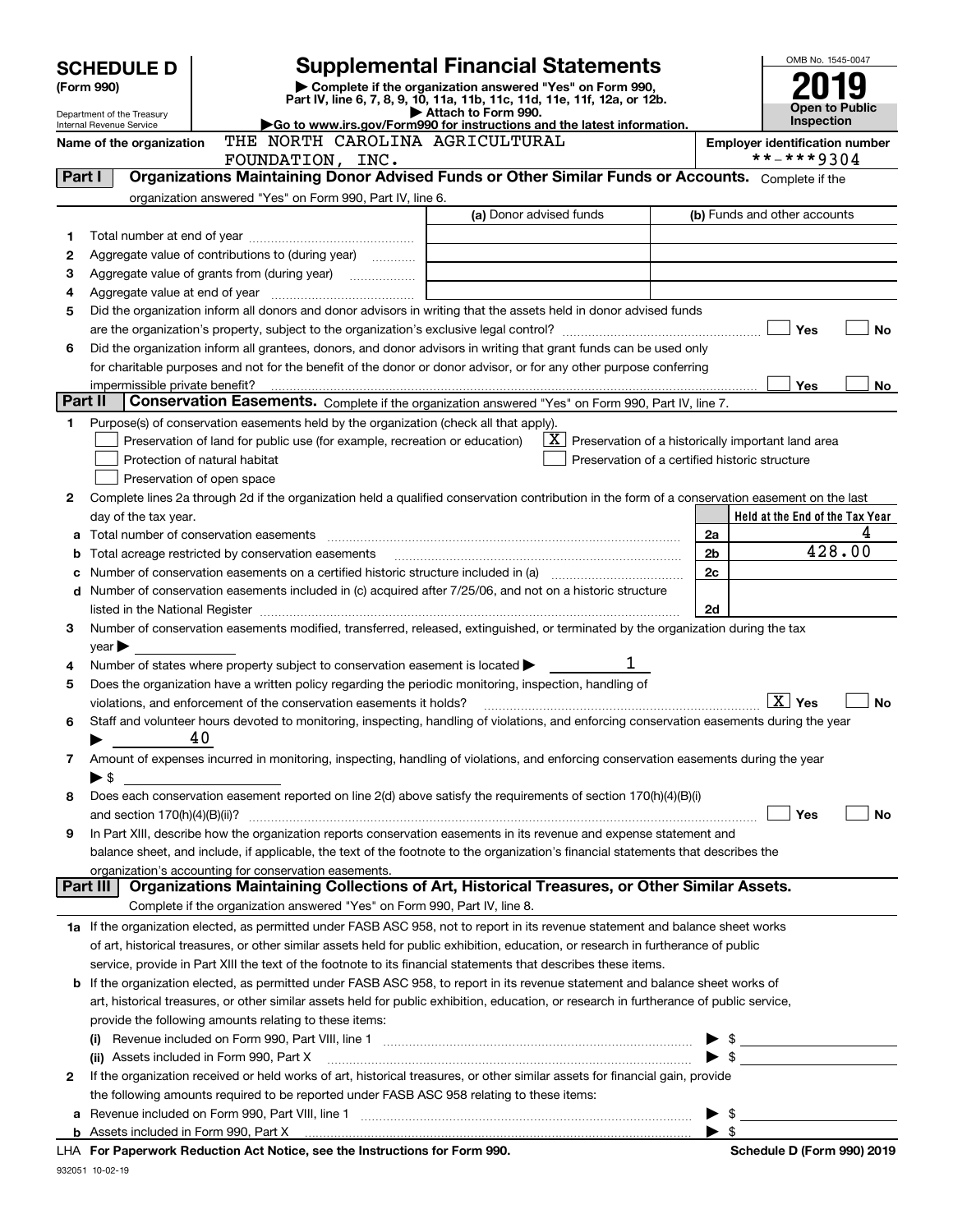|               |                                                                                                                                                                                                                                | THE NORTH CAROLINA AGRICULTURAL         |                |                                                                                                                                                                                                                                |                                 |                                                                                                                                                                                                                                                                                                                                     |                 |
|---------------|--------------------------------------------------------------------------------------------------------------------------------------------------------------------------------------------------------------------------------|-----------------------------------------|----------------|--------------------------------------------------------------------------------------------------------------------------------------------------------------------------------------------------------------------------------|---------------------------------|-------------------------------------------------------------------------------------------------------------------------------------------------------------------------------------------------------------------------------------------------------------------------------------------------------------------------------------|-----------------|
|               | Schedule D (Form 990) 2019<br>Part III                                                                                                                                                                                         | FOUNDATION, INC.                        |                |                                                                                                                                                                                                                                |                                 | **-***9304 Page 2                                                                                                                                                                                                                                                                                                                   |                 |
|               | Organizations Maintaining Collections of Art, Historical Treasures, or Other Similar Assets (continued)                                                                                                                        |                                         |                |                                                                                                                                                                                                                                |                                 |                                                                                                                                                                                                                                                                                                                                     |                 |
| 3             | Using the organization's acquisition, accession, and other records, check any of the following that make significant use of its                                                                                                |                                         |                |                                                                                                                                                                                                                                |                                 |                                                                                                                                                                                                                                                                                                                                     |                 |
|               | collection items (check all that apply):                                                                                                                                                                                       |                                         |                |                                                                                                                                                                                                                                |                                 |                                                                                                                                                                                                                                                                                                                                     |                 |
| a             | Public exhibition                                                                                                                                                                                                              |                                         |                | Loan or exchange program                                                                                                                                                                                                       |                                 |                                                                                                                                                                                                                                                                                                                                     |                 |
| b             | Scholarly research                                                                                                                                                                                                             |                                         |                | Other and the control of the control of the control of the control of the control of the control of the control of the control of the control of the control of the control of the control of the control of the control of th |                                 |                                                                                                                                                                                                                                                                                                                                     |                 |
| c             | Preservation for future generations                                                                                                                                                                                            |                                         |                |                                                                                                                                                                                                                                |                                 |                                                                                                                                                                                                                                                                                                                                     |                 |
|               | Provide a description of the organization's collections and explain how they further the organization's exempt purpose in Part XIII.                                                                                           |                                         |                |                                                                                                                                                                                                                                |                                 |                                                                                                                                                                                                                                                                                                                                     |                 |
| 5             | During the year, did the organization solicit or receive donations of art, historical treasures, or other similar assets                                                                                                       |                                         |                |                                                                                                                                                                                                                                |                                 |                                                                                                                                                                                                                                                                                                                                     |                 |
|               | to be sold to raise funds rather than to be maintained as part of the organization's collection?                                                                                                                               |                                         |                |                                                                                                                                                                                                                                |                                 | Yes                                                                                                                                                                                                                                                                                                                                 | No              |
|               | Part IV<br>Escrow and Custodial Arrangements. Complete if the organization answered "Yes" on Form 990, Part IV, line 9, or                                                                                                     |                                         |                |                                                                                                                                                                                                                                |                                 |                                                                                                                                                                                                                                                                                                                                     |                 |
|               | reported an amount on Form 990, Part X, line 21.                                                                                                                                                                               |                                         |                |                                                                                                                                                                                                                                |                                 |                                                                                                                                                                                                                                                                                                                                     |                 |
|               | 1a Is the organization an agent, trustee, custodian or other intermediary for contributions or other assets not included                                                                                                       |                                         |                |                                                                                                                                                                                                                                |                                 |                                                                                                                                                                                                                                                                                                                                     |                 |
|               | on Form 990, Part X? [11] matter continuum matter contract to the contract of the contract of the contract of the contract of the contract of the contract of the contract of the contract of the contract of the contract of  |                                         |                |                                                                                                                                                                                                                                |                                 | Yes                                                                                                                                                                                                                                                                                                                                 | No              |
|               | b If "Yes," explain the arrangement in Part XIII and complete the following table:                                                                                                                                             |                                         |                |                                                                                                                                                                                                                                |                                 |                                                                                                                                                                                                                                                                                                                                     |                 |
|               |                                                                                                                                                                                                                                |                                         |                |                                                                                                                                                                                                                                |                                 | Amount                                                                                                                                                                                                                                                                                                                              |                 |
|               | c Beginning balance measurements and the state of the state of the state of the state of the state of the state of the state of the state of the state of the state of the state of the state of the state of the state of the |                                         |                |                                                                                                                                                                                                                                | 1c                              |                                                                                                                                                                                                                                                                                                                                     |                 |
|               |                                                                                                                                                                                                                                |                                         |                |                                                                                                                                                                                                                                | 1d                              |                                                                                                                                                                                                                                                                                                                                     |                 |
|               | e Distributions during the year manufactured and continuum and control of the control of the control of the control of the control of the control of the control of the control of the control of the control of the control o |                                         |                |                                                                                                                                                                                                                                | 1e                              |                                                                                                                                                                                                                                                                                                                                     |                 |
| f             |                                                                                                                                                                                                                                |                                         |                |                                                                                                                                                                                                                                | 1f                              |                                                                                                                                                                                                                                                                                                                                     |                 |
|               | 2a Did the organization include an amount on Form 990, Part X, line 21, for escrow or custodial account liability?                                                                                                             |                                         |                |                                                                                                                                                                                                                                |                                 | Yes                                                                                                                                                                                                                                                                                                                                 | No              |
|               | b If "Yes," explain the arrangement in Part XIII. Check here if the explanation has been provided on Part XIII                                                                                                                 |                                         |                |                                                                                                                                                                                                                                |                                 |                                                                                                                                                                                                                                                                                                                                     |                 |
| <b>Part V</b> | <b>Endowment Funds.</b> Complete if the organization answered "Yes" on Form 990, Part IV, line 10.                                                                                                                             |                                         |                |                                                                                                                                                                                                                                |                                 |                                                                                                                                                                                                                                                                                                                                     |                 |
|               |                                                                                                                                                                                                                                | (a) Current year                        | (b) Prior year | (c) Two years back                                                                                                                                                                                                             | (d) Three years back            | (e) Four years back                                                                                                                                                                                                                                                                                                                 |                 |
|               | 1a Beginning of year balance                                                                                                                                                                                                   | 124,971,007.                            | 120, 164, 624. | 110,520,069.                                                                                                                                                                                                                   | 102, 551, 811.                  |                                                                                                                                                                                                                                                                                                                                     | 102,032,706.    |
|               |                                                                                                                                                                                                                                | 2,315,894.                              | 2,029,266.     | 2,928,188.                                                                                                                                                                                                                     | 2,411,894.                      |                                                                                                                                                                                                                                                                                                                                     | 3,849,653.      |
|               | Net investment earnings, gains, and losses                                                                                                                                                                                     | 1,853,527.                              | 6,024,538.     | 9, 411, 212.                                                                                                                                                                                                                   | 7,724,059.                      |                                                                                                                                                                                                                                                                                                                                     | $-1, 252, 867.$ |
|               |                                                                                                                                                                                                                                |                                         |                |                                                                                                                                                                                                                                |                                 |                                                                                                                                                                                                                                                                                                                                     |                 |
|               | e Other expenditures for facilities                                                                                                                                                                                            |                                         |                |                                                                                                                                                                                                                                |                                 |                                                                                                                                                                                                                                                                                                                                     |                 |
|               | and programs                                                                                                                                                                                                                   | 3,394,091.                              |                | $3, 247, 421.$ $2, 694, 845.$                                                                                                                                                                                                  | 2,167,695.                      |                                                                                                                                                                                                                                                                                                                                     | 2,077,681.      |
|               | f Administrative expenses                                                                                                                                                                                                      |                                         |                |                                                                                                                                                                                                                                |                                 |                                                                                                                                                                                                                                                                                                                                     |                 |
|               | <b>g</b> End of year balance $\ldots$                                                                                                                                                                                          | 125, 746, 337.                          |                | $124, 971, 007.$ 120, 164, 624.                                                                                                                                                                                                | 110, 520, 069.                  |                                                                                                                                                                                                                                                                                                                                     | 102,551,811.    |
| 2             | Provide the estimated percentage of the current year end balance (line 1g, column (a)) held as:                                                                                                                                |                                         |                |                                                                                                                                                                                                                                |                                 |                                                                                                                                                                                                                                                                                                                                     |                 |
|               | a Board designated or quasi-endowment >                                                                                                                                                                                        | 1.13                                    | %              |                                                                                                                                                                                                                                |                                 |                                                                                                                                                                                                                                                                                                                                     |                 |
|               | 72.28<br>Permanent endowment                                                                                                                                                                                                   | %                                       |                |                                                                                                                                                                                                                                |                                 |                                                                                                                                                                                                                                                                                                                                     |                 |
|               | 26.59<br>$\mathbf c$ Term endowment $\blacktriangleright$                                                                                                                                                                      | %                                       |                |                                                                                                                                                                                                                                |                                 |                                                                                                                                                                                                                                                                                                                                     |                 |
|               | The percentages on lines 2a, 2b, and 2c should equal 100%.                                                                                                                                                                     |                                         |                |                                                                                                                                                                                                                                |                                 |                                                                                                                                                                                                                                                                                                                                     |                 |
|               | 3a Are there endowment funds not in the possession of the organization that are held and administered for the organization                                                                                                     |                                         |                |                                                                                                                                                                                                                                |                                 |                                                                                                                                                                                                                                                                                                                                     |                 |
|               | by:                                                                                                                                                                                                                            |                                         |                |                                                                                                                                                                                                                                |                                 | Yes                                                                                                                                                                                                                                                                                                                                 | No              |
|               | (i)                                                                                                                                                                                                                            |                                         |                |                                                                                                                                                                                                                                |                                 | 3a(i)                                                                                                                                                                                                                                                                                                                               | х               |
|               |                                                                                                                                                                                                                                |                                         |                |                                                                                                                                                                                                                                |                                 | 3a(ii)                                                                                                                                                                                                                                                                                                                              | X               |
|               |                                                                                                                                                                                                                                |                                         |                |                                                                                                                                                                                                                                |                                 | 3b                                                                                                                                                                                                                                                                                                                                  |                 |
| 4             | Describe in Part XIII the intended uses of the organization's endowment funds.                                                                                                                                                 |                                         |                |                                                                                                                                                                                                                                |                                 |                                                                                                                                                                                                                                                                                                                                     |                 |
|               | Land, Buildings, and Equipment.<br><b>Part VI</b>                                                                                                                                                                              |                                         |                |                                                                                                                                                                                                                                |                                 |                                                                                                                                                                                                                                                                                                                                     |                 |
|               | Complete if the organization answered "Yes" on Form 990, Part IV, line 11a. See Form 990, Part X, line 10.                                                                                                                     |                                         |                |                                                                                                                                                                                                                                |                                 |                                                                                                                                                                                                                                                                                                                                     |                 |
|               | Description of property                                                                                                                                                                                                        | (a) Cost or other<br>basis (investment) |                | (b) Cost or other<br>basis (other)                                                                                                                                                                                             | (c) Accumulated<br>depreciation | (d) Book value                                                                                                                                                                                                                                                                                                                      |                 |
|               |                                                                                                                                                                                                                                |                                         |                | 32,068,277.                                                                                                                                                                                                                    |                                 | 32,068,277.                                                                                                                                                                                                                                                                                                                         |                 |
|               |                                                                                                                                                                                                                                |                                         |                |                                                                                                                                                                                                                                |                                 |                                                                                                                                                                                                                                                                                                                                     |                 |
|               |                                                                                                                                                                                                                                |                                         |                |                                                                                                                                                                                                                                |                                 |                                                                                                                                                                                                                                                                                                                                     |                 |
|               |                                                                                                                                                                                                                                |                                         |                | 213,429.                                                                                                                                                                                                                       | 157,977.                        |                                                                                                                                                                                                                                                                                                                                     | 55,452.         |
|               |                                                                                                                                                                                                                                |                                         |                |                                                                                                                                                                                                                                |                                 |                                                                                                                                                                                                                                                                                                                                     |                 |
|               |                                                                                                                                                                                                                                |                                         |                |                                                                                                                                                                                                                                |                                 | 32, 123, 729.                                                                                                                                                                                                                                                                                                                       |                 |
|               |                                                                                                                                                                                                                                |                                         |                |                                                                                                                                                                                                                                |                                 | $\mathbf{a}$ . $\mathbf{b}$ $\mathbf{c}$ $\mathbf{c}$ $\mathbf{c}$ $\mathbf{c}$ $\mathbf{c}$ $\mathbf{c}$ $\mathbf{c}$ $\mathbf{c}$ $\mathbf{c}$ $\mathbf{c}$ $\mathbf{c}$ $\mathbf{c}$ $\mathbf{c}$ $\mathbf{c}$ $\mathbf{c}$ $\mathbf{c}$ $\mathbf{c}$ $\mathbf{c}$ $\mathbf{c}$ $\mathbf{c}$ $\mathbf{c}$ $\mathbf{c}$ $\mathbf$ |                 |

**Schedule D (Form 990) 2019**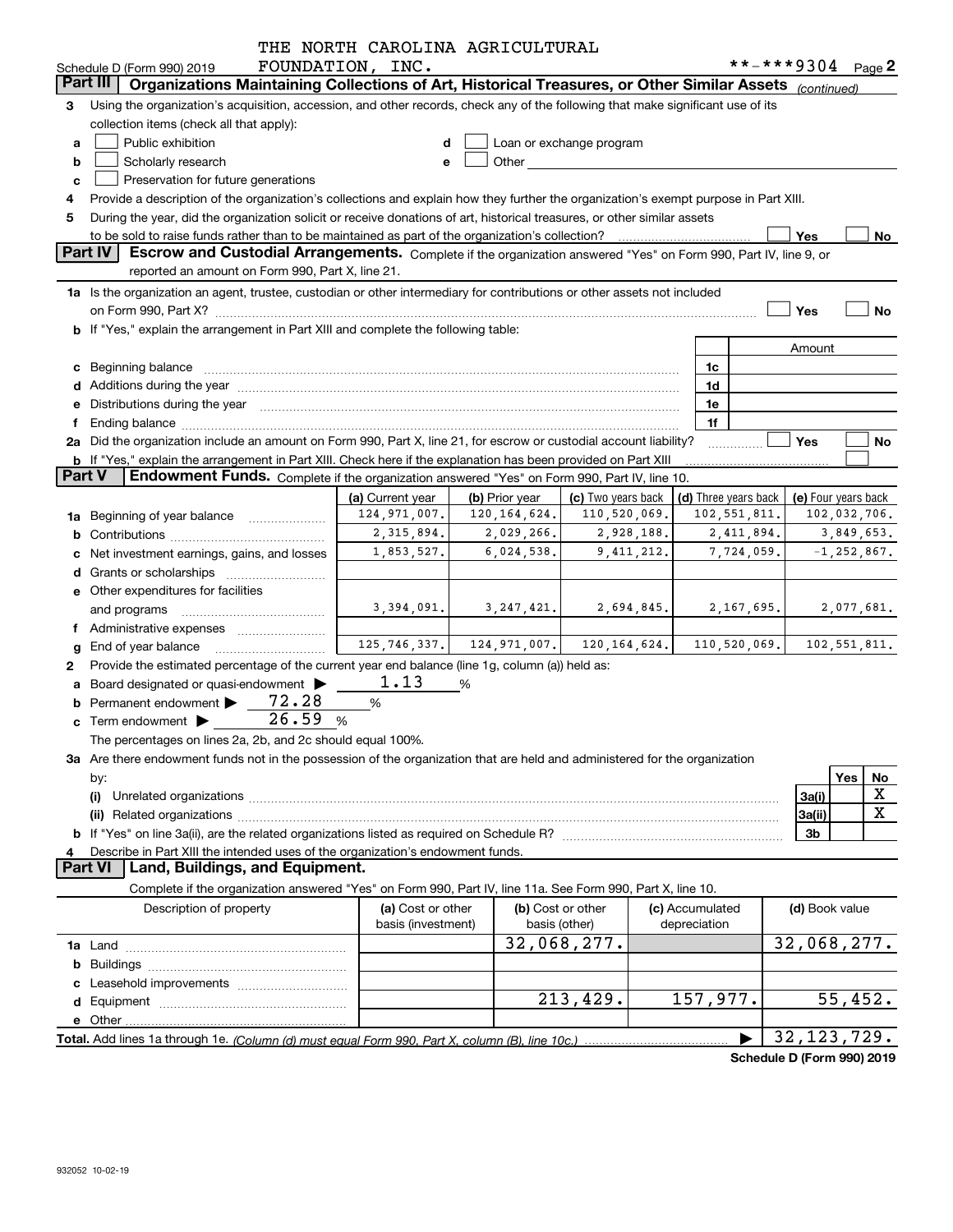|                            | IIID NORII CARODI |      |
|----------------------------|-------------------|------|
| Schedule D (Form 990) 2019 | FOUNDATION,       | INC. |

| Part VII Investments - Other Securities.                                                                          |                 |                                                           |                |
|-------------------------------------------------------------------------------------------------------------------|-----------------|-----------------------------------------------------------|----------------|
| Complete if the organization answered "Yes" on Form 990, Part IV, line 11b. See Form 990, Part X, line 12.        |                 |                                                           |                |
| (a) Description of security or category (including name of security)                                              | (b) Book value  | (c) Method of valuation: Cost or end-of-year market value |                |
| (1) Financial derivatives                                                                                         |                 |                                                           |                |
| (2) Closely held equity interests                                                                                 |                 |                                                           |                |
| (3) Other                                                                                                         |                 |                                                           |                |
| (A) NC STATE INVESTMENT FUND                                                                                      | 95, 118, 900.   | END-OF-YEAR MARKET VALUE                                  |                |
| LIFE INCOME FUNDS<br>(B)                                                                                          | 7,230,798.      | END-OF-YEAR MARKET VALUE                                  |                |
| STIF<br>(C)                                                                                                       | 57,820.         | END-OF-YEAR MARKET                                        | VALUE          |
| IRREVOCABLE TRUST LIFE<br>(D)                                                                                     |                 |                                                           |                |
| INCOME FUNDS<br>(E)                                                                                               | 686,684.        | END-OF-YEAR MARKET VALUE                                  |                |
| (F)                                                                                                               |                 |                                                           |                |
| (G)                                                                                                               |                 |                                                           |                |
| (H)                                                                                                               |                 |                                                           |                |
| <b>Total.</b> (Col. (b) must equal Form 990, Part X, col. (B) line 12.)                                           | 103,094,202.    |                                                           |                |
| Part VIII Investments - Program Related.                                                                          |                 |                                                           |                |
| Complete if the organization answered "Yes" on Form 990, Part IV, line 11c. See Form 990, Part X, line 13.        |                 |                                                           |                |
| (a) Description of investment                                                                                     | (b) Book value  | (c) Method of valuation: Cost or end-of-year market value |                |
| (1)                                                                                                               |                 |                                                           |                |
| (2)                                                                                                               |                 |                                                           |                |
| (3)                                                                                                               |                 |                                                           |                |
| (4)                                                                                                               |                 |                                                           |                |
| (5)                                                                                                               |                 |                                                           |                |
| (6)                                                                                                               |                 |                                                           |                |
| (7)                                                                                                               |                 |                                                           |                |
| (8)                                                                                                               |                 |                                                           |                |
| (9)                                                                                                               |                 |                                                           |                |
| Total. (Col. (b) must equal Form 990, Part X, col. (B) line $13.$ )                                               |                 |                                                           |                |
| <b>Other Assets.</b><br>Part IX                                                                                   |                 |                                                           |                |
| Complete if the organization answered "Yes" on Form 990, Part IV, line 11d. See Form 990, Part X, line 15.        |                 |                                                           |                |
|                                                                                                                   | (a) Description |                                                           | (b) Book value |
| (1)                                                                                                               |                 |                                                           |                |
| (2)                                                                                                               |                 |                                                           |                |
| (3)                                                                                                               |                 |                                                           |                |
| (4)                                                                                                               |                 |                                                           |                |
| (5)                                                                                                               |                 |                                                           |                |
| (6)                                                                                                               |                 |                                                           |                |
| (7)                                                                                                               |                 |                                                           |                |
| (8)                                                                                                               |                 |                                                           |                |
| (9)                                                                                                               |                 |                                                           |                |
| Total. (Column (b) must equal Form 990. Part X. col. (B) line 15.)<br><b>Other Liabilities.</b><br>Part X         |                 |                                                           |                |
| Complete if the organization answered "Yes" on Form 990, Part IV, line 11e or 11f. See Form 990, Part X, line 25. |                 |                                                           |                |
| (a) Description of liability<br><u>1.</u>                                                                         |                 |                                                           | (b) Book value |
| (1)<br>Federal income taxes                                                                                       |                 |                                                           |                |
| LIFE INCOME FUNDS PAYABLE<br>(2)                                                                                  |                 |                                                           | 4,210,034.     |
| DUE TO OTHERS<br>(3)                                                                                              |                 |                                                           | 51,048.        |
| (4)                                                                                                               |                 |                                                           |                |
| (5)                                                                                                               |                 |                                                           |                |
| (6)                                                                                                               |                 |                                                           |                |
| (7)                                                                                                               |                 |                                                           |                |
| (8)                                                                                                               |                 |                                                           |                |
| (9)                                                                                                               |                 |                                                           |                |
|                                                                                                                   |                 |                                                           | 4,261,082.     |
| Total. (Column (b) must equal Form 990, Part X, col. (B) line 25.)                                                |                 |                                                           |                |

**2.** Liability for uncertain tax positions. In Part XIII, provide the text of the footnote to the organization's financial statements that reports the organization's liability for uncertain tax positions under FASB ASC 740. Check here if the text of the footnote has been provided in Part XIII  $\vert$  X  $\vert$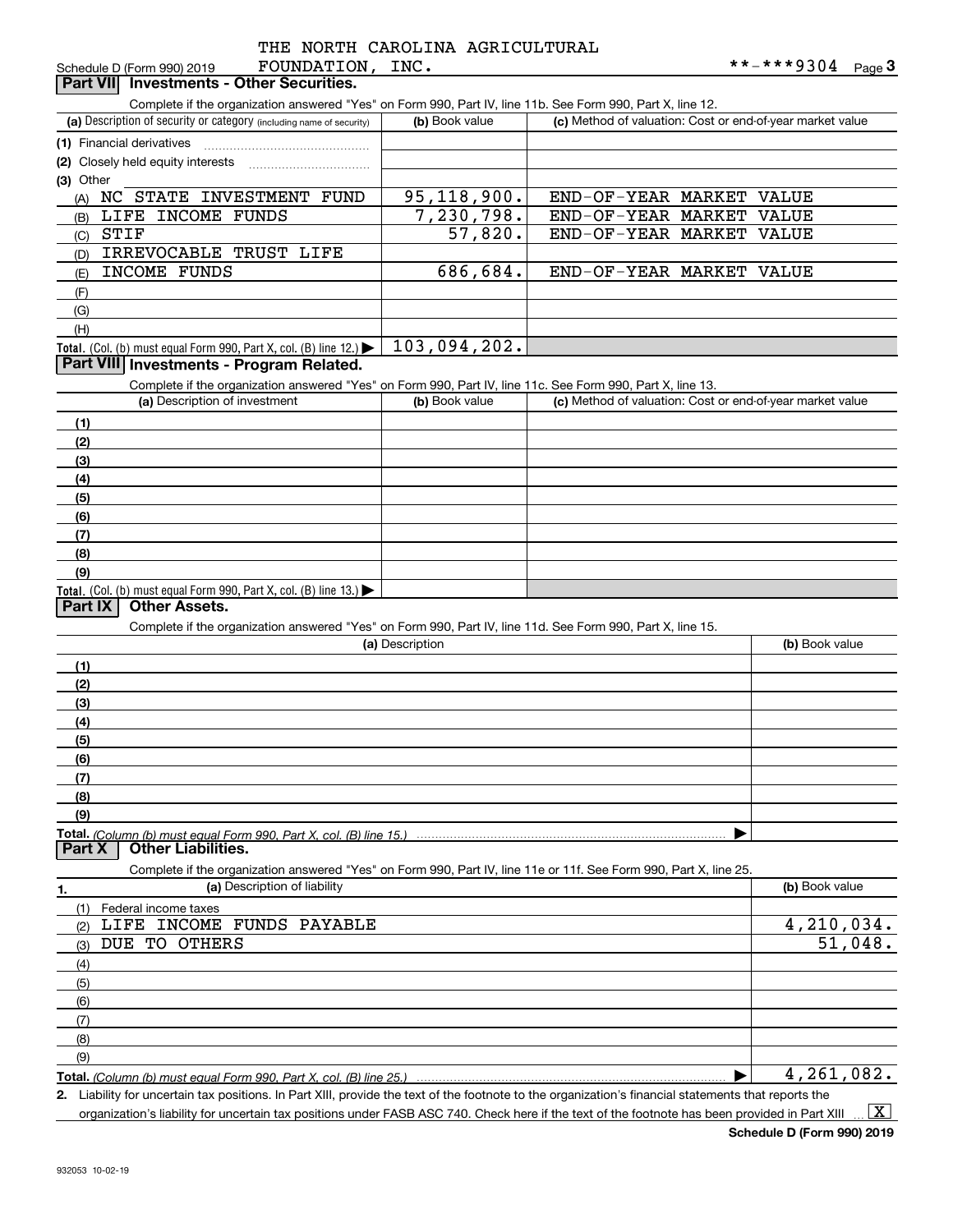|              | THE NORTH CAROLINA AGRICULIORAL                                                                                                                                                                                                     |                |                               |                |                   |
|--------------|-------------------------------------------------------------------------------------------------------------------------------------------------------------------------------------------------------------------------------------|----------------|-------------------------------|----------------|-------------------|
|              | FOUNDATION, INC.<br>Schedule D (Form 990) 2019<br>Reconciliation of Revenue per Audited Financial Statements With Revenue per Return.<br><b>Part XI</b>                                                                             |                |                               |                | **-***9304 Page 4 |
|              |                                                                                                                                                                                                                                     |                |                               |                |                   |
|              | Complete if the organization answered "Yes" on Form 990, Part IV, line 12a.                                                                                                                                                         |                |                               |                |                   |
| 1            | Total revenue, gains, and other support per audited financial statements                                                                                                                                                            |                |                               | $\blacksquare$ | 29,630,691.       |
| $\mathbf{2}$ | Amounts included on line 1 but not on Form 990, Part VIII, line 12:                                                                                                                                                                 |                |                               |                |                   |
| a            |                                                                                                                                                                                                                                     | 2a             | $\frac{164,543.}{1,374,000.}$ |                |                   |
| b            |                                                                                                                                                                                                                                     | 2 <sub>b</sub> |                               |                |                   |
| C            |                                                                                                                                                                                                                                     | 2c             |                               |                |                   |
| d            | Other (Describe in Part XIII.) <b>Construction Contract Construction</b> Chern Construction Chern Chern Chern Chern Chern Chern Chern Chern Chern Chern Chern Chern Chern Chern Chern Chern Chern Chern Chern Chern Chern Chern Che | 2d             | 1,687,307.                    |                |                   |
|              | Add lines 2a through 2d                                                                                                                                                                                                             |                |                               | 2e             | 3,225,850.        |
| З.           |                                                                                                                                                                                                                                     |                |                               | $\mathbf{a}$   | 26,404,841.       |
| 4            | Amounts included on Form 990, Part VIII, line 12, but not on line 1:                                                                                                                                                                |                |                               |                |                   |
| а            | Investment expenses not included on Form 990, Part VIII, line 7b [1000000000000000000000000000000000                                                                                                                                | 4a             | <u>517,461.</u>               |                |                   |
| b            | Other (Describe in Part XIII.) <b>Construction Contract Construction</b> Chemistry Chemistry Chemistry Chemistry Chemistry                                                                                                          | 4 <sub>b</sub> |                               |                |                   |
|              | Add lines 4a and 4b                                                                                                                                                                                                                 |                |                               | 4c             | <u>517,461.</u>   |
|              |                                                                                                                                                                                                                                     | 5              | 26, 922, 302.                 |                |                   |
|              | Part XII   Reconciliation of Expenses per Audited Financial Statements With Expenses per Return.                                                                                                                                    |                |                               |                |                   |
|              | Complete if the organization answered "Yes" on Form 990, Part IV, line 12a.                                                                                                                                                         |                |                               |                |                   |
| 1            | Total expenses and losses per audited financial statements                                                                                                                                                                          |                |                               | $\blacksquare$ | 26, 332, 637.     |
| 2            | Amounts included on line 1 but not on Form 990, Part IX, line 25:                                                                                                                                                                   |                |                               |                |                   |
| a            |                                                                                                                                                                                                                                     | 2a             | 1,374,000.                    |                |                   |
| b            |                                                                                                                                                                                                                                     | 2 <sub>b</sub> |                               |                |                   |
|              |                                                                                                                                                                                                                                     | 2 <sub>c</sub> |                               |                |                   |
| d            |                                                                                                                                                                                                                                     | 2d             | 181,863.                      |                |                   |
| e            | Add lines 2a through 2d <b>contained a contained a contained a contained a</b> contained a contained a contained a contained a contained a contained a contained a contained a contained a contained a contained a contained a cont |                |                               | 2e             | 1,555,863.        |
| 3            |                                                                                                                                                                                                                                     |                |                               | $\mathbf{a}$   | 24,776,774.       |
| 4            | Amounts included on Form 990, Part IX, line 25, but not on line 1:                                                                                                                                                                  |                |                               |                |                   |
| a            | Investment expenses not included on Form 990, Part VIII, line 7b [100] [100] [100] [100] [100] [100] [100] [10                                                                                                                      | 4a             | 517,461.                      |                |                   |
|              | Other (Describe in Part XIII.) <b>Construction Contract Construction</b> Chemical Construction Chemical Chemical Chemical Chemical Chemical Chemical Chemical Chemical Chemical Chemical Chemical Chemical Chemical Chemical Chemic | 4 <sub>h</sub> |                               |                |                   |
|              | Add lines 4a and 4b                                                                                                                                                                                                                 |                |                               | 4c             | 517,461.          |
| 5            |                                                                                                                                                                                                                                     |                |                               | 5              | 25, 294, 235.     |
|              | Part XIII Supplemental Information.                                                                                                                                                                                                 |                |                               |                |                   |

CAROLINA AGRICULTURAL

Provide the descriptions required for Part II, lines 3, 5, and 9; Part III, lines 1a and 4; Part IV, lines 1b and 2b; Part V, line 4; Part X, line 2; Part XI, lines 2d and 4b; and Part XII, lines 2d and 4b. Also complete this part to provide any additional information.

#### PART II, LINE 9:

|  | DONATED EASEMENTS ARE STATED AT FAIR VALUE AS OF THE DATE OF DONATION. |  |  |  |  |  |  |  |  |  |  |  |  |
|--|------------------------------------------------------------------------|--|--|--|--|--|--|--|--|--|--|--|--|
|--|------------------------------------------------------------------------|--|--|--|--|--|--|--|--|--|--|--|--|

THE ORGANIZATION HOLDS CONSERVATION EASEMENTS FOR WHICH IT MAY HAVE FUTURE

COMMITMENTS FOR AN UNDETERMINABLE AMOUNT. THE PURPOSE OF THESE

CONSERVATION EASEMENTS IS TO MAINTAIN WETLAND AND/OR RIPARIAN RESOURCES

AND OTHER NATURAL VALUES AND PREVENT THE USE OR DEVELOPMENT FOR ANY

PURPOSE OR IN ANY MANNER THAT WOULD CONFLICT WITH THE MAINTENANCE OF THE

PROPERTIES IN THEIR NATURAL CONDITIONS.

PART V, LINE 4:

THE FOUNDATION'S ENDOWMENT CONSISTS OF 730 INDIVIDUAL FUNDS ESTABLISHED

FOR A VARIETY OF PURPOSES RELATED TO THE FOUNDATION'S MISSION TO AID AND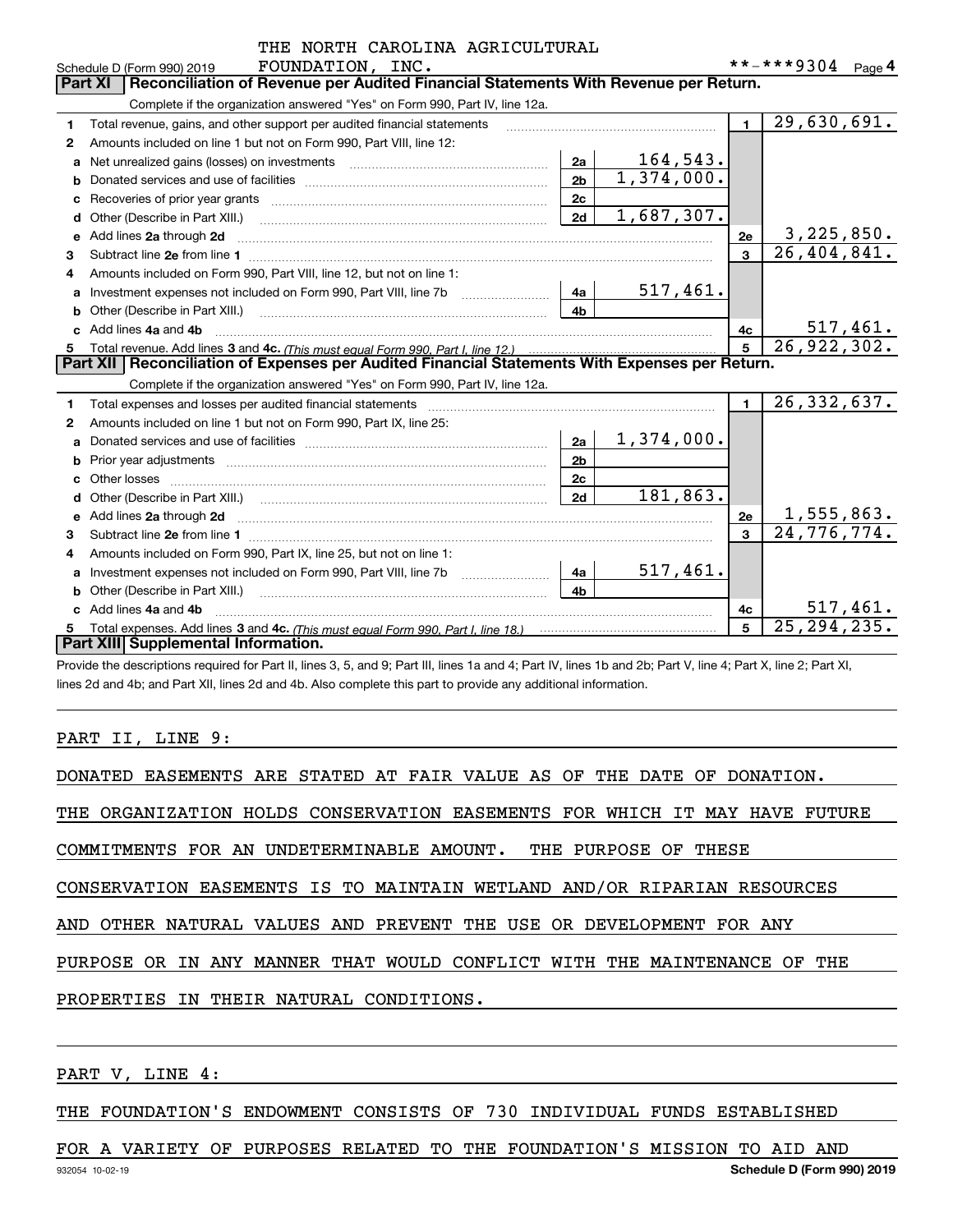*(continued)* **Part XIII Supplemental Information** 

PROMOTE ALL TYPES OF EDUCATION, RESEARCH AND EXTENSION WITHIN THE COLLEGE

OF AGRICULTURE AND LIFE SCIENCES AT NC STATE UNIVERSITY.

PART X, LINE 2:

MANAGEMENT HAS ANALYZED THE TAX POSITIONS TAKEN BY THE FOUNDATION, AND HAS CONCLUDED THAT AS OF JUNE 30, 2020, THERE ARE NO UNCERTAIN POSITIONS TAKEN OR EXPECTED TO BE TAKEN THAT WOULD REQUIRE RECOGNITION OF A LIABILITY (OR ASSET) OR DISCLOSURE IN THE ACCOMPANYING FINANCIAL STATEMENTS. THE FOUNDATION IS SUBJECT TO ROUTINE AUDITS BY TAXING JURISDICTIONS; HOWEVER, THERE ARE CURRENTLY NO AUDITS FOR ANY TAX PERIODS IN PROGRESS. MANAGEMENT BELIEVES IT IS NO LONGER SUBJECT TO INCOME TAX EXAMINATIONS FOR YEARS PRIOR TO TAX YEAR 2016.

PART XI, LINE 2D - OTHER ADJUSTMENTS:

| SPLIT INTEREST CHANGE                    | 1,505,444. |
|------------------------------------------|------------|
|                                          |            |
| FUNDRAISING EXPENSES NETTED WITH REVENUE | 181,863.   |
|                                          |            |
| TOTAL TO SCHEDULE D, PART XI, LINE 2D    | 1,687,307. |

PART XII, LINE 2D - OTHER ADJUSTMENTS:

FUNDRAISING EXPENSES NETTED WITH REVENUE 181,863.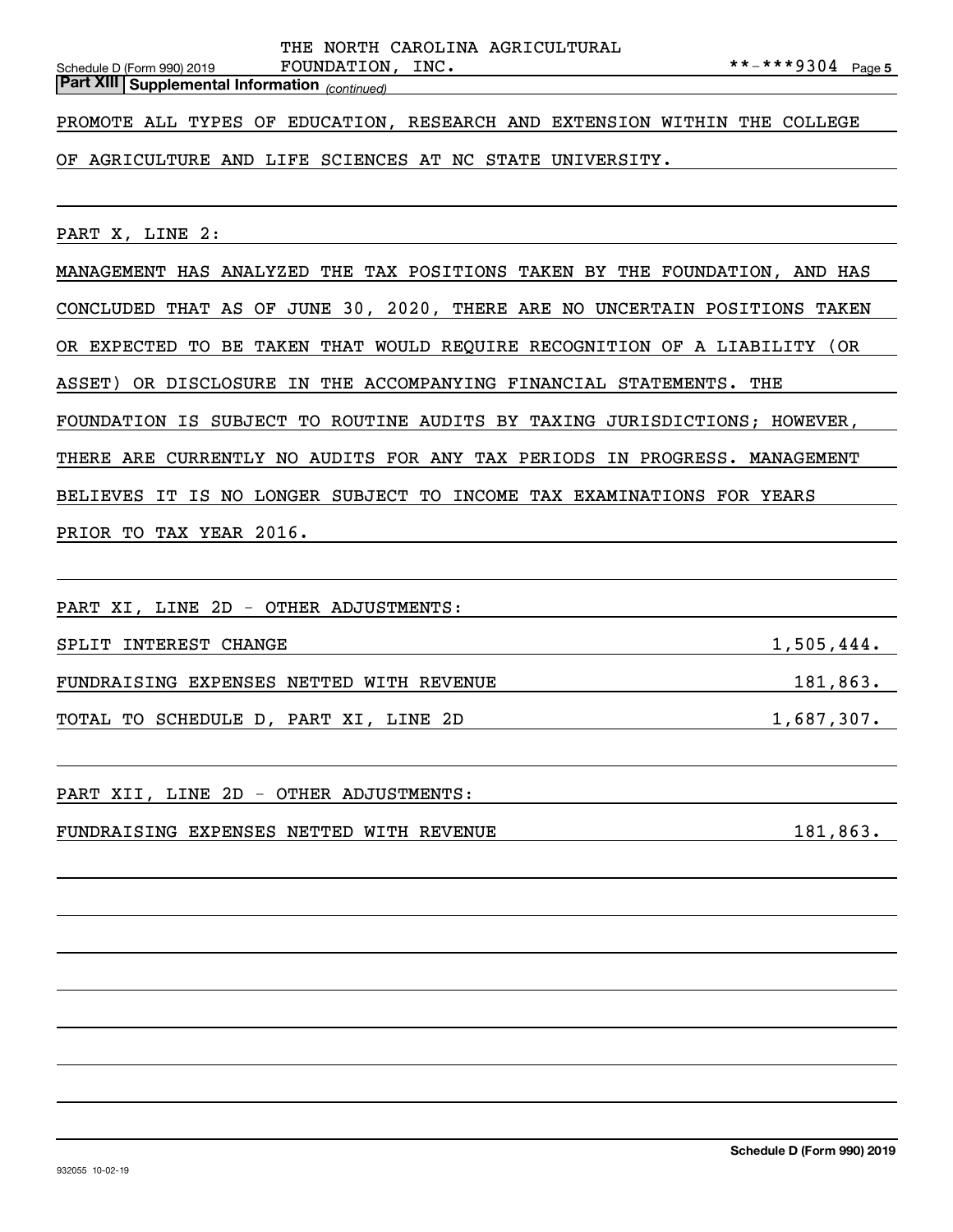| <b>SCHEDULE G</b>                                            |                                                                                                                                                                     | <b>Supplemental Information Regarding Fundraising or Gaming Activities</b>                                                                         |     |                                                                            |                                       |  |                                                                            | OMB No. 1545-0047                                       |
|--------------------------------------------------------------|---------------------------------------------------------------------------------------------------------------------------------------------------------------------|----------------------------------------------------------------------------------------------------------------------------------------------------|-----|----------------------------------------------------------------------------|---------------------------------------|--|----------------------------------------------------------------------------|---------------------------------------------------------|
| (Form 990 or 990-EZ)                                         | Complete if the organization answered "Yes" on Form 990, Part IV, line 17, 18, or 19, or if the<br>organization entered more than \$15,000 on Form 990-EZ, line 6a. |                                                                                                                                                    |     |                                                                            |                                       |  |                                                                            | 2019                                                    |
| Department of the Treasury                                   |                                                                                                                                                                     | Attach to Form 990 or Form 990-EZ.                                                                                                                 |     |                                                                            |                                       |  |                                                                            | <b>Open to Public</b>                                   |
| Internal Revenue Service                                     |                                                                                                                                                                     | Go to www.irs.gov/Form990 for instructions and the latest information.                                                                             |     |                                                                            |                                       |  |                                                                            | Inspection                                              |
| Name of the organization                                     |                                                                                                                                                                     | THE NORTH CAROLINA AGRICULTURAL                                                                                                                    |     |                                                                            |                                       |  |                                                                            | <b>Employer identification number</b>                   |
|                                                              |                                                                                                                                                                     | FOUNDATION, INC.                                                                                                                                   |     |                                                                            |                                       |  | **-***9304                                                                 |                                                         |
| Part I                                                       | required to complete this part.                                                                                                                                     | Fundraising Activities. Complete if the organization answered "Yes" on Form 990, Part IV, line 17. Form 990-EZ filers are not                      |     |                                                                            |                                       |  |                                                                            |                                                         |
|                                                              |                                                                                                                                                                     | 1 Indicate whether the organization raised funds through any of the following activities. Check all that apply.                                    |     |                                                                            |                                       |  |                                                                            |                                                         |
| Mail solicitations<br>a                                      |                                                                                                                                                                     | e                                                                                                                                                  |     |                                                                            | Solicitation of non-government grants |  |                                                                            |                                                         |
| b                                                            | Internet and email solicitations                                                                                                                                    |                                                                                                                                                    |     |                                                                            | Solicitation of government grants     |  |                                                                            |                                                         |
| Phone solicitations<br>с                                     |                                                                                                                                                                     | Special fundraising events<br>g                                                                                                                    |     |                                                                            |                                       |  |                                                                            |                                                         |
| In-person solicitations<br>d                                 |                                                                                                                                                                     |                                                                                                                                                    |     |                                                                            |                                       |  |                                                                            |                                                         |
|                                                              |                                                                                                                                                                     | 2 a Did the organization have a written or oral agreement with any individual (including officers, directors, trustees, or                         |     |                                                                            |                                       |  |                                                                            |                                                         |
|                                                              |                                                                                                                                                                     | key employees listed in Form 990, Part VII) or entity in connection with professional fundraising services?                                        |     |                                                                            |                                       |  | Yes                                                                        | No                                                      |
|                                                              |                                                                                                                                                                     | b If "Yes," list the 10 highest paid individuals or entities (fundraisers) pursuant to agreements under which the fundraiser is to be              |     |                                                                            |                                       |  |                                                                            |                                                         |
| compensated at least \$5,000 by the organization.            |                                                                                                                                                                     |                                                                                                                                                    |     |                                                                            |                                       |  |                                                                            |                                                         |
| (i) Name and address of individual<br>or entity (fundraiser) |                                                                                                                                                                     | (ii) Activity                                                                                                                                      |     | (iii) Did<br>fundraiser<br>have custody<br>or control of<br>contributions? | (iv) Gross receipts<br>from activity  |  | (v) Amount paid<br>to (or retained by)<br>fundraiser<br>listed in col. (i) | (vi) Amount paid<br>to (or retained by)<br>organization |
|                                                              |                                                                                                                                                                     |                                                                                                                                                    |     |                                                                            |                                       |  |                                                                            |                                                         |
|                                                              |                                                                                                                                                                     |                                                                                                                                                    | Yes | No.                                                                        |                                       |  |                                                                            |                                                         |
|                                                              |                                                                                                                                                                     |                                                                                                                                                    |     |                                                                            |                                       |  |                                                                            |                                                         |
|                                                              |                                                                                                                                                                     |                                                                                                                                                    |     |                                                                            |                                       |  |                                                                            |                                                         |
|                                                              |                                                                                                                                                                     |                                                                                                                                                    |     |                                                                            |                                       |  |                                                                            |                                                         |
|                                                              |                                                                                                                                                                     |                                                                                                                                                    |     |                                                                            |                                       |  |                                                                            |                                                         |
|                                                              |                                                                                                                                                                     |                                                                                                                                                    |     |                                                                            |                                       |  |                                                                            |                                                         |
|                                                              |                                                                                                                                                                     |                                                                                                                                                    |     |                                                                            |                                       |  |                                                                            |                                                         |
|                                                              |                                                                                                                                                                     |                                                                                                                                                    |     |                                                                            |                                       |  |                                                                            |                                                         |
|                                                              |                                                                                                                                                                     |                                                                                                                                                    |     |                                                                            |                                       |  |                                                                            |                                                         |
|                                                              |                                                                                                                                                                     |                                                                                                                                                    |     |                                                                            |                                       |  |                                                                            |                                                         |
|                                                              |                                                                                                                                                                     |                                                                                                                                                    |     |                                                                            |                                       |  |                                                                            |                                                         |
| Total                                                        |                                                                                                                                                                     |                                                                                                                                                    |     |                                                                            |                                       |  |                                                                            |                                                         |
|                                                              |                                                                                                                                                                     | 3 List all states in which the organization is registered or licensed to solicit contributions or has been notified it is exempt from registration |     |                                                                            |                                       |  |                                                                            |                                                         |

or licensing.

AK,AR,CA,CO,DC,HI,KY,ME,MD,MA,MI,MN,NH,NJ,OH,OK,OR,PA,SC,UT,VA,WA,WI,AL,CT FL,GA,IL,KS,MS,NM,NY,NC,ND,RI,TN,WV

LHA For Paperwork Reduction Act Notice, see the Instructions for Form 990 or 990-EZ. Schedule G (Form 990 or 990-EZ) 2019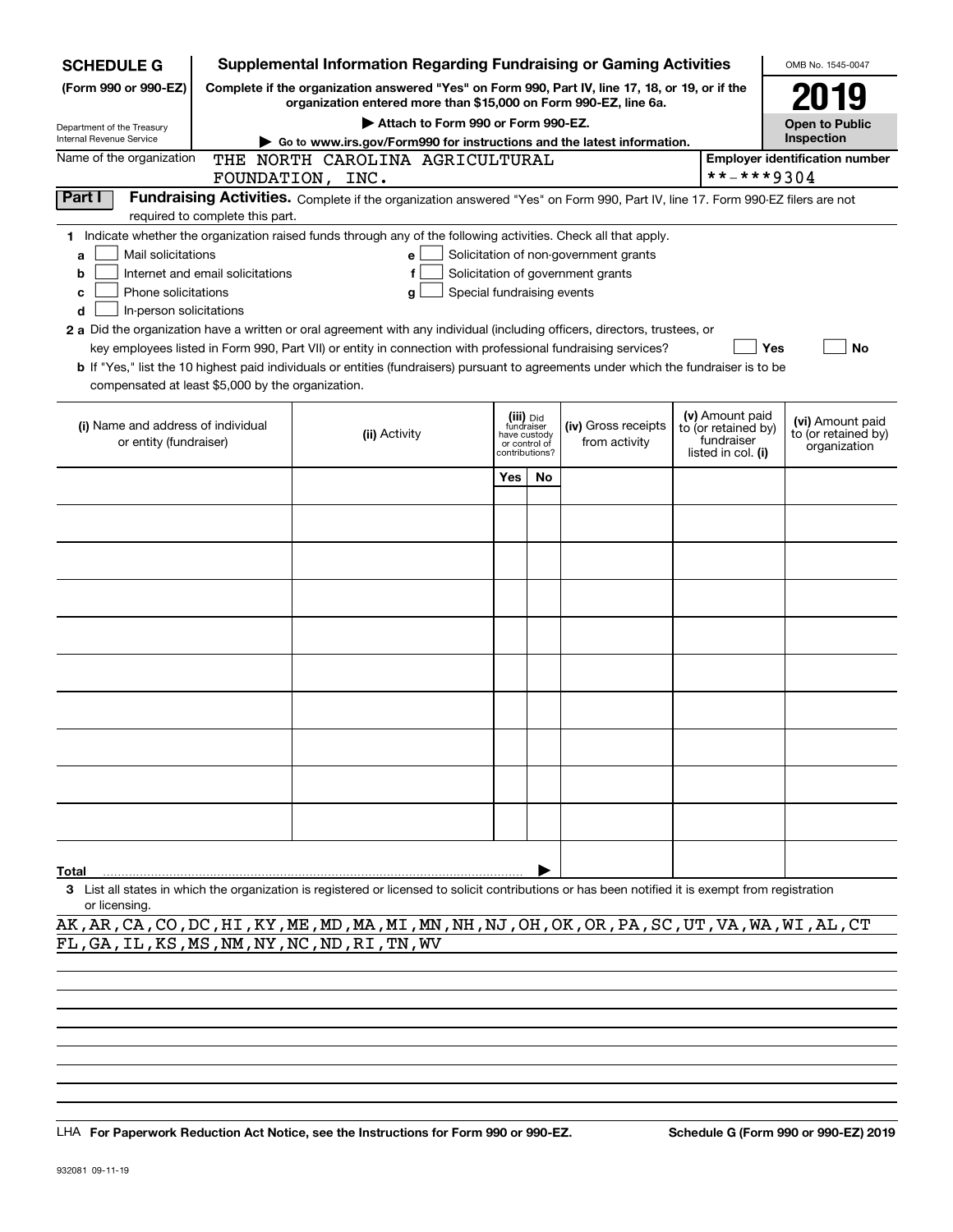#### Schedule G (Form 990 or 990-EZ) 2019 Page FOUNDATION, INC. \*\*-\*\*\*9304 THE NORTH CAROLINA AGRICULTURAL

**2**

**Part II** | Fundraising Events. Complete if the organization answered "Yes" on Form 990, Part IV, line 18, or reported more than \$15,000 of fundraising event contributions and gross income on Form 990-EZ, lines 1 and 6b. List events with gross receipts greater than \$5,000.

|                 |                | of fundraising event contributions and gross income on Form 990-EZ, lines T and 6D. List events with gross receipts greater than \$5,000. |                        |                         |                  |                            |
|-----------------|----------------|-------------------------------------------------------------------------------------------------------------------------------------------|------------------------|-------------------------|------------------|----------------------------|
|                 |                |                                                                                                                                           | (a) Event #1           | $(b)$ Event #2          | (c) Other events | (d) Total events           |
|                 |                |                                                                                                                                           | MOONLIGHT<br><b>IN</b> | THE GARDEN              |                  | (add col. (a) through      |
|                 |                |                                                                                                                                           | MOONLIGHT              | <b>INTAHEGAATEDEN</b>   | 4                | col. (c)                   |
|                 |                |                                                                                                                                           | (event type)           | (event type)            | (total number)   |                            |
|                 |                |                                                                                                                                           |                        |                         |                  |                            |
| Revenue         | 1.             |                                                                                                                                           | 196,400.               | 54,803.                 | 47,860.          | 299,063.                   |
|                 |                |                                                                                                                                           |                        |                         |                  |                            |
|                 |                |                                                                                                                                           | 5,825.                 | 27,800.                 | 29,010.          | 62,635.                    |
|                 |                |                                                                                                                                           |                        |                         |                  |                            |
|                 | 3              | Gross income (line 1 minus line 2)                                                                                                        | 190,575.               | 27,003.                 | 18,850.          | 236,428.                   |
|                 |                |                                                                                                                                           |                        |                         |                  |                            |
|                 |                |                                                                                                                                           |                        |                         | 845.             | 845.                       |
|                 |                |                                                                                                                                           |                        |                         |                  |                            |
|                 | 5              |                                                                                                                                           |                        |                         | 111.             | 111.                       |
|                 |                |                                                                                                                                           |                        |                         |                  |                            |
| Direct Expenses |                |                                                                                                                                           | 2,395.                 | 17,520.                 | 4,200.           | 24, 115.                   |
|                 |                |                                                                                                                                           |                        |                         |                  |                            |
|                 | $\overline{7}$ | Food and beverages                                                                                                                        | 9,927.                 | 32,060.                 | 3,845.           | 45,832.                    |
|                 |                |                                                                                                                                           |                        |                         |                  |                            |
|                 | 8              |                                                                                                                                           | 2,800.                 | 8,750.                  | 7,208.           | 18,758.                    |
|                 | 9              |                                                                                                                                           | 71,679.                | 16,777.                 | 3,746.           | 92, 202.                   |
|                 | 10             | Direct expense summary. Add lines 4 through 9 in column (d)                                                                               | 181,863.               |                         |                  |                            |
|                 |                | 11 Net income summary. Subtract line 10 from line 3, column (d)                                                                           |                        |                         |                  | 54, 565.                   |
| Part III        |                | Gaming. Complete if the organization answered "Yes" on Form 990, Part IV, line 19, or reported more than                                  |                        |                         |                  |                            |
|                 |                | \$15,000 on Form 990-EZ, line 6a.                                                                                                         |                        |                         |                  |                            |
|                 |                |                                                                                                                                           | (a) Bingo              | (b) Pull tabs/instant   | (c) Other gaming | (d) Total gaming (add      |
|                 |                |                                                                                                                                           |                        | bingo/progressive bingo |                  | col. (a) through col. (c)) |
| Revenue         |                |                                                                                                                                           |                        |                         |                  |                            |
|                 |                |                                                                                                                                           |                        |                         |                  |                            |
|                 |                |                                                                                                                                           |                        |                         |                  |                            |
|                 |                |                                                                                                                                           |                        |                         |                  |                            |
| Expenses        |                |                                                                                                                                           |                        |                         |                  |                            |
|                 | $\mathbf{3}$   |                                                                                                                                           |                        |                         |                  |                            |
|                 |                |                                                                                                                                           |                        |                         |                  |                            |

| Revenue         |   |                                                                                                           | (a) Bingo | (b) Pull tabs/instant<br>bingo/progressive bingo | (c) Other gaming                      | (d) Total gaming (add<br>col. (a) through col. (c)) |
|-----------------|---|-----------------------------------------------------------------------------------------------------------|-----------|--------------------------------------------------|---------------------------------------|-----------------------------------------------------|
|                 |   |                                                                                                           |           |                                                  |                                       |                                                     |
|                 | 2 |                                                                                                           |           |                                                  |                                       |                                                     |
| Direct Expenses | 3 |                                                                                                           |           |                                                  |                                       |                                                     |
|                 |   |                                                                                                           |           |                                                  |                                       |                                                     |
|                 | 5 |                                                                                                           |           |                                                  |                                       |                                                     |
|                 | 6 |                                                                                                           | %<br>No   | %<br>No                                          | Yes $\qquad \qquad \qquad$<br>%<br>No |                                                     |
|                 |   |                                                                                                           |           |                                                  |                                       |                                                     |
|                 | 8 |                                                                                                           |           |                                                  |                                       |                                                     |
| 9               |   |                                                                                                           |           |                                                  |                                       |                                                     |
|                 |   |                                                                                                           |           |                                                  |                                       | Yes<br><b>No</b>                                    |
|                 |   |                                                                                                           |           |                                                  |                                       |                                                     |
|                 |   | 10a Were any of the organization's gaming licenses revoked, suspended, or terminated during the tax year? |           |                                                  |                                       | <b>No</b><br>Yes                                    |
|                 |   |                                                                                                           |           |                                                  |                                       |                                                     |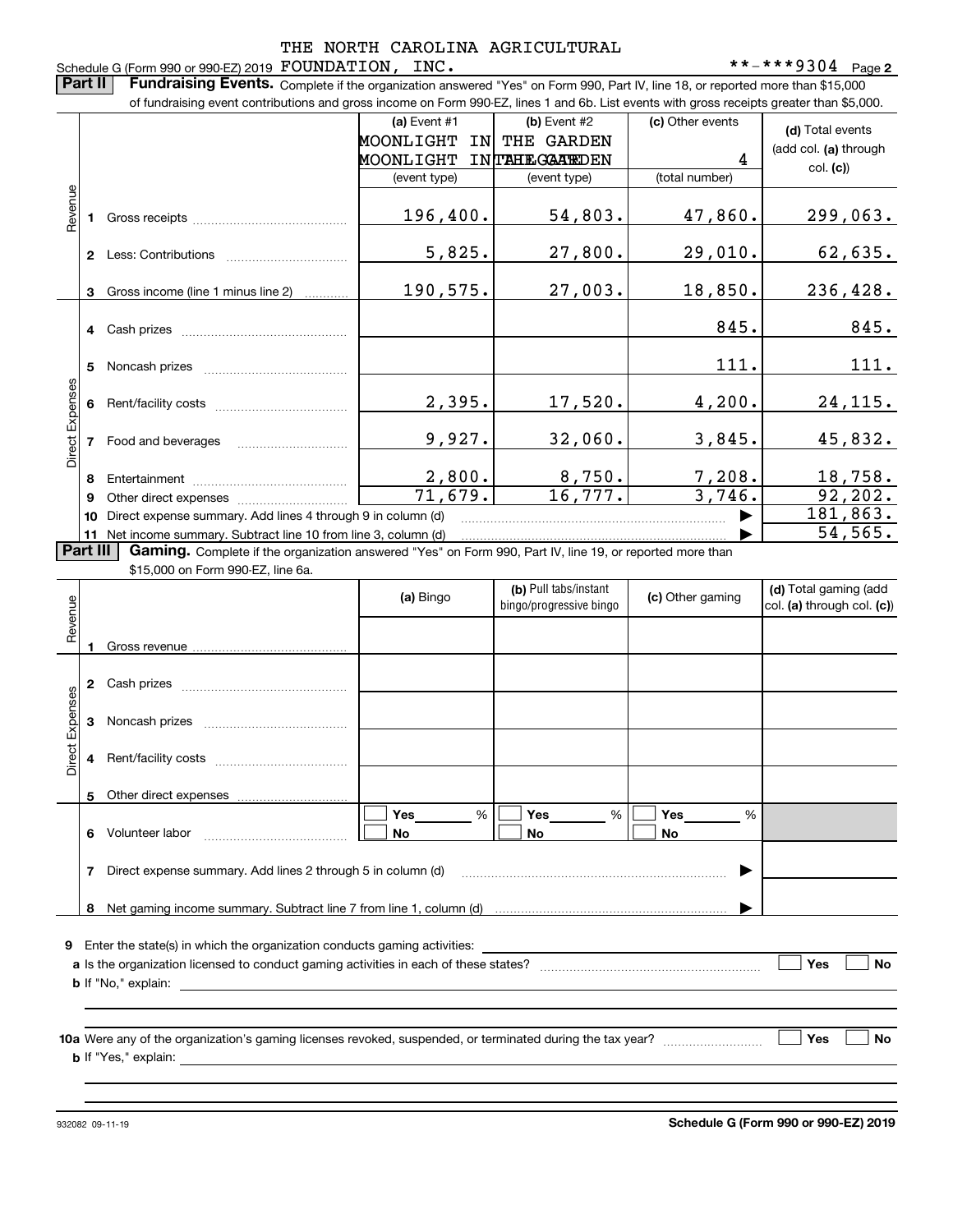| THE NORTH CAROLINA AGRICULTURAL |  |
|---------------------------------|--|
|---------------------------------|--|

| Schedule G (Form 990 or 99 <u>0-EZ) 2019</u> $\hbox{\tt FOUNDATION}$ , $\hbox{\tt INC.}$                                                                                                                            | **-***9304 |             |            | Page 3    |
|---------------------------------------------------------------------------------------------------------------------------------------------------------------------------------------------------------------------|------------|-------------|------------|-----------|
|                                                                                                                                                                                                                     |            |             | Yes        | No        |
| 12 Is the organization a grantor, beneficiary or trustee of a trust, or a member of a partnership or other entity formed                                                                                            |            |             |            |           |
|                                                                                                                                                                                                                     |            | $\vert$ Yes |            | No        |
| 13 Indicate the percentage of gaming activity conducted in:                                                                                                                                                         |            |             |            |           |
|                                                                                                                                                                                                                     |            | 13а         |            | %         |
| <b>b</b> An outside facility <i>www.communicality www.communicality.communicality www.communicality www.communicality.communicality www.communicality.com</i>                                                       |            | 13b         |            | $\%$      |
| 14 Enter the name and address of the person who prepares the organization's gaming/special events books and records:                                                                                                |            |             |            |           |
|                                                                                                                                                                                                                     |            |             |            |           |
|                                                                                                                                                                                                                     |            |             |            | No        |
| <b>b</b> If "Yes," enter the amount of gaming revenue received by the organization $\triangleright$ \$<br>c If "Yes," enter name and address of the third party:                                                    |            |             |            |           |
|                                                                                                                                                                                                                     |            |             |            |           |
|                                                                                                                                                                                                                     |            |             |            |           |
| 16 Gaming manager information:                                                                                                                                                                                      |            |             |            |           |
| <u> 1989 - Johann Harry Harry Harry Harry Harry Harry Harry Harry Harry Harry Harry Harry Harry Harry Harry Harry</u><br>Name $\blacktriangleright$                                                                 |            |             |            |           |
|                                                                                                                                                                                                                     |            |             |            |           |
| Gaming manager compensation > \$                                                                                                                                                                                    |            |             |            |           |
| $\blacksquare$ Description of services provided $\blacktriangleright$                                                                                                                                               |            |             |            |           |
|                                                                                                                                                                                                                     |            |             |            |           |
| Director/officer<br>Employee<br>Independent contractor                                                                                                                                                              |            |             |            |           |
| 17 Mandatory distributions:                                                                                                                                                                                         |            |             |            |           |
| a Is the organization required under state law to make charitable distributions from the gaming proceeds to<br>retain the state gaming license?                                                                     |            |             | $\Box$ Yes | $\Box$ No |
| <b>b</b> Enter the amount of distributions required under state law to be distributed to other exempt organizations or spent in the<br>organization's own exempt activities during the tax year $\triangleright$ \$ |            |             |            |           |
| <b>Part IV</b><br>Supplemental Information. Provide the explanations required by Part I, line 2b, columns (iii) and (v); and Part III, lines 9, 9b, 10b,                                                            |            |             |            |           |
| 15b, 15c, 16, and 17b, as applicable. Also provide any additional information. See instructions.                                                                                                                    |            |             |            |           |
|                                                                                                                                                                                                                     |            |             |            |           |
|                                                                                                                                                                                                                     |            |             |            |           |
|                                                                                                                                                                                                                     |            |             |            |           |
|                                                                                                                                                                                                                     |            |             |            |           |
|                                                                                                                                                                                                                     |            |             |            |           |
|                                                                                                                                                                                                                     |            |             |            |           |
|                                                                                                                                                                                                                     |            |             |            |           |
|                                                                                                                                                                                                                     |            |             |            |           |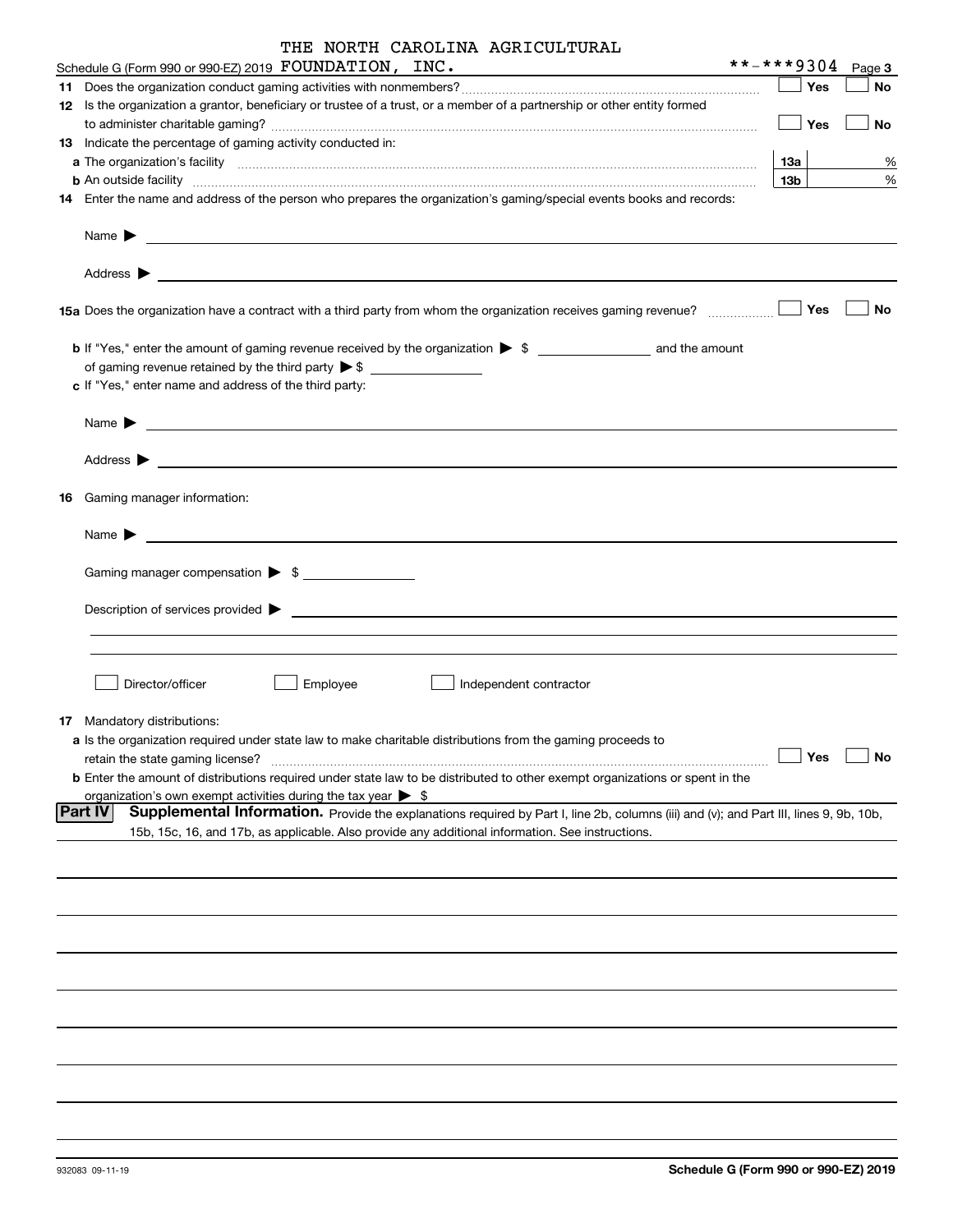| <b>Part IV</b><br>$\blacksquare$ Supplemental Information $\langle \ldots \rangle$ |             |      |                                 |                   |  |
|------------------------------------------------------------------------------------|-------------|------|---------------------------------|-------------------|--|
| Schedule G (Form 990 or 990-EZ)                                                    | FOUNDATION, | INC. |                                 | **-***9304 Page 4 |  |
|                                                                                    |             |      | THE NORTH CAROLINA AGRICULTURAL |                   |  |

| <u>Part IV</u> Supplemental Information <sub>(continued)</sub> |  |
|----------------------------------------------------------------|--|
|                                                                |  |
|                                                                |  |
|                                                                |  |
|                                                                |  |
|                                                                |  |
|                                                                |  |
|                                                                |  |
|                                                                |  |
|                                                                |  |
|                                                                |  |
|                                                                |  |
|                                                                |  |
|                                                                |  |
|                                                                |  |
|                                                                |  |
|                                                                |  |
|                                                                |  |
|                                                                |  |
|                                                                |  |
|                                                                |  |
|                                                                |  |
|                                                                |  |
|                                                                |  |
|                                                                |  |
|                                                                |  |
|                                                                |  |
|                                                                |  |
|                                                                |  |
|                                                                |  |
|                                                                |  |
|                                                                |  |
|                                                                |  |
|                                                                |  |
|                                                                |  |
|                                                                |  |
|                                                                |  |
|                                                                |  |
|                                                                |  |
|                                                                |  |
|                                                                |  |
|                                                                |  |
|                                                                |  |
|                                                                |  |
|                                                                |  |
|                                                                |  |
|                                                                |  |
|                                                                |  |
|                                                                |  |
|                                                                |  |
|                                                                |  |
|                                                                |  |
|                                                                |  |
|                                                                |  |
|                                                                |  |
|                                                                |  |
|                                                                |  |
|                                                                |  |
|                                                                |  |
|                                                                |  |
|                                                                |  |
|                                                                |  |
|                                                                |  |
|                                                                |  |
|                                                                |  |
|                                                                |  |
|                                                                |  |
|                                                                |  |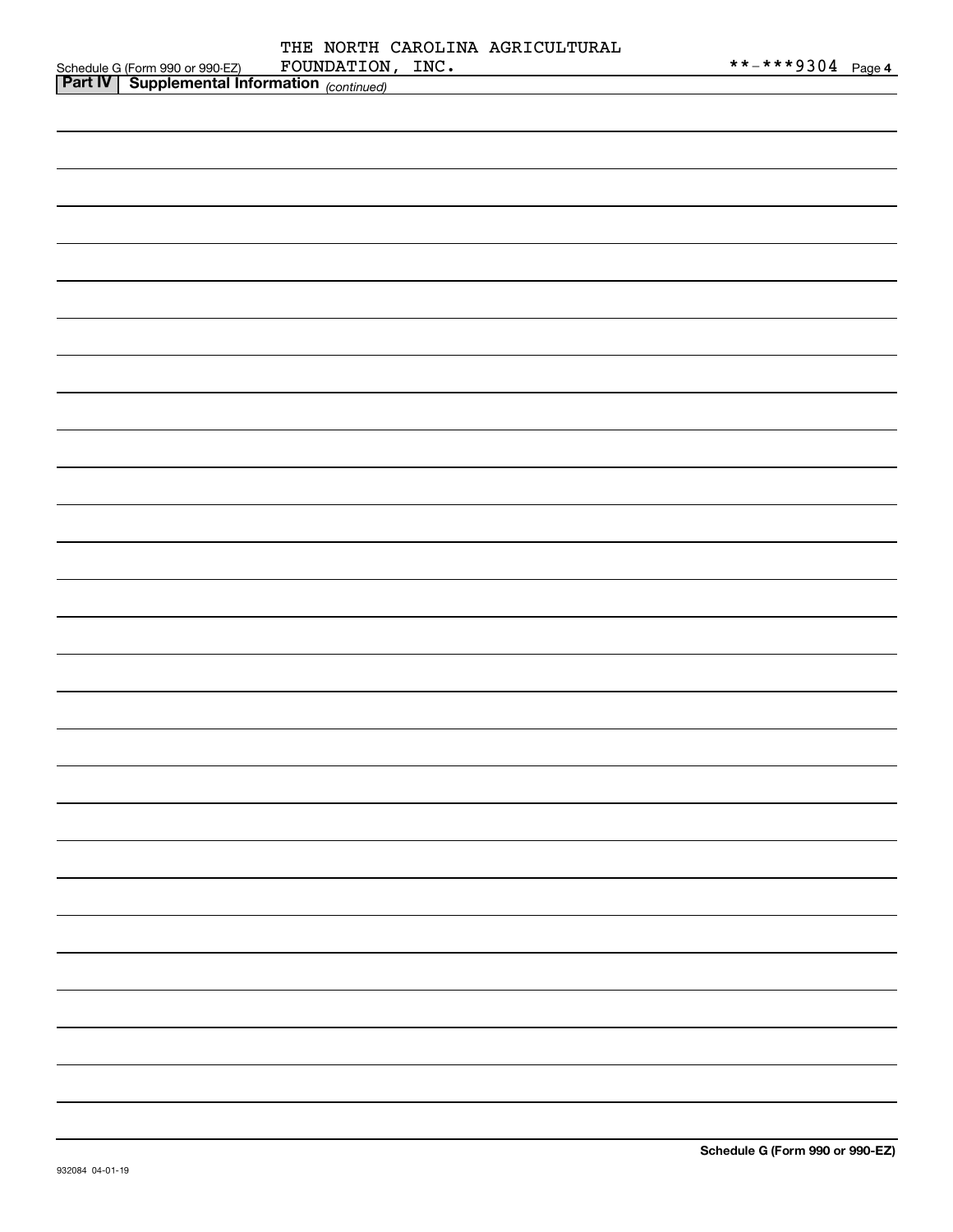| <b>SCHEDULE I</b><br>(Form 990)<br>Governments, and Individuals in the United States<br>Complete if the organization answered "Yes" on Form 990, Part IV, line 21 or 22.<br>Department of the Treasury<br>Internal Revenue Service                                           | OMB No. 1545-0047<br><b>Open to Public</b> |                                                       |                                         |                                                                |                                          |                                                                                   |
|------------------------------------------------------------------------------------------------------------------------------------------------------------------------------------------------------------------------------------------------------------------------------|--------------------------------------------|-------------------------------------------------------|-----------------------------------------|----------------------------------------------------------------|------------------------------------------|-----------------------------------------------------------------------------------|
| THE NORTH CAROLINA AGRICULTURAL<br>Name of the organization                                                                                                                                                                                                                  |                                            | Go to www.irs.gov/Form990 for the latest information. |                                         |                                                                |                                          | Inspection<br><b>Employer identification number</b>                               |
| FOUNDATION, INC.                                                                                                                                                                                                                                                             |                                            |                                                       |                                         |                                                                |                                          | **-***9304                                                                        |
| Part I<br><b>General Information on Grants and Assistance</b>                                                                                                                                                                                                                |                                            |                                                       |                                         |                                                                |                                          |                                                                                   |
| Does the organization maintain records to substantiate the amount of the grants or assistance, the grantees' eligibility for the grants or assistance, and the selection<br>1.                                                                                               |                                            |                                                       |                                         |                                                                |                                          |                                                                                   |
| Describe in Part IV the organization's procedures for monitoring the use of grant funds in the United States.<br>$\mathbf{2}$                                                                                                                                                |                                            |                                                       |                                         |                                                                |                                          | $\boxed{\text{X}}$ Yes<br>  No                                                    |
| Part II<br>Grants and Other Assistance to Domestic Organizations and Domestic Governments. Complete if the organization answered "Yes" on Form 990, Part IV, line 21, for any                                                                                                |                                            |                                                       |                                         |                                                                |                                          |                                                                                   |
| recipient that received more than \$5,000. Part II can be duplicated if additional space is needed.                                                                                                                                                                          |                                            |                                                       |                                         |                                                                |                                          |                                                                                   |
| 1 (a) Name and address of organization<br>$(b)$ EIN<br>or government                                                                                                                                                                                                         | (c) IRC section<br>(if applicable)         | (d) Amount of<br>cash grant                           | (e) Amount of<br>non-cash<br>assistance | (f) Method of<br>valuation (book,<br>FMV, appraisal,<br>other) | (g) Description of<br>noncash assistance | (h) Purpose of grant<br>or assistance                                             |
| NORTH CAROLINA STATE UNIVERSITY<br>NCSU BOX 7205<br>**_*******<br>RALEIGH, NC 27695                                                                                                                                                                                          | 170(C)(1)                                  | 6,961,579                                             |                                         | 0. BOOK                                                        | N/A                                      | SCHOLARSHIPS, FACULTY<br>SUPPORT, DEPARTMENTAL<br>SUPPORT AND FACILITY<br>SUPPORT |
|                                                                                                                                                                                                                                                                              |                                            |                                                       |                                         |                                                                |                                          |                                                                                   |
|                                                                                                                                                                                                                                                                              |                                            |                                                       |                                         |                                                                |                                          |                                                                                   |
|                                                                                                                                                                                                                                                                              |                                            |                                                       |                                         |                                                                |                                          |                                                                                   |
| Enter total number of section $501(c)(3)$ and government organizations listed in the line 1 table<br>$\mathbf{2}$<br>Enter total number of other organizations listed in the line 1 table<br>3<br>LHA For Paperwork Reduction Act Notice, see the Instructions for Form 990. |                                            |                                                       |                                         |                                                                |                                          | $1$ .<br>Schedule I (Form 990) (2019)                                             |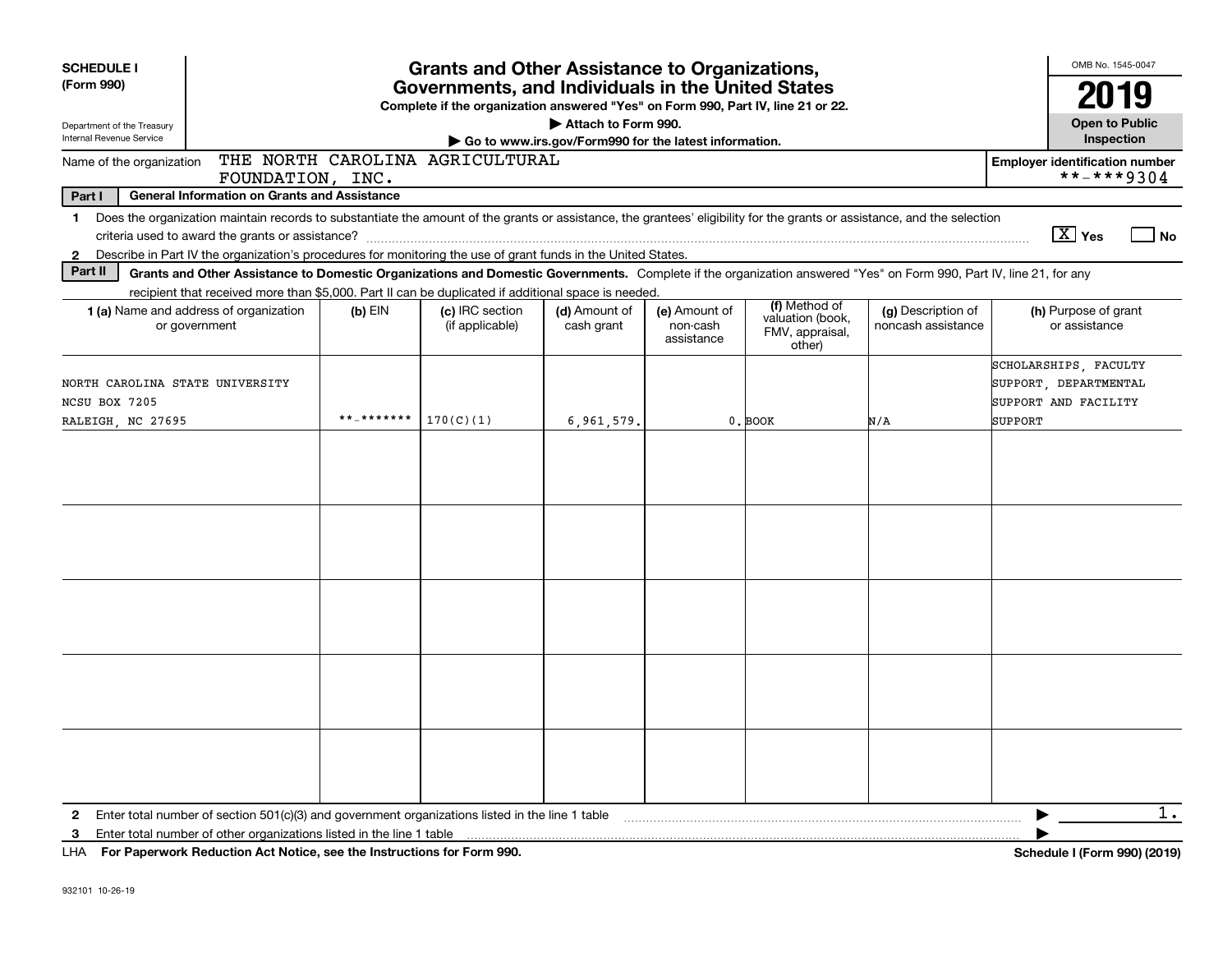| Part III<br>Grants and Other Assistance to Domestic Individuals. Complete if the organization answered "Yes" on Form 990, Part IV, line 22.<br>Part III can be duplicated if additional space is needed. |                             |                             |                                       |                                                          |                                       |
|----------------------------------------------------------------------------------------------------------------------------------------------------------------------------------------------------------|-----------------------------|-----------------------------|---------------------------------------|----------------------------------------------------------|---------------------------------------|
| (a) Type of grant or assistance                                                                                                                                                                          | (b) Number of<br>recipients | (c) Amount of<br>cash grant | (d) Amount of non-<br>cash assistance | (e) Method of valuation<br>(book, FMV, appraisal, other) | (f) Description of noncash assistance |
|                                                                                                                                                                                                          |                             |                             |                                       |                                                          |                                       |
|                                                                                                                                                                                                          |                             |                             |                                       |                                                          |                                       |
|                                                                                                                                                                                                          |                             |                             |                                       |                                                          |                                       |
|                                                                                                                                                                                                          |                             |                             |                                       |                                                          |                                       |
|                                                                                                                                                                                                          |                             |                             |                                       |                                                          |                                       |
|                                                                                                                                                                                                          |                             |                             |                                       |                                                          |                                       |
|                                                                                                                                                                                                          |                             |                             |                                       |                                                          |                                       |
|                                                                                                                                                                                                          |                             |                             |                                       |                                                          |                                       |
|                                                                                                                                                                                                          |                             |                             |                                       |                                                          |                                       |
|                                                                                                                                                                                                          |                             |                             |                                       |                                                          |                                       |

Part IV | Supplemental Information. Provide the information required in Part I, line 2; Part III, column (b); and any other additional information.

PART I, LINE 2:

GRANTS REPRESENT REIMBURSEMENT OF EXPENSES PROCESSED THROUGH THE

UNIVERSITY'S ACCOUNTING SYSTEMS, AND ARE SUBJECT TO UNIVERSITY AND STATE OF

NORTH CAROLINA GUIDELINES, IN ADDITION TO ANY RESTRICTIONS PLACED DIRECTLY

BY DONORS.

Schedule I (Form 990) (2019)  ${\hbox{FOUNDATION}}$  ,  $\hbox{INC.}\atop \phantom{a}$ 

**2**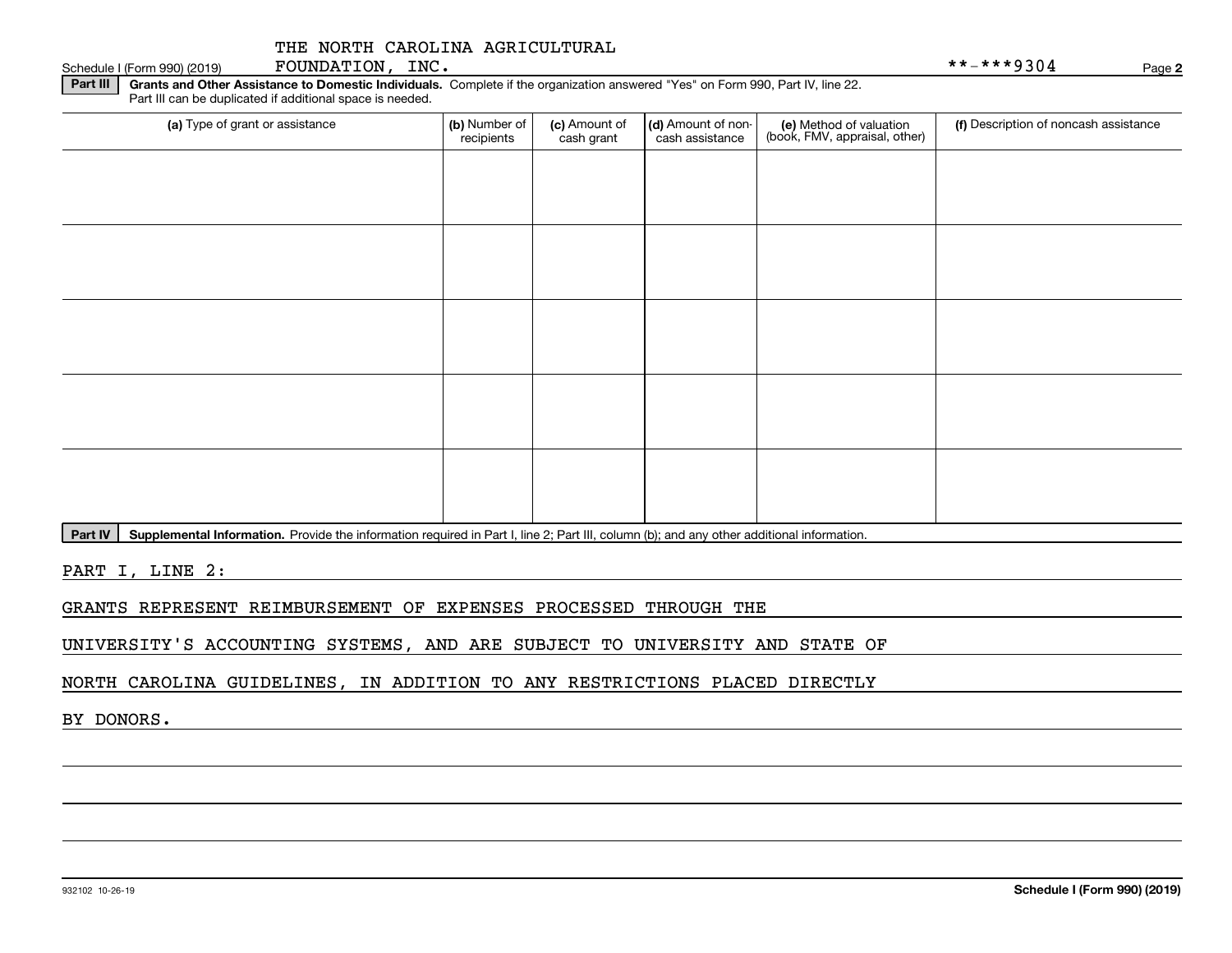|    | <b>SCHEDULE J</b>                       | <b>Compensation Information</b>                                                                                                                                                                                                          |                                       | OMB No. 1545-0047          |            |             |
|----|-----------------------------------------|------------------------------------------------------------------------------------------------------------------------------------------------------------------------------------------------------------------------------------------|---------------------------------------|----------------------------|------------|-------------|
|    | (Form 990)                              | For certain Officers, Directors, Trustees, Key Employees, and Highest                                                                                                                                                                    |                                       |                            |            |             |
|    |                                         | <b>Compensated Employees</b>                                                                                                                                                                                                             |                                       | 2019                       |            |             |
|    | Department of the Treasury              | Complete if the organization answered "Yes" on Form 990, Part IV, line 23.<br>Attach to Form 990.                                                                                                                                        |                                       | <b>Open to Public</b>      |            |             |
|    | Internal Revenue Service                |                                                                                                                                                                                                                                          | <b>Inspection</b>                     |                            |            |             |
|    | Name of the organization                | THE NORTH CAROLINA AGRICULTURAL                                                                                                                                                                                                          | <b>Employer identification number</b> |                            |            |             |
|    |                                         | FOUNDATION, INC.                                                                                                                                                                                                                         |                                       | **-***9304                 |            |             |
|    | Part I                                  | <b>Questions Regarding Compensation</b>                                                                                                                                                                                                  |                                       |                            |            |             |
|    |                                         |                                                                                                                                                                                                                                          |                                       |                            | <b>Yes</b> | No          |
|    |                                         | <b>1a</b> Check the appropriate box(es) if the organization provided any of the following to or for a person listed on Form 990,                                                                                                         |                                       |                            |            |             |
|    |                                         | Part VII, Section A, line 1a. Complete Part III to provide any relevant information regarding these items.                                                                                                                               |                                       |                            |            |             |
|    | First-class or charter travel           | Housing allowance or residence for personal use                                                                                                                                                                                          |                                       |                            |            |             |
|    | Travel for companions                   | Payments for business use of personal residence                                                                                                                                                                                          |                                       |                            |            |             |
|    |                                         | Health or social club dues or initiation fees<br>Tax indemnification and gross-up payments                                                                                                                                               |                                       |                            |            |             |
|    |                                         | Discretionary spending account<br>Personal services (such as maid, chauffeur, chef)                                                                                                                                                      |                                       |                            |            |             |
|    |                                         |                                                                                                                                                                                                                                          |                                       |                            |            |             |
|    |                                         | <b>b</b> If any of the boxes on line 1a are checked, did the organization follow a written policy regarding payment or                                                                                                                   |                                       |                            |            |             |
|    |                                         |                                                                                                                                                                                                                                          |                                       | 1b                         |            |             |
| 2  |                                         | Did the organization require substantiation prior to reimbursing or allowing expenses incurred by all directors,                                                                                                                         |                                       |                            |            |             |
|    |                                         |                                                                                                                                                                                                                                          |                                       | $\mathbf{2}$               |            |             |
|    |                                         |                                                                                                                                                                                                                                          |                                       |                            |            |             |
| З  |                                         | Indicate which, if any, of the following the organization used to establish the compensation of the organization's<br>CEO/Executive Director. Check all that apply. Do not check any boxes for methods used by a related organization to |                                       |                            |            |             |
|    |                                         | establish compensation of the CEO/Executive Director, but explain in Part III.                                                                                                                                                           |                                       |                            |            |             |
|    |                                         |                                                                                                                                                                                                                                          |                                       |                            |            |             |
|    | Compensation committee                  | Written employment contract<br>Compensation survey or study                                                                                                                                                                              |                                       |                            |            |             |
|    |                                         | Independent compensation consultant<br>$\mathbf{X}$ Approval by the board or compensation committee<br>Form 990 of other organizations                                                                                                   |                                       |                            |            |             |
|    |                                         |                                                                                                                                                                                                                                          |                                       |                            |            |             |
| 4  |                                         | During the year, did any person listed on Form 990, Part VII, Section A, line 1a, with respect to the filing                                                                                                                             |                                       |                            |            |             |
|    | organization or a related organization: |                                                                                                                                                                                                                                          |                                       |                            |            |             |
| а  |                                         | Receive a severance payment or change-of-control payment?                                                                                                                                                                                |                                       | 4a                         |            | х           |
| b  |                                         |                                                                                                                                                                                                                                          |                                       | 4b                         |            | X           |
| с  |                                         |                                                                                                                                                                                                                                          |                                       | 4c                         |            | X           |
|    |                                         | If "Yes" to any of lines 4a-c, list the persons and provide the applicable amounts for each item in Part III.                                                                                                                            |                                       |                            |            |             |
|    |                                         |                                                                                                                                                                                                                                          |                                       |                            |            |             |
|    |                                         | Only section 501(c)(3), 501(c)(4), and 501(c)(29) organizations must complete lines 5-9.                                                                                                                                                 |                                       |                            |            |             |
|    |                                         | For persons listed on Form 990, Part VII, Section A, line 1a, did the organization pay or accrue any compensation                                                                                                                        |                                       |                            |            |             |
|    | contingent on the revenues of:          |                                                                                                                                                                                                                                          |                                       |                            |            |             |
|    |                                         | a The organization? <b>Entitation</b> and the organization?                                                                                                                                                                              |                                       | 5а                         |            | х           |
|    |                                         |                                                                                                                                                                                                                                          |                                       | 5b                         |            | X           |
|    |                                         | If "Yes" on line 5a or 5b, describe in Part III.                                                                                                                                                                                         |                                       |                            |            |             |
| 6. |                                         | For persons listed on Form 990, Part VII, Section A, line 1a, did the organization pay or accrue any compensation                                                                                                                        |                                       |                            |            |             |
|    | contingent on the net earnings of:      |                                                                                                                                                                                                                                          |                                       |                            |            |             |
|    |                                         |                                                                                                                                                                                                                                          |                                       | 6a                         |            | х           |
|    |                                         |                                                                                                                                                                                                                                          |                                       | 6b                         |            | $\mathbf X$ |
|    |                                         | If "Yes" on line 6a or 6b, describe in Part III.                                                                                                                                                                                         |                                       |                            |            |             |
|    |                                         | 7 For persons listed on Form 990, Part VII, Section A, line 1a, did the organization provide any nonfixed payments                                                                                                                       |                                       |                            |            |             |
|    |                                         |                                                                                                                                                                                                                                          |                                       | 7                          |            | x           |
| 8  |                                         | Were any amounts reported on Form 990, Part VII, paid or accrued pursuant to a contract that was subject to the                                                                                                                          |                                       |                            |            |             |
|    |                                         | initial contract exception described in Regulations section 53.4958-4(a)(3)? If "Yes," describe in Part III                                                                                                                              |                                       | 8                          |            | х           |
| 9  |                                         | If "Yes" on line 8, did the organization also follow the rebuttable presumption procedure described in                                                                                                                                   |                                       |                            |            |             |
|    |                                         |                                                                                                                                                                                                                                          |                                       | 9                          |            |             |
|    |                                         | LHA For Paperwork Reduction Act Notice, see the Instructions for Form 990.                                                                                                                                                               |                                       | Schedule J (Form 990) 2019 |            |             |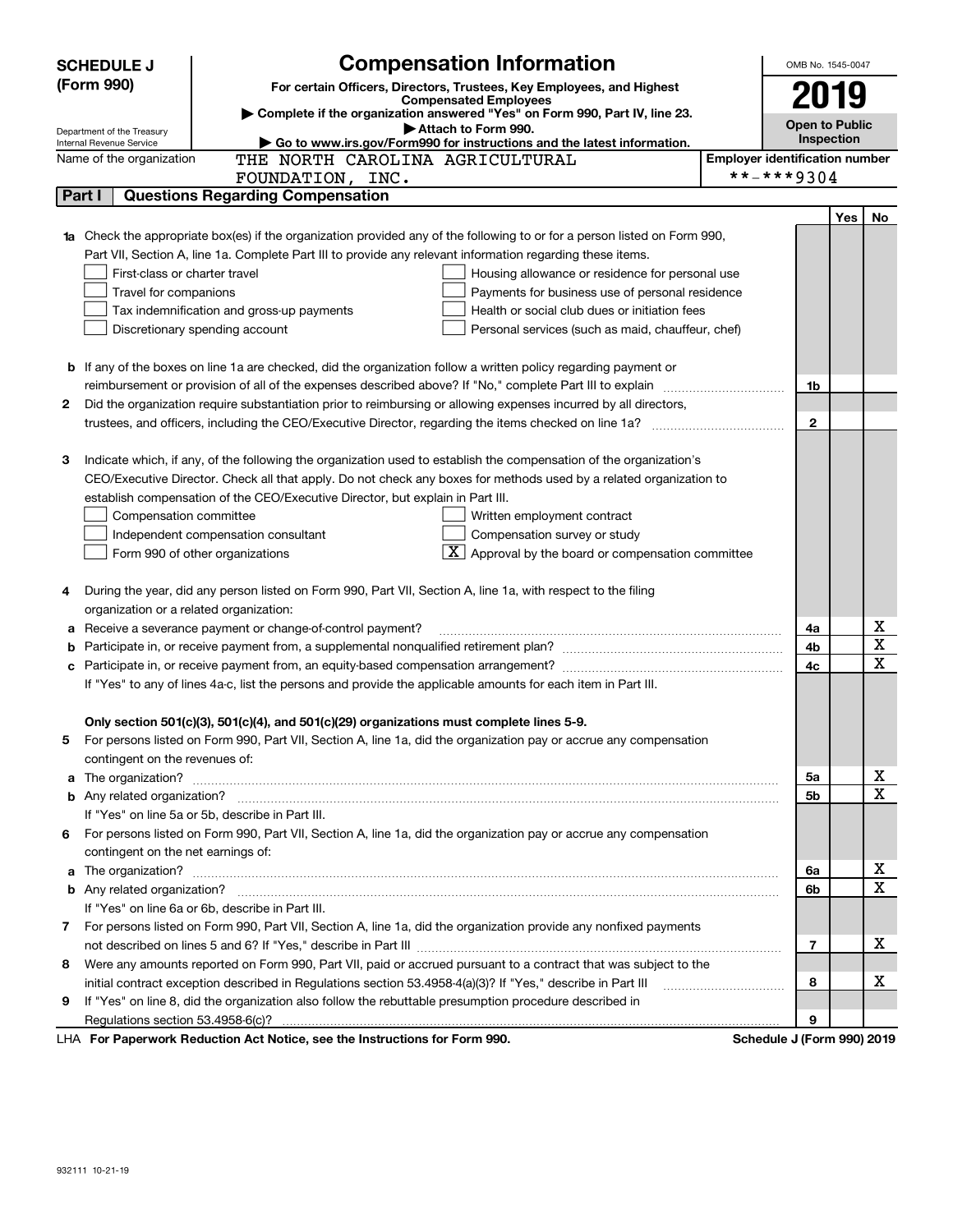FOUNDATION, INC.

**Part II Officers, Directors, Trustees, Key Employees, and Highest Compensated Employees.**  Schedule J (Form 990) 2019 Page Use duplicate copies if additional space is needed.

For each individual whose compensation must be reported on Schedule J, report compensation from the organization on row (i) and from related organizations, described in the instructions, on row (ii). Do not list any individuals that aren't listed on Form 990, Part VII.

**Note:**  The sum of columns (B)(i)-(iii) for each listed individual must equal the total amount of Form 990, Part VII, Section A, line 1a, applicable column (D) and (E) amounts for that individual.

|                           |      | (B) Breakdown of W-2 and/or 1099-MISC compensation |                                           | (C) Retirement and<br>other deferred      | (D) Nontaxable<br>benefits | (E) Total of columns<br>$(B)(i)-(D)$ | (F) Compensation<br>in column (B) |                                           |
|---------------------------|------|----------------------------------------------------|-------------------------------------------|-------------------------------------------|----------------------------|--------------------------------------|-----------------------------------|-------------------------------------------|
| (A) Name and Title        |      | (i) Base<br>compensation                           | (ii) Bonus &<br>incentive<br>compensation | (iii) Other<br>reportable<br>compensation | compensation               |                                      |                                   | reported as deferred<br>on prior Form 990 |
| SONIA MURPHY<br>(1)       | (i)  | $\overline{0}$ .                                   | $\overline{0}$ .                          | $\overline{0}$ .                          | $\overline{0}$ .           | 0.                                   | $\overline{0}$ .                  | $\mathbf 0$ .                             |
| PRESIDENT                 | (ii) | 192,625.                                           | $\overline{0}$ .                          | 1,041.                                    | 25,427.                    | 6, 237.                              | 225, 330.                         | $\overline{0}$ .                          |
| MARY PELOQUIN-DODD<br>(2) | (i)  | $\overline{0}$ .                                   | $\overline{0}$ .                          | $\overline{0}$ .                          | $\overline{0}$ .           | 0.                                   | $\overline{0}$ .                  | $\overline{0}$ .                          |
| TREASURER                 | (ii) | 324,921.                                           | $\overline{0}$ .                          | $\overline{0}$ .                          | 37, 284.                   | 6, 237.                              | 368, 442.                         | $\overline{0}$ .                          |
| ERIN DELEHANTY<br>(3)     | (i)  | $\overline{0}$ .                                   | $\overline{0}$ .                          | $\overline{0}$ .                          | $\overline{0}$ .           | 0.                                   | $\overline{0}$ .                  | $\overline{0}$ .                          |
| ASSISTANT TREASURER       | (ii) | 136,856.                                           | $\overline{0}$ .                          | $\overline{0}$ .                          | 26,408.                    | 6, 237.                              | 169,501.                          | $\overline{0}$ .                          |
|                           | (i)  |                                                    |                                           |                                           |                            |                                      |                                   |                                           |
|                           | (ii) |                                                    |                                           |                                           |                            |                                      |                                   |                                           |
|                           | (i)  |                                                    |                                           |                                           |                            |                                      |                                   |                                           |
|                           | (ii) |                                                    |                                           |                                           |                            |                                      |                                   |                                           |
|                           | (i)  |                                                    |                                           |                                           |                            |                                      |                                   |                                           |
|                           | (ii) |                                                    |                                           |                                           |                            |                                      |                                   |                                           |
|                           | (i)  |                                                    |                                           |                                           |                            |                                      |                                   |                                           |
|                           | (ii) |                                                    |                                           |                                           |                            |                                      |                                   |                                           |
|                           | (i)  |                                                    |                                           |                                           |                            |                                      |                                   |                                           |
|                           | (ii) |                                                    |                                           |                                           |                            |                                      |                                   |                                           |
|                           | (i)  |                                                    |                                           |                                           |                            |                                      |                                   |                                           |
|                           | (ii) |                                                    |                                           |                                           |                            |                                      |                                   |                                           |
|                           | (i)  |                                                    |                                           |                                           |                            |                                      |                                   |                                           |
|                           | (ii) |                                                    |                                           |                                           |                            |                                      |                                   |                                           |
|                           | (i)  |                                                    |                                           |                                           |                            |                                      |                                   |                                           |
|                           | (ii) |                                                    |                                           |                                           |                            |                                      |                                   |                                           |
|                           | (i)  |                                                    |                                           |                                           |                            |                                      |                                   |                                           |
|                           | (ii) |                                                    |                                           |                                           |                            |                                      |                                   |                                           |
|                           | (i)  |                                                    |                                           |                                           |                            |                                      |                                   |                                           |
|                           | (ii) |                                                    |                                           |                                           |                            |                                      |                                   |                                           |
|                           | (i)  |                                                    |                                           |                                           |                            |                                      |                                   |                                           |
|                           | (ii) |                                                    |                                           |                                           |                            |                                      |                                   |                                           |
|                           | (i)  |                                                    |                                           |                                           |                            |                                      |                                   |                                           |
|                           | (ii) |                                                    |                                           |                                           |                            |                                      |                                   |                                           |
|                           | (i)  |                                                    |                                           |                                           |                            |                                      |                                   |                                           |
|                           | (ii) |                                                    |                                           |                                           |                            |                                      |                                   |                                           |

**2**

\*\*-\*\*\*9304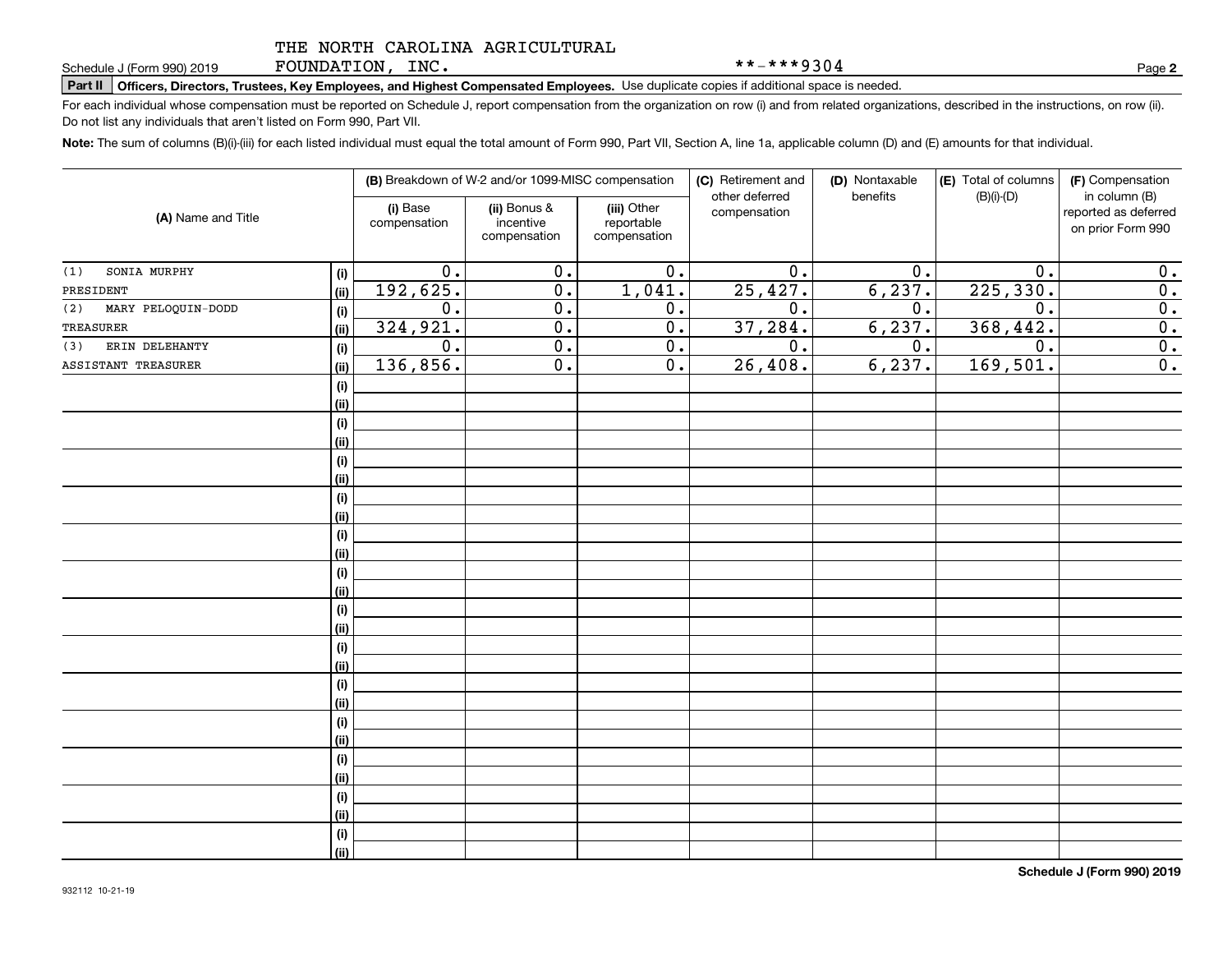#### **Part III Supplemental Information**

Schedule J (Form 990) 2019 FOUNDATION, INC.<br>Part III Supplemental Information<br>Provide the information, explanation, or descriptions required for Part I, lines 1a, 1b, 3, 4a, 4b, 4c, 5a, 5b, 6a, 6b, 7, and 8, and for Part I

### SCHEDULE J, PART II - COMPENSATION FROM RELATED ORGANIZATIONS

#### THE BOARD MEMBERS THAT ARE COMPENSATED RECEIVE COMPENSATION FROM NC

STATE UNIVERSITY, A  $170(C)(1)$  ORGANIZATION RELATED TO THE NORTH

#### CAROLINA AGRICULTURAL FOUNDATION, INC.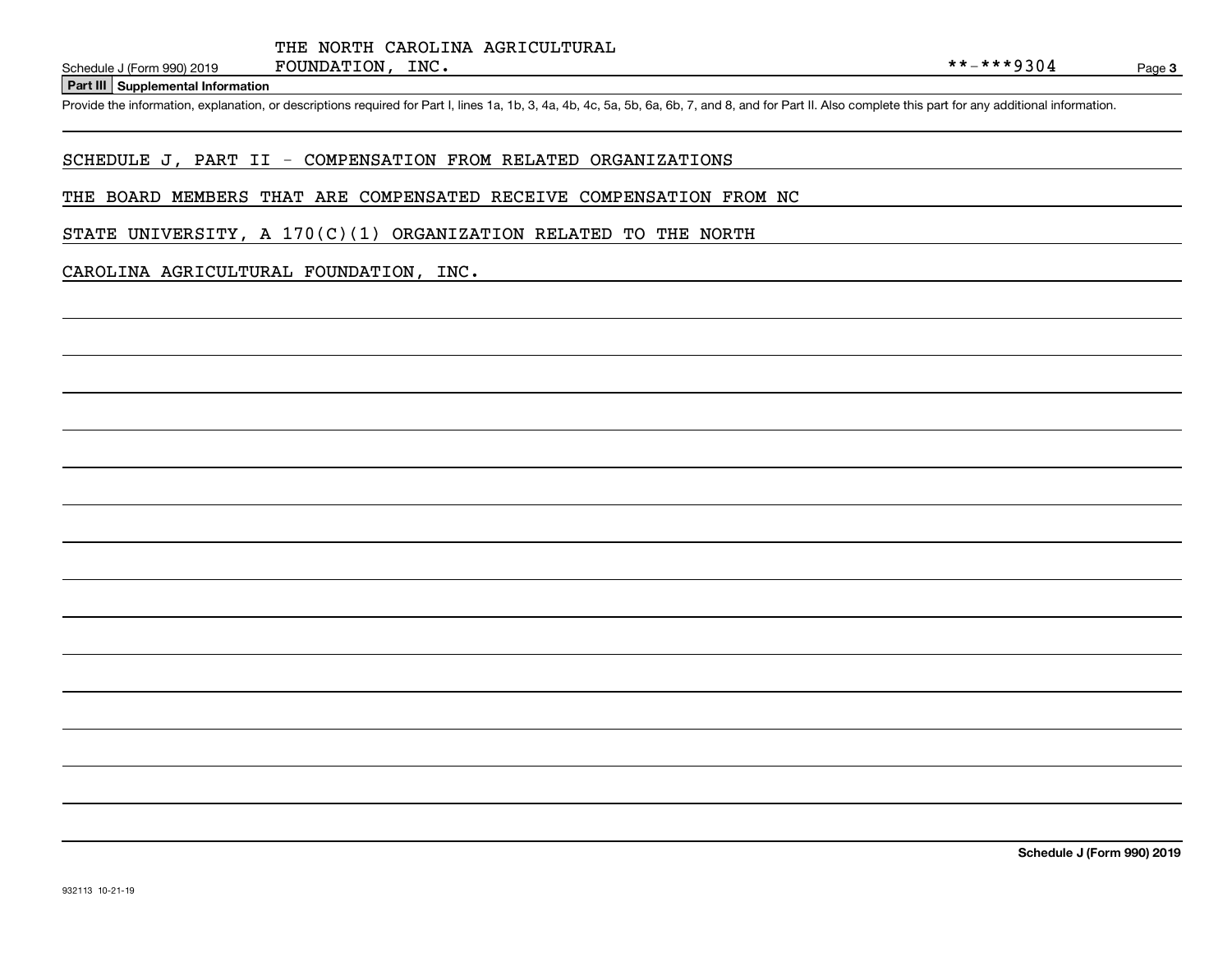| <b>SCHEDULE M</b> |  |
|-------------------|--|
| (Form 990)        |  |

# **Noncash Contributions**

OMB No. 1545-0047

| Department of the Treasury |
|----------------------------|
| Internal Revenue Service   |

**Complete if the organizations answered "Yes" on Form 990, Part IV, lines 29 or 30.** <sup>J</sup>**2019 Attach to Form 990.** J

**Open to Public Inspection**

| Name of the organization |  |
|--------------------------|--|
|--------------------------|--|

 **Go to www.irs.gov/Form990 for instructions and the latest information.** J THE NORTH CAROLINA AGRICULTURAL

**Employer identification number** \*\*-\*\*\*9304

| FOUNDATION, INC.                |  |
|---------------------------------|--|
| <b>Part I</b> Types of Property |  |
|                                 |  |

|    |                                                                                                                                | (a)<br>Check if<br>applicable | (b)<br>Number of<br>contributions or | (c)<br>Noncash contribution<br>amounts reported on<br>items contributed Form 990, Part VIII, line 1q | (d)<br>Method of determining<br>noncash contribution amounts |
|----|--------------------------------------------------------------------------------------------------------------------------------|-------------------------------|--------------------------------------|------------------------------------------------------------------------------------------------------|--------------------------------------------------------------|
| 1. |                                                                                                                                |                               |                                      |                                                                                                      |                                                              |
| 2  |                                                                                                                                |                               |                                      |                                                                                                      |                                                              |
| 3  | Art - Fractional interests                                                                                                     |                               |                                      |                                                                                                      |                                                              |
| 4  |                                                                                                                                |                               |                                      |                                                                                                      |                                                              |
| 5  | Clothing and household goods                                                                                                   |                               |                                      |                                                                                                      |                                                              |
| 6  |                                                                                                                                |                               |                                      |                                                                                                      |                                                              |
| 7  |                                                                                                                                |                               |                                      |                                                                                                      |                                                              |
| 8  | Intellectual property                                                                                                          |                               |                                      |                                                                                                      |                                                              |
| 9  |                                                                                                                                | $\mathbf x$                   | $\overline{22}$                      | 3,098,168.FMV                                                                                        |                                                              |
| 10 | Securities - Closely held stock                                                                                                |                               |                                      |                                                                                                      |                                                              |
| 11 | Securities - Partnership, LLC, or                                                                                              |                               |                                      |                                                                                                      |                                                              |
|    | trust interests                                                                                                                |                               |                                      |                                                                                                      |                                                              |
| 12 | Securities - Miscellaneous                                                                                                     |                               |                                      |                                                                                                      |                                                              |
| 13 | Qualified conservation contribution -                                                                                          |                               |                                      |                                                                                                      |                                                              |
|    | Historic structures                                                                                                            |                               |                                      |                                                                                                      |                                                              |
| 14 | Qualified conservation contribution - Other                                                                                    |                               |                                      |                                                                                                      |                                                              |
| 15 |                                                                                                                                |                               |                                      |                                                                                                      |                                                              |
| 16 | Real estate - Commercial                                                                                                       |                               |                                      |                                                                                                      |                                                              |
| 17 |                                                                                                                                |                               |                                      |                                                                                                      |                                                              |
| 18 |                                                                                                                                |                               |                                      |                                                                                                      |                                                              |
| 19 |                                                                                                                                |                               |                                      |                                                                                                      |                                                              |
| 20 | Drugs and medical supplies                                                                                                     |                               |                                      |                                                                                                      |                                                              |
| 21 |                                                                                                                                |                               |                                      |                                                                                                      |                                                              |
| 22 |                                                                                                                                |                               |                                      |                                                                                                      |                                                              |
| 23 |                                                                                                                                |                               |                                      |                                                                                                      |                                                              |
| 24 |                                                                                                                                |                               |                                      |                                                                                                      |                                                              |
| 25 | Other $\blacktriangleright$<br>$($ $)$                                                                                         |                               |                                      |                                                                                                      |                                                              |
| 26 | Other $\blacktriangleright$                                                                                                    |                               |                                      |                                                                                                      |                                                              |
| 27 | Other $\blacktriangleright$                                                                                                    |                               |                                      |                                                                                                      |                                                              |
| 28 | Other                                                                                                                          |                               |                                      |                                                                                                      |                                                              |
| 29 | Number of Forms 8283 received by the organization during the tax year for contributions                                        |                               |                                      |                                                                                                      |                                                              |
|    | for which the organization completed Form 8283, Part IV, Donee Acknowledgement                                                 |                               |                                      | 29                                                                                                   |                                                              |
|    |                                                                                                                                |                               |                                      |                                                                                                      | Yes<br>No                                                    |
|    | 30a During the year, did the organization receive by contribution any property reported in Part I, lines 1 through 28, that it |                               |                                      |                                                                                                      |                                                              |
|    | must hold for at least three years from the date of the initial contribution, and which isn't required to be used for          |                               |                                      |                                                                                                      |                                                              |
|    | exempt purposes for the entire holding period?                                                                                 |                               |                                      |                                                                                                      | x.<br>30a                                                    |

**31**Does the organization have a gift acceptance policy that requires the review of any nonstandard contributions? ~~~~~~**32a** Does the organization hire or use third parties or related organizations to solicit, process, or sell noncash **b** If "Yes," describe the arrangement in Part II.

| <b>b</b> If "Yes." describe in Part II.                                                                              |
|----------------------------------------------------------------------------------------------------------------------|
| 33 If the organization didn't report an amount in column (c) for a type of property for which column (a) is checked, |
| describe in Part II.                                                                                                 |

contributions? ~~~~~~~~~~~~~~~~~~~~~~~~~~~~~~~~~~~~~~~~~~~~~~~~~~~~~~

**For Paperwork Reduction Act Notice, see the Instructions for Form 990. Schedule M (Form 990) 2019** LHA

**31**

X

X

. . . . . . . . . . . . . . . . . . .

**32a**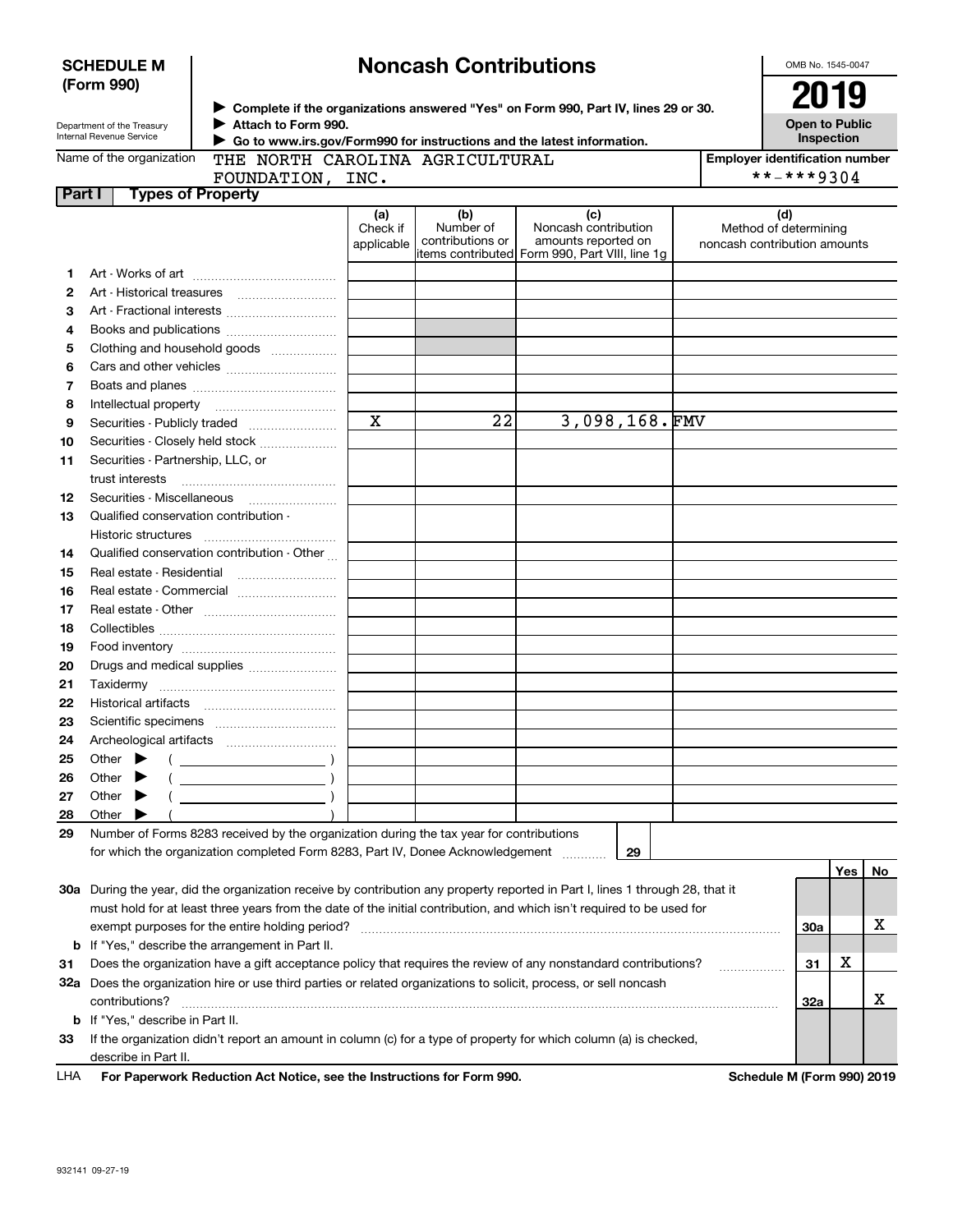**2**

|         |                                           | INC. |                                                                                                                                        | $***$ $***$ 9304 | Page |
|---------|-------------------------------------------|------|----------------------------------------------------------------------------------------------------------------------------------------|------------------|------|
| Part II |                                           |      | Supplemental Information. Provide the information required by Part I, lines 30b, 32b, and 33, and whether the organization             |                  |      |
|         | this part for any additional information. |      | is reporting in Part I, column (b), the number of contributions, the number of items received, or a combination of both. Also complete |                  |      |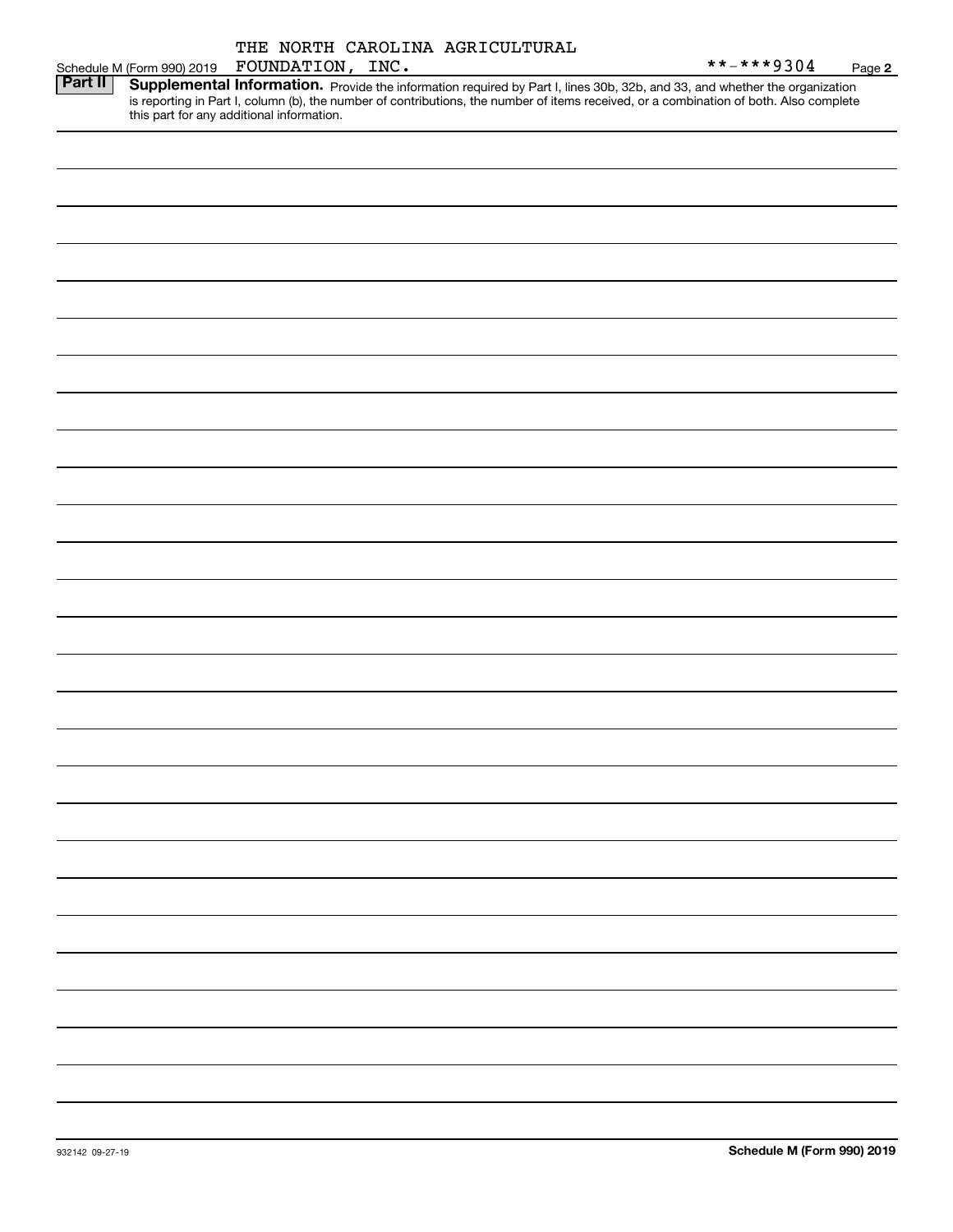**(Form 990 or 990-EZ)**

Department of the Treasury Internal Revenue Service Name of the organization

**Complete to provide information for responses to specific questions on Form 990 or 990-EZ or to provide any additional information. | Attach to Form 990 or 990-EZ. | Go to www.irs.gov/Form990 for the latest information. SCHEDULE O Supplemental Information to Form 990 or 990-EZ**



**Employer identification number** FOUNDATION, INC.  $|$  \*\*-\*\*\*9304

FORM 990, PART I, LINE 1, DESCRIPTION OF ORGANIZATION MISSION:

THE NORTH CAROLINA AGRICULTURAL

TO AID AND PROMOTE BY FINANCIAL ASSITANCE AND OTHERWISE ALL TYPES OF

EDUCATION, RESEARCH, AND OTHER EXTENSION WITHIN THE COLLEGE OF

AGRICULTURE AND LIFE SCIENCES AT NC STATE UNIVERSITY.

FORM 990, PART VI, SECTION A, LINE 1:

THE EXECUTIVE COMMITTEE CONSISTS OF THE CHAIRMAN AND THE IMMEDIATE PAST CHAIRMAN OF THE FOUNDATION, PRESIDENT OF THE NORTH CAROLINA FARM BUREAU FEDERATION OR THE FEDERATION'S REPRESENTATIVE, AND SIXTEEN MEMBERS OF THE BOARD OF DIRECTORS (FOUR MEMBERS ELECTED TO FOUR YEAR TERMS EACH YEAR). THE PAST CHAIRMAN OF THE FOUNDATION SHALL BE NON-VOTING MEMBER OF THE EXECUTIVE COMMITTEE AND SERVE IN AN ADVISORY CAPACITY ONLY, UNLESS THE PAST CHAIRMAN IS ALSO A MEMBER OF THE BOARD IN WHICH CASE THAT INDIVIDUAL WILL BE A VOTING MEMBER OF THE EXECUTIVE COMMITTEE. THE EXECUTIVE COMMITTEE SHALL EXERCISE ALL OF THE POWERS OF THE FOUNDATION IN THE INTERIM BETWEEN MEETINGS OF THE BOARD, INCLUDING ALL OF THE POWERS THAT HAVE BEEN CONFERRED UPON IT OR UPON THE BOARD, EXCEPT THAT THE EXECUTIVE COMMITTEE SHALL HAVE NO POWER OR AUTHORITY TO (A) AUTHORIZE DISTRIBUTIONS; (B) APPROVE DISSOLUTION, MERGER OR SALE, PLEDGE OR TRANSFER OF ALL OR SUBSTANTIALLY ALL OF THE FOUNDATION'S ASSETS; (C) ELECT, APPOINT OR REMOVE DIRECTORS, FILL VACANCIES ON THE BOARD OR ANY OF ITS COMMITTEES; OR (D) ADOPT, AMEND OR REPEAL THE ARTICLES OF INCORPORATION OR BYLAWS.

FORM 990, PART VI, SECTION B, LINE 11B:

DRAFT 990 IS DISTRIBUTED TO BOARD MEMBERS FOR THEIR REVIEW PRIOR TO FILING.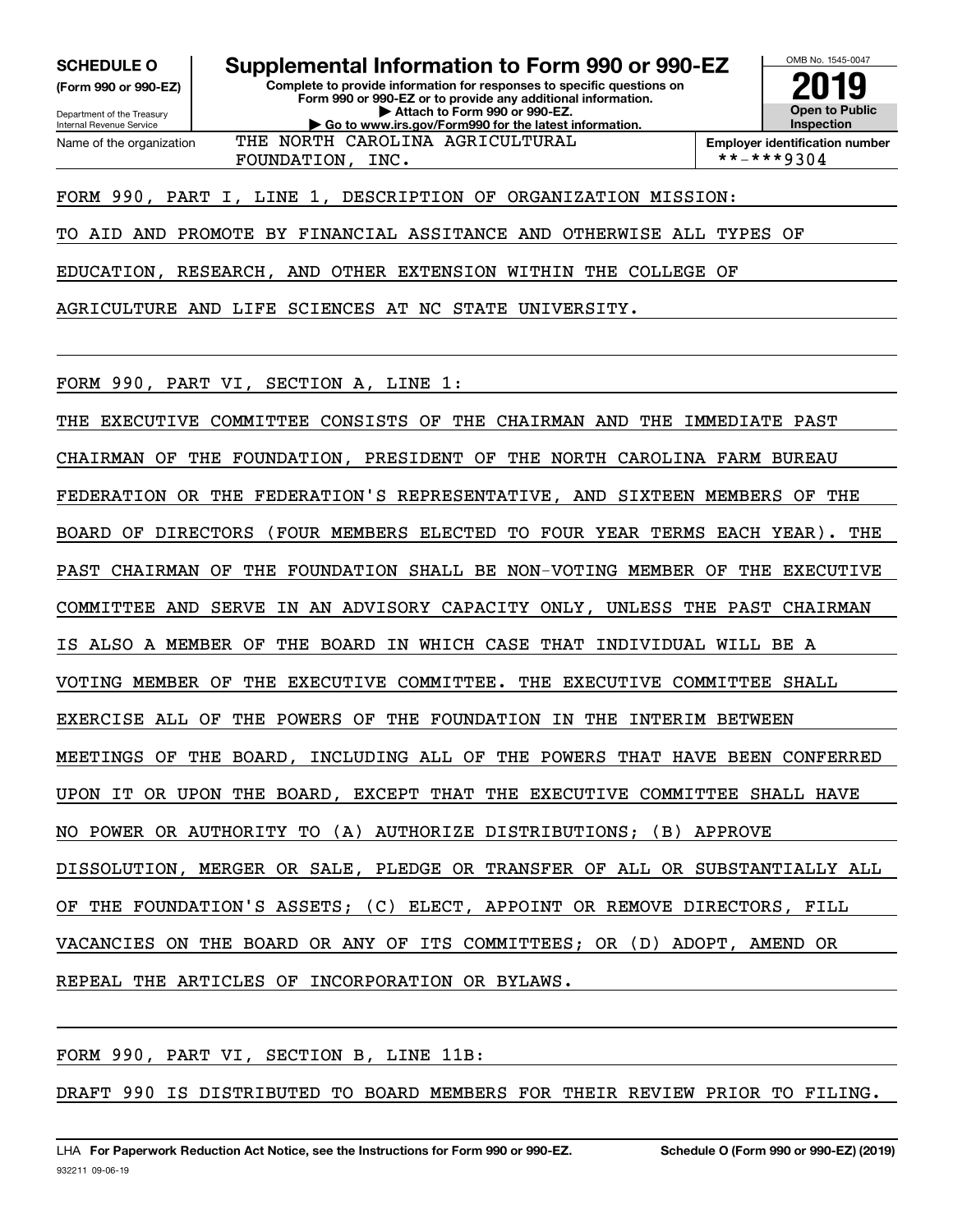| Schedule O (Form 990 or 990-EZ) (2019)                                          | Page 2                                              |
|---------------------------------------------------------------------------------|-----------------------------------------------------|
| THE NORTH CAROLINA AGRICULTURAL<br>Name of the organization<br>FOUNDATION, INC. | <b>Employer identification number</b><br>**-***9304 |
| FORM 990, PART VI, SECTION B, LINE 12C:                                         |                                                     |
| NC AGRICULTURAL FOUNDATION WILL ESTABLISH AND MAINTAIN CONFLICT OF              | INTEREST                                            |
| ETHICS POLICIES PERTAINING TO ITS RELATIONSHIP WITH NC STATE,<br>AND            | MEMBERS                                             |
| GOVERNING BOARD OF NC AGRICULTURAL FOUNDATION, AND PERSONS DOING<br>THE<br>ΟF   |                                                     |
| BUSINESS WITH NC AGRICULTURAL FOUNDATION AND ESTABLISHING REQUIRED ETHICAL      |                                                     |
| STANDARDS FOR THE MEMBERS OF THE GOVERNING BOARD OF THE NC AGRICULTURAL         |                                                     |
| SUCH POLICIES SHALL PROVIDE THAT (A) ALL TRANSACTIONS (OTHER<br>FOUNDATION.     |                                                     |
| EXPENSE REIMBURSEMENTS) BETWEEN NC AGRICULTURAL FOUNDATION<br>THAN              | AND<br>AN                                           |
| OFFICER, DIRECTOR, OR EMPLOYEE OF NC AGRICULTURAL FOUNDATION MUST BE            |                                                     |
| THE BOARD OF NC AGRICULTURAL FOUNDATION; (B) NO OFFICER,<br>APPROVED BY         |                                                     |

DIRECTOR OR EMPLOYEE OF NC AGRICULTURAL FOUNDATION HAVING A PRIVATE

BUSINESS INTEREST IN A NC AGRICULTURAL FOUNDATION BUSINESS TRANSACTION MAY

BE INVOLVED IN THE DECISION WITH RESPECT TO WHETHER NC AGRICULTURAL

FOUNDATION SHOULD ENTER INTO SUCH TRANSACTION; (C) NO NC AGRICULTURAL

FOUNDATION SCHOLARSHIP OR FELLOWSHIP AWARD MAY BE MADE TO AN OFFICER,

DIRECTOR, OR EMPLOYEE OF NC AGRICULTURAL FOUNDATION OR TO A FAMILY MEMBER

OF SUCH PERSON UNLESS THE RECIPIENT OF THE AWARD IS DETERMINED BY AN

INDEPENDENT AWARDS COMMITTEE.

|  |  | FORM 990, PART VI, SECTION B, LINE 15: |  |  |
|--|--|----------------------------------------|--|--|
|  |  |                                        |  |  |

THE BOARD OF DIRECTORS AND OFFICERS OF THE NORTH CAROLINA AGRICULTURAL FOUNDATION THAT DO RECEIVE COMPENSATION ARE COMPENSATED BY NC STATE UNIVERSITY, A 170(C)(1) ORGANIZATION RELATED TO THE NORTH CAROLINA AGRICULTURAL FOUNDATION. NC STATE UNIVERSITY SETS THE COMPENSATION OF THESE EMPLOYEES BY ACQUIRING COMPARABILITY DATA WHICH IS REVIEWED AND APPROVED BY INDEPENDENT PERSONS WITH CONTEMPORANEOUS SUBSTANTIATION OF THE DECISION.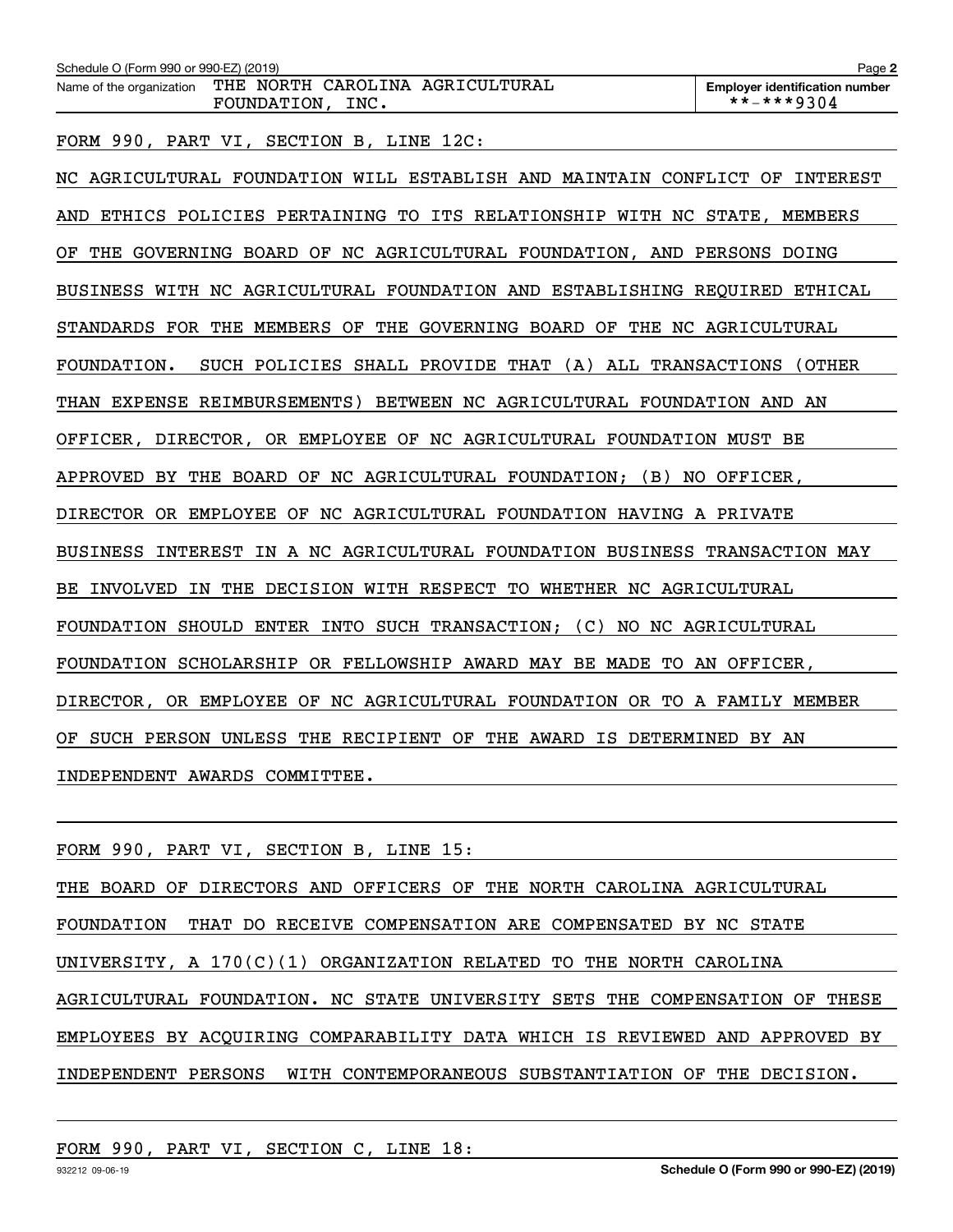| THE NORTH CAROLINA AGRICULTURAL<br>Name of the organization<br>FOUNDATION, INC. | <b>Employer identification number</b><br>**-***9304 |
|---------------------------------------------------------------------------------|-----------------------------------------------------|
| FORM 1023<br>THE 990 IS LISTED ON THE WEBSITE.                                  | (WHICH WAS FILED PRIOR TO JULY                      |
| 15, 1987)<br>IS NOT PUBLICLY AVAILABLE.                                         |                                                     |
|                                                                                 |                                                     |
| FORM 990, PART VI, SECTION C, LINE 19:                                          |                                                     |
| THE AUDITED FINANCIAL STATEMENTS ARE AVAILABLE ON THE WEBSITE:                  |                                                     |
| HTTP://FOUNDATIONSACCOUNTING.OFA.NCSU.EDU/FOUNDATIONS/NORTH-CAROLINA-AGRICU     |                                                     |
| TURAL-FOUNDATION-INC/. OTHER GOVERNING DOCUMENTS ARE MADE AVAILABLE UPON        |                                                     |
| REQUEST.                                                                        |                                                     |
|                                                                                 |                                                     |
| FORM 990, PART IX, LINE 24E, ALL OTHER FUNCTIONAL EXPENSES:                     |                                                     |
| CONTRACTED SERVICES:                                                            |                                                     |
| PROGRAM SERVICE EXPENSES                                                        | 391, 246.                                           |
| MANAGEMENT AND GENERAL EXPENSES                                                 | $0$ .                                               |
| FUNDRAISING EXPENSES                                                            | 42,041.                                             |
| TOTAL EXPENSES                                                                  | 433,287.                                            |
|                                                                                 |                                                     |
| EDUCATION EQUIPMENT:                                                            |                                                     |
| PROGRAM SERVICE EXPENSES                                                        | 130,646.                                            |
| MANAGEMENT AND GENERAL EXPENSES                                                 | 0.                                                  |
| FUNDRAISING EXPENSES                                                            | 5,096.                                              |
| TOTAL EXPENSES                                                                  | 135,742.                                            |
|                                                                                 |                                                     |
| PRINTING & BINDING:                                                             |                                                     |
| PROGRAM SERVICE EXPENSES                                                        | 94,071.                                             |
| MANAGEMENT AND GENERAL EXPENSES                                                 | 0.                                                  |
| FUNDRAISING EXPENSES                                                            | 22,932.                                             |

Schedule O (Form 990 or 990-EZ) (2019) Page Name of the organization THE NORTH CAROLINA AGRICULTURAL

**2**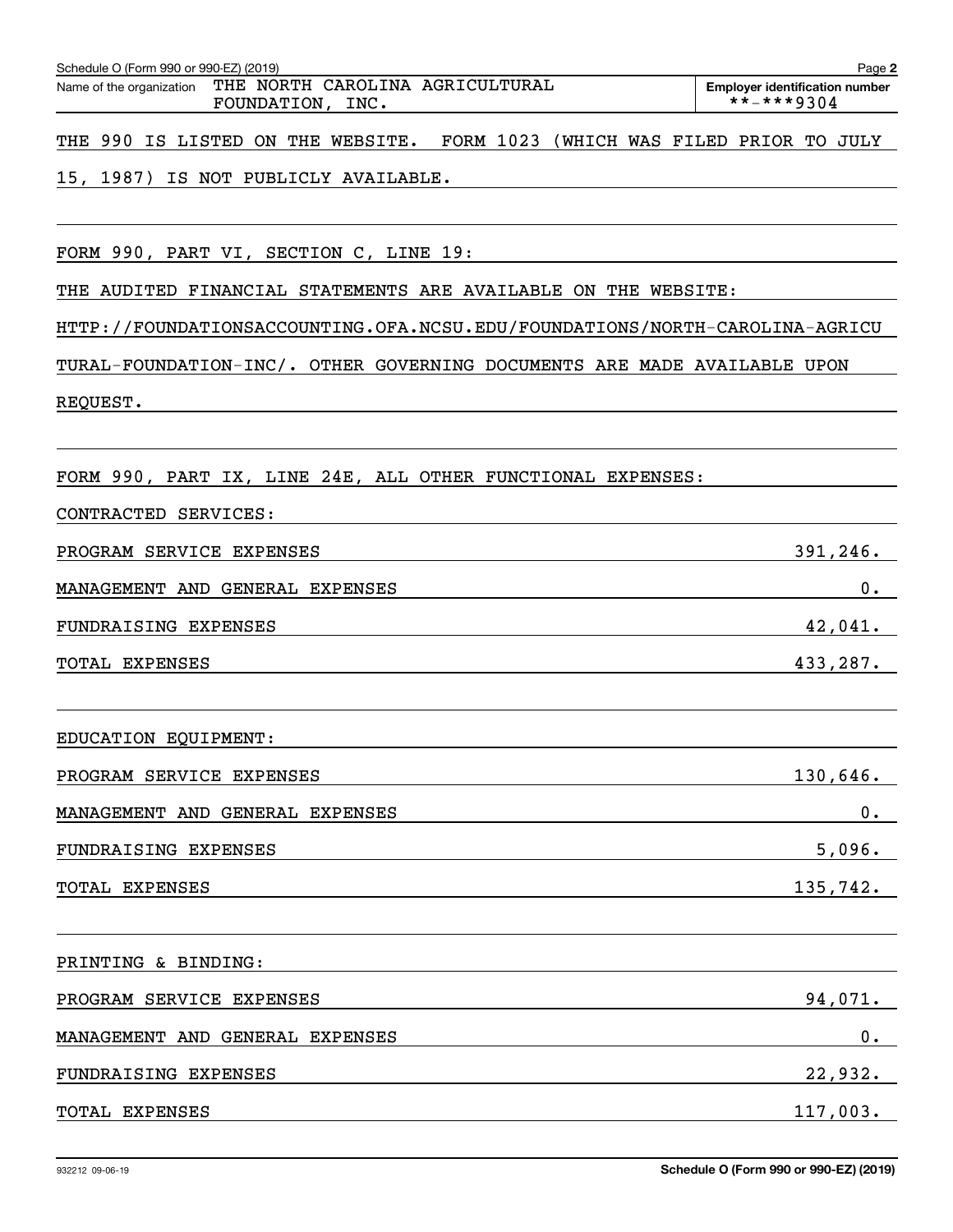| Schedule O (Form 990 or 990-EZ) (2019)                                                   | Page 2                                              |
|------------------------------------------------------------------------------------------|-----------------------------------------------------|
| THE NORTH CAROLINA AGRICULTURAL<br>Name of the organization<br>FOUNDATION, INC.          | <b>Employer identification number</b><br>**-***9304 |
| DUES & SUBSCRIPTIONS:                                                                    |                                                     |
| PROGRAM SERVICE EXPENSES                                                                 | 54,050.                                             |
| MANAGEMENT AND GENERAL EXPENSES                                                          | $0$ .                                               |
| FUNDRAISING EXPENSES                                                                     | 8,427.                                              |
| TOTAL EXPENSES                                                                           | 62,477.                                             |
| TOTAL OTHER EXPENSES ON FORM 990, PART IX, LINE 24E, COL A                               | 748,509.                                            |
| FORM 990, PART XI, LINE 9, CHANGES IN NET ASSETS:                                        |                                                     |
| TRANSFER TO OTHER UNIVERSITY AFFILIATES                                                  | 1,319.                                              |
| SPLIT INTEREST CHANGE                                                                    | 1,505,444.                                          |
| TOTAL TO FORM 990, PART XI, LINE 9<br><u> 1989 - Johann Barn, amerikansk politiker (</u> | 1,506,763.                                          |
| PAGE 1, ITEM J- WEBSITE<br>HTTP://FOUNDATIONSACCOUNTING.OFA.NCSU.EDU/FOUNDATIONS/        |                                                     |
| NORTH-CAROLINA-AGRICULTURAL-FOUNDATION-INC                                               |                                                     |
|                                                                                          |                                                     |
|                                                                                          |                                                     |
|                                                                                          |                                                     |
|                                                                                          |                                                     |
|                                                                                          |                                                     |
|                                                                                          |                                                     |
|                                                                                          |                                                     |
|                                                                                          |                                                     |
|                                                                                          |                                                     |
|                                                                                          |                                                     |
|                                                                                          |                                                     |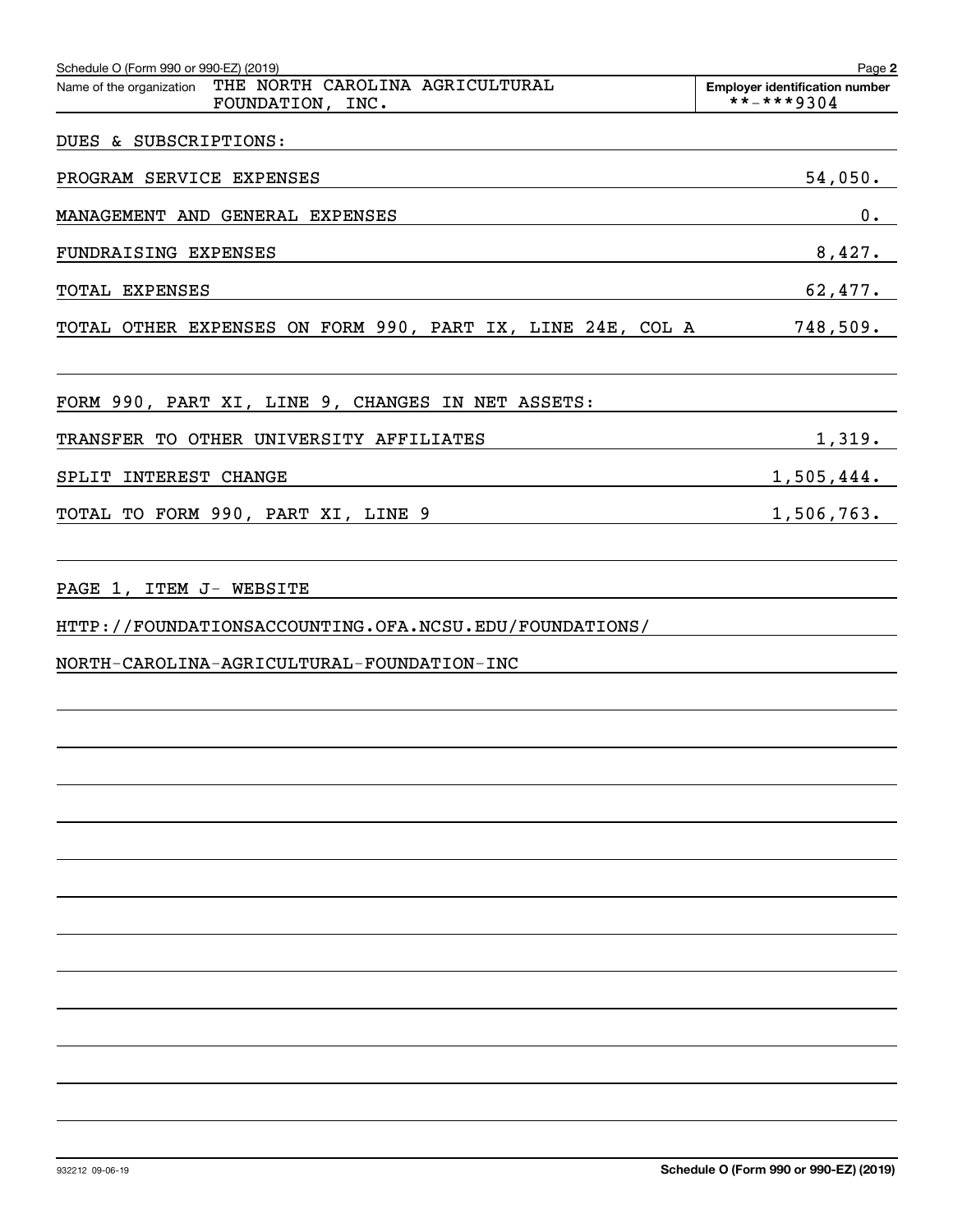|                                                                                                                                  |                                                                                                                                                                                                                    |                          |                                              |                               |                                      | OMB No. 1545-0047 |                                                     |                              |                             |  |
|----------------------------------------------------------------------------------------------------------------------------------|--------------------------------------------------------------------------------------------------------------------------------------------------------------------------------------------------------------------|--------------------------|----------------------------------------------|-------------------------------|--------------------------------------|-------------------|-----------------------------------------------------|------------------------------|-----------------------------|--|
| <b>SCHEDULE R</b><br>(Form 990)                                                                                                  | <b>Related Organizations and Unrelated Partnerships</b><br>> Complete if the organization answered "Yes" on Form 990, Part IV, line 33, 34, 35b, 36, or 37.<br>Attach to Form 990.                                 |                          |                                              |                               |                                      |                   |                                                     | 2019<br>Open to Public       |                             |  |
| Department of the Treasury<br>Internal Revenue Service<br>Go to www.irs.gov/Form990 for instructions and the latest information. |                                                                                                                                                                                                                    |                          |                                              |                               |                                      |                   |                                                     | Inspection                   |                             |  |
| THE NORTH CAROLINA AGRICULTURAL<br>Name of the organization<br>FOUNDATION, INC.                                                  |                                                                                                                                                                                                                    |                          |                                              |                               |                                      |                   | <b>Employer identification number</b><br>**-***9304 |                              |                             |  |
| Part I                                                                                                                           | Identification of Disregarded Entities. Complete if the organization answered "Yes" on Form 990, Part IV, line 33.                                                                                                 |                          |                                              |                               |                                      |                   |                                                     |                              |                             |  |
|                                                                                                                                  | (a)                                                                                                                                                                                                                | (b)                      | (c)                                          | (d)                           | (e)                                  |                   |                                                     | (f)                          |                             |  |
|                                                                                                                                  | Name, address, and EIN (if applicable)<br>of disregarded entity                                                                                                                                                    | Primary activity         | Legal domicile (state or<br>foreign country) | Total income                  | End-of-year assets                   |                   |                                                     | Direct controlling<br>entity |                             |  |
|                                                                                                                                  |                                                                                                                                                                                                                    |                          |                                              |                               |                                      |                   |                                                     |                              |                             |  |
|                                                                                                                                  |                                                                                                                                                                                                                    |                          |                                              |                               |                                      |                   |                                                     |                              |                             |  |
|                                                                                                                                  |                                                                                                                                                                                                                    |                          |                                              |                               |                                      |                   |                                                     |                              |                             |  |
|                                                                                                                                  |                                                                                                                                                                                                                    |                          |                                              |                               |                                      |                   |                                                     |                              |                             |  |
|                                                                                                                                  |                                                                                                                                                                                                                    |                          |                                              |                               |                                      |                   |                                                     |                              |                             |  |
| Part II                                                                                                                          | Identification of Related Tax-Exempt Organizations. Complete if the organization answered "Yes" on Form 990, Part IV, line 34, because it had one or more related tax-exempt<br>organizations during the tax year. |                          |                                              |                               |                                      |                   |                                                     |                              |                             |  |
|                                                                                                                                  | (a)                                                                                                                                                                                                                | (b)                      | (c)                                          | (d)                           | (e)                                  |                   | (f)                                                 |                              | $(g)$<br>Section 512(b)(13) |  |
|                                                                                                                                  | Name, address, and EIN<br>of related organization                                                                                                                                                                  | Primary activity         | Legal domicile (state or<br>foreign country) | <b>Exempt Code</b><br>section | Public charity<br>status (if section |                   | Direct controlling<br>entity                        |                              | controlled<br>entity?       |  |
|                                                                                                                                  |                                                                                                                                                                                                                    |                          |                                              |                               | 501(c)(3)                            |                   |                                                     | Yes                          | No                          |  |
|                                                                                                                                  | NORTH CAROLINA STATE UNIVERSITY FOUNDATION                                                                                                                                                                         | SUPPORTS THE VARIOUS     |                                              |                               |                                      |                   |                                                     |                              |                             |  |
|                                                                                                                                  | INC - 56-6049503, NCSU BOX 7207, RALEIGH, NC                                                                                                                                                                       | COLLEGES WITHIN THE      |                                              |                               | 170(B)(1)(A)                         |                   |                                                     |                              |                             |  |
| 27695                                                                                                                            |                                                                                                                                                                                                                    | UNIVERSITY               | NORTH CAROLINA                               | 501(C)(3)                     | IV)                                  | N/A               |                                                     |                              | x                           |  |
|                                                                                                                                  | NC STATE INVESTMENT FUND, INC - 31-1607634                                                                                                                                                                         | INVEST FUNDS OF NC STATE |                                              |                               |                                      |                   |                                                     |                              |                             |  |
| NCSU BOX 7207                                                                                                                    |                                                                                                                                                                                                                    | UNIVERSITY ENDOWMENT AND |                                              |                               |                                      |                   |                                                     |                              |                             |  |
| RALEIGH, NC 27695                                                                                                                |                                                                                                                                                                                                                    | RELATED FOUNDATIONS      | NORTH CAROLINA                               | 501(C)(3)                     | 509(A)(3)                            | N/A               |                                                     |                              | X                           |  |
|                                                                                                                                  | NORTH CAROLINA STATE UNIVERSITY - 56-6000756                                                                                                                                                                       |                          |                                              |                               |                                      |                   |                                                     |                              |                             |  |

**For Paperwork Reduction Act Notice, see the Instructions for Form 990. Schedule R (Form 990) 2019**

X

X

NCSU BOX 7205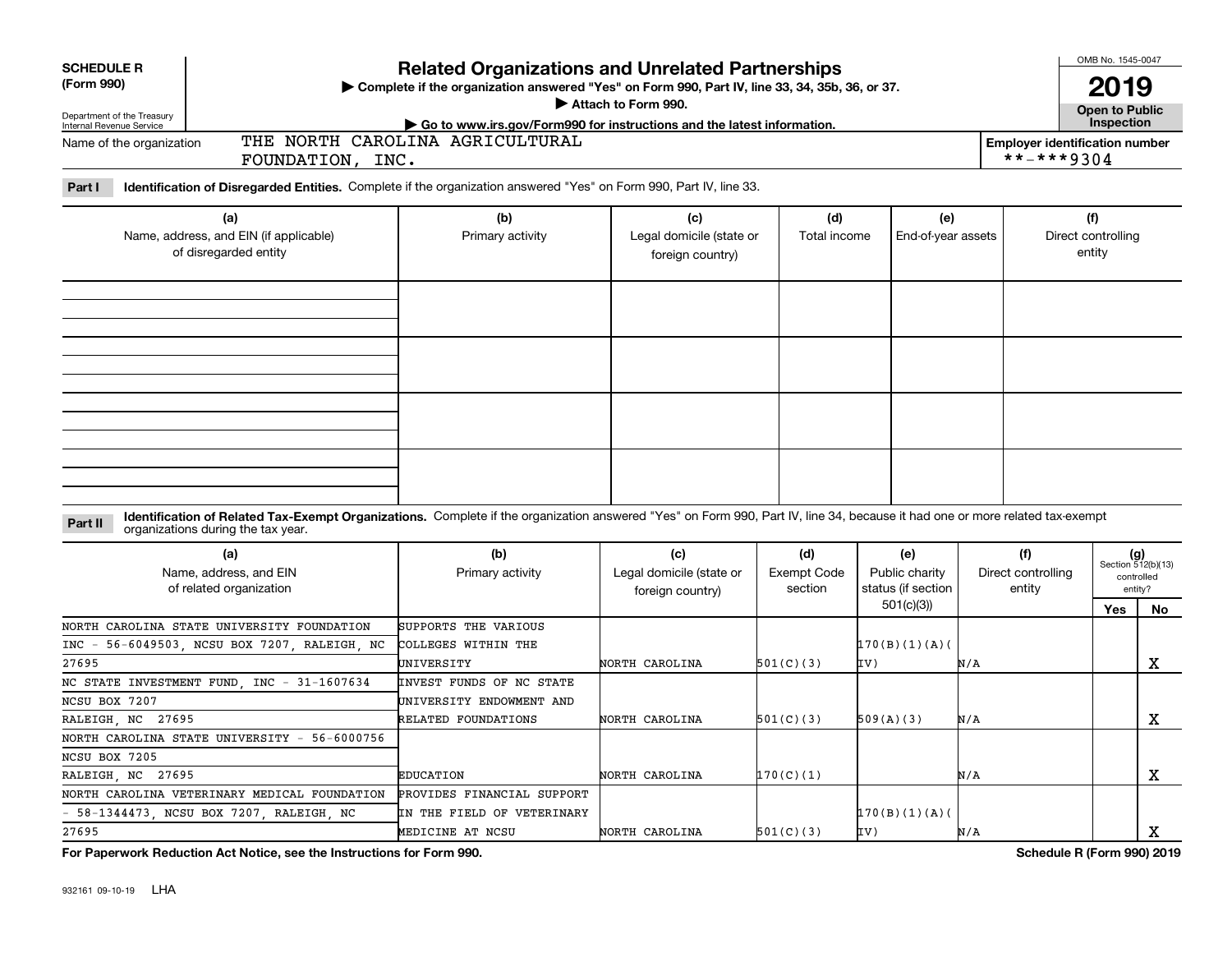Schedule R (Form 990)

FOUNDATION, INC.  $***-**9304$ 

## **Part II Continuation of Identification of Related Tax-Exempt Organizations**

| (a)<br>Name, address, and EIN<br>of related organization | (b)<br>Primary activity    | (c)<br>Legal domicile (state or<br>foreign country) | (d)<br><b>Exempt Code</b><br>section | (e)<br>Public charity<br>status (if section | (f)<br>Direct controlling<br>entity | $(g)$<br>Section 512(b)(13)<br>controlled<br>organization? |             |
|----------------------------------------------------------|----------------------------|-----------------------------------------------------|--------------------------------------|---------------------------------------------|-------------------------------------|------------------------------------------------------------|-------------|
|                                                          |                            |                                                     |                                      | 501(c)(3)                                   |                                     | <b>Yes</b>                                                 | No          |
| NC STATE UNIVERSITY ALUMNI ASSOCIATION =                 | PROMOTES ALUMNI AFFAIRS &  |                                                     |                                      |                                             |                                     |                                                            |             |
| 56-6035544, NCSU BOX 7207, RALEIGH, NC                   | AWARENESS OF NCSU IN THE   |                                                     |                                      | 170(B)(1)(A)                                |                                     |                                                            |             |
| 27695                                                    | COMMUNITY                  | NORTH CAROLINA                                      | 501(C)(3)                            | IV)                                         | N/A                                 |                                                            | X           |
| NC STATE UNIVERSITY COLLEGE OF SCIENCES                  |                            |                                                     |                                      |                                             |                                     |                                                            |             |
| FOUNDATION, INC - 58-1524289, NCSU BOX 7207              | SUPPORTS THE COLLEGE OF    |                                                     |                                      | 170(B)(1)(A)                                |                                     |                                                            |             |
| RALEIGH, NC 27695                                        | SCIENCES AT NCSU           | NORTH CAROLINA                                      | 501(C)(3)                            | IV)                                         | N/A                                 |                                                            | $\mathbf X$ |
| NORTH CAROLINA TOBACCO FOUNDATION -                      |                            |                                                     |                                      |                                             |                                     |                                                            |             |
| 59-1715828, NCSU BOX 7207, RALEIGH, NC                   | SUPPORTS THE TOBACCO       |                                                     |                                      | 170(B)(1)(A)                                |                                     |                                                            |             |
| 27695                                                    | CURRICULUM AT NCSU         | NORTH CAROLINA                                      | 501(C)(3)                            | IV)                                         | N/A                                 |                                                            | x           |
| NC STATE ENGINEERING FOUNDATION - 56-6046987             |                            |                                                     |                                      |                                             |                                     |                                                            |             |
| NCSU BOX 7207                                            | SUPPORTS THE COLLEGE OF    |                                                     |                                      | 170(B)(1)(A)                                |                                     |                                                            |             |
| RALEIGH NC 27695                                         | ENGINEERING AT NCSU        | NORTH CAROLINA                                      | 501(C)(3)                            | IV)                                         | N/A                                 |                                                            | X           |
| NC STATE NATURAL RESOURCES FOUNDATION -                  |                            |                                                     |                                      |                                             |                                     |                                                            |             |
| 56-0653350, NCSU BOX 7207, RALEIGH, NC                   | SUPPORT ORGANIZATION OF NC |                                                     |                                      | 170(B)(1)(A)(                               |                                     |                                                            |             |
| 27695                                                    | STATE UNIVERSITY           | NORTH CAROLINA                                      | 501(C)(3)                            | (VI                                         | N/A                                 |                                                            | X           |
| NC STATE UNIVERSITY PARTNERSHIP CORPORATION              |                            |                                                     |                                      |                                             |                                     |                                                            |             |
| - 56-1444287, NCSU BOX 7207, RALEIGH, NC                 | SUPPORT ORGANIZATION OF NC |                                                     |                                      |                                             |                                     |                                                            |             |
| 27695                                                    | STATE UNIVERSITY           | NORTH CAROLINA                                      | 501(C)(3)                            | 509(A)(3)                                   | N/A                                 |                                                            | X           |
| NC STATE UNIVERSITY STUDENT AID ASSOCIATION              |                            |                                                     |                                      |                                             |                                     |                                                            |             |
| - 56-0650623, PO BOX 37100, RALEIGH, NC                  | SUPPORTS ATHLETIC PROGRAM  |                                                     |                                      | 170(B)(1)(A)                                |                                     |                                                            |             |
| 27627                                                    | AT NCSU                    | NORTH CAROLINA                                      | 501(C)(3)                            | IV)                                         | N/A                                 |                                                            | X           |
| NORTH CAROLINA TEXTILE FOUNDATION -                      | AIDS EDUCATION & RESEARCH  |                                                     |                                      |                                             |                                     |                                                            |             |
| 56-6045324, NCSU BOX 8301, RALEIGH, NC                   | IN THE COLLEGE OF TEXTILES |                                                     |                                      | 170(B)(1)(A)                                |                                     |                                                            |             |
| 27695                                                    | OF NCSU                    | NORTH CAROLINA                                      | 501(C)(3)                            | IV)                                         | N/A                                 |                                                            | x           |
|                                                          |                            |                                                     |                                      |                                             |                                     |                                                            |             |
|                                                          |                            |                                                     |                                      |                                             |                                     |                                                            |             |
|                                                          |                            |                                                     |                                      |                                             |                                     |                                                            |             |
|                                                          |                            |                                                     |                                      |                                             |                                     |                                                            |             |
|                                                          |                            |                                                     |                                      |                                             |                                     |                                                            |             |
|                                                          |                            |                                                     |                                      |                                             |                                     |                                                            |             |
|                                                          |                            |                                                     |                                      |                                             |                                     |                                                            |             |
|                                                          |                            |                                                     |                                      |                                             |                                     |                                                            |             |
|                                                          |                            |                                                     |                                      |                                             |                                     |                                                            |             |
|                                                          |                            |                                                     |                                      |                                             |                                     |                                                            |             |
|                                                          |                            |                                                     |                                      |                                             |                                     |                                                            |             |
|                                                          |                            |                                                     |                                      |                                             |                                     |                                                            |             |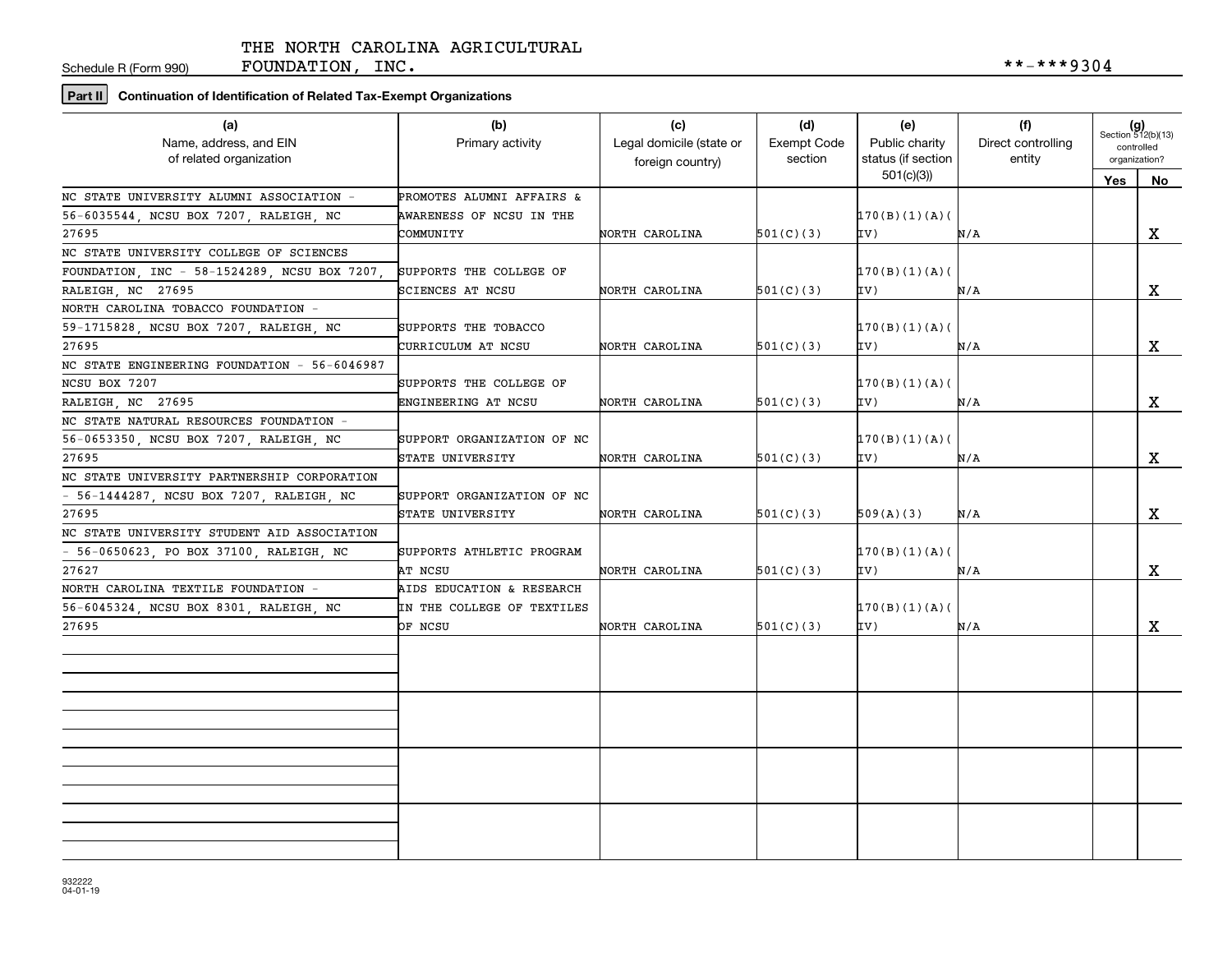#### Schedule R (Form 990) 2019 Page FOUNDATION, INC. \*\*-\*\*\*9304

**2**

**Identification of Related Organizations Taxable as a Partnership.** Complete if the organization answered "Yes" on Form 990, Part IV, line 34, because it had one or more related **Part III** organizations treated as a partnership during the tax year.

| (a)<br>Name, address, and EIN<br>of related organization | (b)<br>Primary activity | (c)<br>Legal<br>domicile         | (d)<br>Direct controlling | (e)                                                                                        | (f)<br>Share of total | (g)<br>Share of       |         | (h)<br>Disproportionate | (i)<br>Code V-UBI                                                | (i) | (k)<br>General or Percentage<br>managing<br>partner?<br>partner? |
|----------------------------------------------------------|-------------------------|----------------------------------|---------------------------|--------------------------------------------------------------------------------------------|-----------------------|-----------------------|---------|-------------------------|------------------------------------------------------------------|-----|------------------------------------------------------------------|
|                                                          |                         | (state or<br>foreign<br>country) | entity                    | Predominant income<br>(related, unrelated,<br>excluded from tax under<br>sections 512-514) | income                | end-of-year<br>assets | Yes $ $ | allocations?<br>No      | amount in box<br>20 of Schedule<br>K-1 (Form 1065) <b>Yes No</b> |     |                                                                  |
|                                                          |                         |                                  |                           |                                                                                            |                       |                       |         |                         |                                                                  |     |                                                                  |
|                                                          |                         |                                  |                           |                                                                                            |                       |                       |         |                         |                                                                  |     |                                                                  |
|                                                          |                         |                                  |                           |                                                                                            |                       |                       |         |                         |                                                                  |     |                                                                  |
|                                                          |                         |                                  |                           |                                                                                            |                       |                       |         |                         |                                                                  |     |                                                                  |
|                                                          |                         |                                  |                           |                                                                                            |                       |                       |         |                         |                                                                  |     |                                                                  |
|                                                          |                         |                                  |                           |                                                                                            |                       |                       |         |                         |                                                                  |     |                                                                  |
|                                                          |                         |                                  |                           |                                                                                            |                       |                       |         |                         |                                                                  |     |                                                                  |
|                                                          |                         |                                  |                           |                                                                                            |                       |                       |         |                         |                                                                  |     |                                                                  |
|                                                          |                         |                                  |                           |                                                                                            |                       |                       |         |                         |                                                                  |     |                                                                  |
|                                                          |                         |                                  |                           |                                                                                            |                       |                       |         |                         |                                                                  |     |                                                                  |

**Identification of Related Organizations Taxable as a Corporation or Trust.** Complete if the organization answered "Yes" on Form 990, Part IV, line 34, because it had one or more related **Part IV** organizations treated as a corporation or trust during the tax year.

| (a)<br>Name, address, and EIN<br>of related organization | (b)<br>Primary activity | (c)<br>Legal domicile<br>(state or<br>foreign | (d)<br>Direct controlling<br>entity | (e)<br>Type of entity<br>(C corp, S corp, | (f)<br>Share of total<br>income | (g)<br>Share of<br>end-of-year | (h)<br>Percentage<br>ownership | (i)<br>Section<br>512(b)(13)<br>controlled<br>entity? |
|----------------------------------------------------------|-------------------------|-----------------------------------------------|-------------------------------------|-------------------------------------------|---------------------------------|--------------------------------|--------------------------------|-------------------------------------------------------|
|                                                          |                         | country)                                      |                                     | or trust)                                 |                                 | assets                         |                                | Yes   No                                              |
|                                                          |                         |                                               |                                     |                                           |                                 |                                |                                |                                                       |
| CHARITABLE REMAINDER TRUSTS (14)                         | ASSET INVESTMENT        | NC                                            | N/A                                 | TRUST                                     |                                 |                                |                                | X                                                     |
| CHARITABLE REMAINDER TRUSTS EXTERNALLY<br>HELD(1)        | ASSET INVESTMENT        | NC                                            | N/A                                 | TRUST                                     |                                 |                                |                                | $\mathbf{x}$                                          |
|                                                          |                         |                                               |                                     |                                           |                                 |                                |                                |                                                       |
|                                                          |                         |                                               |                                     |                                           |                                 |                                |                                |                                                       |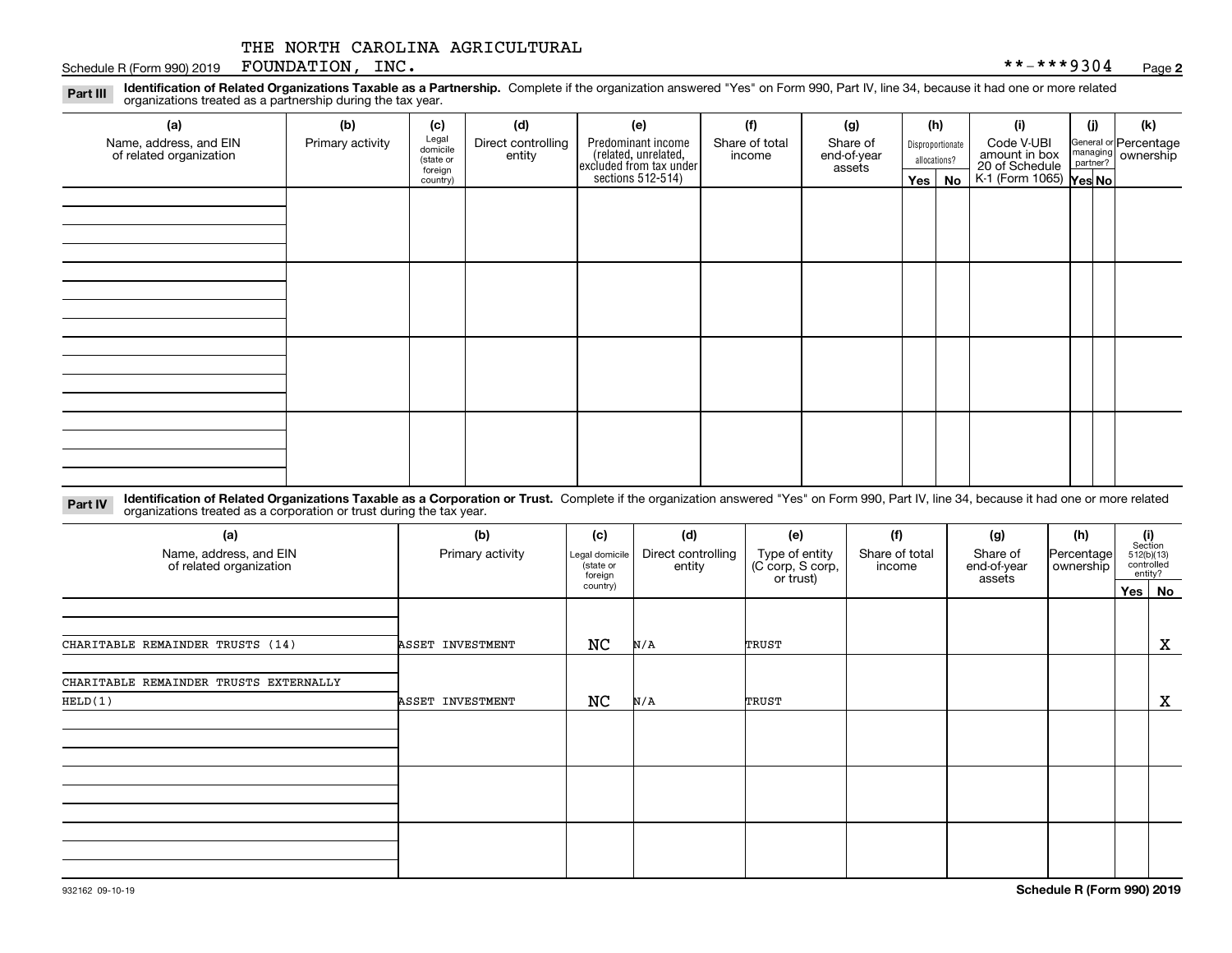Schedule R (Form 990) 2019 Page FOUNDATION, INC. \*\*-\*\*\*9304

|  | Part V Transactions With Related Organizations. Complete if the organization answered "Yes" on Form 990, Part IV, line 34, 35b, or 36 |  |  |
|--|---------------------------------------------------------------------------------------------------------------------------------------|--|--|
|--|---------------------------------------------------------------------------------------------------------------------------------------|--|--|

|   | Note: Complete line 1 if any entity is listed in Parts II, III, or IV of this schedule.                                                                                                                                        |                 |             | Yes   No    |
|---|--------------------------------------------------------------------------------------------------------------------------------------------------------------------------------------------------------------------------------|-----------------|-------------|-------------|
|   | During the tax year, did the organization engage in any of the following transactions with one or more related organizations listed in Parts II-IV?                                                                            |                 |             |             |
|   |                                                                                                                                                                                                                                | 1a              |             | $\mathbf X$ |
|   | b Gift, grant, or capital contribution to related organization(s) manufaction contracts and contribution to related organization(s)                                                                                            | 1 <sub>b</sub>  | X           |             |
|   | c Gift, grant, or capital contribution from related organization(s) mature material contract contribution from related organization(s) matured contents of mature material contribution from related organization(s) material  | 1 <sub>c</sub>  |             | х           |
|   | d Loans or loan guarantees to or for related organization(s) www.communically.com/www.communically.com/www.communically.com/www.communically.com/www.communically.com/www.communically.com/www.communically.com/www.communical | 1 <sub>d</sub>  |             | X           |
|   |                                                                                                                                                                                                                                | 1e              |             | X           |
|   |                                                                                                                                                                                                                                |                 |             |             |
|   |                                                                                                                                                                                                                                | 1f              |             | х           |
| a | Sale of assets to related organization(s) www.assettion.com/www.assettion.com/www.assettion.com/www.assettion.com/www.assettion.com/www.assettion.com/www.assettion.com/www.assettion.com/www.assettion.com/www.assettion.com/ | 1 <sub>g</sub>  |             | $\mathbf X$ |
|   | h Purchase of assets from related organization(s) manufactured content to content the content of the content of the content of the content of the content of the content of the content of the content of the content of the c | 1 <sub>h</sub>  |             | X           |
|   | Exchange of assets with related organization(s) www.walescommunity.com/walescommunity/walescommunity/walescommunity/walescommunity/walescommunity/walescommunity/walescommunity/walescommunity/walescommunity/walescommunity/w | 1i              |             | X           |
|   | Lease of facilities, equipment, or other assets to related organization(s) manufactured content and content and content and content and content and content and content and content and content and content and content and co | 1i.             |             | x           |
|   |                                                                                                                                                                                                                                |                 |             |             |
|   |                                                                                                                                                                                                                                | 1k              |             | X           |
|   |                                                                                                                                                                                                                                | 11              |             | $\mathbf X$ |
|   |                                                                                                                                                                                                                                | 1 <sub>m</sub>  | $\mathbf X$ |             |
|   |                                                                                                                                                                                                                                | 1n              | X           |             |
|   | <b>o</b> Sharing of paid employees with related organization(s)                                                                                                                                                                | 10 <sub>o</sub> | х           |             |
|   |                                                                                                                                                                                                                                |                 |             |             |
|   | p Reimbursement paid to related organization(s) for expenses [11111] [12] reasonal content of the separation (s) for expenses [11111] [12] reasonal content in the separation (s) for expenses [1111] [12] reasonal content in | 1p              | X           |             |
|   |                                                                                                                                                                                                                                | 1q              | X           |             |
|   |                                                                                                                                                                                                                                |                 |             |             |
|   | r Other transfer of cash or property to related organization(s)                                                                                                                                                                | 1r              |             | х           |
|   |                                                                                                                                                                                                                                | 1s              | X           |             |
|   | 2 If the answer to any of the above is "Yes," see the instructions for information on who must complete this line, including covered relationships and transaction thresholds.                                                 |                 |             |             |

| (a)<br>Name of related organization | (b)<br>Transaction<br>type (a-s) | (c)<br>Amount involved | (d)<br>Method of determining amount involved |
|-------------------------------------|----------------------------------|------------------------|----------------------------------------------|
| (1)                                 |                                  |                        |                                              |
| (2)                                 |                                  |                        |                                              |
| (3)                                 |                                  |                        |                                              |
| (4)                                 |                                  |                        |                                              |
| (5)                                 |                                  |                        |                                              |
| (6)                                 |                                  |                        |                                              |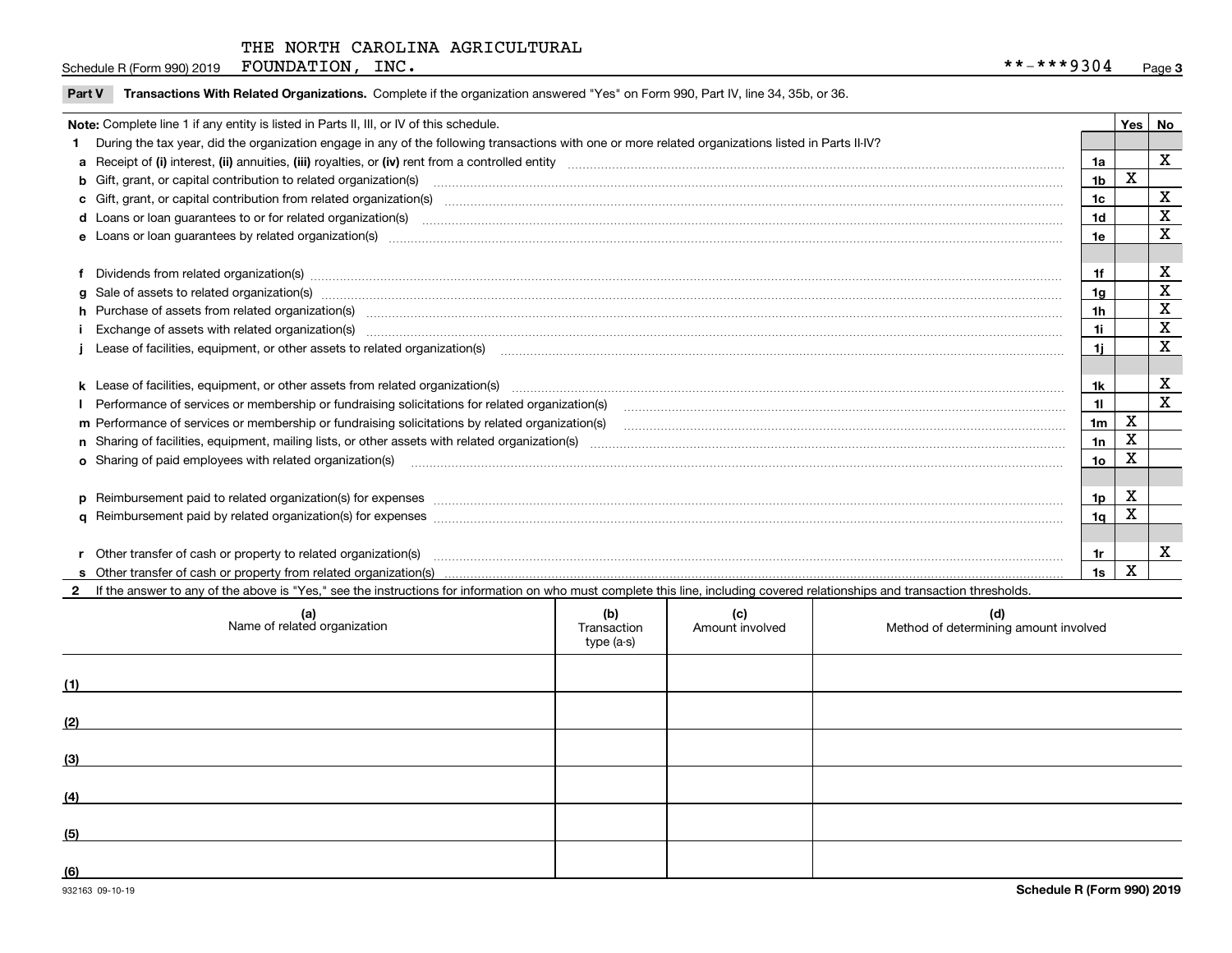Schedule R (Form 990) 2019 Page FOUNDATION, INC. \*\*-\*\*\*9304

#### **Part VI Unrelated Organizations Taxable as a Partnership. Complete if the organization answered "Yes" on Form 990, Part IV, line 37.**

Provide the following information for each entity taxed as a partnership through which the organization conducted more than five percent of its activities (measured by total assets or gross revenue) that was not a related organization. See instructions regarding exclusion for certain investment partnerships.

| (a)<br>Name, address, and EIN<br>of entity | ----- <del>-</del> --------<br>(b)<br>Primary activity | (c)<br>Legal domicile<br>(state or foreign<br>country) | (d)<br>Predominant income<br>(related, unrelated,<br>excluded from tax under<br>sections 512-514) | (e)<br>Are all<br>partners sec.<br>$501(c)(3)$<br>orgs.?<br>Yes No | (f)<br>Share of<br>total<br>income | (g)<br>Share of<br>end-of-year<br>assets | (h)<br>Dispropor-<br>tionate<br>allocations?<br>Yes No | (i)<br>Code V-UBI<br>  amount in box 20 managing<br>  of Schedule K-1 partner? ownership<br>  of Schedule K-1 partner? ownership<br>  Yes No | (i)<br>Yes No | (k) |
|--------------------------------------------|--------------------------------------------------------|--------------------------------------------------------|---------------------------------------------------------------------------------------------------|--------------------------------------------------------------------|------------------------------------|------------------------------------------|--------------------------------------------------------|----------------------------------------------------------------------------------------------------------------------------------------------|---------------|-----|
|                                            |                                                        |                                                        |                                                                                                   |                                                                    |                                    |                                          |                                                        |                                                                                                                                              |               |     |
|                                            |                                                        |                                                        |                                                                                                   |                                                                    |                                    |                                          |                                                        |                                                                                                                                              |               |     |
|                                            |                                                        |                                                        |                                                                                                   |                                                                    |                                    |                                          |                                                        |                                                                                                                                              |               |     |
|                                            |                                                        |                                                        |                                                                                                   |                                                                    |                                    |                                          |                                                        |                                                                                                                                              |               |     |
|                                            |                                                        |                                                        |                                                                                                   |                                                                    |                                    |                                          |                                                        |                                                                                                                                              |               |     |
|                                            |                                                        |                                                        |                                                                                                   |                                                                    |                                    |                                          |                                                        |                                                                                                                                              |               |     |
|                                            |                                                        |                                                        |                                                                                                   |                                                                    |                                    |                                          |                                                        |                                                                                                                                              |               |     |
|                                            |                                                        |                                                        |                                                                                                   |                                                                    |                                    |                                          |                                                        |                                                                                                                                              |               |     |

**Schedule R (Form 990) 2019**